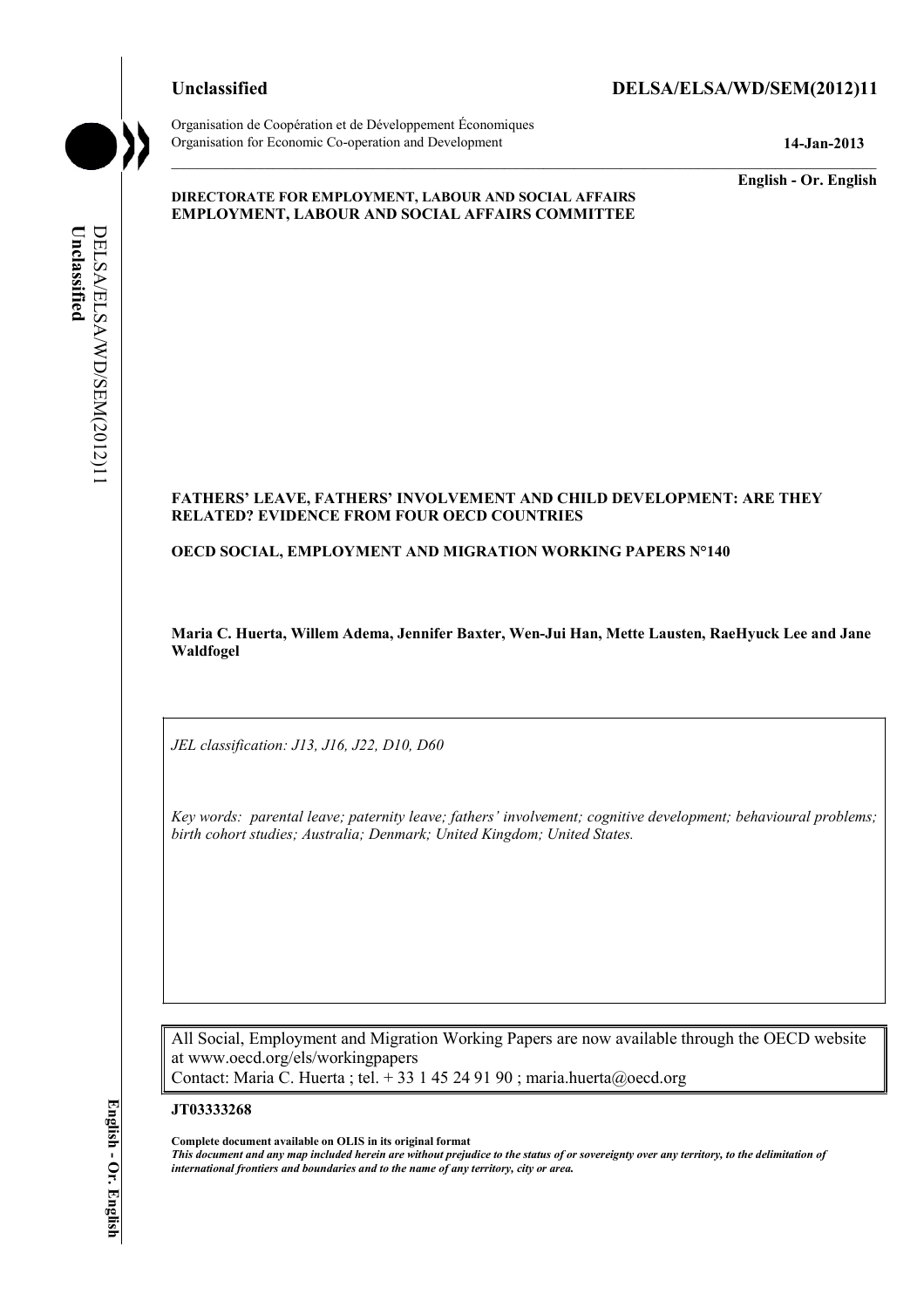# **DIRECTORATE FOR EMPLOYMENT, LABOUR AND SOCIAL AFFAIRS**

*www.oecd.org/els*

# **OECD SOCIAL, EMPLOYMENT AND MIGRATION WORKING PAPERS**

*www.oecd.org/els/workingpapers*

This series is designed to make available to a wider readership selected labour market, social policy and migration studies prepared for use within the OECD. Authorship is usually collective, but principal writers are named. The papers are generally available only in their original language – English or French – with a summary in the other.

Comment on the series is welcome, and should be sent to the Directorate for Employment, Labour and Social Affairs, 2, rue André-Pascal, 75775 PARIS CEDEX 16, France.

> The opinions expressed and arguments employed here are the responsibility of the author(s) and do not necessarily reflect those of the OECD.

> > **Applications for permission to reproduce or translate all or part of this material should be made to:**

> > > **Head of Publications Service OECD 2, rue André-Pascal 75775 Paris, CEDEX 16 France**

> > > > **Copyright OECD 2010**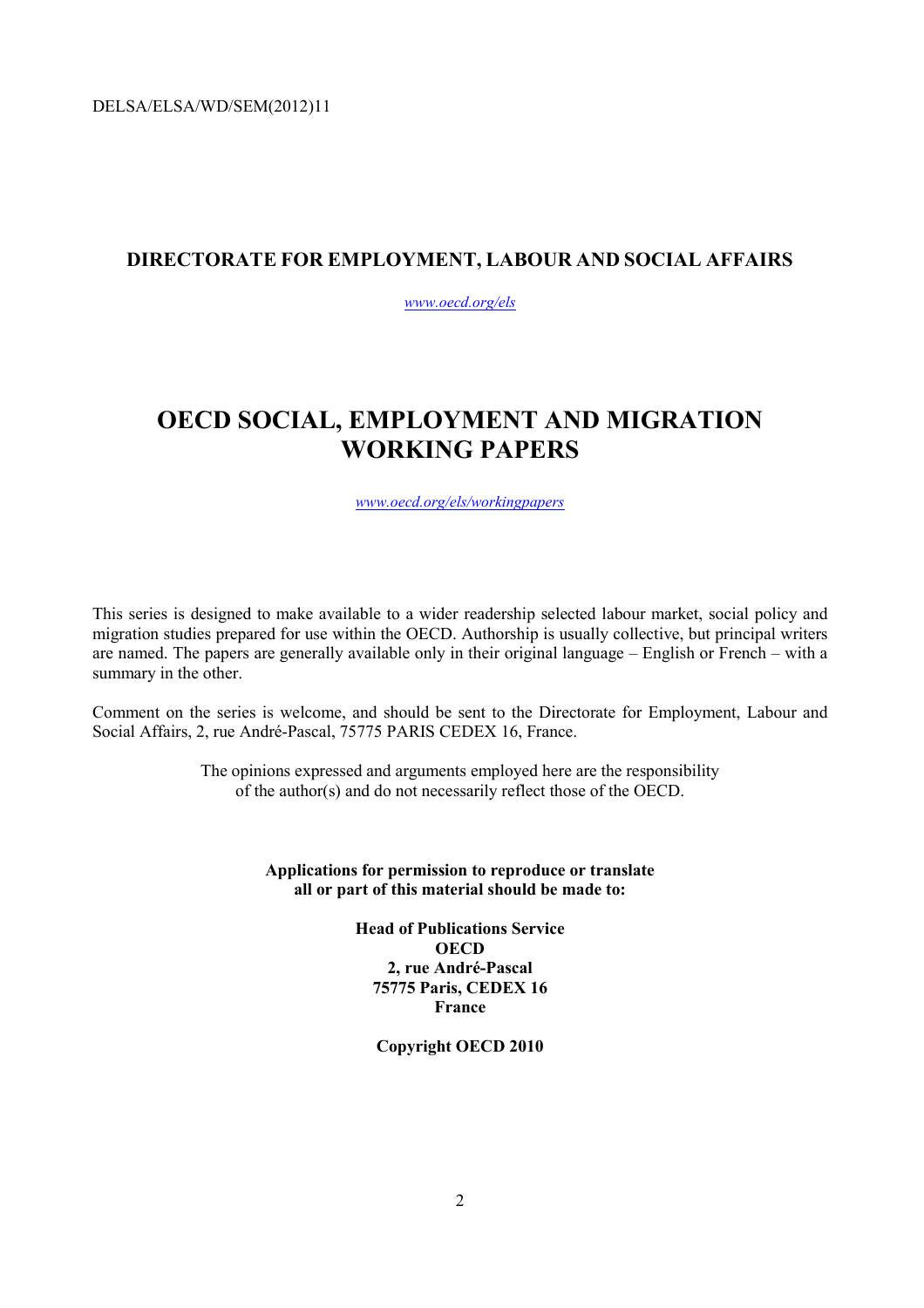#### **ACKNOWLEDGEMENTS**

Maria C. Huerta and Willem Adema are economists in the Social Policy Division of the OECD Directorate for Employment, Labour and Social Affairs. Jennifer Baxter is Senior Research Fellow at the Australian Institute of Family Studies. Mette Lausten is Senior Researcher in the unit on Children and Family at SFI – the Danish National Centre for Social Research. Wen-Jui Han is Professor at The Silver School of Social Work at New York University. RaeHyuck Lee is researcher at Columbia University School of Social Work. Jane Waldfogel is Professor of Social Work and Public Affairs at Columbia University School of Social Work and Visiting Professor at London School of Economics.

This paper uses data from four cohort studies: Growing Up in Australia, the Longitudinal Study of Australian Children (LSAC); the Danish Longitudinal Survey of Children (DALSC); the Millennium Cohort Study (MCS) of the United Kingdom; and, the Early Childhood Longitudinal Study (ECLS) of the United States. The Australian study is conducted in partnership between the Department of Families, Housing, Community Services and Indigenous Affairs (FaHCSIA), the Australian Institute of Family Studies (AIFS) and the Australian Bureau of Statistics (ABS). The Danish study is carried out by the Danish National Centre for Social Research (SFI). The UK study is run by the Centre for Longitudinal Studies (CLS), an Economic and Social Research Council (ESRC) resource centre, within the Institute of Education, in the University of London. Data is available through the UK Data Archive and Economic and Social Data Service. The US study is conducted by the National Center for Education Statistics (NCES), within the Institute of Education Sciences, in the US Department of Education.

The authors thank Lonnie Berger, Monika Queisser and Olivier Thevenon for their comments on earlier drafts of this working paper. We owe special thanks to the Australian Institute of Family Studies for their collaboration. We also thank all the institutions named above for the use and availability of their data.

The findings and views reported in this paper are those of the authors and should not be attributed to FaHCSIA, AIFS, the ABS, SFI, CLS, NCES, the OECD or its member countries.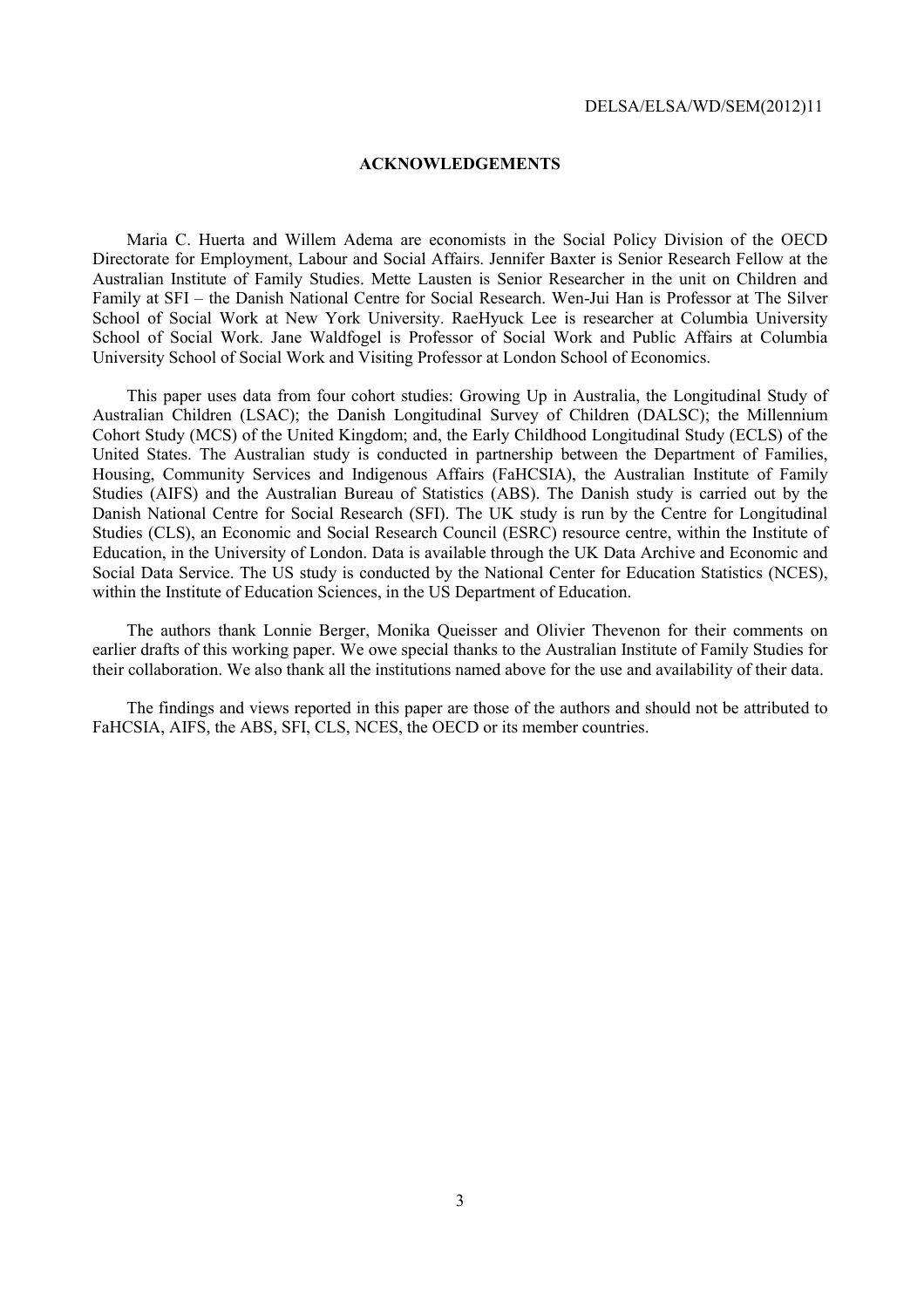#### **ABSTRACT**

Previous research has shown that fathers taking some time off work around childbirth, especially periods of leave of 2 or more weeks, are more likely to be involved in childcare related activities than fathers who do not do so. Furthermore, evidence suggests that children with fathers who are 'more involved' perform better during the early years than their peers with less involved fathers. This paper analyses data of four OECD countries — Australia; Denmark; United Kingdom; United States — to describe how leave policies may influence father's behaviours when children are young and whether their involvement translates into positive child cognitive and behavioural outcomes. This analysis shows that fathers' leave, father's involvement and child development are related. Fathers who take leave, especially those taking two weeks or more, are more likely to carry out childcare related activities when children are young. This study finds some evidence that children with highly involved fathers tend to perform better in terms of cognitive test scores. Evidence on the association between fathers' involvement and behavioural outcomes was however weak. When data on different types of childcare activities was available, results suggest that the kind of involvement matters. These results suggest that what matters is the quality and not the quantity of father-child interactions.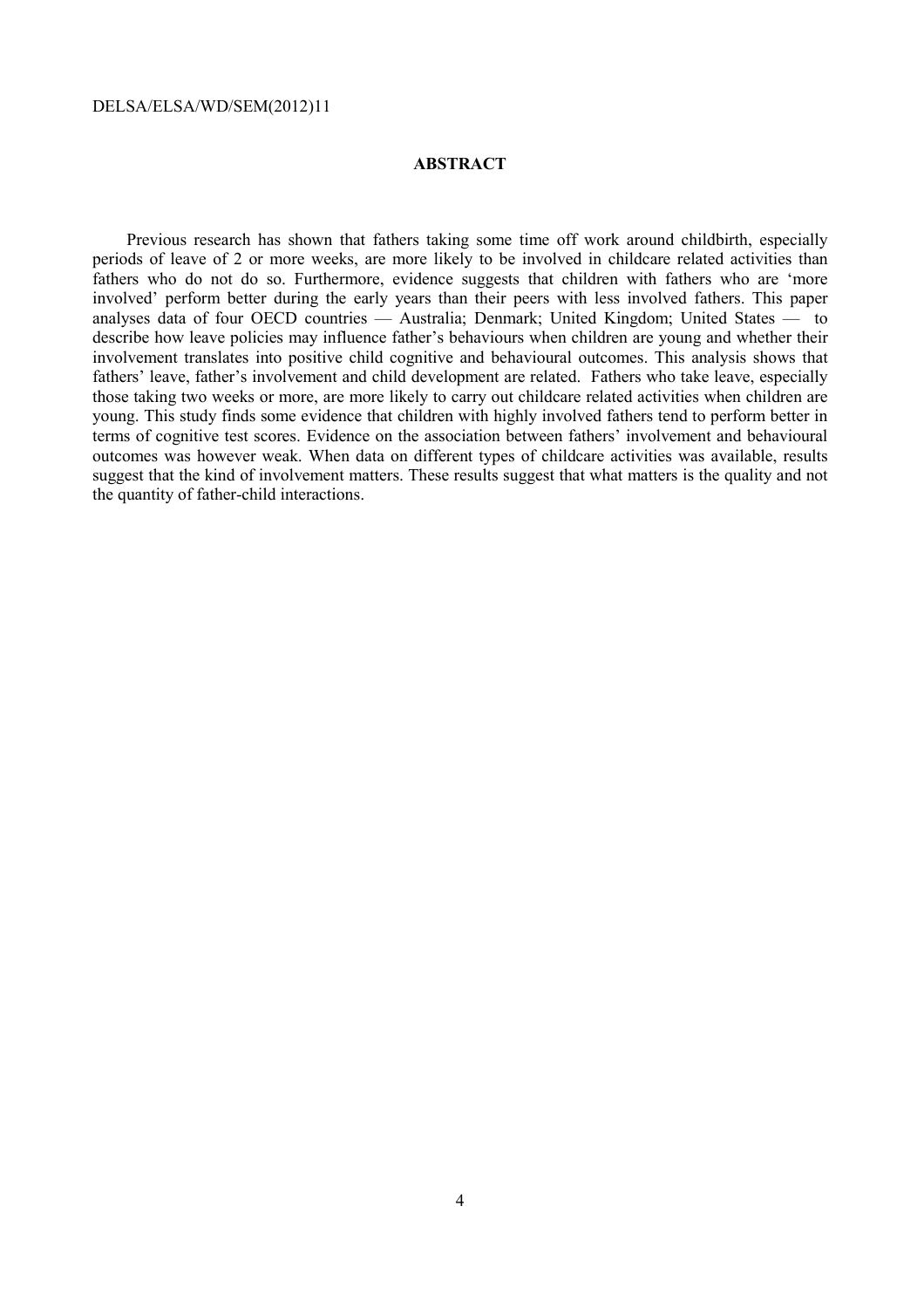#### **RÉSUMÉ**

Comme l'ont montré des travaux de recherche antérieurs, les pères qui prennent un congé à la naissance de leur enfant, en particulier des périodes de congé de 2 semaines ou plus, ont davantage tendance à s'occuper de leurs enfants que les autres pères. De plus, les chiffres semblent indiquer que les jeunes enfants dont le père est « plus impliqué » obtiennent de meilleurs résultats que les autres. À partir de l'analyse des données issues de quatre pays de l'OCDE — Australie; Danemark; Royaume Uni; États-Unis —, ce rapport décrit en quoi les politiques relatives aux congés peuvent influer sur le comportement des pères de jeunes enfants et évalue si l'implication paternelle produit, chez l'enfant, des effets positifs sur les plans cognitif et comportemental. L'analyse montre que les pères qui prennent un congé de paternité, et particulièrement ceux dont le congé dure au moins deux semaines, ont davantage tendance à s'occuper de leurs jeunes enfants. Certaines données paraissent indiquer que les enfants de pères très impliqués ont tendance à obtenir de meilleurs scores aux tests cognitifs. Toutefois, cette association positive est modeste, et l'association observée sur le plan du comportement est faible. Il faut peut-être en déduire qu'en matière d'interactions père-enfant, c'est la qualité qui compte, et non la quantité.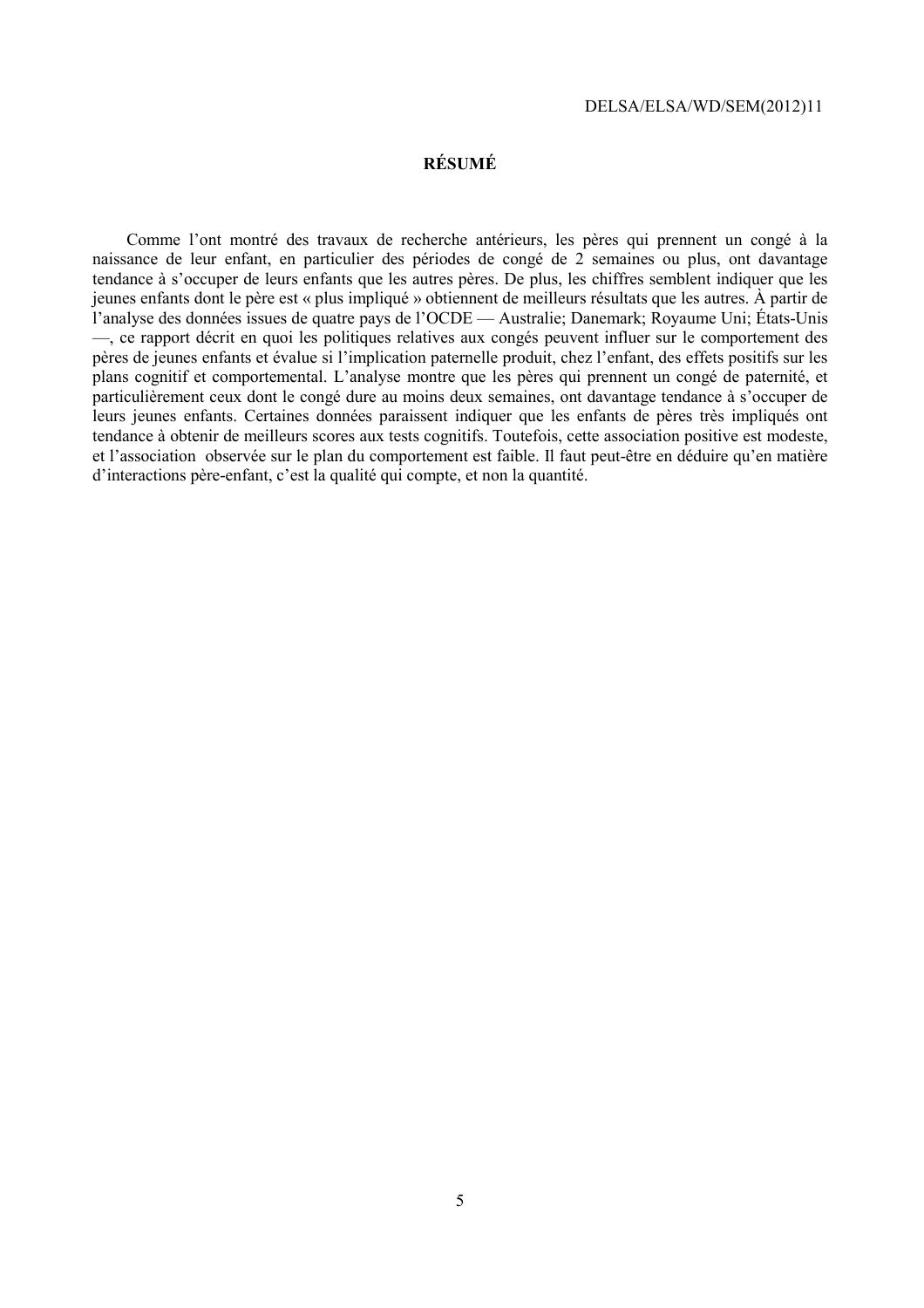# **TABLE OF CONTENTS**

# **Tables**

| Table 1.    |                                                                                           |
|-------------|-------------------------------------------------------------------------------------------|
| Table 2.    | Father's child-related activities collected around childbirth and when child was between  |
|             |                                                                                           |
| Table 3.    |                                                                                           |
| Table 4.    | Fathers who took leave were more likely to be involved in child-care related tasks than   |
|             |                                                                                           |
| Table 5.    | Fathers who took leave were more likely to be involved in child-care related tasks        |
|             |                                                                                           |
| Table A2.1  | Fathers' characteristics by leave-taking around childbirth (columns add 100% per          |
|             |                                                                                           |
| Table A2.2  | Child, mother and family characteristics by fathers' leave-taking columns add 100% per    |
|             |                                                                                           |
| Table A2.3. | Father's involvement during child's first year of life and child cognitive measures  52   |
| Table A2.4. |                                                                                           |
| Table A2.5. | Father's involvement during child's first year of life and child behavioural measures  54 |
| Table A2.6. |                                                                                           |
| Table A3.1. |                                                                                           |
| Table A3.2. | Effects of leave taking on father's involvement at 9 months – United Kingdom 57           |
| Table A3.3. |                                                                                           |
| Table A3.4. | Father's involvement at 9 months, paternity leave and child development measures at       |
|             | -59                                                                                       |
| Table A3.5. | Father's involvement at age 3, paternity leave and child development measures at          |
|             |                                                                                           |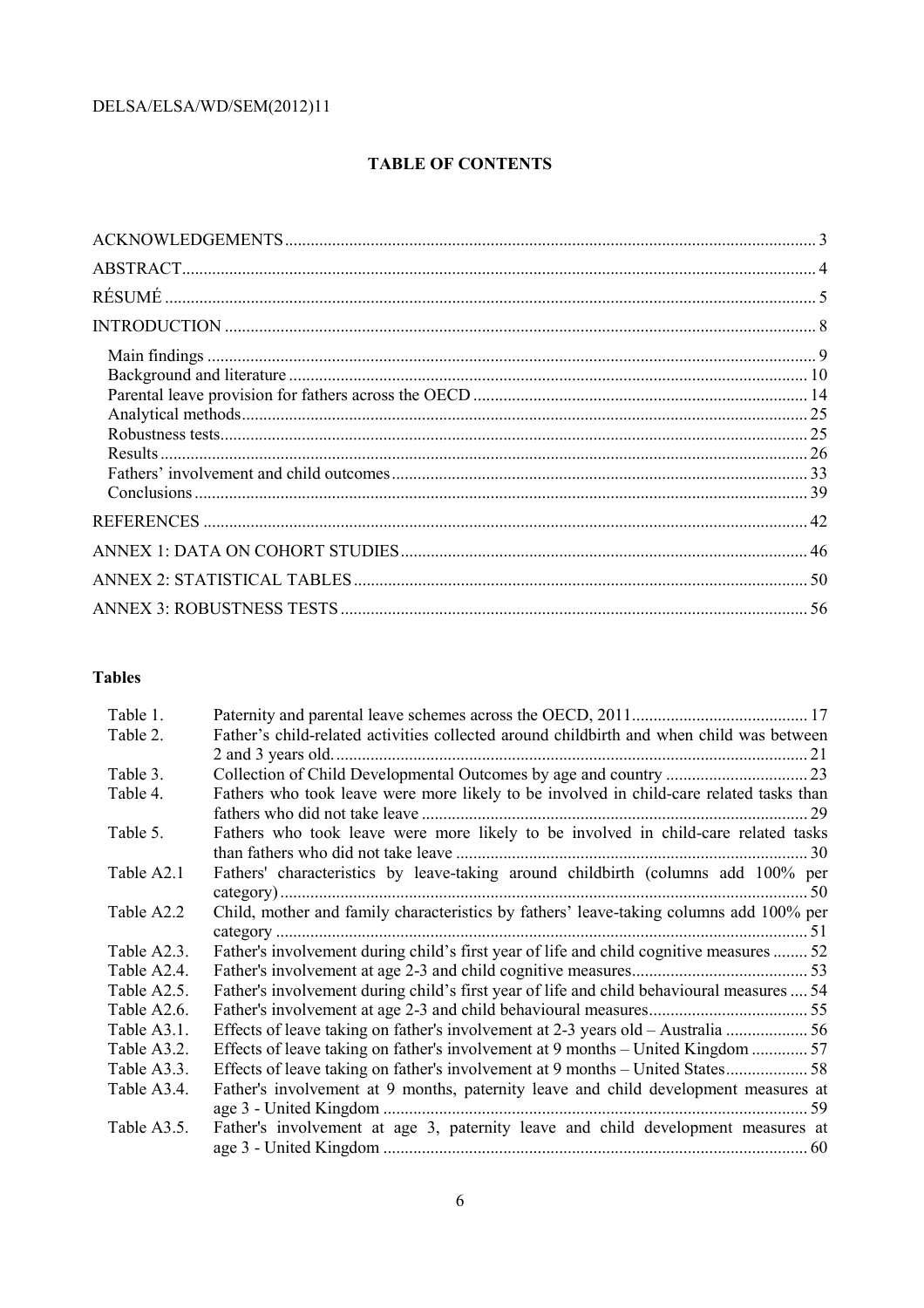|  |  |  |  | Table A3.6. Father's involvement at 9 months and child development measures at |  |
|--|--|--|--|--------------------------------------------------------------------------------|--|
|  |  |  |  |                                                                                |  |
|  |  |  |  | Table A3.7. Father's involvement at 3 years and child development measures at  |  |
|  |  |  |  |                                                                                |  |

# **Figures**

| Figure 1.  |                                                                                           |
|------------|-------------------------------------------------------------------------------------------|
| Figure 2.  | Fathers' employment participation is not affected by the presence of young children  12   |
| Figure 3.  | Across all countries, fathers spent less time in childcare than mothers did 13            |
| Figure 4.  | Fathers are less likely than mothers to read and write with their children  14            |
| Figure 5.  | Most fathers took some time off work around childbirth, but the number of days taken      |
|            |                                                                                           |
| Figure 6.  | Fathers from more advantaged backgrounds were more likely to take leave                   |
|            |                                                                                           |
| Figure 7.  |                                                                                           |
| Figure 8.  | Father's involvement during child's first year of life and child cognitive measures  35   |
| Figure 9.  |                                                                                           |
| Figure 10. | Father's involvement during child's first year of life and child behavioural measures  38 |
| Figure 11. |                                                                                           |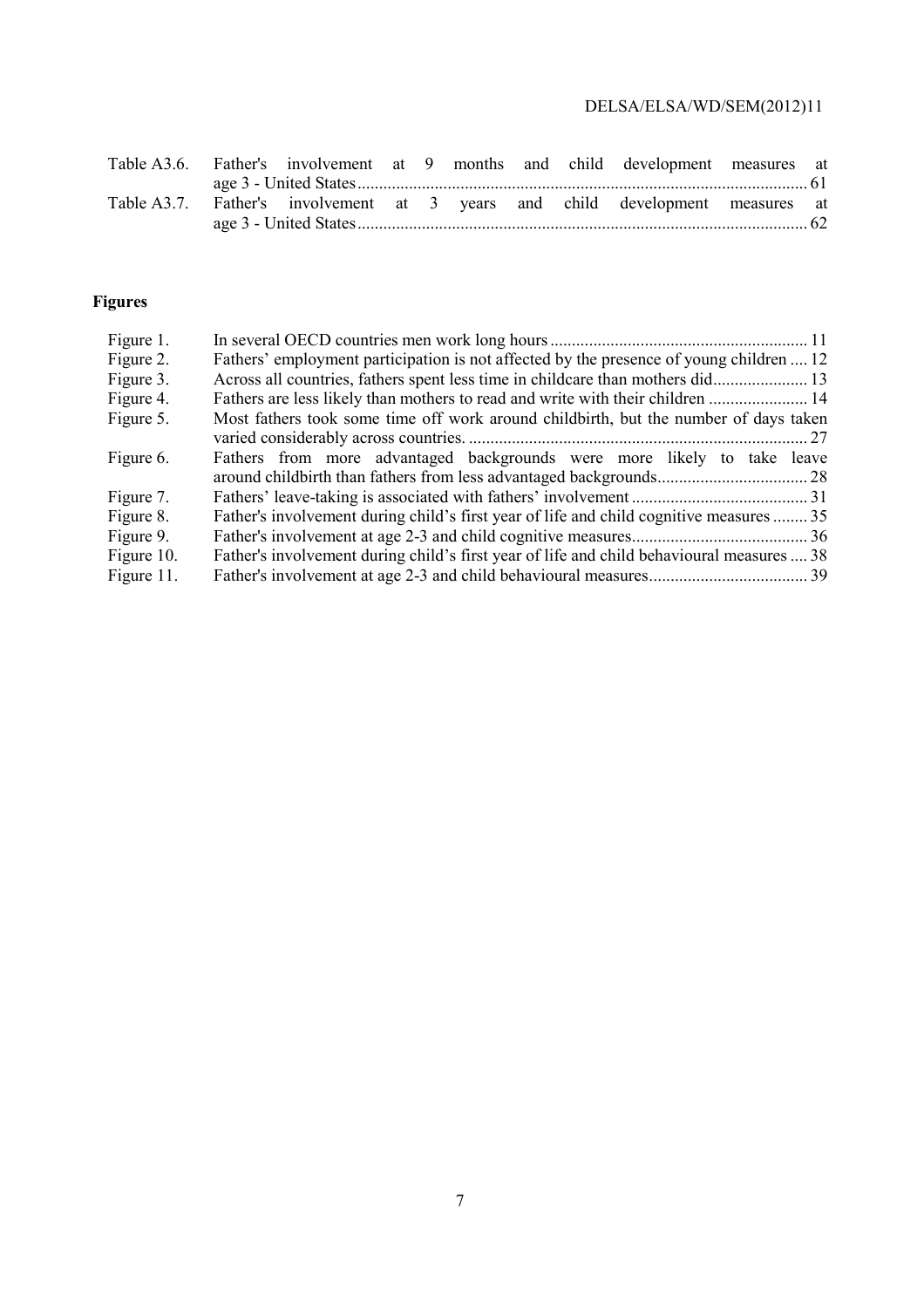#### **INTRODUCTION**

1. Fathers of the twenty-first century are more involved in children's lives than before (Gauthier *et al.,* 2004; Hook, 2006; Maume, 2010; O'Brien *et al.*, 2007; and, United Nations, 2011). Although the timing and pace of change varies widely across countries, a change in the role of fathers is observed worldwide (O'Brien *et al.,* 2007). Men are no longer expected to be exclusive breadwinners but are frequently expected to share the caring responsibilities with their partners. However, despite important progress, women still are the main caregivers. This is true even in the Scandinavian countries, who are the pioneers in supporting gender equality in the division of work inside and outside the household (Rostgaard, 2002).

2. Numerous factors have contributed to men's increased participation in housework and care activities, including: growing female employment; increased family diversity; changes in attitudes towards work and care; and, availability of family-friendly policies. O'Brien and Moss (2010) and Maume (2011) argue that the main determinant has been women's increased participation in paid work and their contribution to households' earnings. Today in most OECD countries the majority of couple families are dual earners (OECD, 2011). Thus, both mothers and fathers have had to find a new balance between work and family responsibilities.

3. Many OECD countries have introduced family-friendly policies to help parents find their preferred balance between parenting and employment (OECD, 2011). Moreover, in recent years, there has been increasing interest in developing policies to support fathers in contributing more to caring for young children. The underlying objectives behind these policies may differ across countries, but, in general, they aim to increase gender equality at home and at the workplace as well as to strengthen father-child relationships and thus improve child well-being outcomes (Rostgaard, 2002).

4. Available evidence shows fathers want to spend time caring for and being with their children as in many countries an overwhelming proportion of fathers takes time off work around childbirth (Moss, 2011 and O'Brien *et al.*, 2007). What is more, in countries without legal parental-leave provisions in place, fathers use other types of leave to spend time with their children during the first months of life (La Valle *et al*., 2008; and, Whitehouse *et al.*, 2007). However, the number of fathers who takes time off work and the amount of time they take off is greatly influenced by their leave entitlements.

5. Fathers' leave taking positively influences fathers' involvement in childcare and housework related tasks (Brandth and Gislason, 2012; Haas and Hwang, 2008; O'Brien and Moss, 2010; Nepomnyaschy and Waldfogel, 2007; and, Tanaka and Waldfogel, 2007). Positive father involvement, in turn, is associated with numerous benefits, including better outcomes for children (Baxter and Smart, 2011; Cabrera *et al.*, 2007; Lamb, 2010; OECD, 2012a; Sarkadi *et al*., 2008; and, WHO, 2007) and for fathers themselves (Baxter and Smart, 2011; Eggebben, 2001; Smith, 2011; and, WHO, 2007). For instance, fathers who spend more time with their children have, on average, more favourable labour market outcomes – earn more per hour and work fewer hours per week – than their peers who spend less time with their children (Smith, 2011); fathers who contribute more to housework and childcare experience a lower risk of divorce than fathers who contribute less (Sigle-Rushton, 2010); and, fathers who are more engaged with their children are more satisfied with their lives than their counterparts who engage less (Eggebeen, 2001).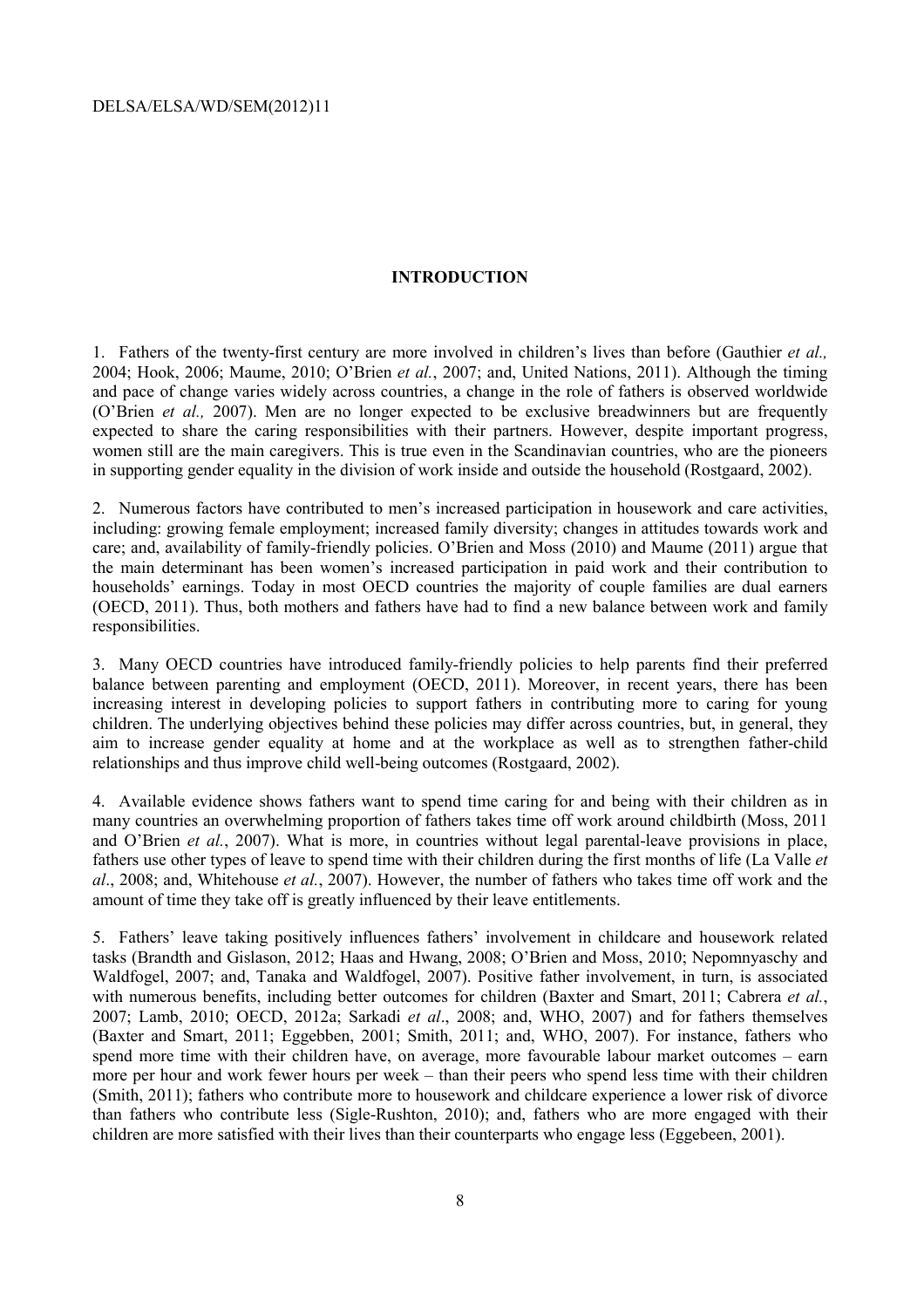6. The aim of this study is twofold. First, following work by Nepomnyaschy and Waldfogel (2007), for the United States, it uses longitudinal data of four OECD countries to examine whether taking leave around the time of birth (paternity leave, parental leave or annual leave) is associated with father's involvement in childcare-related activities. Second, building on research on Australian fathers by Baxter and Smart (2011), it investigates whether children with more involved fathers have better cognitive and behavioural outcomes than their peers with less involved fathers. Results from these analyses are critical for policy recommendations on the development and promotion of parental-leave policies for the exclusive use of fathers.

7. In the next section, the main findings of the study are presented. The second section sets the background of this research by presenting a picture of fathers' involvement and relevant family policies in OECD countries. The third section provides information on the data, the variables and the methodology used in the analysis. The fourth section describes the results; and the final section provides a discussion of the key findings of the study and concludes.

#### **Main findings**

8. In the four OECD countries analysed – Australia, Denmark, the United Kingdom and United States – an overwhelming majority of fathers – around 80% or more – took some time off work around childbirth. This percentage was highest in Denmark, but it was also high in the Anglophone countries, where at the time these children were born there were no statutory paid leave entitlements for fathers. This suggests that fathers are interested in taking time off work to be around their children when these are born. On the other hand, the number of days off work differed markedly across countries. The largest proportion of fathers taking two or more weeks was observed in Denmark (90%) and the smallest in United States (33%). Difference in number of days is clearly related to differences in leave entitlements between Denmark and the Anglophone countries.

9. The characteristics of fathers who took time off work during the child's first year of life differed markedly from those who did not take leave. The former tended to be from more advantaged backgrounds (to be highly educated, native-born, married, to work full-time, to have high incomes) than the latter. Differences in leave taking by fathers' socio-economic characteristics were smaller in Denmark, where legal provision of paternity and parental leave for fathers has been in place for almost three decades. By contrast, in the Anglophone countries, leave policies for fathers were unavailable at the time children in these cohort studies were born, early 2000s. In these countries, children in less advantaged households are more likely to start with some inequalities including lack of father's availability and involvement.

10. Fathers' leave-taking is associated with involvement in childcare activities, especially periods of leave of two or more weeks. Fathers in Australia, Denmark and the United States were more likely to be involved in childcare-related tasks (*e.g.,* helping the child to eat, changing diapers, getting up at night for the child) when they took periods of leave of two or more weeks compared with fathers who did not take leave. Fathers in the United Kingdom who took parental or paternity leave during the child's first year of life were also more likely to participate in children's lives than fathers who did not take time off work.

11. Father's involvement was associated with some positive cognitive outcomes. The clearest and strongest association was observed in the United Kingdom, where children with highly involved fathers were faring better in terms of cognitive outcomes than children with less involved fathers. In the United States, some evidence of a positive relationship was observed but the pattern of association was not consistent. Children with medium involved fathers did better on some tests, but this tended not to be the case for those with the most highly involved fathers. In Australia, fathers' involvement was linked with better scores for one out of four cognitive tests. In Denmark, there was no clear evidence of a positive link between paternal involvement and child cognitive outcomes.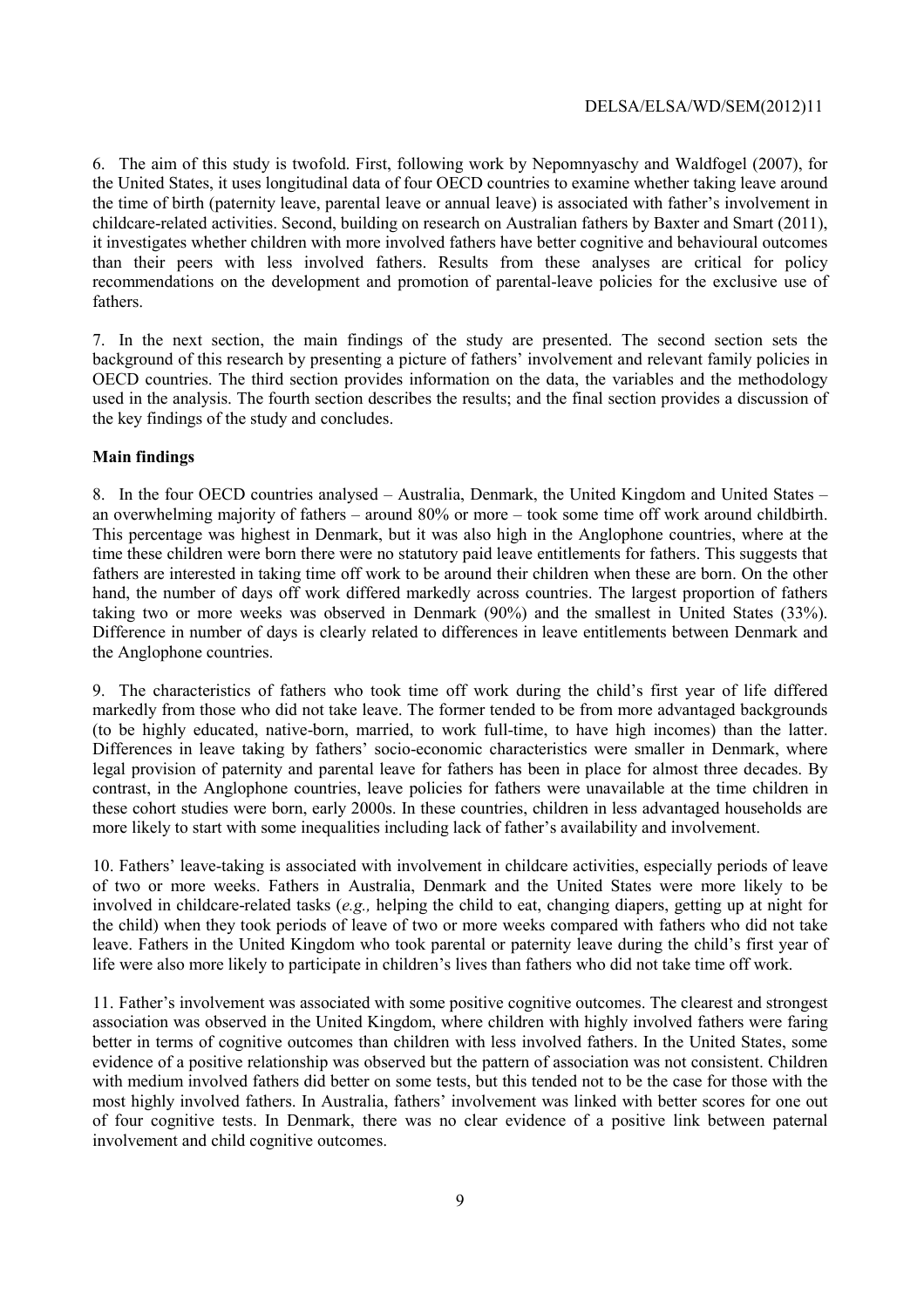12. The association between paternal involvement and child cognitive outcomes was stronger when assessing involvement at ages 2 or 3 compared with involvement during child's first year of life. When paternal involvement includes personal care activities such as helping the child to eat, changing diapers, or getting the child to bed, there is little or no evidence of a positive association with cognitive or behavioural outcomes. However, when paternal involvement includes activities such as reading and playing, there is some evidence of a positive link between fathers' involvement and child cognitive outcomes. These results suggest that the importance of paternal involvement is not just a matter of time but foremost an issue of quality.

13. Overall, there was little evidence that behavioural problems were less likely amongst children with fathers who reported medium or high levels of involvement during infancy. Only in the United Kingdom were associations significant and consistent.

14. This paper shows that fathers' leave, father's involvement and child development are related. Parental leave policies can contribute to encouraging fathers to participate in child-care related tasks. However, they need to be well-designed to be attractive to working parents. There is evidence that fathers' use of paternity and parental leave is largest when leave is well-paid and when part of the entitlement cannot be transferred to his partner and it is lost if not used. In addition, to facilitate fathers' role as carers, leave policies have to be complemented with other family-friendly policies such as flexible working practices and availability and support for childcare services.

#### **Background and literature**

#### *What does fathers' involvement look like across the OECD?*

15. An important barrier to paternal involvement in children's lives is the time fathers dedicate to other activities, especially the time they spend at work. Working practices such as long and atypical working hours may negatively influence the amount of time fathers spend with their children. Overall, men spend longer hours in paid work than women. Across the OECD, around 30% of men aged 25 -54 report working long hours - 45 or more hours per week. These rates are highest in Chile, Israel, Korea, Mexico and Turkey, where more than 50% of men have long working hours. On the other hand, few men report working long hours in Hungary, Luxembourg, the Netherlands, and Norway. In countries, where formal female employment is low (Chile, Korea, Mexico and Turkey) or where many women work part time (Australia, Austria and United Kingdom), men tend to work long hours. In the Netherlands, however, in spite of a large number of women working part-time, the proportion of men working long hours is also relatively low.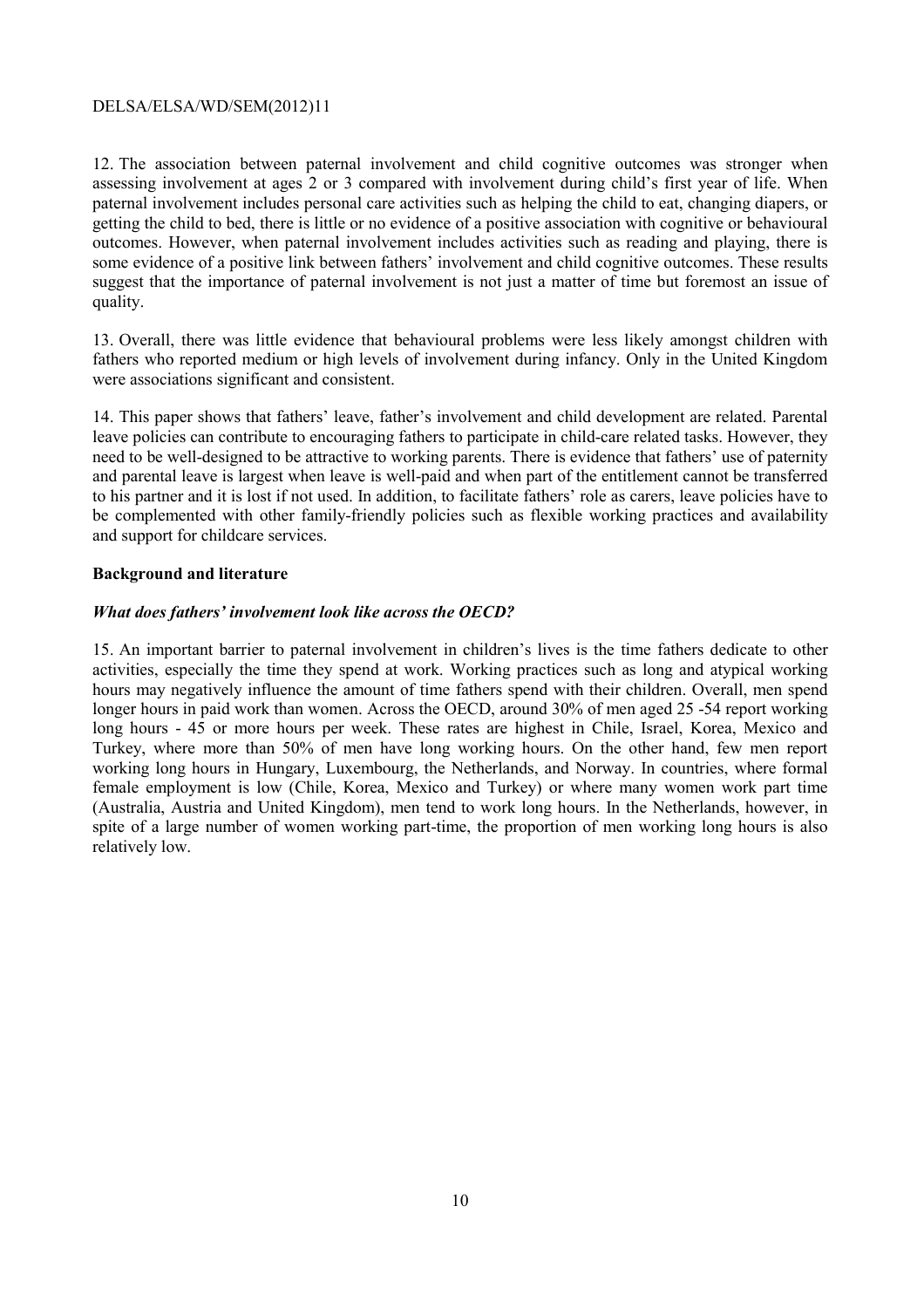

#### **Figure 1. In several OECD countries men work long hours**

Percentage of men and women aged 25 - 54 working 45 hours or more per week, 2011

16. Compared to women, men are less likely to adjust their working hours or to withdraw from the labour market in the presence of young children (OECD, 2011). Figure 2 shows that mothers with very young children are less likely to be in paid work than those whose youngest child is in compulsory schooling. Fathers' employment participation, by contrast, does not seem to be affected by the presence of children. What is more, some studies have shown men tend to slightly increase their number of working hours and commitment to work with the arrival of children (O'Brien *et al.*, 2007 and OECD, 2011).

Note: Countries are ranked in ascending order of the percentage of men working 45 hours or more per week. Source: OECD Employment database (www.oecd.org/employment/database).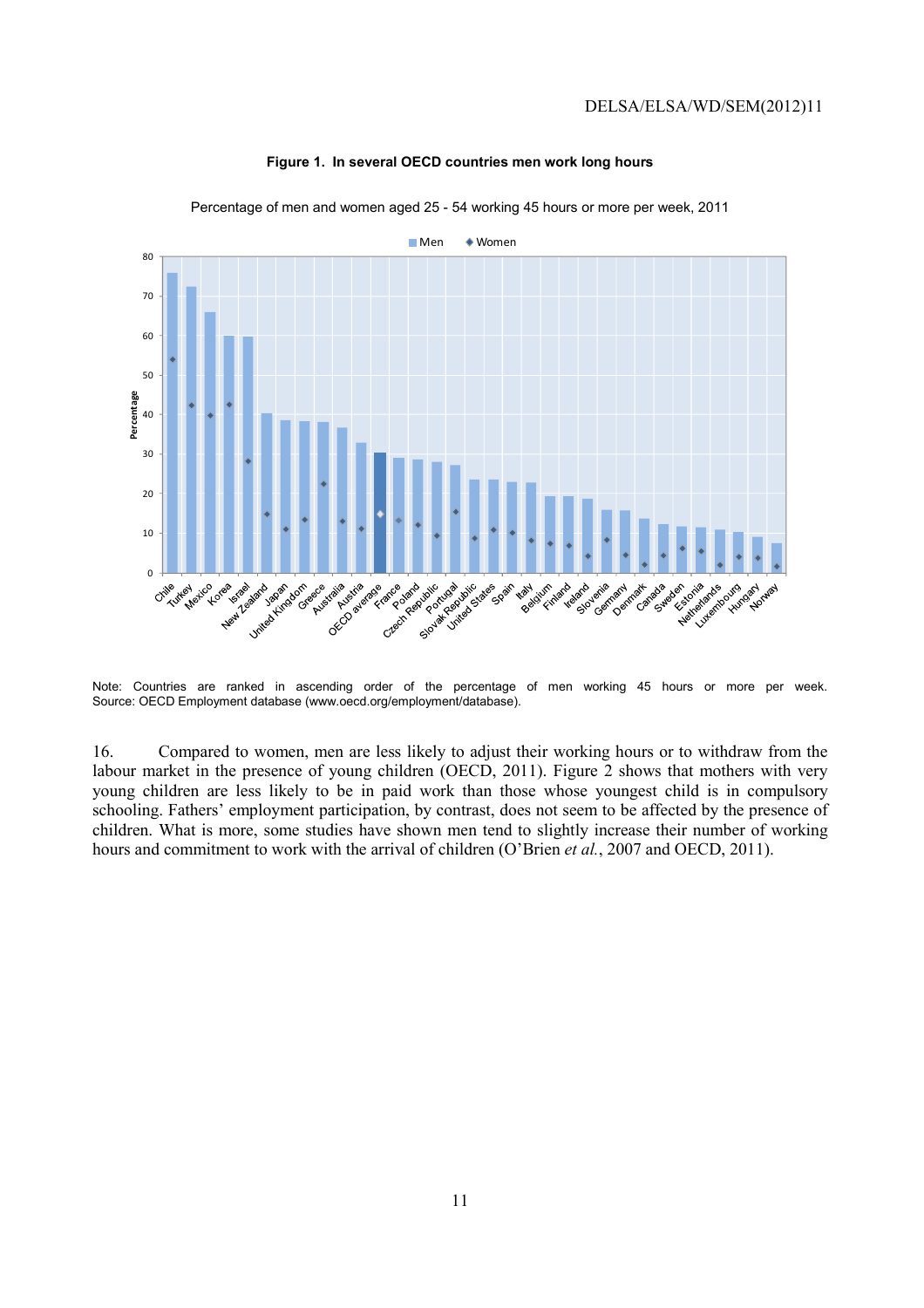#### **Figure 2. Fathers' employment participation is not affected by the presence of young children**



Maternal and paternal employment rates by age of youngest child, persons aged 15-64, 2009

Note: Countries are ranked in ascending order of the percentage of fathers in employment with youngest child aged 3 to 5. Source: European Union Labour Force Survey, 1998-2009

17. Fatherhood may put some pressure on fathers' working behaviours as they tend to be the main household earner. However, "earning" seems to have become more compatible with "caring". Across all countries for which time-use data are available, father's time as caregivers has increased compared with previous generations. For example, Hook (2006) estimates that, in 2003, resident fathers in industrialised countries spent on average 6 more hours per week in unpaid work (*i.e.*, childcare and housework activities) than fathers in 1965. Likewise, Gauthier *et al.* (2004) and Bianchi *et al.* (2006) show that married fathers in 2000 spent more time in childcare activities than fathers in the 1960s (48 minutes per day more, Gauthier *et al.,* 2004). Recent estimates from France also show an upward trend between 1999 and 2010 (Ricroch, 2012).

18. Studies distinguishing time use between workdays and weekends have observed that fathers' time in childcare tasks has increased mainly on weekends (Maume, 2011 and Yeung *et al.*, 2001), when their availability to contribute to childcare is less constrained by their time in paid work. Evidence from the United States shows that most mothers remain the main caregiver during weekdays, but that during the weekends there is a more equal sharing of care responsibilities between parents (Yeung *et al.*, 2001). This "weekday-weekend" difference in care suggests the parental gap is narrowing during weekends only. This is apparent for Australia also, when examining children's co-presence with mothers and fathers on weekends and weekdays in couple households (Baxter, 2009).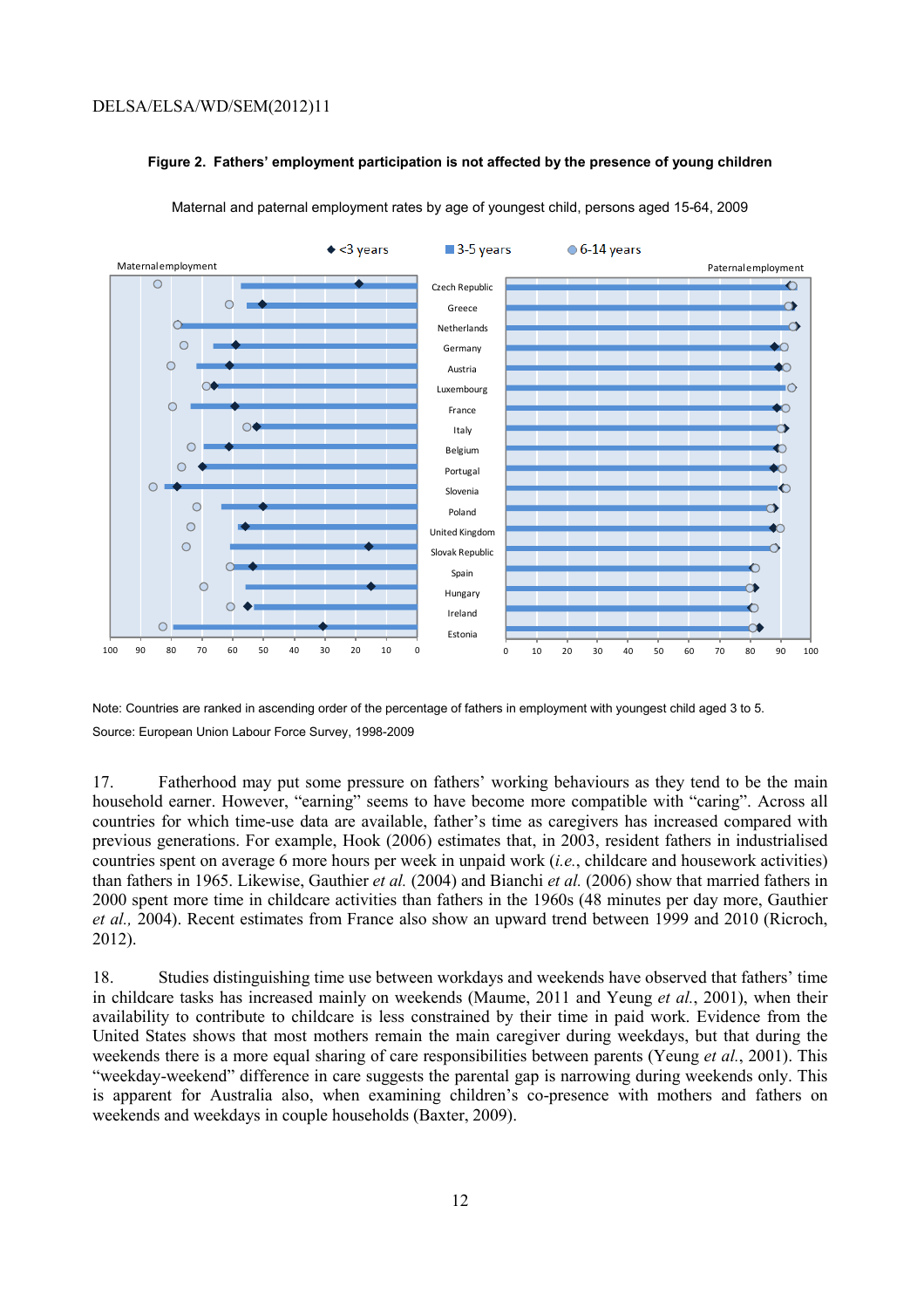19. Fathers spend more time caring for young children than previous cohorts. Nevertheless, this has not translated into a reduction in women's time in caring for children or other household activities. Bianchi *et al.* (2006) estimate that fathers' time in childcare activities more than doubled between 1965 and 2000 (from 2.6 hours a week to 6.5 hours a week). By contrast, albeit at a smaller rate, mothers' time in these activities also increased during the same period (from 10.6 to 12.9 hours per week). Hence, the care gap between fathers and mothers has barely changed as men continue to invest less time than mothers in unpaid activities (Miranda, 2011 and van der Lippe *et al.*, 2011). To some extent, the greater involvement by mothers in children's personal care tasks, relative to fathers, reflects the differences in mothers' and fathers' engagement in paid work when children are young.

20. Figure 3 presents the amount of time devoted to childcare by mothers and fathers with children under the age of 18 across the 18 OECD countries for which data are available. These statistics clearly show the total amount of time devoted to childcare as a primary activity differs significantly between mothers and fathers. Fathers spent on average a total of 42 minutes per day on childcare, while mothers devoted an average of 1 hour and 40 minutes a day. Across all countries, fathers spent less than half as much time on childcare as mothers did. The total amount of time devoted to children also differs considerably across countries. Father's total time invested in childcare was highest in Australia, Austria, Canada and the United States - with more than 1 hour a day; and lowest in Belgium, Estonia, France, Japan and South Africa - with less than 30 minutes a day.



#### **Figure 3. Across all countries, fathers spent less time in childcare than mothers did**

Primary childcare in minutes per day for parents aged 15-64, disaggregated by sex, over the period 1998-2010

Note: Countries are ranked in ascending order of the minutes per day fathers spend in primary childcare. The definition of "parents" is based on resident children. Source: OECD (2012b).

21. Likewise, evidence from the OECD Programme for International Student Assessment (PISA) shows that fathers are less likely than mothers to be involved in activities that research indicates are strongly associated with better cognitive outcomes for children (Figure 4). In the 7 OECD countries participating in the parental questionnaire, fathers were less likely than mothers to engage in interactive or enriching activities when children enter primary school, such as reading to children, writing letters and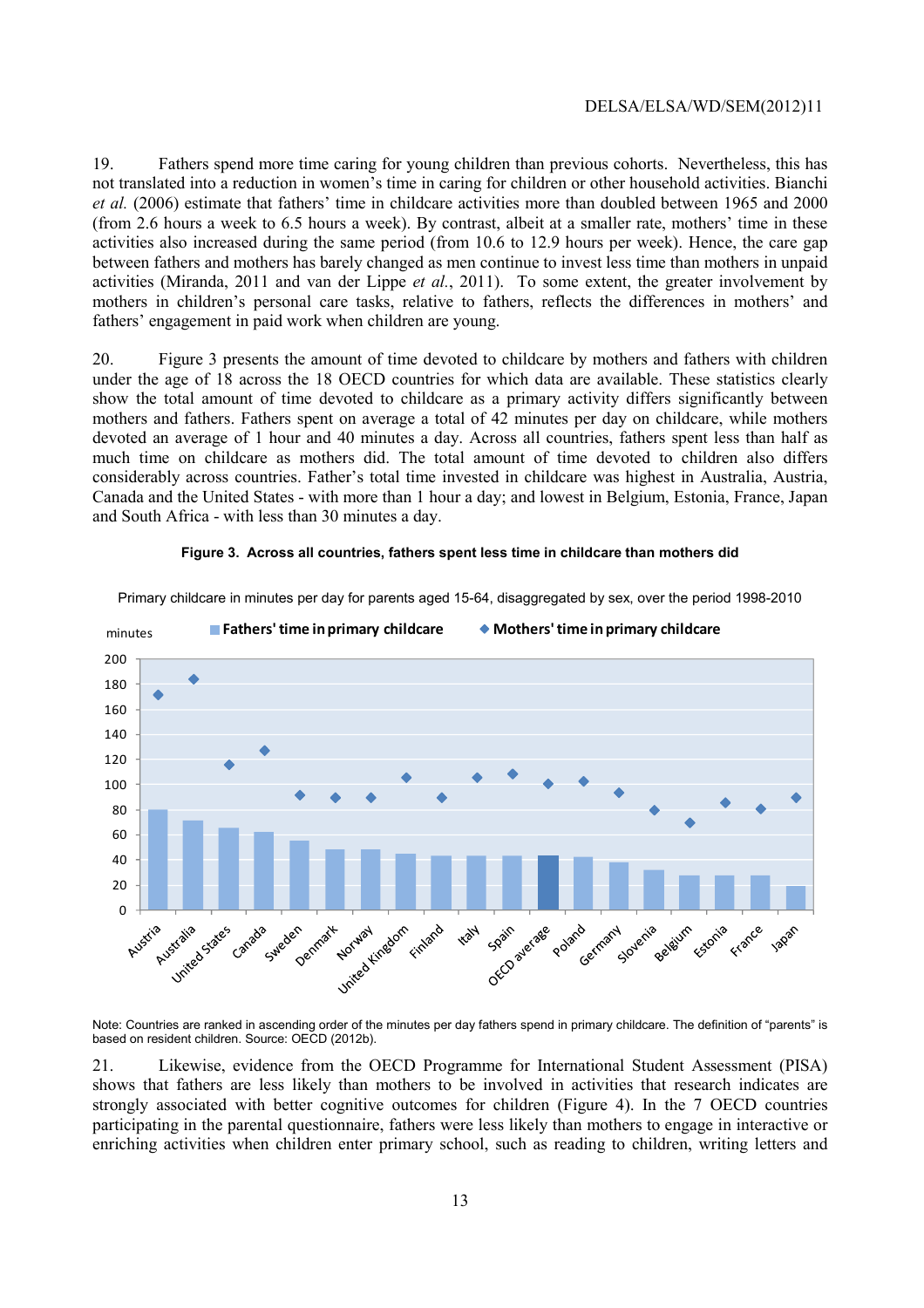words, telling stories and singing songs. Once again, paternal involvement shows considerable crosscountry differences, with the highest rates of involved fathers in New Zealand and Denmark and the lowest in Italy, Korea and Portugal.





Proportion of fathers and mothers who read books or write letters and words with the child during child's first year in primary school

Note: Countries are ranked in ascending order of the percentage of parents who read books to their child. Source: PISA 2009 Database.

22. Differences between mothers and fathers are not only observed in the amount of time they invest in childcare-related activities, but also in the type of activities. Mothers usually dedicate more time to personal care and routine tasks (*e.g.,* dressing, feeding, changing diapers, providing medical care and supervising), while fathers generally devote more time to educational and recreational activities (*e.g*., helping with homework, reading and playing) (Craig, 2006; Lamb, 2010; and, Miranda, 2011). Furthermore, fathers are rarely alone when undertaking childcare activities; in general, they do not substitute mothers' caring time (Craig, 2006). In sum, parental involvement is not the same for fathers than for mothers.

23. The degree of parental involvement is influenced by numerous factors including children's age, attitudes towards work and care, social expectations, workplace culture and the availability of familyfriendly policies. In the Nordic countries, where work-family policies have been operating for over 40 years, views towards work and care are more gender equal. Hence, it is easier for Nordic fathers to make use of their leave entitlements and to spend more time caring for children than for their peers in countries with traditional views on work and care commitments and with less developed family-friendly policies.

#### **Parental leave provision for fathers across the OECD**

24. Many OECD countries have introduced family-friendly working arrangements to help parents reduce some of the barriers that make it difficult for them to spend more time with their children. These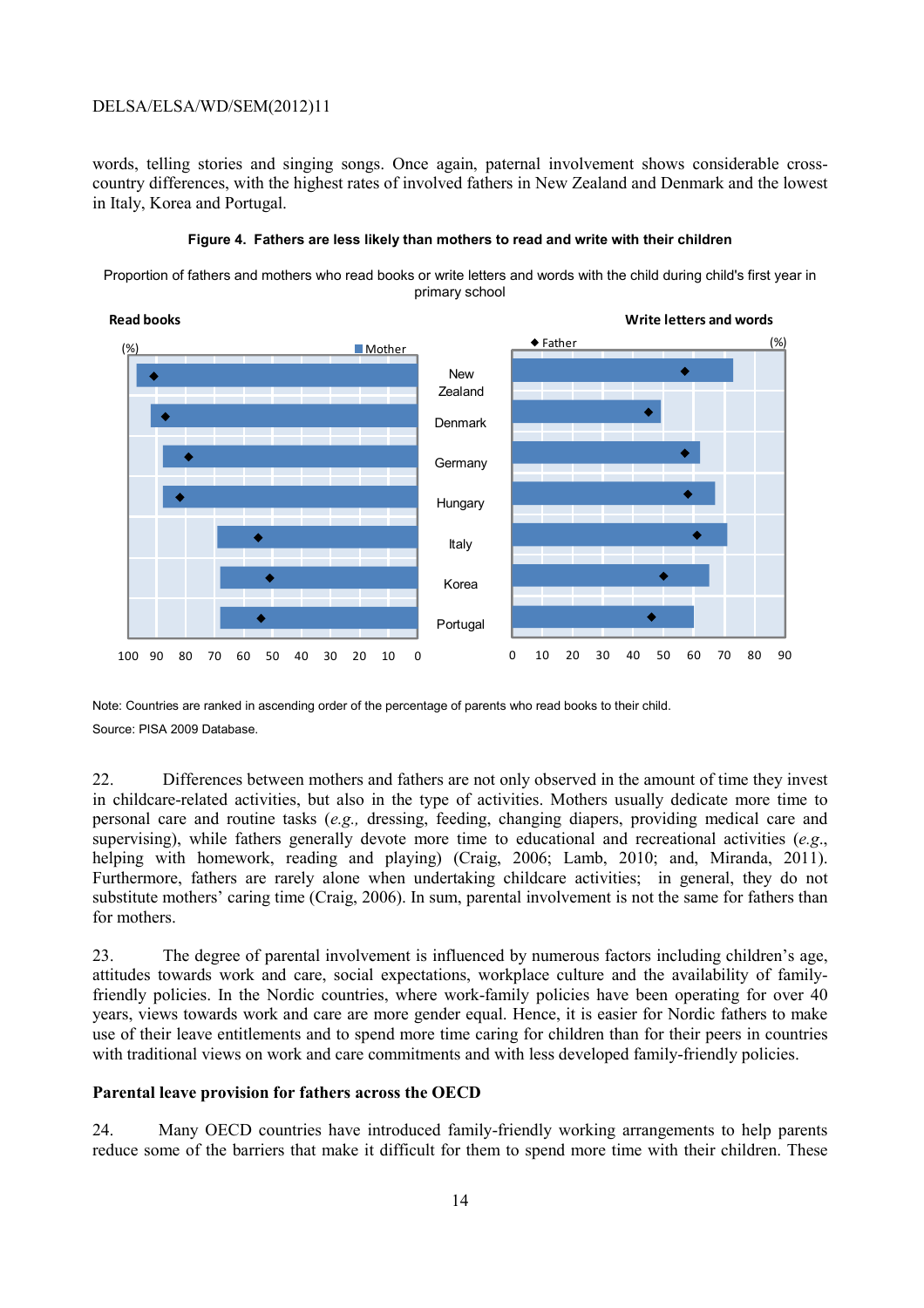family-friendly arrangements include leave from work around childbirth and/or when children are young, as well as support with childcare and out-of-school care services, and flexibility to adjust working practices (OECD, 2011). Moreover, in the last two decades, several OECD governments have taken steps to further promote policies encouraging fathers to spend more time caring for children and promote a more gender equal division of care work.

25. There are two kinds of leave entitlements fathers may have access to: paternity leave and/or parental leave. Paternity leave is a father-specific right to take some time off work soon after the birth of a child. Belgium and Luxembourg were the first countries to introduce paternity-leave entitlement in the 1960s (Table 1). Today, about two-thirds of OECD countries provide paternity-leave entitlements. In general, these entitlements are of short duration, except in Germany, Iceland, Slovenia and Sweden. Parental leave is a form of leave that either parent can take. The parental-leave period generally follows the period of maternity or paternity leave and is often supplementary to maternity and paternity-leave periods. Sweden was the first country to introduce parental leave for both parents in 1974 (Brandth and Gislason, 2012). Twenty years later other countries started extending parental-leave entitlements to fathers (O'Brien, 2009). Today most OECD countries award fathers the right to use some of the parental-leave period (Table 1).

26. Some OECD countries have introduced additional measures to motivate fathers to make use of their leave entitlements: father's "quotas" and "bonus". "Quotas" were introduced in 1993 in Norway (O'Brien *et al.*, 2007) with the aim of reserving some part of the parental-leave period for the exclusive use of fathers. The entitlement cannot be passed to the mother: if it is not used, it is lost. Currently, only the Nordic countries have a "quota" system, with Iceland having the largest quota (3 month quota for each parent and 3 months to share). Several countries (Austria, Finland, Germany, Italy, Portugal and Sweden) provide a "bonus" to the total period of parental leave if fathers take at least some part of the parental-leave period. .

27. Overall, there are important cross-country differences in the design, duration and generosity of child-related leave policies. Taking into account paternity leave and parental leave for the use of fathers, the countries with the most generous leave models, in terms of duration and income replacement, are the Nordic countries (except Denmark), Germany, Portugal and Slovenia (O'Brien, 2009). At the other end of the spectrum, Mexico, Turkey and the United States have no statutory paid leave entitlements for fathers.

28. In the early 2000s, at the time children in the cohort studies here analysed were born, only Denmark provided paid parental-leave entitlements to fathers. In the United Kingdom, a two-week paid paternity statutory leave was introduced in 2003. In Australia, there are currently no statutory paternity leave provisions, but it is expected that a two week paid paternity leave provision will be introduced in 2013. In the United States, however, to date no statutory leave entitlements for fathers (or mothers) are available. Fathers working in medium or large firms may take 12 weeks of unpaid, job-protected leave through the federal Family and Medical Leave Act (FMLA), while other workers may be covered by state or employer policies. Today, ten states plus the District of Columbia have laws that give at least some male workers job-protected paternity leave.

29. Despite increased availability of statutory leave entitlements for fathers in many countries, use remains low. Mothers rather than fathers continue to make use of leave entitlements since income loss is usually smallest when mothers take leave (OECD, 2012c). Fathers' take-up rates are low and the period they stay at home is short when payments are low; when parents can share the entitlement as they choose (family right); and/or when the entitlement is transferable to the other parent (transferable individual right). For example, in Austria, the Czech Republic and Poland, where leave entitlements are fully transferrable, the proportion of fathers taking parental leave is less than 3 % (Moss, 2011).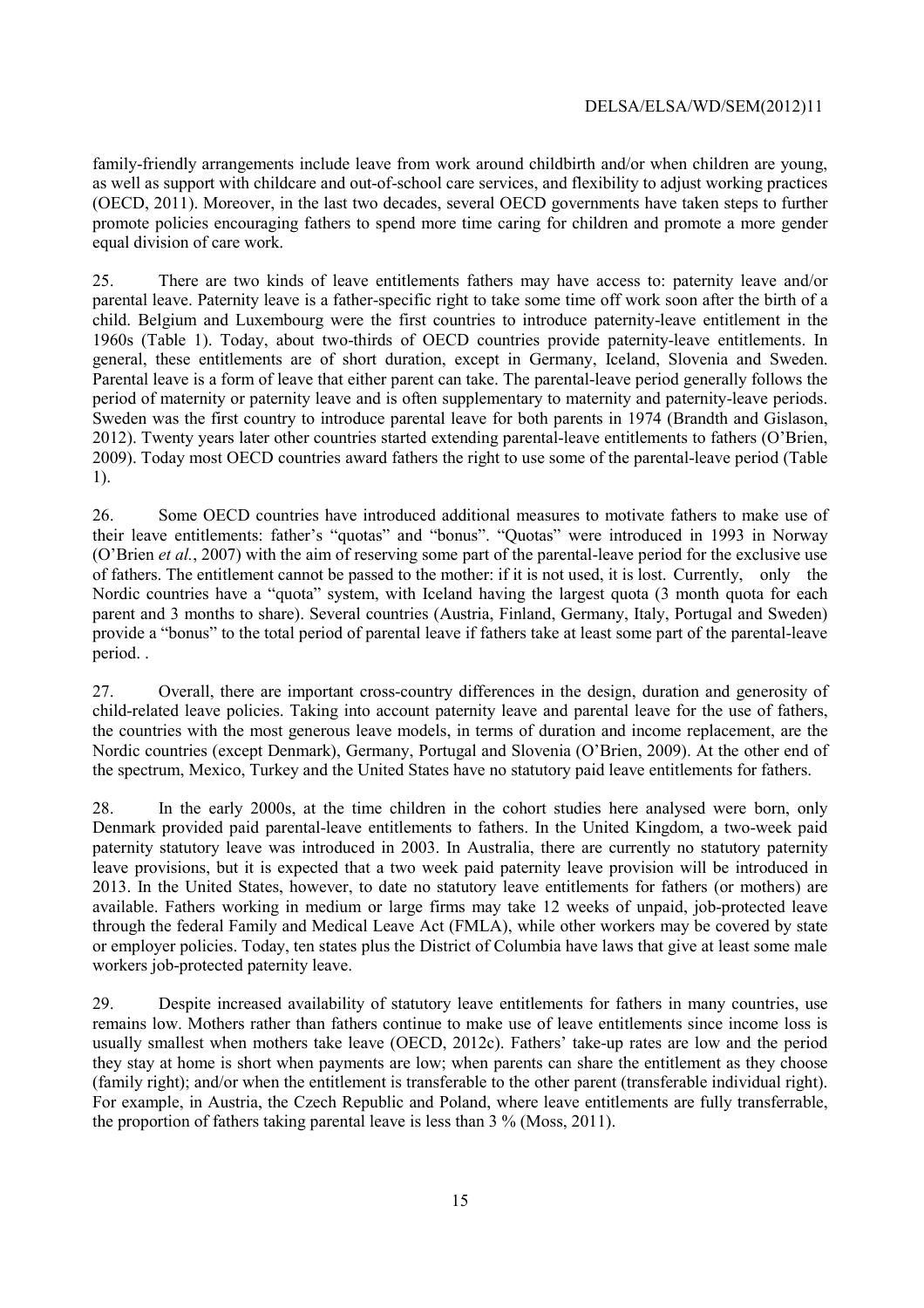30. Alternatively, fathers' use of paternity and parental leave is largest when leave is well-paid and when part of the entitlement cannot be transferred, and is lost if not used (O'Brien, 2009 and O'Brien and Moss, 2010). Countries with parental-leave policies that have been successful in encouraging fathers to take leave meet these criteria. These include Sweden, Iceland and Norway, where around 90% of fathers take some part of the parental leave period (Moss, 2011). Moreover, in these countries a considerable number of fathers stay at home for a relatively long period. For example, in Norway, 70 % of eligible fathers took more than five weeks of leave in 2006, after the extension of the father's quota to six weeks (Moss, 2011).

31. Parental leave policies are more likely to influence parental behaviour than other family-friendly policies as the former intervene at a critical point in the life-course; that is, around childbirth (Tanaka and Waldfogel, 2007 and Dex, 2010). At this decisive point, parents, especially fathers, may be more open to changing behaviours. For example, parental leave may facilitate fathers sharing childcare-related tasks with their partners. Sharing these activities during a child's first year of life may promote less stereotyped gender roles; that is, mother as exclusive caregiver and father as exclusive breadwinner. Moreover, taking care of children from the early days may facilitate father-child bonding (Tanaka and Waldfogel, 2007). Early paternal involvement may lead to continued engagement and involvement and to a more equal division of work between parents (Baxter and Smart, 2011 and Brandth and Gislason, 2012).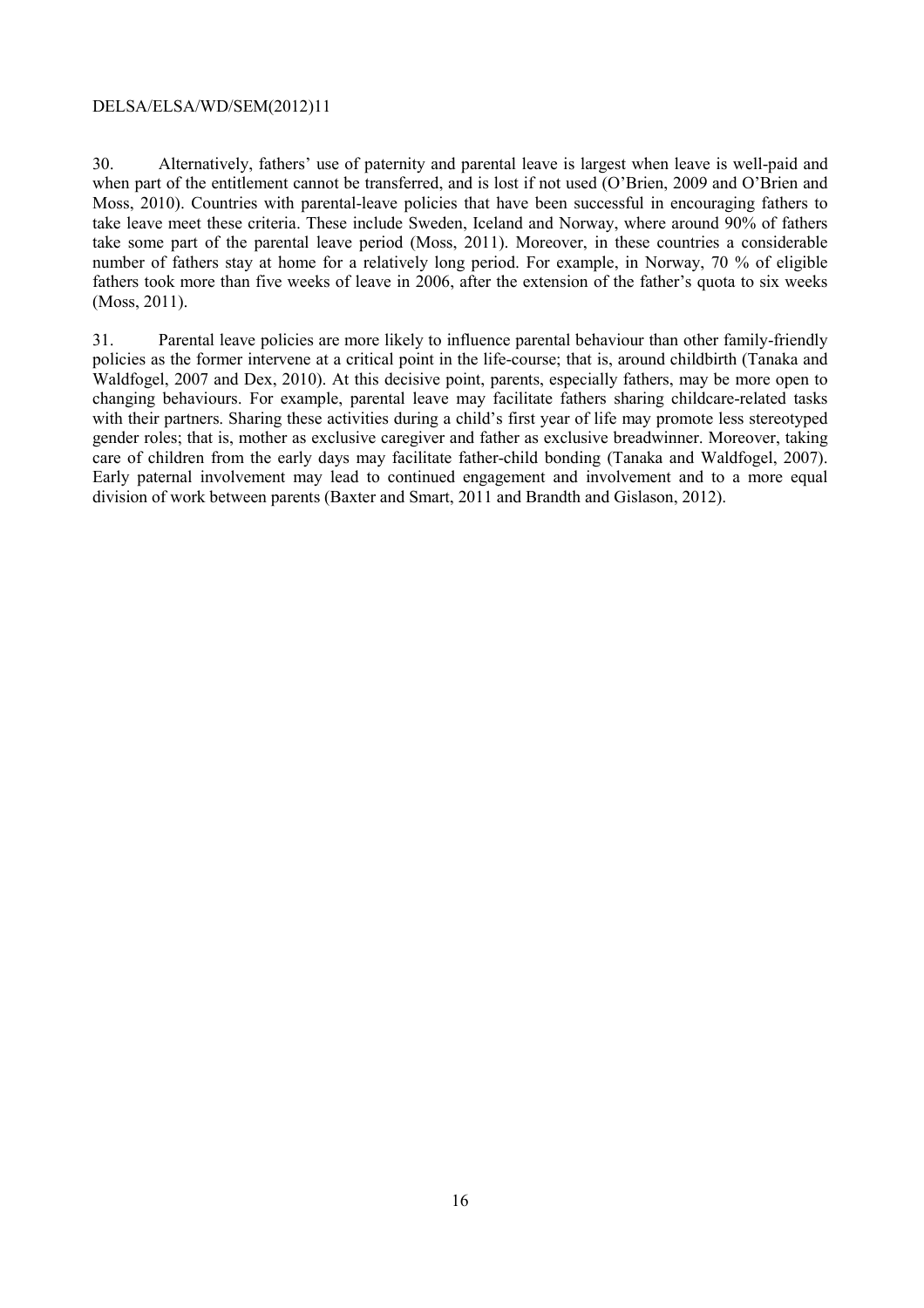|                        | Paternity<br>leave <sup>1</sup>        | % rate of<br>allow ance <sup>2</sup> | FRE paid<br>paternity leave | .<br>Year of introduction -<br>paternity leave (or<br>parental leave for<br>fathers) | <br>Parental leave <sup>3</sup>                                                           | partnar ita'i conferio acroco and the<br>Characteristics of parental leave                                                                            |                                         | Incentives for fathers to take leave                                                                                  | Transferring part<br>of maternity leave<br>to fathers without<br>execptional |
|------------------------|----------------------------------------|--------------------------------------|-----------------------------|--------------------------------------------------------------------------------------|-------------------------------------------------------------------------------------------|-------------------------------------------------------------------------------------------------------------------------------------------------------|-----------------------------------------|-----------------------------------------------------------------------------------------------------------------------|------------------------------------------------------------------------------|
|                        |                                        |                                      |                             |                                                                                      |                                                                                           |                                                                                                                                                       | Father's quota                          | Bonus                                                                                                                 | circumstances                                                                |
|                        | (1)                                    | (2)                                  | (3)                         | (4)                                                                                  | (5)                                                                                       | (6)                                                                                                                                                   | (7)                                     | (7)                                                                                                                   | (8)                                                                          |
| Australia <sup>4</sup> | $\ddotsc$                              | $\ddotsc$                            | $\ddotsc$                   | 2013                                                                                 | 52 w eeks per parent - unpaid                                                             | Individual entitlement                                                                                                                                | $\ddotsc$                               | $\ddotsc$                                                                                                             | $\ddotsc$                                                                    |
| Austria                |                                        |                                      |                             | 1990 (parental<br>leave)                                                             | Parents can choose between 5<br>payment and duration options<br>until child reaches age 2 | Family entitlement to be<br>divided betw een parents as they<br>choose                                                                                | $\ldots$                                | Bonus - in the 5 different<br>schemes there are paid 'partner'<br>months for the exclusive use of<br>the other parent |                                                                              |
| Belgium                | 2 w eeks<br>(three days<br>obligatory) | 87.4                                 | 1.2                         | 1961                                                                                 | 16 weeks per parent                                                                       | Individual entitlement                                                                                                                                |                                         |                                                                                                                       |                                                                              |
| Canada (Quebec)        | 3 to 5 w eeks                          | 75 or 70                             |                             | 2006                                                                                 | 35 w eeks                                                                                 | Family entitlement to be<br>divided betw een parents as they<br>choose                                                                                |                                         |                                                                                                                       |                                                                              |
| Chile                  | 1.0                                    | 100.0                                | 1.0                         | 2005                                                                                 |                                                                                           | $\ldots$                                                                                                                                              |                                         |                                                                                                                       | $\ddotsc$                                                                    |
| Czech Republic         |                                        |                                      |                             | 2001 (parental leave<br>- job protected for<br>fathers)                              | 156 w eeks per parent until child<br>reaches age 3                                        | Individual entitlement                                                                                                                                |                                         |                                                                                                                       | yes                                                                          |
| Denmark                | 2.0                                    | 55.0                                 | 1.1                         | 1984                                                                                 | 32 w eeks                                                                                 | Family entitlement to be<br>divided betw een parents as they<br>choose, but the total leave period<br>cannot exceed more than 32<br>w eeks per family | 3 w eeks (only in<br>industrial sector) |                                                                                                                       |                                                                              |
| Estonia                | 2.0                                    | 0.0                                  | 0.0                         | 2008                                                                                 | 156 w eeks per parent until child<br>reaches age 3                                        | Family entitlement to be<br>divided betw een parents as they<br>choose                                                                                |                                         |                                                                                                                       |                                                                              |
| Finland                | 3+4 bonus<br>w eeks                    | 70.0                                 | 4.9                         | 1991                                                                                 | 26.5 w eeks                                                                               | Family entitlement to be<br>divided betw een parents as they<br>choose                                                                                | $\ddotsc$                               | 4 'bonus w eeks' if father takes<br>last 2 w eeks of parental leave                                                   | $\ddotsc$                                                                    |
| France                 | 2.0                                    | 100.0                                | 2.0                         | 2002                                                                                 | 156 w eeks per parent until child<br>reaches age 3                                        | Family entitlement to be<br>divided betw een parents as they<br>choose                                                                                |                                         |                                                                                                                       |                                                                              |
| Germany <sup>5</sup>   | 8.0                                    | 67.4                                 | 5.4                         | 2007                                                                                 | 156 w eeks per parent until child<br>reaches age 3                                        | Family entitlement to be<br>divided betw een parents as they<br>choose                                                                                | $\ddot{\phantom{a}}$                    | Overall length of benefit payment<br>is extended to 14 months if father<br>takes at least 2 months of leave           |                                                                              |
| Greece                 | 0.4                                    | 100.0                                | 0.4                         | 2000                                                                                 | 14 w eeks per parent - unpaid                                                             | Individual entitlement                                                                                                                                | $\ddot{\phantom{a}}$                    | $\ddot{\phantom{a}}$                                                                                                  |                                                                              |
| Hungary                | 1.0                                    | 100.0                                | 1.0                         | 2002                                                                                 | 156 w eeks per parent until child<br>reaches age 3                                        | Family entitlement to be<br>divided betw een parents as they<br>choose                                                                                |                                         |                                                                                                                       |                                                                              |
| Iceland                | 13.0                                   | 64.6                                 | 8.4                         | 1998                                                                                 | 13 w eeks per parent                                                                      | Mixed entitlement, a total leave of<br>9 months (including maternity,<br>paternity and parental leave) can<br>be used                                 | 13 w eeks                               |                                                                                                                       |                                                                              |
| Ireland                | $\ddots$                               | $\ddotsc$                            | $\ddotsc$                   | $\ddotsc$                                                                            | 14 w eeks per parent - unpaid                                                             | Individual entitlement                                                                                                                                | $\ddotsc$                               |                                                                                                                       | $\ddotsc$                                                                    |
| Italy                  |                                        |                                      |                             |                                                                                      | 26 weeks per parent                                                                       | Individual entitlement, with total<br>amount of leave not exceeding 10<br>months                                                                      | $\ddotsc$                               | 1 month bonus if father takes at<br>least 3 months of leave                                                           | $\ddotsc$                                                                    |

#### **Table 1. Paternity and parental leave schemes across the OECD, 2011**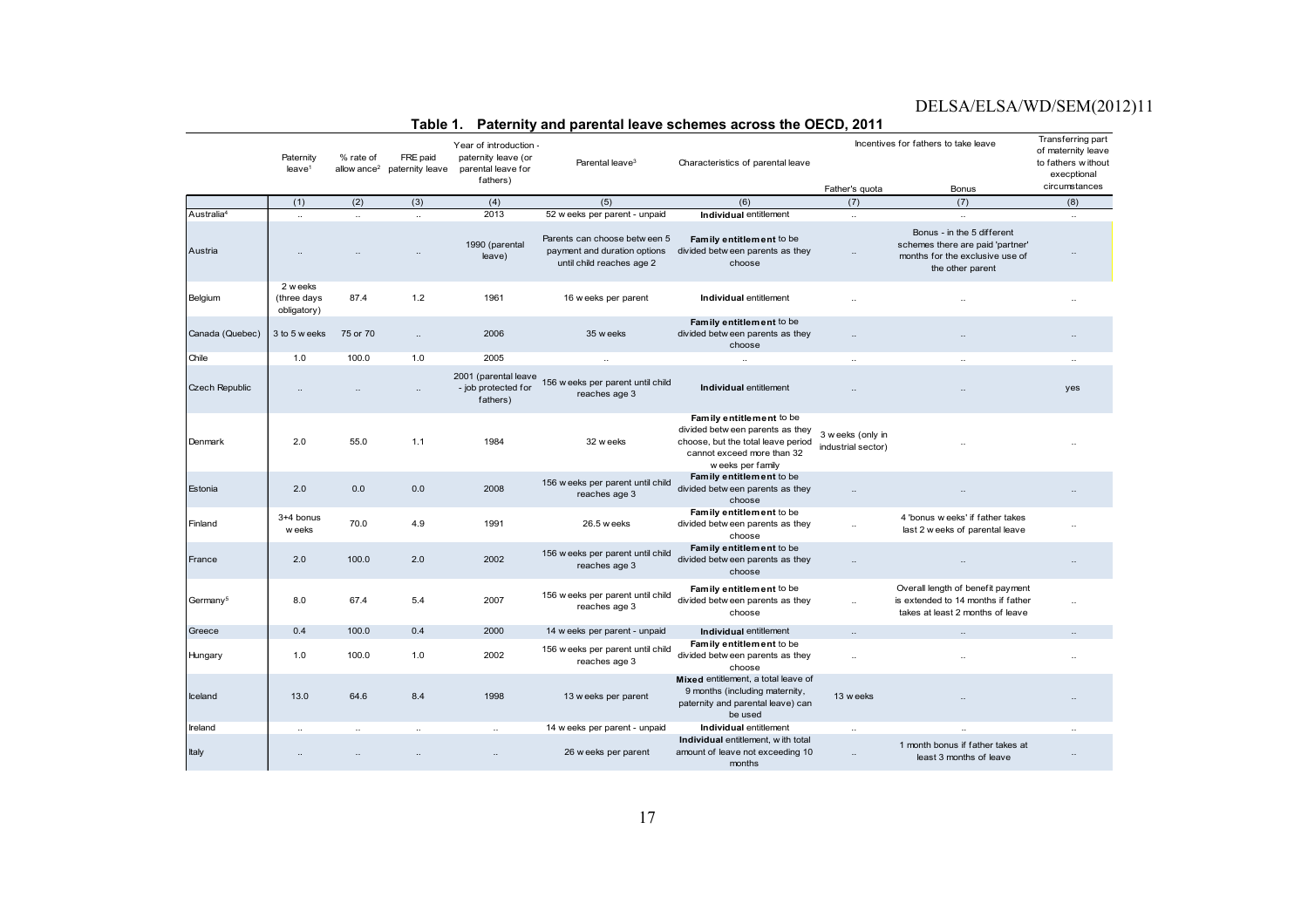|                            | Paternity<br>leave <sup>1</sup>       | % rate of | FRE paid<br>allow ance <sup>2</sup> paternity leave | Year of introduction -<br>paternity leave (or<br>parental leave for<br>fathers) | Parental leave <sup>3</sup>                                                                                                                           | Characteristics of parental leave                                      | Incentives for fathers to take leave<br>Father's quota<br>Bonus |                                                                                                                          | Transferring part<br>of maternity leave<br>to fathers without<br>execptional<br>circumstances |
|----------------------------|---------------------------------------|-----------|-----------------------------------------------------|---------------------------------------------------------------------------------|-------------------------------------------------------------------------------------------------------------------------------------------------------|------------------------------------------------------------------------|-----------------------------------------------------------------|--------------------------------------------------------------------------------------------------------------------------|-----------------------------------------------------------------------------------------------|
|                            | (1)                                   | (2)       | (3)                                                 | (4)                                                                             | (5)                                                                                                                                                   | (6)                                                                    | (7)                                                             | (7)                                                                                                                      | (8)                                                                                           |
| Japan                      | $\ldots$                              | $\ddotsc$ | $\ldots$                                            | 2010 - introduction                                                             | 52 w eeks + 8 w eeks 'sharing                                                                                                                         | Individual entitlement                                                 | $\ldots$                                                        | 2 month bonus if parents share                                                                                           | $\ldots$                                                                                      |
|                            |                                       |           |                                                     | of bonus                                                                        | bonus'                                                                                                                                                | Individual entitlement, but                                            |                                                                 | leave                                                                                                                    |                                                                                               |
| Korea                      | 0.4                                   | 100.0     | 0.4                                                 | 2008                                                                            | 45.6 w eeks                                                                                                                                           | parents cannot take leave at the<br>same time                          | $\ddotsc$                                                       |                                                                                                                          | $\ddot{\phantom{a}}$                                                                          |
| Luxembourg                 | 0.4                                   | 100.0     | 0.4                                                 | 1962                                                                            | 26 w eeks per parent - paid                                                                                                                           | Individual entitlement                                                 | $\ddot{\phantom{a}}$                                            | $\ddot{\phantom{a}}$                                                                                                     | $\ddot{\phantom{a}}$                                                                          |
| Mexico                     | $\ldots$                              | $\ldots$  | $\ddots$                                            | $\ldots$                                                                        |                                                                                                                                                       | $\ldots$                                                               | $\sim$                                                          | $\ddotsc$                                                                                                                | $\ddotsc$                                                                                     |
| Netherlands                | 0.4                                   | 100.0     | 0.4                                                 | 2001                                                                            | 26 w eeks per parent until child<br>is <sub>8</sub>                                                                                                   | Individual entitlement                                                 | $\ldots$                                                        | $\ddotsc$                                                                                                                | $\ldots$                                                                                      |
| New Zealand                | 1 or 2<br>depending on<br>eligibility | 0.0       | 0.0                                                 | 1987 - extension of<br>parental leave to<br>fathers                             | 52 w eeks including maternity<br>and paternity leave                                                                                                  | Family entitlement to be<br>divided betw een parents as they<br>choose |                                                                 |                                                                                                                          |                                                                                               |
| Norw ay                    | $2 + 12$ fathers'<br>quota            | 85.7      | 12.0                                                | 1993                                                                            | 27 or 37 w eeks depending on<br>payment level                                                                                                         | Mixed entitlement, part family<br>part individual                      | 12 w eeks                                                       |                                                                                                                          | $\ldots$                                                                                      |
| Poland                     | 2.0                                   | 100.0     | 2.0                                                 | 1996                                                                            | 156 w eeks until child reaches<br>age 4                                                                                                               | Family entitlement to be<br>divided betw een parents as they<br>choose | $\ddotsc$                                                       |                                                                                                                          | yes                                                                                           |
| Portugal                   | 4 w eeks (10<br>days<br>obligatory)   | 100.0     | 4.0                                                 | 1995                                                                            | 12 w eeks to be shared                                                                                                                                | Mixed entitlement, part family<br>part individual                      | $\ldots$                                                        | 1 month bonus if parents share<br>intial leave and father takes 2<br>weeks of paternity leave (the<br>latter compulsory) |                                                                                               |
| Slovak Republic            |                                       |           |                                                     |                                                                                 | 136.0                                                                                                                                                 | Family entitlement to be<br>divided betw een parents as they<br>choose |                                                                 |                                                                                                                          | $\ddot{\phantom{a}}$                                                                          |
| Slovenia                   | 13.0                                  | 26.9      | 3.5                                                 | 2003                                                                            | 37 w eeks                                                                                                                                             | Family entitlement to be<br>divided betw een parents as they<br>choose | $\ddotsc$                                                       |                                                                                                                          | $\ldots$                                                                                      |
| Spain                      | 3.0                                   | 100.0     | 3.0                                                 | 2007                                                                            | 156 w eeks per parent - unpaid                                                                                                                        | Individual entitlement                                                 | $\ddots$                                                        | $\ldots$                                                                                                                 | yes                                                                                           |
| Sw eden                    | 10.0                                  | 80.0      | 8.0                                                 | 1980                                                                            | 68.6 w eeks in total: 8.5 w eeks<br>reserved for each parent and<br>51.6 to be split into half (the<br>latter can be transferred<br>betw een parents) | Mixed entitlement, part family<br>part individual                      | 8.5 w eeks                                                      | Gender equality bonus: parents<br>receive €5.6 each per day for<br>every day they use the leave<br>equally               | $\cdot$ .                                                                                     |
| Sw itzerland               | $\ldots$                              | $\ddots$  | $\ldots$                                            | $\ldots$                                                                        | $\ldots$                                                                                                                                              | $\ldots$                                                               | $\cdots$                                                        | $\ddots$                                                                                                                 | $\ddots$                                                                                      |
| Turkey                     | $\ldots$                              | $\ddotsc$ | $\ddotsc$                                           | $\ldots$                                                                        | 26.0                                                                                                                                                  |                                                                        | $\ddot{\phantom{a}}$                                            | $\ddots$                                                                                                                 | $\ddots$                                                                                      |
| United Kingdom             | 2.0                                   | 20.0      | 0.4                                                 | 2003                                                                            | 13 w eeks per parent - unpaid                                                                                                                         | Individual entitlement                                                 |                                                                 | $\ddotsc$                                                                                                                | yes                                                                                           |
| United States <sup>6</sup> | $\cdot$ .                             | $\cdots$  | $\cdot$                                             | 1993                                                                            | 12 w eeks unpaid                                                                                                                                      |                                                                        |                                                                 | $\cdot \cdot$                                                                                                            |                                                                                               |

1 Information refers to the entitlement for paternity leave in a strict sense and the bonus (for example, Germany) or father quota included in some parental leave regulations (for example, Finland, Iceland and Norway). In

2 The "rate of allow ance" is defined as the ratio betw een the full-time equivalent payment and the corresponding entitlement in number of w eeks.

3 Information refers to parental leave and subsequent prolonged periods of paid leave to care for young children (sometimes under a different name as for example, "childcare leave" or "Home care leave", or the Complément d *Libre Choix d'Activité* in France). In all, prolonged periods of leave can be taken in Austria, the Czech Republic, Estonia, France, Finland, Germany, Norw ay, Poland and Spain.

4. In Australia, the introduction of tw o w eeks paid paternity leave w ill take place from 1 January 2013.

5. This 8 w eeks correpond to the bonus given if fathers make use of 2 months of parental leave.

6. Through the Family and Medical Leave Act (FMLA), entitled eligible employees may take up to 12 w eeks of unpaid, job-protected leave in a 12-month period for specific family and medical reasons. Although the table prese federal statutory entitlements, the United States also has parental leave schemes at the state level. Ten states plus the District of Columbia have law s that give some male w orkers job-protected paternity leave. The leng leave varies betw een 4 and 18 w eeks.

Source: Moss (2012) and OECD (2012b) - indicator PF2.5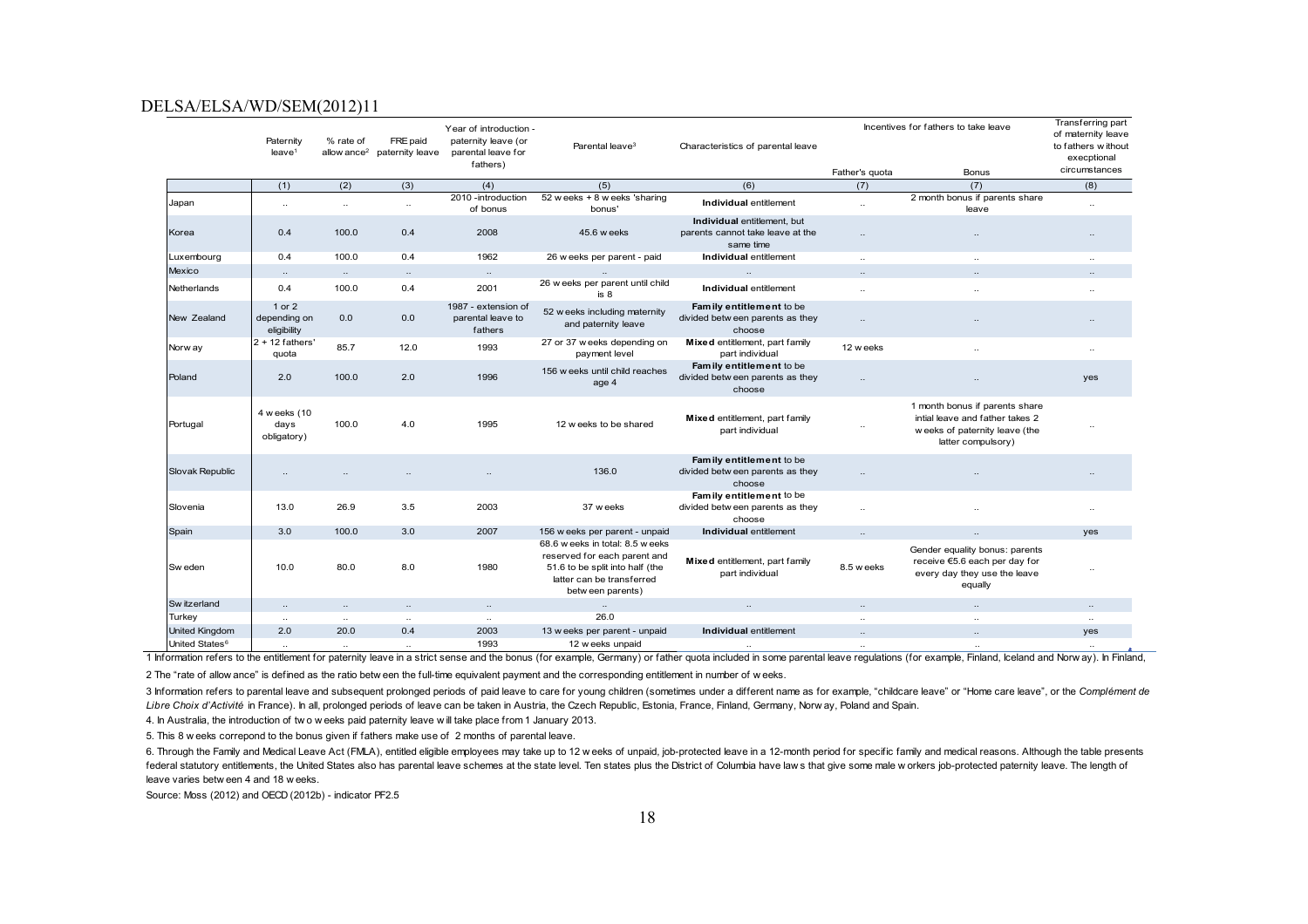32. Available evidence shows paternity leave does influence father's involvement in childcare activities. A Swedish study shows fathers who take more leave than average are more involved in childcare-related tasks and household work than fathers taking shorter periods of leave (Haas and Hwang, 2008). Evidence from the United Kingdom and United States suggests that, in spite of having no formal leave entitlements, fathers who take leave after childbirth are significantly more involved in childcare activities than fathers who do not take time off work (Tanaka and Waldfogel, 2007). Nevertheless, in the United States, this positive association was observed only when fathers took periods of leave of two or more weeks (Nepomnyaschy and Waldfogel, 2007). These results are, however, not universal. For Australia, Hosking *et al.* (2010) observed the amount of time fathers spent with their infants was no different for those who had taken 4 or more weeks of leave after the birth compared with those who had taken less than 4 weeks of leave or no leave.

33. Father's involvement is linked to a number of positive child outcomes (Amato and Dorius, 2010; Baxter and Smart, 2011; Cabrera *et al.,* 2007; and, Sarkadi *et al.,* 2008). A systematic review of longitudinal studies conducted by Sarkadi *et al.* (2008) concluded that fathers' involvement has a positive effect on children's academic performance as well as on their behavioural and social emotional wellbeing. The authors, however, indicate some methodological problems in the studies reviewed including differences in the measures used to examine fathers' involvement and the age at which both fathers' involvement and child outcomes are measured. Studies looking at the effect of early father involvement on outcomes of pre-school children show a weak association when fathers' involvement is measured using fathers' presence (Sarkadi *et al.,* 2008), but it is significant when measured using positive, supportive or warm parenting (Baxter and Smart, 2011 and Cabrera *et al.,* 2007). This suggests that it is the quality and not the quantity of time that matters.

34. In exploring associations between fathers' involvement with children and children's outcomes, it is important to take account of the factors that might explain greater levels of involvement as well as better outcomes for children. This was done by Baxter and Smart (2011), who explored links between different indicators of fathers' involvement with children in Australia, and children's social emotional and cognitive outcomes. Their analyses found no links between the amount of time fathers spent with children and children's outcomes, after taking account of a range of background factors and also the amount of time mothers spent with children. They did find, however, that children's social emotional outcomes were better when fathers had a warmer parenting style.

#### *Data and methods*

35. This study uses information from four OECD countries which have gathered longitudinal data on birth cohorts and which share similar methods of data collection. The main criteria used for considering inclusion in this study were: 1) comparable information on fathers' use of leave around childbirth; fathers' involvement with young children; and child developmental outcomes; 2) cohort members being born around same time; 3) children being monitored during early childhood; 4) nationally representative sample. The cohort studies included were:

- **Australia**: *Growing Up in Australia: The Longitudinal Study of Australian Children*. The analysis here uses data of the B-cohort, children who were born between March 2003 and February 2004. The sample size of this cohort at wave 1 was 5 107 and children were aged between 3 and 14 months. The first three waves of the study have been used here: 1) in 2004, when children were aged 0 to 1: 2) in 2006, when children were aged 2 to 3; and 3) in 2008, when children were aged 4 to 5.
- **Denmark:** *Danish Longitudinal Survey of Children* (DALSC). This is a representative sample of Danish children born within 6 weeks in the fall of 1995. The sample size of DALSC is around 6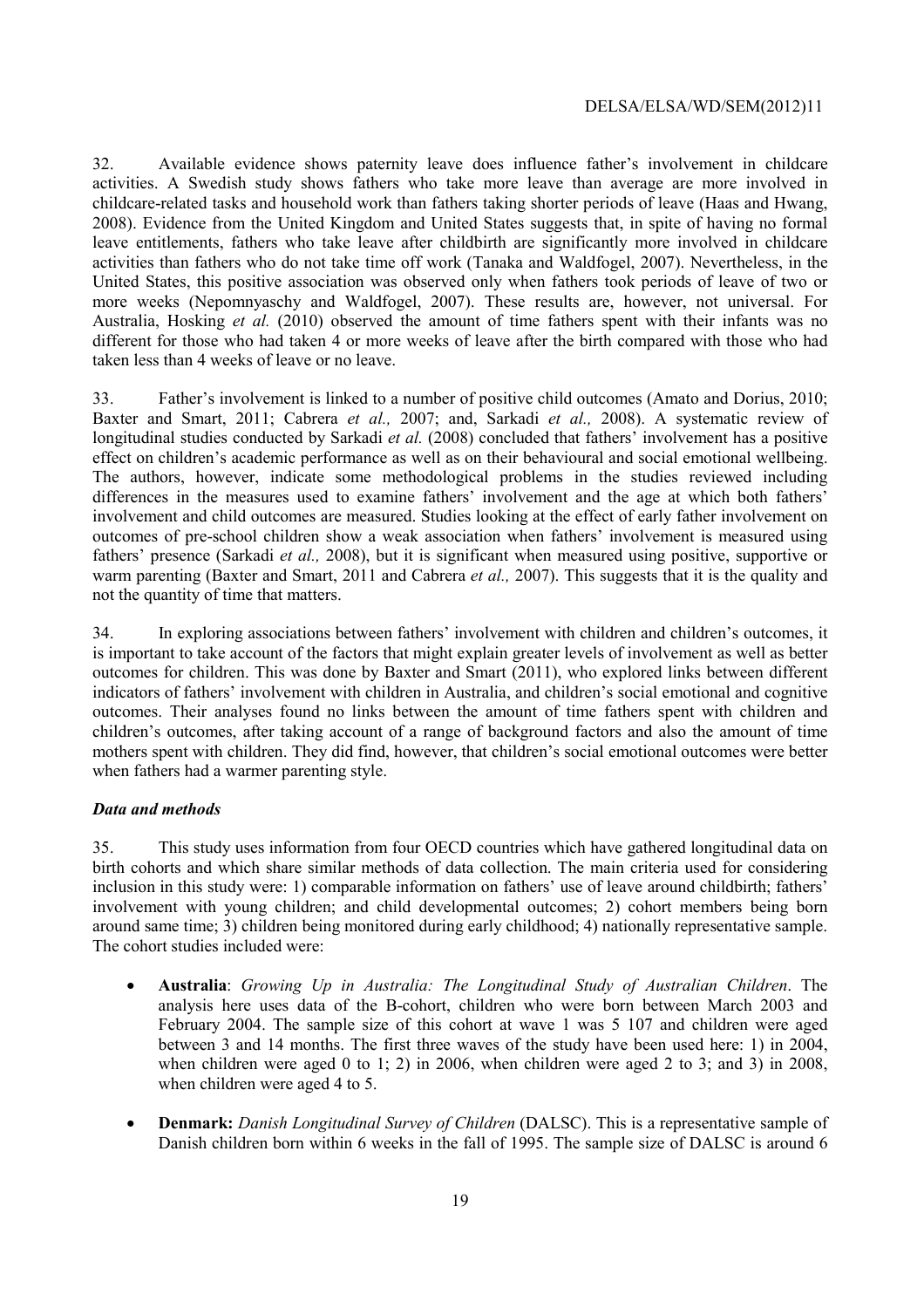000 children. Four waves of the study were used here: 1) in 1996, when babies were about 6 months old; 2) in 1999, when children were about 3½ years old; 3) in 2003, when children were about 7½ years old; and 4) in 2007, when children were about 11 years old.

- **United Kingdom:** *Millennium Cohort Study* (MCS). This is a multi-disciplinary survey of around 19 000 children born in the four constituent countries of the United Kingdom in 2000-01. The first three waves of data collection have been used here: 1) in 2001-02, when children were aged around 9 months; 2) in 2004-05, when children were aged 2 to 3; and 3) in 2006, when children were aged 4 to 5.
- **United States:** *Early Childhood Longitudinal Study* (ECLS) program. Here the analysis considers data of the Birth Cohort (ECLS-B), a sample of approximately 10 700 children born across the United States in  $2001<sup>1</sup>$ . This study considers data collected in the following waves: 1) in 2001-02, when children were 9 months old, 2) in 2003-2004, when children were 2 years old, 3) in 2005-06, when children were 4 years old and 4) in the Autumn of 2006 or 2007, when children were 5 or 6 years old (while in kindergarten).

36. Information about fathers' use of leave around childbirth and fathers' childcare is available for a sub-sample of cohort members. The reasons for this are work and residence related. First, fathers have to be employed in order to be entitled to paternity leave or annual leave around childbirth. Second, detailed information on paternal behaviour, such as childcare related activities, is difficult to collect from nonresident fathers. Therefore, the working sample is restricted to: 1) fathers who were in paid work at birth; and 2) fathers living with cohort member and with cohort member's mother at birth and at the time of data collection of father's activities. In addition, fathers had to complete the self-completed questionnaire to be included in the analytic sample.

37. These sample restrictions mean that data concerns a "selected" group of children as those living in sole-parent families or with unemployed fathers are not included in the "analytic sample". These restrictions are necessary for conducting the analysis but they need to be taken into account when interpreting findings.

38. All the analyses were adjusted using sampling weights in order to account for the stratifying nature of the surveys.<sup>2</sup> This was done using the SVY commands of Stata.

#### *Measurement of variables*

39. The selection of variables in this study was driven by findings from previous studies examining parental-leave taking (Nepomnyaschy and Waldfogel, 2007; and, Tanaka and Waldfogel, 2007) and fathers' involvement (Baxter and Smart, 2011). The variables analysed here include: leave around childbirth (paternity, parental or annual leave); father's involvement; child cognitive and behavioural development; and, a set of socio-economic control background variables.

#### *Leave around childbirth – focal variable*

40. The independent variable of main interest in the first stage of the analysis is fathers' birth-related leave. In these cohort studies, parents were asked if fathers took a period of leave after the cohort member was born. In Australia, mothers provided information on fathers' employment and leave use around the birth of the child. In addition, in three of the four countries, respondents were asked how many days fathers

<sup>&</sup>lt;sup>1</sup> Sample sizes from ECLS-B have been rounded to the nearest 50.

 $2$  The Danish Longitudinal Study is representative and not stratified, hence sampling weights have not been used.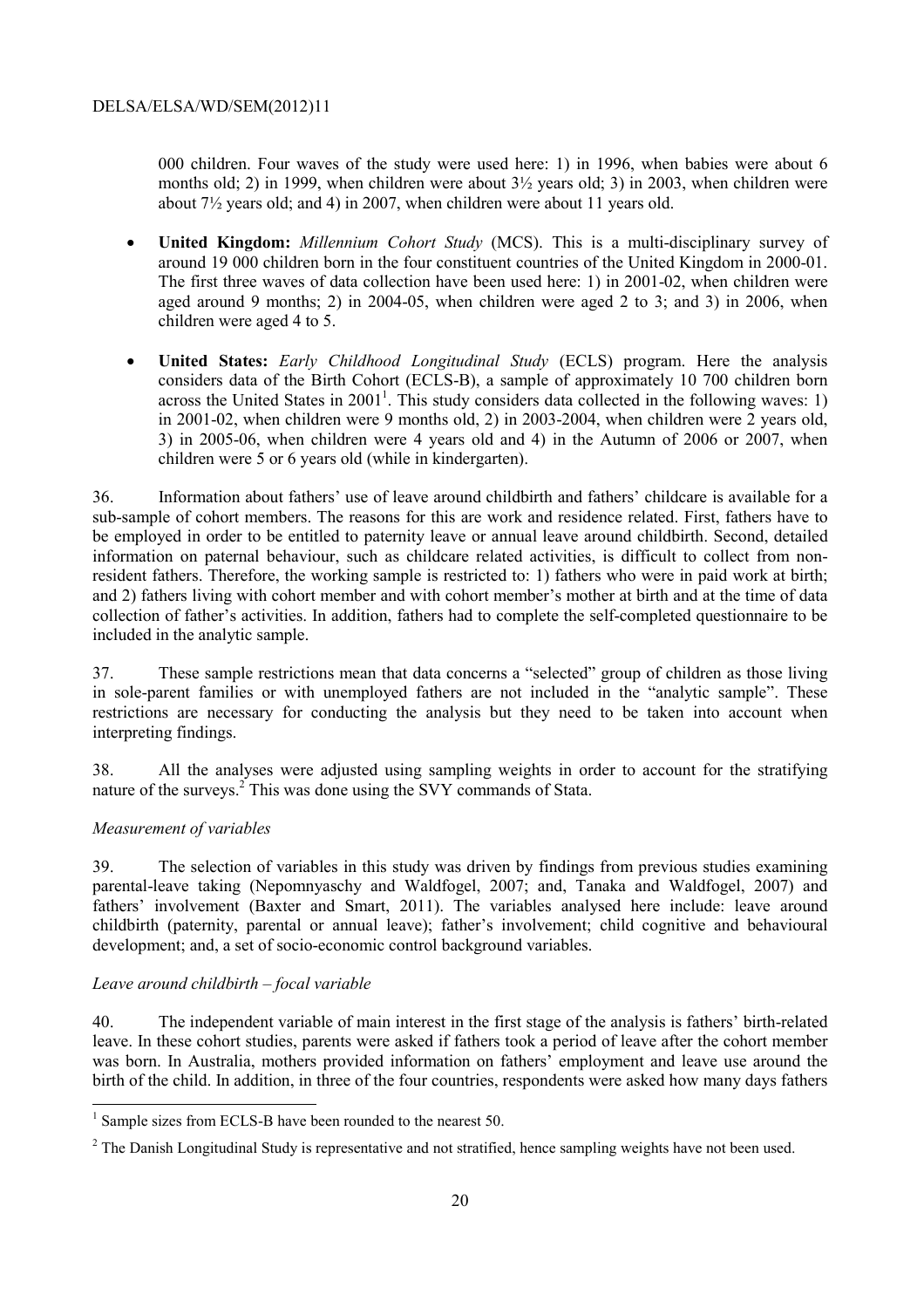took off work to care for their child. Responses were converted into a categorical variable with the following groups: no leave, less than 1 week, 1 week, and 2 or more weeks. The MCS survey in the United Kingdom did not collect information on the number of days taken off work, but it distinguished between the different types of leave taken: paternity and or parental leave, annual leave and other kind of leave. In this case, a categorical variable was constructed with each type of leave representing a different category.

#### *Father's involvement –outcome variable*

41. Father's involvement is assessed using a fairly narrow definition. Researchers looking at fatherhood define father's involvement as including three major components: a) engagement: direct interaction through caretaking, play or leisure; b) accessibility: being available to the child; and c) responsibility: making sure child needs are met. More recently, this conceptualization has been revisited to account for qualitative dimensions of parenting (*e.g.,*positive interaction, warmth, responsiveness and control) (Pleck, 2010). Due to data availability, in this study paternal involvement is examined by considering one component: the extent of engagement in caretaking and other child-related activities.

42. In the four cohort studies, fathers were asked about the extent of involvement (frequency in the past month) in a number of childcare tasks. These included personal care as well as social and educational tasks and were asked in more than one wave of data collection. The type of activities differed across waves (as these are age-related) and between countries.

43. The first part of the analysis considers fathers' involvement in childcare activities as an outcome variable. This part of the analysis focuses on fathers' activities collected early in childhood. This information was collected before age one in Denmark, the United Kingdom and the United States. However, in Australia, information on fathers' child-related activities was first collected when children were between 2 and 3 years old. Each activity was converted into a binary variable with a value of one if fathers were involved – if they performed the task frequently – and zero if not. The definition of "frequently" varied with the nature of the activity. For example, for bathing, fathers were considered to be "involved" when giving a bath several times a week, but for feeding, this had to take place at least once a day (Table 2).

|                                             |                   | Before age 1 |           |
|---------------------------------------------|-------------------|--------------|-----------|
|                                             | <b>Denmark</b>    | <b>UK</b>    | <b>US</b> |
| <b>Personal care activities</b>             |                   |              |           |
| Assist child with eating                    |                   |              |           |
| Change child nappies or help use toilet     |                   |              |           |
| Get child ready for bed or put child to bed |                   |              |           |
| <b>l</b> Give child a bath or shower        | $\mathbf{\hat{}}$ |              |           |
| Help child get dressed/ready for the day    |                   |              |           |
| Looks after child on his own                |                   |              |           |
| Help child brush her/his teeth              |                   |              |           |
| Social and educational activities           |                   |              |           |
| Reading to the child                        |                   |              |           |
| How often talk to child about school        |                   |              |           |
| Play with the child                         |                   |              |           |
| Eat an evening meal with child              |                   |              |           |

#### **Table 2. Father's child-related activities collected around childbirth and when child was between 2 and 3 years old.**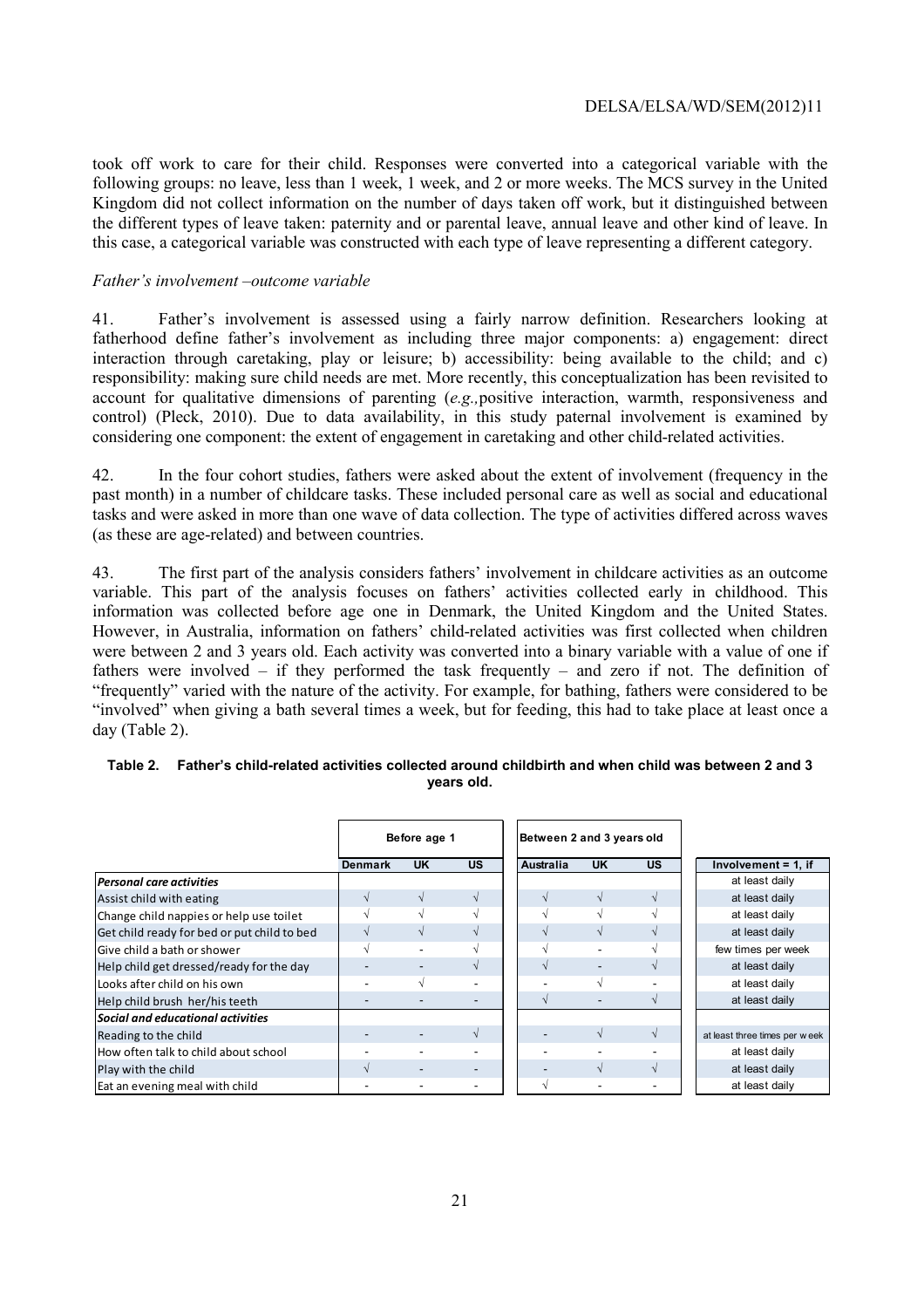#### *Father's involvement – focal variable*

44. The second part of the analysis investigates whether fathers' involvement is associated with child cognitive and behavioural outcomes. Fathers' involvement is here considered as an independent or focal variable. A summary measure of fathers' involvement was constructed by using all the child related activities in each country. The number and type of activities differed across countries so these summary measures are not comparable. Nevertheless, this strategy was preferred over having a summary measure with the same type of activities because the number of items coinciding across countries was small; and, hence, the meaning of a similar summary measure was limited.

45. The summary measure was derived by adding the responses of each of the underlying activities. These were standardized to a mean of 100 and a standard deviation of 10 with higher scores indicating more involvement. This continuous measure was then converted into a categorical variable by dividing it into three groups: low (approximately: 0 to 33.3% of the distribution of the summary measure), medium (33.4 to 66.6%) and high (66.7 to 100%).

46. The influence of fathers' involvement on child outcomes was assessed using information on involvement collected at one point in time for Australia (around age 2-3 years) and Denmark (around age 6 months), and at two points in time for the United Kingdom and the United States (around 9 months and again around 2-3 years).

47. As mentioned above, the type of activities differs over time because they are age-related. Table 2 shows that before age one year, activities mainly included personal care tasks while, at older ages they also included items related to social and educational activities. Therefore, the summary measure of paternal involvement also changed within countries and this should be kept in mind when interpreting findings.

#### *Child development - outcome variables*

48. Child developmental outcomes are assessed using information on cognitive ability, conduct problems and attention-hyperactivity problems. Raw scores from cognitive tests (Annex 2) were standardised to a mean of 100 and a standard deviation of 10, with higher scores meaning better outcomes. The cognitive tests vary according to age and, depending on data availability, some countries include more than one measure per wave of data collection (Table 3).

49. Behavioural outcomes are converted into binary variables, with a value of 1 if cohort members are considered to have high conduct or attention-hyperactivity problems and zero otherwise. A categorical measure was used instead of a continuos on for ease of interpretation. Children were considered as showing behavioural problems if their scores were located at the top 15% of the distribution. The conduct problems dimension includes reports on whether the child: a) frequently fights with other children; b) often has temper tantrums; c) is often disobedient; d) is often argumentative; and, e) is often spiteful. Similarly, the variable measuring attention problems uses reports on whether the child: a) is squirmy or fidgety; b) cannot settle down to anything; c) is very restless; d) is easily distracted; and, e) does not take time to think and does not finish tasks.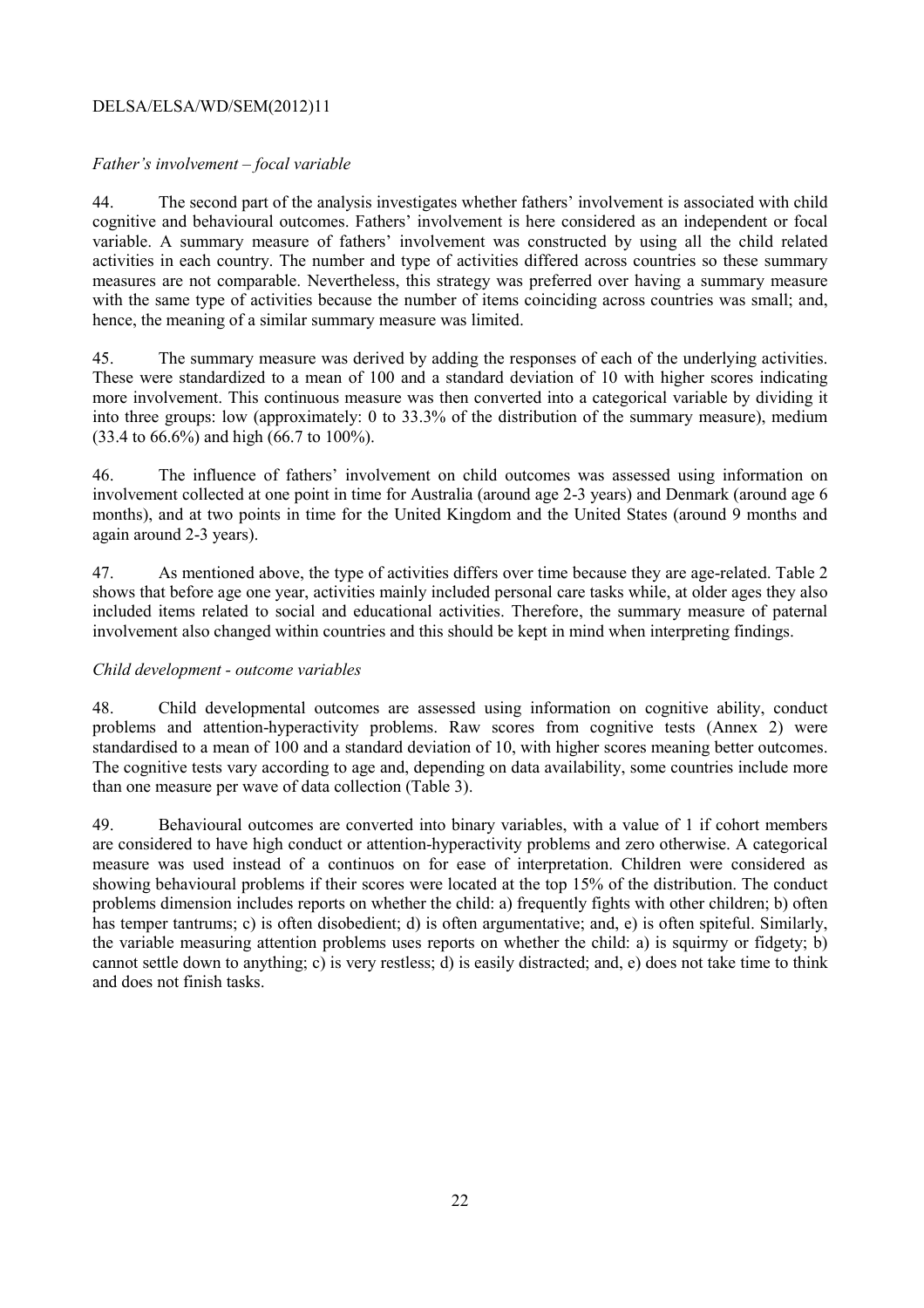|                             | <b>Australia</b> |  | Denmark United Kingdom United States |  |  |  |  |
|-----------------------------|------------------|--|--------------------------------------|--|--|--|--|
| Cognitive scores            |                  |  |                                      |  |  |  |  |
| Age 2-3                     |                  |  |                                      |  |  |  |  |
| Age 4-5                     |                  |  |                                      |  |  |  |  |
| Kindergarten                |                  |  |                                      |  |  |  |  |
| Age 11                      |                  |  |                                      |  |  |  |  |
| <b>Behavioural outcomes</b> |                  |  |                                      |  |  |  |  |
| Age 2-3                     |                  |  |                                      |  |  |  |  |
| Age 4-5                     |                  |  |                                      |  |  |  |  |
| Kindergarten                |                  |  |                                      |  |  |  |  |
| Age 11                      |                  |  |                                      |  |  |  |  |

**Table 3. Collection of Child Developmental Outcomes by age and country** 

*Socioeconomic characteristics – control variables* 

50. Numerous covariates were included in the analysis to control for possible spurious associations between the outcome variables and the focal ones. For instance, Yeung *et al*. (2001) found that better educated fathers are more likely to spend more time with children as they tend to be more concerned about their children's development than less educated fathers. At the same time, better educated fathers are more likely to have jobs with more family-friendly work arrangements than less educated fathers so it is easier for them to take time off work when children are born. However, fathers with better education and better jobs may be more reluctant to take leave as this may be perceived as damaging their careers. Hence, it is important to control for fathers' education to avoid overestimating or underestimating the association between leave and involvement.

51. Other characteristics of the father that may affect their involvement include age, ethnicity, mental health, the number of hours at work, occupation and attitudes towards care and work. Some studies have found older fathers spend less time with their children (Maume, 2010), but others have found that, depending on the measure used, fathers' involvement either does not vary with age, or is sometimes greater for older fathers (Baxter and Smart, 2011). Younger fathers may have higher energy levels and less gender stereo-typed attitudes towards care than older fathers, making it easier to engage in childcare activities. On the other hand, younger fathers may be starting their careers and hence therefore have less flexibility in "managing" their time with children than older fathers. The father's marital status may reflect father's commitment to the relationship (Wiik *et al.,* 2009), which in turn may facilitate a more equal share of childcare and other responsibilities. Baxter and Smart (2011) found, however, that difference in fathering between cohabiting fathers and married fathers tend to be small. Attitudes towards fathers' involvement in child-related tasks may also differ according to ethnicity, but such effects could be expected to differ also across countries. For example, in the United States, Yeung *et al.* (2001) observed that Black fathers are less involved than Latino fathers, but only during the weekends. Baxter and Smart (2011) found quite small differences according to fathers' ethnicity in Australia. Fathers with better mental health may be more likely to engage in positive parenting practices and to provide more co-parental support than their counterparts with poorer mental health (Baxter and Smart, 2011). Despite its possible association with paternal involvement and child outcomes, father's mental health is not included here as it was not asked in all countries. Finally, fathers' working practices may negatively affect paternal involvement, especially when working long hours.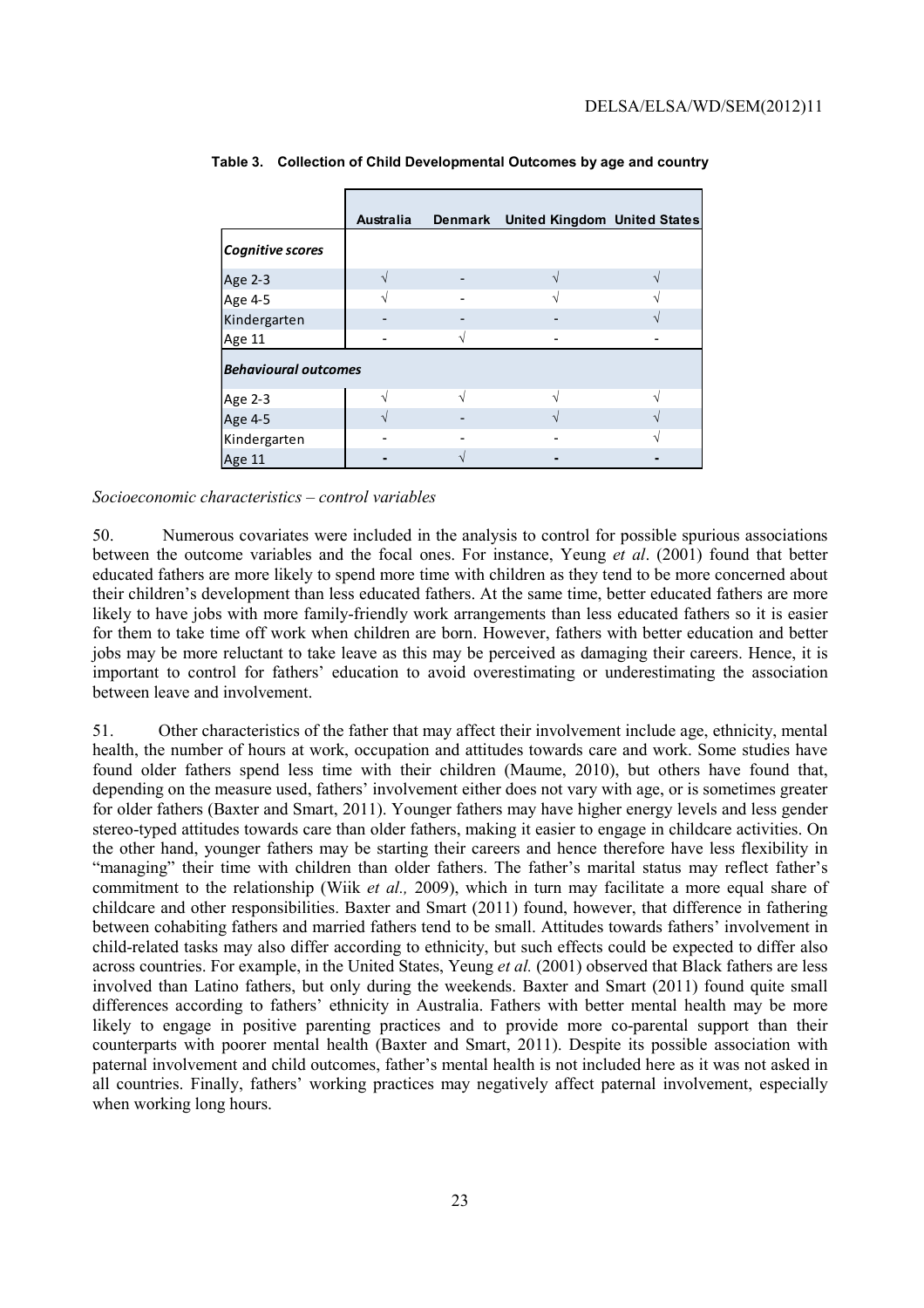52. A number of mother's characteristics are likely to influence father's involvement in care giving. Better-educated mothers tend to be more knowledgeable of children's development and needs and may demand that partners spend time with their children. Mother's employment is positively associated with paternal involvement: the more time mothers spend in the labour market and the more they contribute to the family income, the more involved fathers will be (Baxter and Smart, 2011 and Yeung *et al.,* 2001). Mothers' mental health is likely to influence the amount of time fathers spend with their children. The direction of the association is, however, not clear: fathers with a depressed partner may spend more time in primary care activities to compensate for mothers lack of involvement, but on the other hand maternal depression may lead to high conflict between partners which, in turn, may pose disincentives for paternal involvement. In addition, mothers' poorer mental health may also reflect poorer family relationships and so may actually be an outcome of fathers being less engaged in the family.

53. Father's involvement is likely to vary according to child's characteristics. For example, the literature shows that the age of the child is an important determinant of the time parents devote to childcare activities (Baxter and Smart, 20011; Lamb, 2010; and, Yeung *et al*., 2011). Fathers' childcare time seems to reach a peak level at pre-school age and then rapidly declines with increasing age of the child (Baxter and Smart, 2011 and Maume, 2010). Similarly, parental involvement is likely to change with children's needs. While children need more assistance with personal care tasks when they are young, it is less so when they grow old. Through the primary school years and beyond, parental involvement is likely to be related to activities that promote children's social emotional and cognitive development (Baxter, 2012). Temperament is another characteristic of the child that may influence parental involvement. Parents may find it difficult to engage in activities with children with difficult temperament (Baxter and Smart, 2011 and Lamb, 2010). It appears, however, that the relationship between child's temperament and parental involvement is stronger for fathers than for mothers (McBride *et al.*, 2002). The sex of the child may also affect how fathers interact with their children. Although there is no conclusive evidence on whether fathers are more involved with boys or girls, it is possible that for certain tasks fathers engage differently with sons and daughters (Lamb, 2010). For example, Baxter (2012) found that fathers are somewhat more involved with sons than with daughters in the more personal of the care activities, such as helping children with the toilet and with bathing or showering. The number of children in the household may also affect the amount of time fathers spend in childcare-related tasks. Fathers dedicate less time to their children when they are in large families, perhaps in part because additional time is spent on other domestic work in these families (Baxter and Smart, 2011).

- 54. The list of control variables includes:
	- **Father's characteristics**: age at child's birth; educational level; number of working hours at the time of data collection (classified into: less than 35 hours a week; 35 to 44 hours a week; and 45 hours or more); and, whether he was born outside the country.
	- **Child characteristics**: sex; age in months; ethnicity; foreign language spoken at home; whether child was born prematurely (<37 weeks); whether child was born with low weight at birth (< 2.5 kilograms); child's temperament (see Annex 2 for details); and, number of siblings.
	- **Mother's characteristics**: age at child's birth; educational level; employed during pregnancy; number of working hours at the time of data collection (classified into part-time (less than 35 hours a week) and full-time (35 hours a week or more); whether she was born outside the country; and, mental health.
	- **Family characteristics**: parents' partnership status (married or cohabiting); family income; and, housing (owned or buying, rented privately or living in publicly subsidised, and other).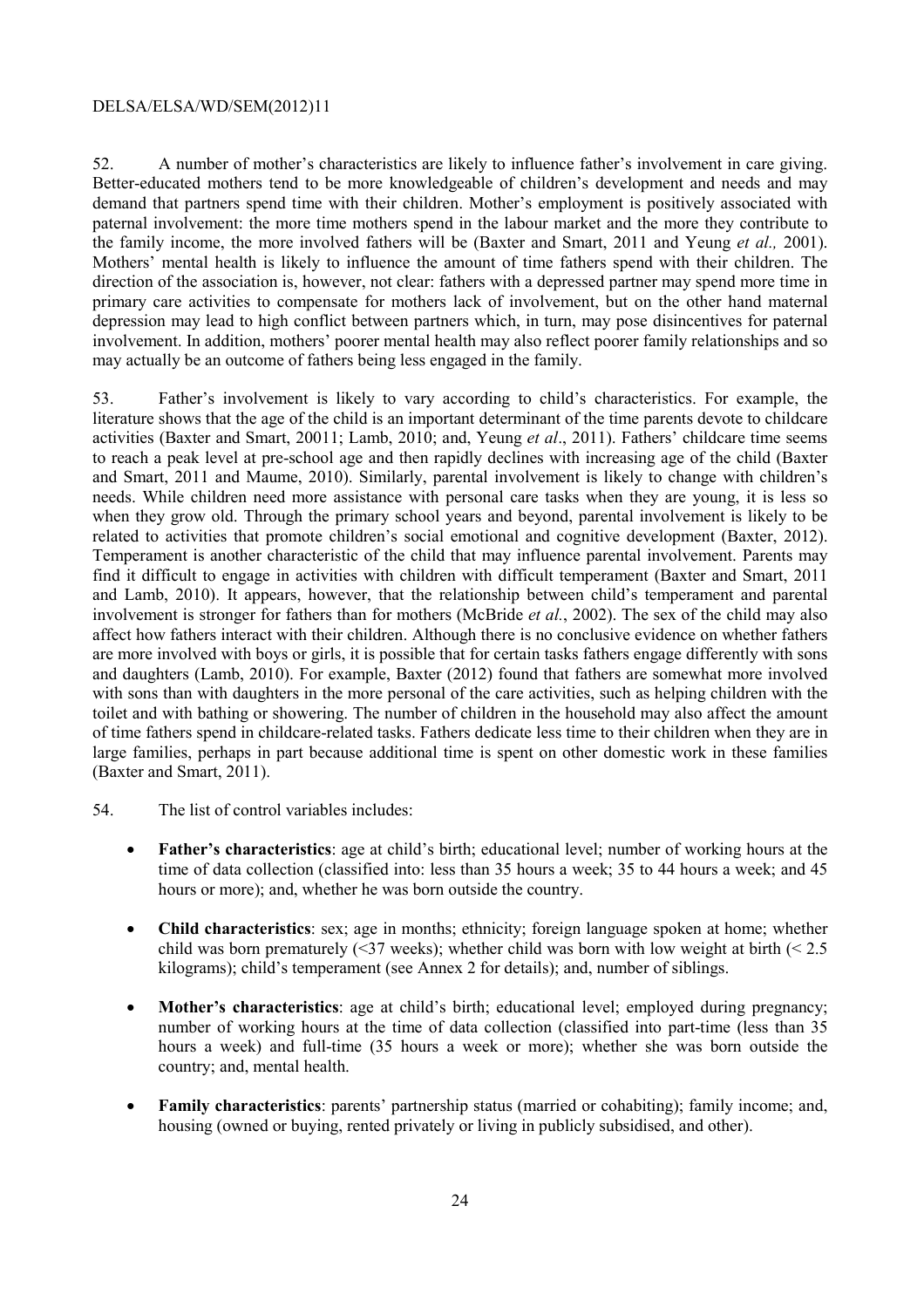#### *Missing data*

55. For each explanatory variable, information is included on whether such data is missing for a particular respondent. This is done by using a separate category for missing data when the variable is categorical and by including a mean value if the variable is continuous. For the outcome variables, however, only cases that have complete information are included in the analysis. Thus, the analytical sample was further reduced because key data items were not available for the whole of the sample in some countries.

#### **Analytical methods**

56. First, the study will present descriptive statistics of all the measures discussed above. This is done to gain a first insight into the characteristics of fathers who took time off work at childbirth compared with their counterparts who did not. These results inform how fathers taking leave differ from those not taking leave across countries.

57. Second, the study uses multivariate logistic regressions for each of the father's involvement binary outcome measures, controlling for leave taking ('focal' independent variable), child characteristics, and a number of socioeconomic characteristics. Models are run separately for each outcome variable, each age group and each country.

58. Third, the study uses multivariate regressions to examine child outcomes, controlling for father's involvement in categorical form together with the set of child, father and family background factors described above. Models examining cognitive scores are estimated using ordinary least square (OLS) regressions and models for behavioural outcomes are calculated using logistic regressions. Like in the previous analytical stage, models are run separately for each outcome variable, each age group and each country.

59. There are issues around omitted variables and unobservable characteristics when estimating the relationship between paternity leave and father involvement as well as between father involvement and child outcomes. A bias from omitted variables may arise if fathers' decisions to take paternity leave or to engage in childcare activities are correlated with unobservable characteristics such as fathers' mental health or fathers' pre-birth commitment to their partner that may also affect fathers' involvement or child development. The approach followed here is to make use of the rich set of variables in these datasets and control for as many variables that may allow reducing this selection bias. Nevertheless, estimates should be considered as indicative of associations rather than causal effects since it is not possible to completely eliminate individual heterogeneity and reverse causality problems.

#### **Robustness tests**

60. A number of robustness tests were carried out to examine whether the associations examined changed once the models accounted for other variables that could be associated with fathers' leave taking and involvement as well as with child outcomes (presented in Annex 3). First, supplementary analyses were conducted to account for maternal involvement because fathers' behaviours are likely to be influenced by the degree of involvement of their partners. For instance, it may be that assortative mating means that within a couple, parents may have similarly positive or negative approaches to parenting, and so the involvement of one parent may be positively correlated with the involvement of the other (Baxter and Smart 2011). On the other hand, it may be possible that fathers with less involved partners may need to spend more time doing childcare-related tasks than their counterparts with more involved partners to compensate for the lack of maternal involvement. Hence, not accounting for maternal involvement may lead to overestimating father's involvement and its role in influencing child outcomes. It was possible to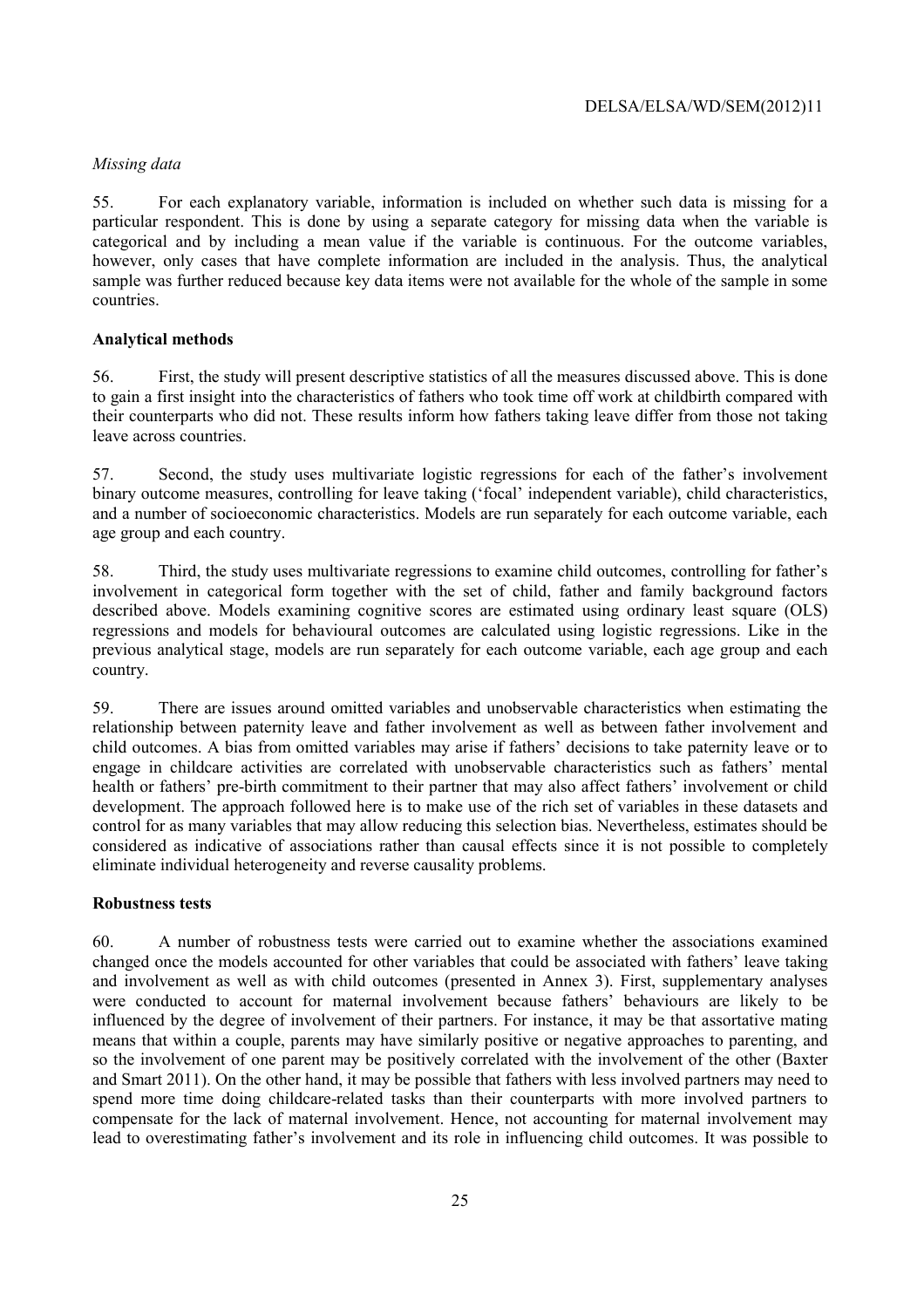run these tests for Australia and the United Kingdom as they collected data on involvement of a family member other than the father. For the case of Australia, the robustness test was estimated using an item about an adult in the household reading to the child (on 6-7 days per week, as opposed to less than this). Hence, the model controls for the involvement of a household member (results are presented in Model 5 in Table A3.1). For the United Kingdom, this robustness test was estimated using indicators of the amount of time mothers spend with the child (at age 9 months - Model 5 in Table A3.2 and Model 4 in Table A3.4) or how frequently they read to the child (at age 2-3 years - Model 4 in Table A3.5). 61. Second, supplementary models were estimated to control for possible selection bias associated with unobserved variables discussed above, such as fathers' pre-birth commitment. Fathers who were committed to their partner and baby before the child was born are likely to be more engaged in childcare activities than less committed fathers. These tests were run with data for the United Kingdom (Model 4 in Table A3.2, Model 3 in Table A3.4, Model 3 in Table A3.5) and United States (Model 4 in Table A3.3, Model 3 in Table A3.6, Model 3 in Table A3.7) only because these were the countries which collected data on these items. The models were estimated for both cognitive and behavioural outcomes for all ages of the child.

#### **Results**

62. Descriptive statistics show fathers do take some time off work for parental purposes at the time children are born, despite the absence of legal provision (Figure 6). In the four countries analysed, the great majority - more than 80% - of resident working fathers took some time off work around childbirth. Crosscountry differences in the proportion of leave takers were small, with the largest proportion observed in Denmark (88%) and the United States (88%), and the smallest in Australia (76%). As mentioned above, "leave" here includes specifically designated paternity or parental leave, but can also include other time off taken by fathers at this time. This may include holiday leave or other unpaid absences from work.

63. The length of leave among those who took leave, however, varied considerably across countries. As expected, Danish fathers took the longest period off work: of those who took any time off, 90% took two weeks or more and less than 1% took less than one week off. Australian fathers followed: almost 60% took two weeks or more, 28% took one week and 12% took less than one week. By contrast, US fathers did not take much time off work around childbirth: only 33% took more than two weeks off and 24% took less than one week. Information on the number of days taken off work by British fathers was not available. Yet, estimates from a national survey conducted at the time these fathers were likely to take leave indicate British fathers did not take much time off work around the time of birth of their child: 25% took more than 10 days, 37% took between 6 and 10 days, and 39% took between 1 and 5 days (Hudson *et al.*, 2004). These patterns are close to those observed among fathers in the United States.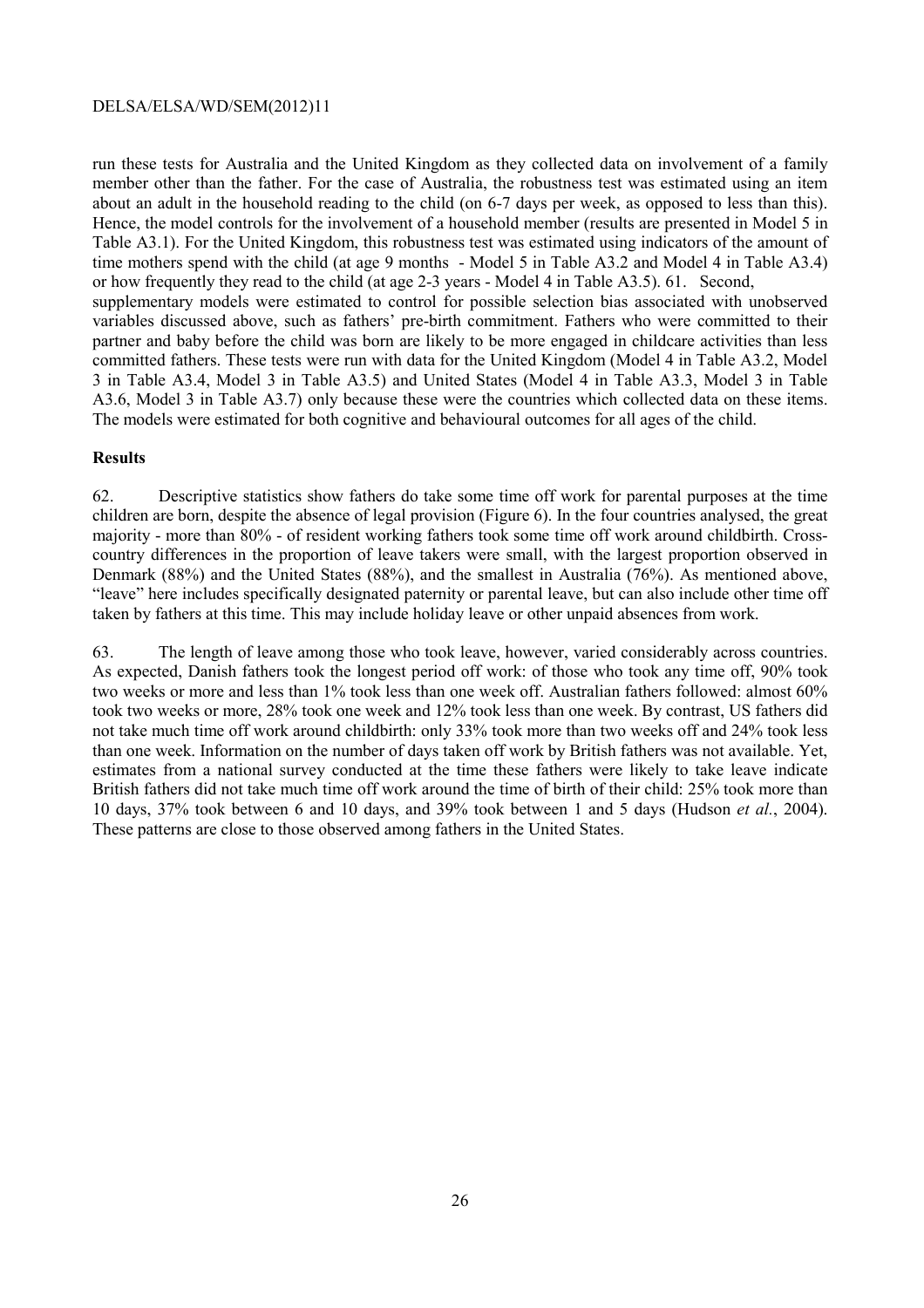

#### **Figure 5. Most fathers took some time off work around childbirth, but the number of days taken varied considerably across countries.**

64. Figure 6 presents the proportion of British fathers who took time off around childbirth by fathers' characteristics. These figures clearly show there are important socio-economic differences in leave-taking. Fathers who took leave were more likely to be aged between 30 and 34, to be highly educated, to be white, to be married, and to be more committed at birth (present at delivery room) than fathers who did not take some days off work. Furthermore, fathers who took leave were more likely to work full-time, though not very long working hours, to be in the highest income groups and to own a house than fathers who did not take time off work. Table A2.1 in Annex 2 presents descriptive statistics on father's characteristics by leave-taking for the four countries. These figures corroborate that in all countries there are important socioeconomic differences between fathers who took leave and those who did not.

65. These figures describe the characteristics of working and resident fathers and not of all fathers in these countries. As mentioned before, by excluding families with non-resident fathers and families with not-employed fathers, the sample represents a group of more advantaged fathers. These differences should be born in mind when interpreting results as fathers and children from the most vulnerable groups are not examined.

66. Comparisons by mothers' characteristics indicate that fathers who took leave were more likely to be with mothers who were in the middle age groups, were highly educated, and who were not working during the child's first year of birth and (Table A2.2 in Annex 2). One possible explanation for this is that these parents are prioritising childcare and parental involvement at this time; and hence fathers want to support mothers in taking time off work. These differences were, however, not statistically significant in Denmark, suggesting that in this country mothers' characteristics were less relevant in fathers' use of leave. Finally, there were no differences in fathers' leave-taking patterns according to child characteristics, except for number of siblings. In all countries, except Denmark, fathers who took leave were less likely to have big families (three or more children) than fathers who did not take leave.

Note: Eligible fathers include: 1) those in paid work at birth and at the time of data collection of father's activities; and 2) those living with cohort member and cohort member's mother at birth and at the time of data collection of father's activities. There is no data available on length of leave for the United Kingdom.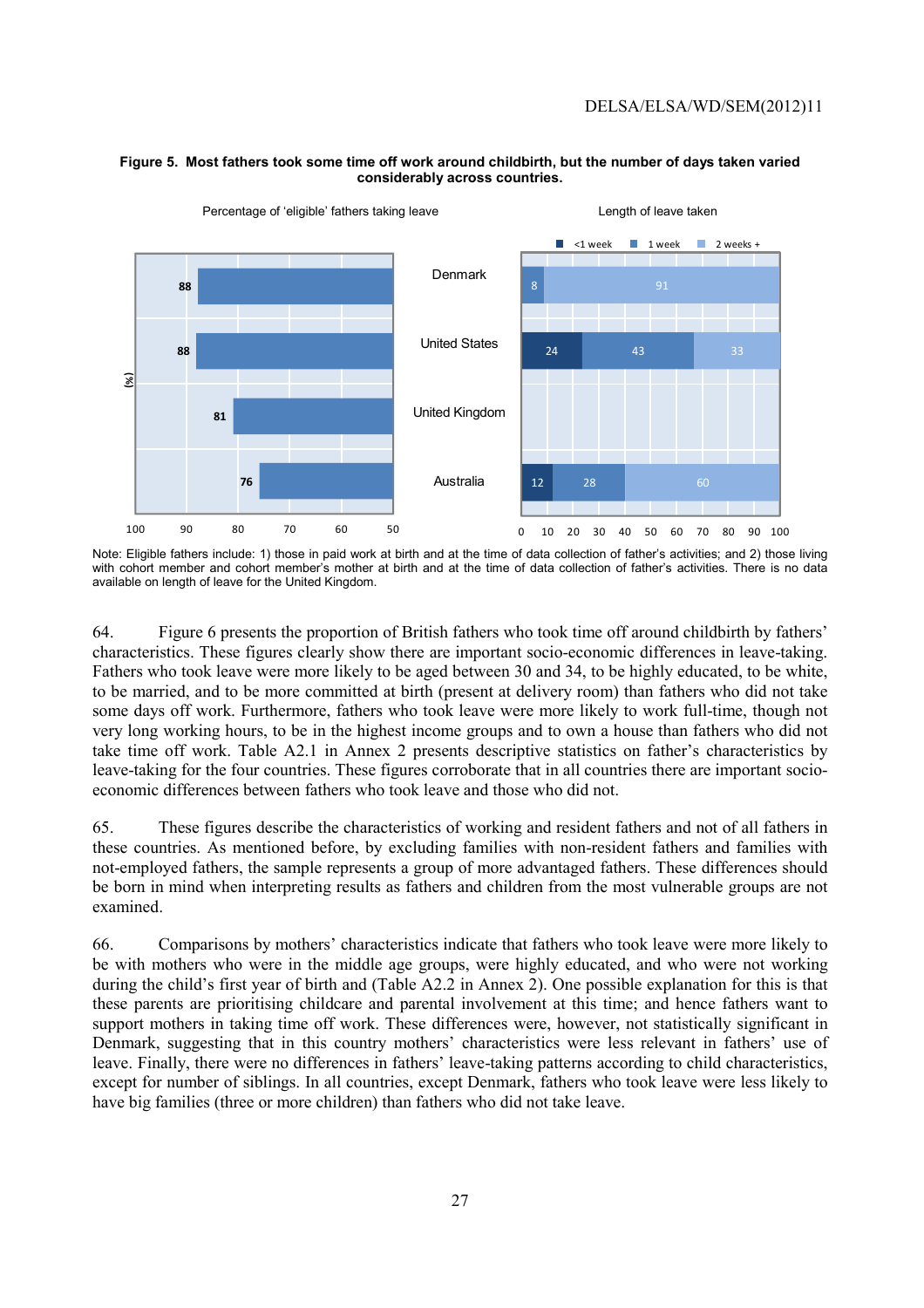#### **Figure 6. Fathers from more advantaged backgrounds were more likely to take leave around childbirth than fathers from less advantaged backgrounds**



Proportion of British fathers who took leave by socio-economic characteristics

67. Overall, these descriptive statistics indicate that fathers who take leave are more advantaged than fathers who do not take leave. These results are in line with other studies showing fathers who take leave tend to be those from more privileged backgrounds and with more secure and well-paid jobs (Nepomnyaschy and Waldfogel, 2007 and O'Brien and Moss, 2010). It is possible that, in the Anglophone countries, differences between fathers were larger because leave-taking is more likely amongst fathers for which a break from work does not represent a significant financial loss (O'Brien *et al.*, 2007). On the other hand, differences were somewhat smaller in Denmark, where, at the time of data collection, legal provision of paternity and parental leave for fathers had been in place for several years (since 1984). Leave-taking amongst Danish fathers was therefore less driven by financial incentives.

68. Outcomes based on comparisons of leave-taking by the amount of days taken off work are likely to generate a different picture. In the Nordic countries, for example, there is a positive correlation between fathers' work status and use of leave entitlements –the higher the income-status-occupation of fathers the more leave they take, except fathers with jobs at the very top (Duvander and Lammi-Taksula, 2012). Likewise, in the United States, taking longer periods of leave – two or more weeks – is associated with fathers being in middle- and high-prestige jobs, highly educated and native born (Nepomnyaschy and Waldfogel, 2007).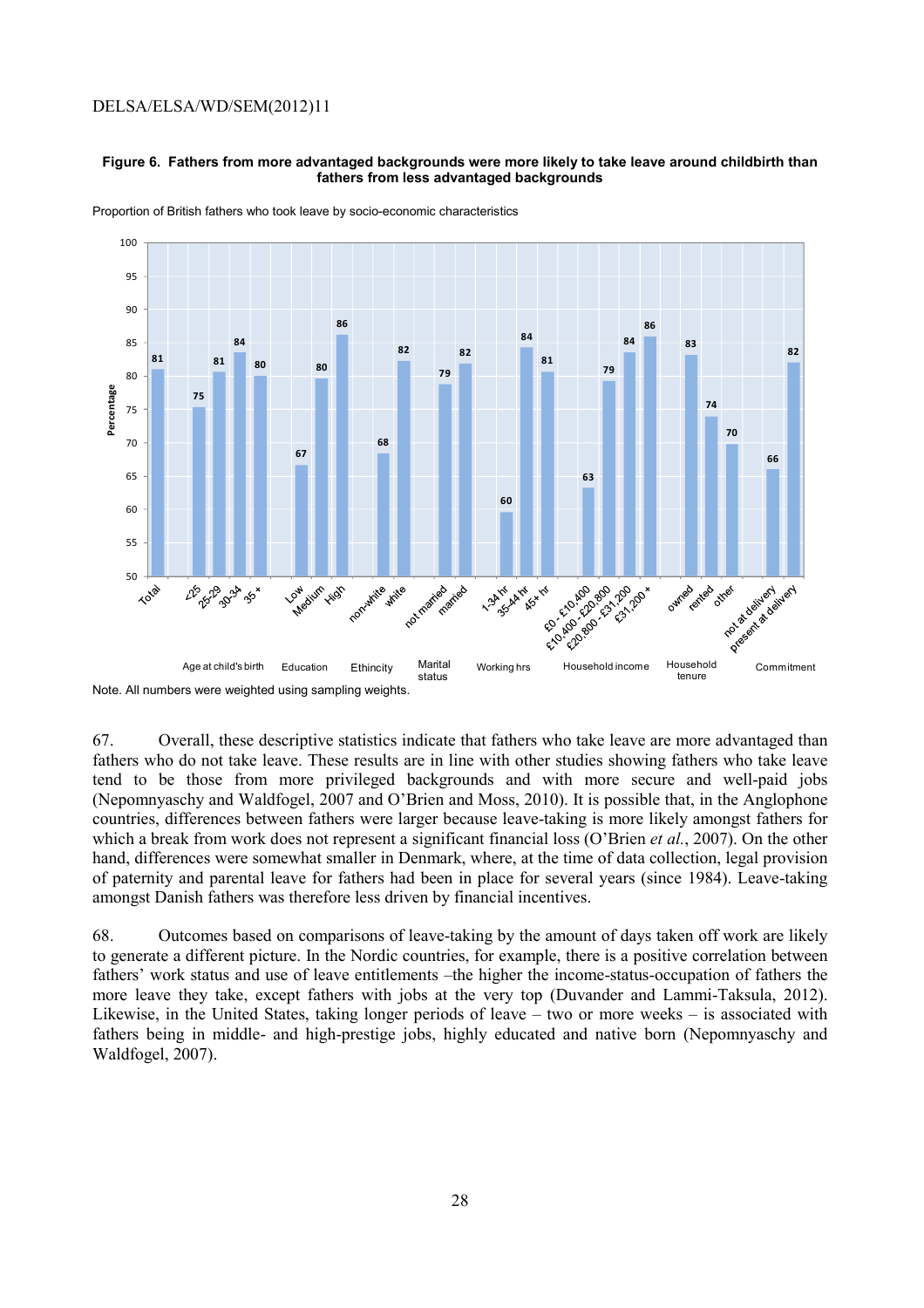#### **Fathers' leave-taking and father's involvement**

69. Table 4 shows the proportions of fathers who during the child's first year of life regularly carried out a number of childcare activities according to leave-taking and country. Table 5 shows similar estimates but for fathers' involvement at age 2-3 years. These statistics refer to any type of leave taken including annual leave, other leave and paternity or paternal leave. Fathers' involvement is expected to differ according to the type of leave taken. The association is expected to be small for annual leave as this includes vacation; a somewhat larger association is expected with other leave as this includes taking days off beyond vacation; and the largest association with paternity leave.

70. Overall, these figures suggest that fathers who took leave were more likely to be involved with their child on a regular basis than fathers who did not take leave. The activities that were carried out by a larger proportion of fathers during the first year of life included diapering, giving a bath and getting child to bed. Although the activities here reported differ across countries, it is possible to observe the highest proportion of involved fathers when children were less than one year old in Denmark (from 77.0% playing to 18.7% getting up at night) and the smallest in the United Kingdom (from 36.1% giving a bath to 15.3% getting up at night).

#### **Table 4. Fathers who took leave were more likely to be involved in child-care related tasks when children were less than one year old than fathers who did not take leave**

|                                             | Denmark:<br>involvement before age 1 |                          |                          |           |      | <b>United Kingdom:</b>       | involvement before age 1 | <b>United States:</b><br>involvement before age 1 |      |                      |              |          |
|---------------------------------------------|--------------------------------------|--------------------------|--------------------------|-----------|------|------------------------------|--------------------------|---------------------------------------------------|------|----------------------|--------------|----------|
|                                             | All                                  | <b>Took</b><br>leave     | No leave val             | p-<br>ue  | All  | <b>Took</b><br>leave         | No leave val             | p-<br>ue                                          | All  | <b>Took</b><br>leave | No leave val | p-<br>ue |
|                                             | %                                    | %                        | %                        |           | %    | %                            | %                        |                                                   | %    | %                    | %            |          |
| At least once a day                         |                                      |                          |                          |           |      |                              |                          |                                                   |      |                      |              |          |
| Feed child                                  | 28.9                                 | 29.7                     | 23.2                     | $***$     | 24.5 | 25.0                         | 22.5                     | ***                                               | 41.7 | 42.0                 | 40.1         |          |
| Help child get dressed                      | $\overline{\phantom{a}}$             | $\overline{\phantom{a}}$ | $\overline{\phantom{a}}$ |           |      |                              |                          |                                                   | 40.1 | 40.7                 | 35.6         | $\star$  |
| Get child to bed                            | 21.2                                 | 21.6                     | 18.4                     | $\ddot{}$ |      | $\qquad \qquad \blacksquare$ | ۰                        |                                                   | 55.0 | 55.1                 | 55.2         |          |
| Diaper child                                | 47.5                                 | 48.7                     | 39.0                     | ***       |      |                              |                          |                                                   | 47.0 | 48.0                 | 39.1         | $***$    |
| Looks after the child on his own            |                                      |                          | $\blacksquare$           |           | 15.5 | 15.3                         | 16.2                     |                                                   |      |                      |              |          |
| Gets up at night for child                  | 18.7                                 | 18.6                     | 19.3                     |           | 15.3 | 15.7                         | 13.7                     | $***$                                             |      |                      |              |          |
| Help child brush her/his teeth              |                                      |                          |                          |           |      |                              |                          |                                                   |      |                      |              |          |
| Evening meal                                |                                      |                          |                          |           |      | $\overline{\phantom{a}}$     |                          |                                                   |      |                      |              |          |
| At least few times a week                   |                                      |                          |                          |           |      |                              |                          |                                                   |      |                      |              |          |
| Give child a bath                           | 37.7                                 | 38.1                     | 34.4                     |           | 36.1 | 38.1                         | 29.4                     | ***                                               | 53.4 | 53.6                 | 52.1         |          |
| Read books to child                         |                                      |                          |                          |           |      |                              |                          |                                                   | 26.5 | 26.9                 | 24.1         |          |
| Play with the child                         | 77.0                                 | 77.5                     | 73.4                     | $\star$   |      |                              |                          |                                                   |      |                      |              |          |
| Summary indicator of all items <sup>1</sup> |                                      |                          |                          |           |      |                              |                          |                                                   |      |                      |              |          |
| Low (1st tertile)                           | 34.4                                 | 35.0                     | 29.9                     | $\star$   | 35.7 | 33.7                         | 44.2                     | ***                                               | 33.9 | 33.2                 | 39.3         | $\star$  |
| Medium (2nd tertile)                        | 32.7                                 | 32.9                     | 31.2                     |           | 39.2 | 40.7                         | 33.0                     | ***                                               | 34.5 | 34.7                 | 32.3         |          |
| High (3rd tertile)                          | 33.0                                 | 32.1                     | 39.0                     | $***$     | 25.1 | 25.6                         | 22.7                     | $\ddot{}$                                         | 31.7 | 32.1                 | 28.4         |          |

Fathers' involvement when children were less than one year old, by leave-taking and country

Note: + p<.10;\*\* p<.05; \*\*p<.01; \*\*\*p<.001.

1) The number of activities in each summary indicator was the following: 6 in Denmark; 4 in the United Kingdom; and, 6 in the United **States** 

71. Similarly, Table 5 shows that, when children were aged 2-3 years old, fathers who had taken leave around childbirth were more likely to be involved with their child than fathers who did not take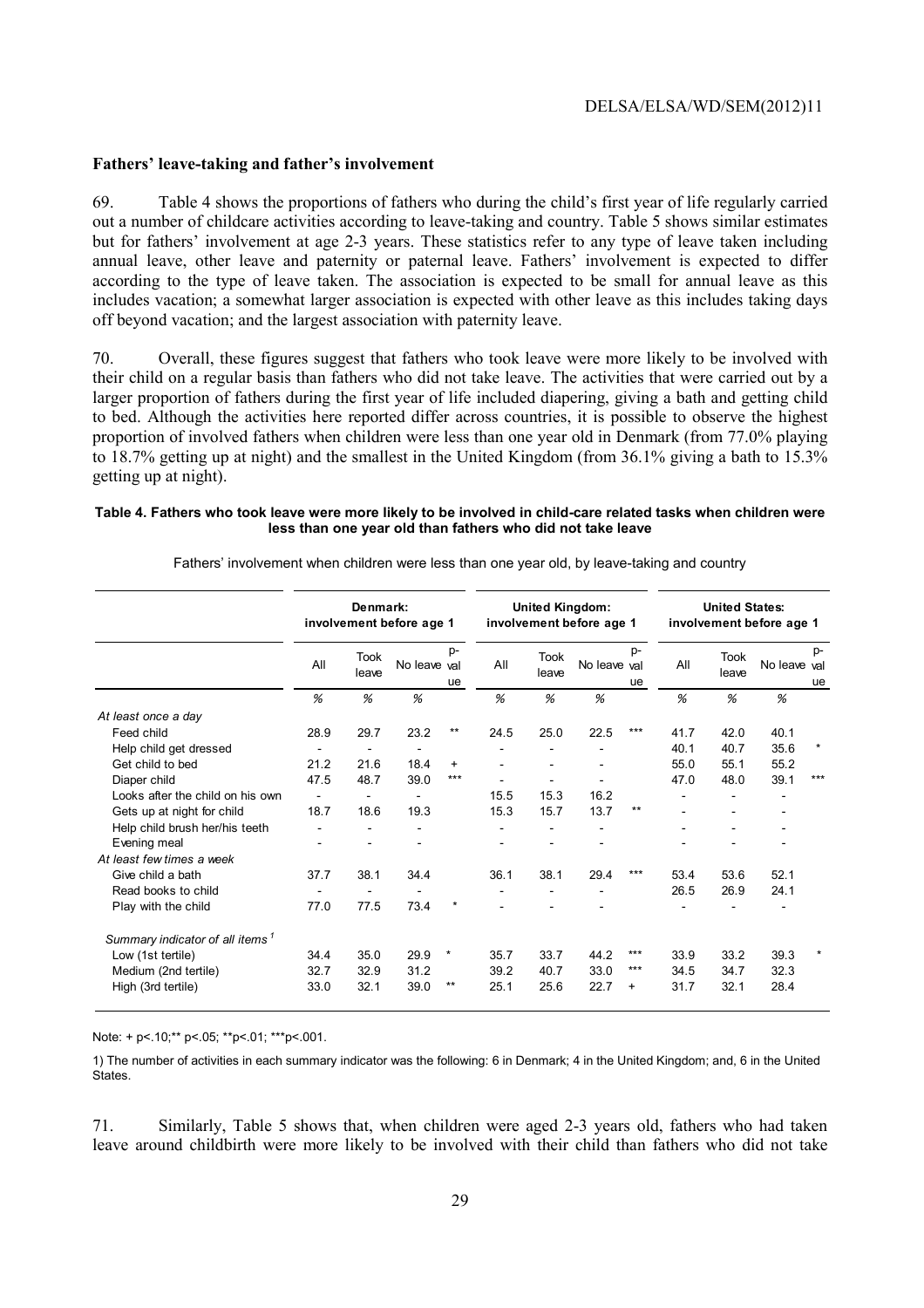leave. In Australia and the United Kingdom, differences in involvement by leave taking were statistically significant for most activities; however, in the United States only reading to the child was more likely when fathers had taken some time off work. Nevertheless, it seems that the positive association between leave and involvement seems to prevail during child's early years.

#### **Table 5. Fathers who took leave were more likely to be involved in child-care related tasks when children were 2 -3 years old than fathers who did not take leave**

|                                             |      | Australia:               | involvement at age 2-3 |           | <b>United Kingdom:</b> | involvement at age 2-3 | <b>United States:</b><br>involvement at age 2-3 |           |                          |               |              |          |
|---------------------------------------------|------|--------------------------|------------------------|-----------|------------------------|------------------------|-------------------------------------------------|-----------|--------------------------|---------------|--------------|----------|
|                                             | All  | <b>Took</b><br>leave     | No leave val           | p-<br>ue  | All                    | <b>Took</b><br>leave   | No leave val                                    | p-<br>ue  | All                      | Took<br>leave | No leave val | p-<br>ue |
|                                             | %    | %                        | %                      |           | %                      | %                      | %                                               |           | %                        | %             | %            |          |
| At least once a day                         |      |                          |                        |           |                        |                        |                                                 |           |                          |               |              |          |
| Feed child                                  | 30.9 | 31.5                     | 26.3                   | $\ddot{}$ |                        |                        |                                                 |           | 42.9                     | 43.0          | 42.0         |          |
| Help child get dressed                      | 27.2 | 27.8                     | 23.5                   | $\ddot{}$ |                        |                        |                                                 |           | 45.5                     | 45.1          | 48.7         |          |
| Get child to bed                            | 26.3 | 27.9                     | 19.3                   | $***$     | 23.5                   | 24.1                   | 21.3                                            | $***$     | 60.5                     | 61.0          | 56.7         |          |
| Diaper child                                | 38.8 | 40.5                     | 34.3                   | $***$     |                        |                        |                                                 |           | 41.8                     | 42.3          | 38.0         |          |
| Looks after the child on his own            |      |                          |                        |           |                        |                        |                                                 |           |                          |               |              |          |
| Gets up at night for child                  | ٠    | $\overline{\phantom{a}}$ |                        |           |                        |                        |                                                 |           | $\overline{\phantom{a}}$ |               |              |          |
| Help child brush her/his teeth              | 20.0 | 21.4                     | 13.9                   | $***$     |                        |                        |                                                 |           | 34.1                     | 34.2          | 33.6         |          |
| Evening meal                                | 54.8 | 53.5                     | 55.0                   |           |                        |                        |                                                 |           |                          |               |              |          |
| Take child outside to play                  |      |                          |                        |           |                        |                        |                                                 |           | 29.3                     | 29.1          | 30.2         |          |
| At least few times a week                   |      |                          |                        |           |                        |                        |                                                 |           |                          |               |              |          |
| Give child a bath                           | 73.1 | 75.5                     | 66.2                   | $***$     |                        |                        |                                                 |           | 23.2                     | 23.2          | 23.4         |          |
| Read books to child                         |      |                          |                        |           | 23.0                   | 24.2                   | 18.5                                            | ***       | 43.4                     | 45.0          | 30.3         | ***      |
| Play with the child                         |      |                          |                        |           | 41.6                   | 41.5                   | 42.2                                            |           |                          |               |              |          |
| Summary indicator of all items <sup>1</sup> |      |                          |                        |           |                        |                        |                                                 |           |                          |               |              |          |
| Low (1st tertile)                           | 29.0 | 24.3                     | 30.5                   | $***$     | 35.7                   | 33.7                   | 44.2                                            | ***       | 33.9                     | 33.2          | 39.3         |          |
| Medium (2nd tertile)                        | 32.4 | 30.1                     | 33.6                   |           | 39.2                   | 40.7                   | 33                                              | ***       | 34.5                     | 34.7          | 32.3         |          |
| High (3rd tertile)                          | 38.6 | 45.6                     | 35.9                   | ***       | 25.1                   | 25.6                   | 22.7                                            | $\ddot{}$ | 31.7                     | 32.1          | 28.4         |          |
|                                             |      |                          |                        |           |                        |                        |                                                 |           |                          |               |              |          |
|                                             |      |                          |                        |           |                        |                        |                                                 |           |                          |               |              |          |

Fathers' involvement when children were 2 -3 years old, by leave-taking and country

Note: *Note*: + p<.10;\*\* p<.05; \*\*p<.01; \*\*\*p<.001.

1) The number of activities in each summary indicator was the following: 7 in Australia; 3 in the United Kingdom; and, 8 in the United **States** 

72. Figure 7 presents estimates of the relationship between fathers' leave taking and different measures of fathers' involvement after controlling for child, father, mother and family-related characteristics. The numbers shown are odds ratios. An odds ratio with a value of 1 indicates that involvement is equally likely amongst fathers in the specific leave-duration category and fathers who did not take leave (the omitted or reference category). An odds ratio greater (smaller) than 1 suggests that involvement is more (less) likely amongst fathers in the specific leave-duration category than fathers who took no leave. Only the odds ratios for which there is evidence that the result did not occur by chance – statistically significant – are presented.

73. In Australia, fathers who took 10 or more days off work around childbirth were more likely to be involved in childcare-related activities when children were 2 to 3 years old than fathers who did not take leave . For instance, fathers who took the longest periods of leave (10 or more days) were more likely to help their child with eating at least once a day than fathers who did not take leave (with an odds ratio of 1.28). The odds of being involved amongst fathers who took at least 10 days off were significant for all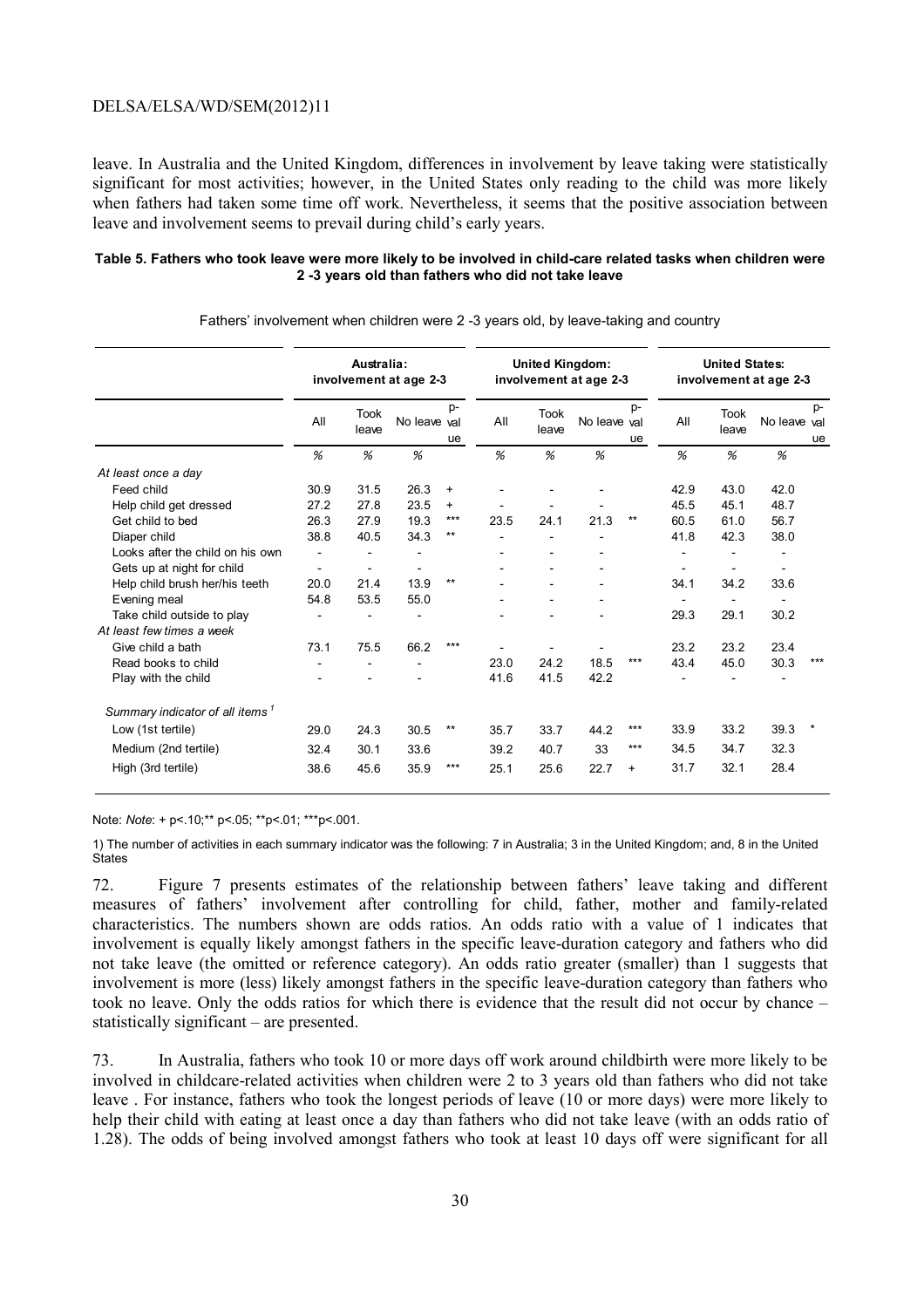activities (odd ratios ranging between 1.28 and 1.74), except for changing diapers or helping the child use the toilet. In addition, even fathers who took shorter periods of leave (less than 10 days) were more likely to help their child go to bed than fathers who took no leave.



#### **Figure 7. Fathers' leave-taking is associated with fathers' involvement**

Australia – odds ratios of fathers' leave-taking on fathers' involvement when children were 2 to 3 years old

Denmark - odds ratios of fathers' leave-taking by number on fathers' involvement when children were around 6 months old

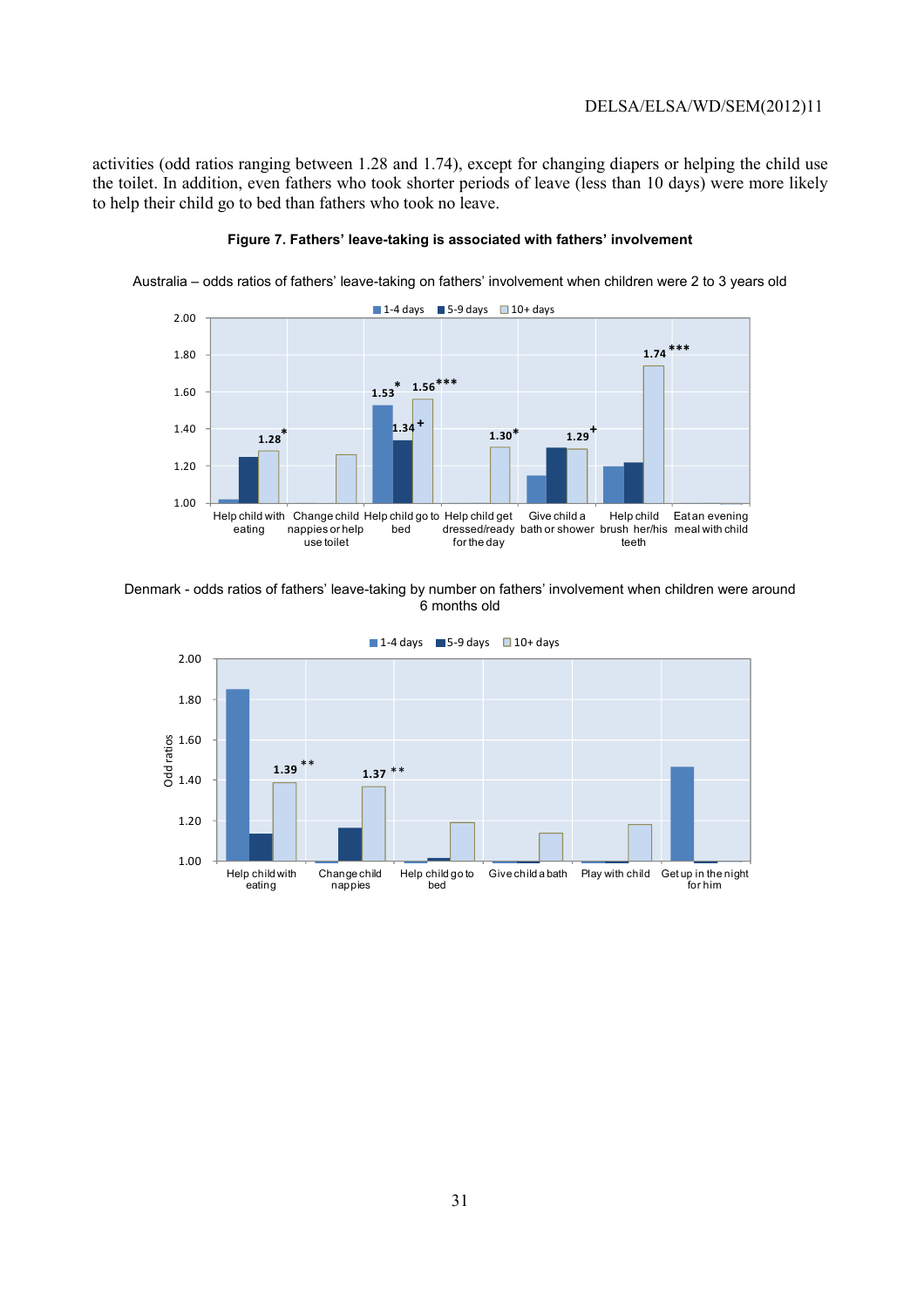#### United Kingdom - odds ratios of paternity leave-taking and other types of leave on fathers' involvement when children were around 9 months old



United States - odds ratios of fathers' leave taking on fathers' involvement when children were around 9 months old



*Note*: + p<.10;\*\* p<.05; \*\*p<.01; \*\*\*p<.001.

1. Estimates presented here were drawn from logistic multivariate regressions. Although not presented here, estimates belong to models that control for child-related factors (sex, age in months, ethnicity, whether child was born prematurely, weight at birth, whether foreign language spoken at home, number of siblings and temperament); paternal characteristics (age at child's birth, born outside the country of study, educational level, number of working hours);, maternal characteristics (age at child's birth, born outside the country of study, educational level, employment during pregnancy, working hours and mental health); and, family-related variables (parents' partnership status, family income and housing).

2. Figures are odd ratios and the omitted category is fathers who did not take leave.

3. Fathers are defined as involved if they performed frequently the task: all tasks at least once a day, except giving a bath and reading which had to be carried out several times a week (Table 2).

74. Amongst Danish fathers, the relationship between leave-taking and fathers' involvement when the child was around 6 months old is somewhat weaker. Fathers taking 10 or more days of leave were more likely to be involved in feeding and changing diapers (odds ratios of 1.39 and 1.37 times, respectively) than fathers who did not take leave. However, for shorter periods of leave or for other activities, there is no evidence of a relationship. This weaker association is possibly explained by the fact that in Denmark there is a more equal share of childcare-related tasks between partners irrespective of the use of leave entitlements.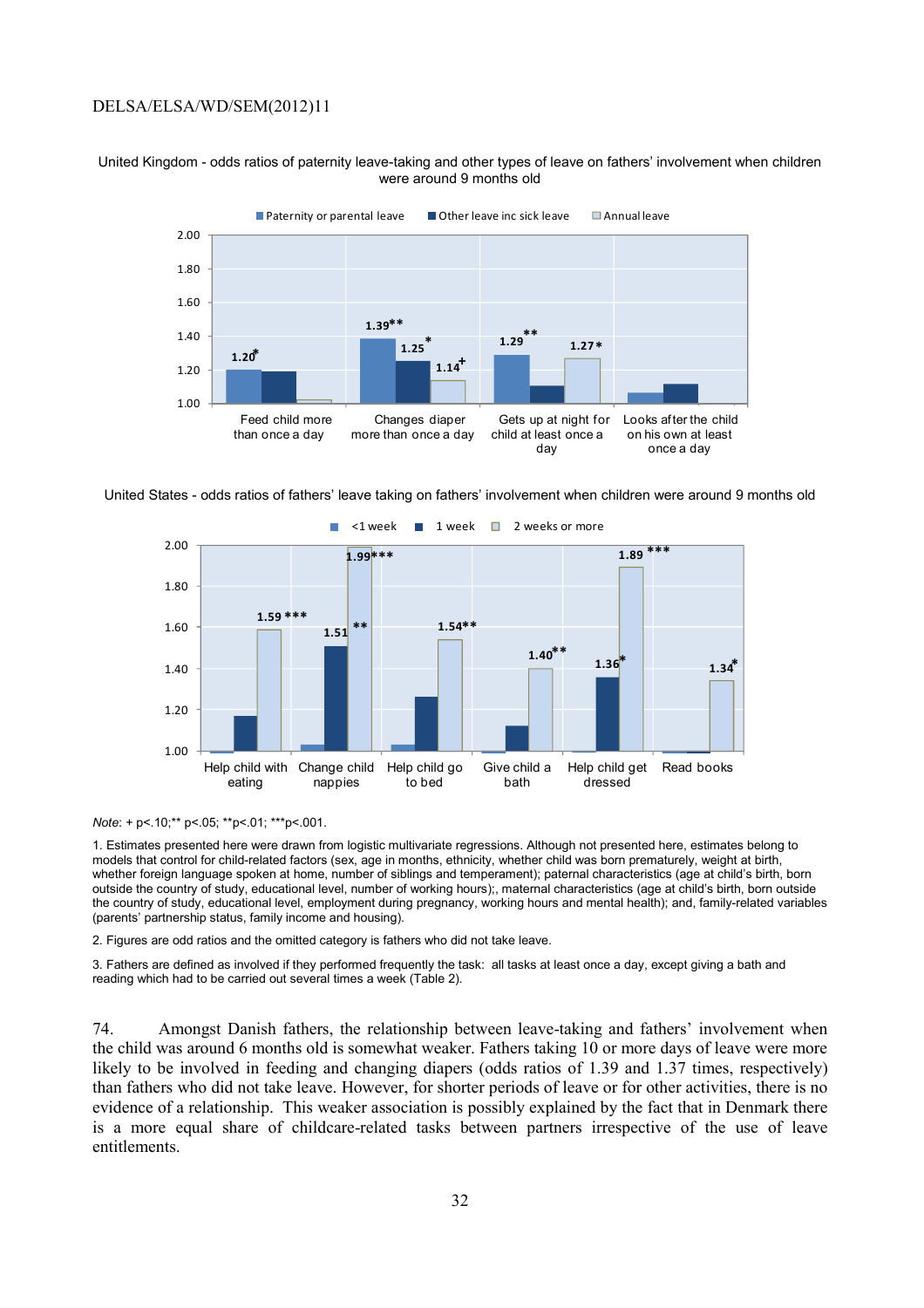75. In the United Kingdom, leave-taking is also associated with fathers' involvement when the child is around 9 months old. Estimates suggest that parental- or paternity leave-taking is associated with regular paternal involvement. Fathers who took time off work through this type of leave were more likely to regularly participate in three out four activities than those not taking leave (1.39 times the odds of changing diapers; 1.29 times the odds of getting up at night for the child; and, 1.20 times the odds of daily feeding their child). Furthermore, it is clear that fathers who took time off through this type of leave were those showing the highest odds of involvement.

76. In the United States, taking some time off work around child birth is associated with higher odds of fathers' involvement in their children's lives, especially periods of leave of 2 or more weeks. Fathers who took two or more weeks of leave had greater odds of regularly carrying out all of the childcare-related tasks analysed here than fathers who took no time off work The odds were highest for changing nappies (odds ratio of 1.99) and smallest for reading books to the child (odds ratio of 1.34). It is possible that many more fathers engage in reading to their child than in doing personal care activities irrespective of their use of leave. Hence, taking time off work facilitates their engagement in activities they would not do otherwise.

77. Estimates presented in Figure 7 come from models that control for a wide set of factors that could influence fathers' participation in children's live. Nevertheless, it is still possible that these results are driven by other unobserved characteristics that differ between fathers who take leave and those who don't. For example, fathers who take longer periods of leave or who are entitled to paternity or parental leave are possibly those who more strongly seek opportunities for actively engaging with children for reasons other than leave-taking. That is, some fathers may be more committed to taking care of their children than others. To control for possible differences in fathers' commitment a supplementary analysis was conducted controlling for fathers' pre-birth commitment to caring: present at delivery and attending pre-birth classes. These models were estimated for the United Kingdom and the United States, countries with this type of information. The new estimates (model 4 in Tables A3.2 and A3.3) show the association between leavetaking and fathers' involvement remained unchanged. That is, fathers who took paternity leave in the United Kingdom or 2 weeks or more of leave in the United States were more likely to be involved with their children than their peers who took no leave, irrespective of their commitment to parenting prior to child's birth.

78. Finally, fathers' leave-taking and involvement is likely to be influenced not only by mothers' working practices (already accounted for in the models) but also by mothers' involvement in childcare practices at home. The main models do not control for mothers' involvement as this is likely to be endogenous. However, to test for the robustness of our results, an additional test was carried out to account for involvement of a family member other than the father. These models were run for Australia and the United Kingdom, countries with information on family's time and mothers' time respectively. Results from this additional model specification did not change the associations previously examined (model 5 in Tables A.3.1 and A3.2). Fathers who took leave had higher odds of regularly participating in childcare-related activities than fathers who did not, irrespective of the time mothers or other family members spent with children.

#### **Fathers' involvement and child outcomes**

79. The next section presents results from multivariate regressions examining the relationship between fathers' involvement and child outcomes. First, results are presented concerning involvement during the first year of life followed by results regarding involvement at ages 2-3. The cognitive and behavioural outcomes were measured from ages 2-3 up to age 11 (see Table 3).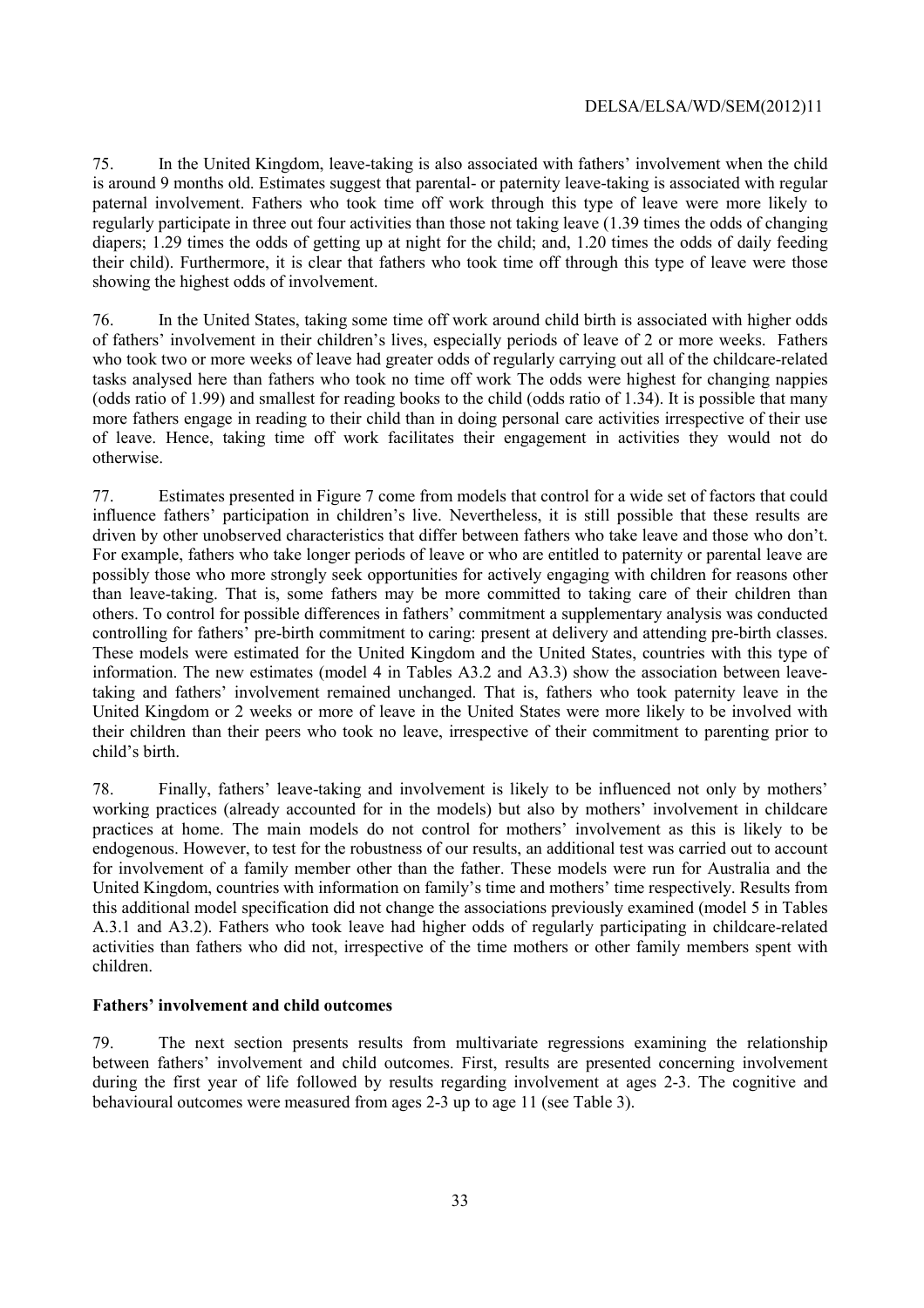### *Cognitive development*

80. Figures 8 and 9 present the relationship between fathers' involvement and subsequent cognitive scores. The figures show the estimated coefficients as well as the lower and upper bounds of 95% confidence intervals. A coefficient is considered statistically significant if the 95% confidence interval does not overlap with the zero value. Estimated coefficients indicate how much test scores are expected to increase (if coefficient is positive) or to decrease (if coefficient is negative) relative to children whose fathers were classified as having low levels of involvement (the benchmark or omitted category).

81. Cognitive test scores vary across studies, and across ages of children, as described in Annex 2. However, they have all been standardised with a mean of 100 and a standard deviation of 10. Hence, coefficients can be divided by 10 to represent effect sizes (*i.e.*, the magnitude of the effect relative to the standard deviation of the outcome variable in question). Father involvement is assessed using a summary measure whose underlying items vary across and within countries (see Tables 5 and 6). Annex 2 (Tables A2.3 and A2.4) presents detailed results of two sets of models: one using a categorical measure of involvement and a second one using a continuous measure.

82. In general, paternal involvement (medium and high levels) during child's first year of life was associated with somewhat higher cognitive scores on most items relative to fathers with low levels of involvement, even after controlling for a wide range of father, child, mother and family factors (Figure 8). However, these positive associations were of small size and significant (sometimes at the marginal level at 10% level) only in the United Kingdom and the United States. In Denmark, the association was not significant. The reason for this may be the difference in time between involvement and child cognitive outcome. Australian data were not included in these analyses since data on fathers' involvement during the child's first year of life were not available.

83. For children in the United Kingdom, medium-levels of paternal involvement at around 9 months were positively associated with three out of four test scores: at 2-3 years BAS naming vocabulary test and at 4-5 years vocabulary and picture similarity, but the association was very small (an effect size of around 0.05 standard deviations), and only marginally significant (at the 10% level). High levels of paternal involvement showed a significantly stronger association (0.07 standard deviations), but only with one of four test scores: picture similarity. At this first wave of data collection, the items collected to assess fathers' involvement included personal care activities such as assisting child to eat, changing nappies, getting child ready for bed. These activities may be aspects of fathers' involvement that are less likely to positively influence children's vocabulary or readiness for school.

84. In the United States, children with fathers reporting medium levels of involvement had a small positive association with three out of nine test scores at ages 4 (preschool) and 5 or 6 (kindergarten) . The association persisted, and was somewhat larger for reading and maths scores in kindergarten (0.14 and 0.12 standard deviations, respectively). In addition, children with highly involved fathers appeared to have better scores in three cognitive tests (reading, vocabulary and communications) compared with their peers with low involved fathers. Estimates from models using a continuous measure corroborated the findings using a categorical measure (Table A2.3). That is, paternal involvement during the first year of the child's life was positively associated with cognitive scores. This association is, however, small and statistically significant for only one-third of the items.

85. In Denmark, although positive values were also observed between paternal involvement during infancy and cognitive scores, these were not statistically significant. This may be due to the fact that Danish children are not assessed with cognitive tests until they reach age 11 (before this age no cognitive scores are available). This suggests that the possible influence of fathers' engagement during infancy in cognitive scores is not evident by the time cohort members are teenagers, but it is not possible to assess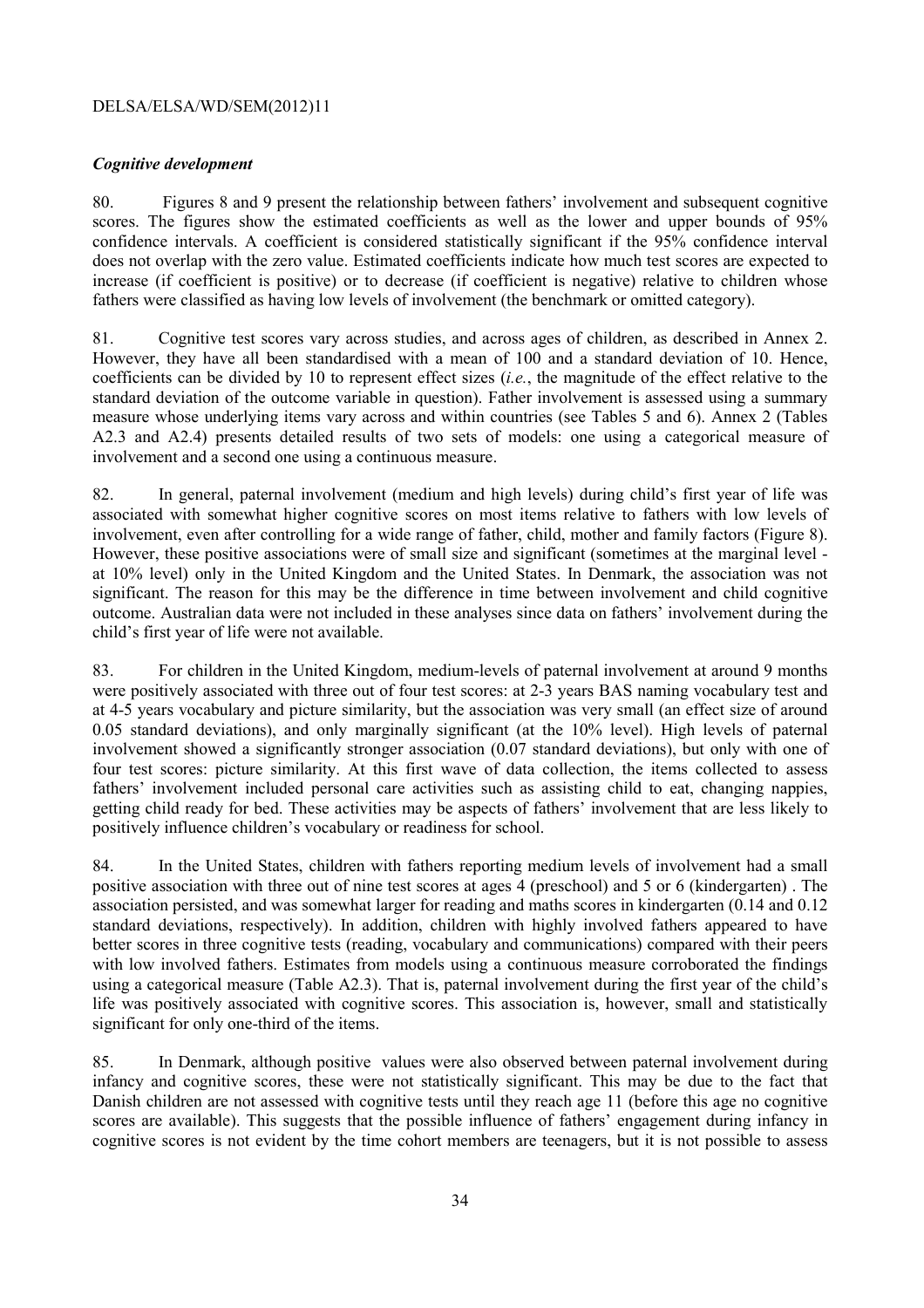whether it might be present earlier. Another reason for lack of significant results for Denmark may be that most of the fathers' activities collected at 6 months referred to personal care, activities which are less likely to have a positive association with cognitive outcomes.

#### **Figure 8. Father's involvement during child's first year of life and child cognitive measures**



Regression estimates for cognitive scores (omitted category: paternal involvement low)

Notes: 1) CI: confidence interval; lower and upper bound signs refer to 95% confidence intervals.

2) The benchmark for paternal involvement is fathers reporting low levels of involvement.

3) This Table presents estimates from multivariate regressions on cognitive scores at different ages. Although not presented here, estimates belong to models that control for child-related factors (sex, age in months, ethnicity, whether child was born prematurely, weight at birth, whether foreign language spoken at home, number of siblings and temperament); paternal characteristics (age at child's birth, born outside the country of study, educational level, number of working hours); maternal characteristics (age at child's birth, born outside the country of study, educational level, employment during pregnancy, working hours and mental health); and, family-related variables (parents' partnership status, family income and housing).

86. Figure 9 presents estimates of the link between fathers' involvement at age 2-3 years and cognitive scores across all available ages. For Australia and the United Kingdom, cognitive outcomes were assessed at 2-3 years (that is, the age at which father involvement was measured) and at 4-5 years. For the United States, cognitive outcomes were assessed at 2 years (that is, the age at which father involvement was measured), at 4 (preschool) and 5 or 6 (kindergarten). The summary measures of father involvement at age 2-3 include items different to those measured during child's first year of life; it includes not only personal care activities but also social and educational ones.

87. Results indicate that the association between paternal involvement and cognitive development was significant in some but not all test scores. Australian children at ages 2-3 years and 4-5 years whose fathers were engaged in childcare by the time the child was 2-3 years old reported higher cognitive scores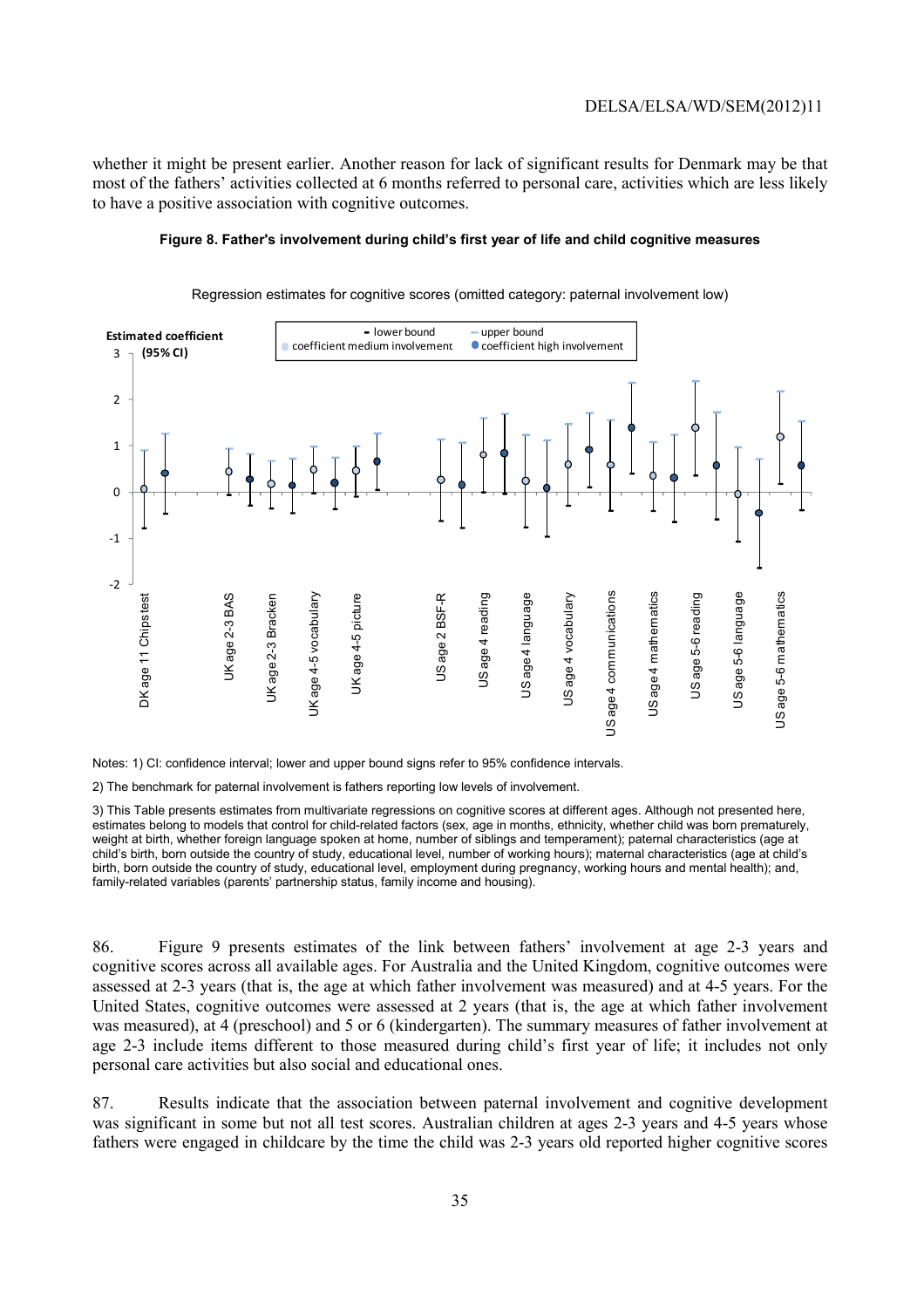than children whose fathers were not involved at this age in one out of four cognitive tests. A possible explanation for not observing a positive result regarding vocabulary test is that the Australian summary measure of involvement did not include an item related to reading, which might be an important aspect of father involvement associated with better cognitive outcomes.

88. British children at ages 3 and 5 whose fathers were involved in childcare-related tasks by the time the child was 3 years old reported slightly higher cognitive scores than children whose fathers were not involved at this age. Estimates were significant for all test scores and were highest for children with highly involved fathers. Results using the continuous measure of paternal involvement support the latter findings: the more British fathers were involved with their children, the higher the test scores (see Table A2.4). Here fathers' involvement was assessed including reading and playing, activities that may be more closely related with children's development of cognitive skills.

#### **Figure 9. Father's involvement at age 2-3 and child cognitive measures**



Regression estimates for cognitive scores (omitted category: paternal involvement low)

Notes: 1) CI: confidence interval; lower and upper bound signs refer to 95% confidence intervals.

2) The benchmark for paternal involvement is fathers reporting low levels of involvement.

3) This Figure presents estimates from multivariate regressions on cognitive scores. Although not presented here, estimates belong to models that control for child-related factors (sex, age in months, ethnicity, whether child was born prematurely, weight at birth, whether foreign language spoken at home, number of siblings and temperament); paternal characteristics (age at child's birth, born outside the country of study, educational level, number of working hours); maternal characteristics (age at child's birth, born outside the country of study, educational level, employment during pregnancy, working hours and mental health); and, family-related variables (parents' partnership status, family income and housing).

89. In the United States, results indicate a less consistent association between paternal involvement at age 2 and children's cognitive scores. Children whose fathers reported medium levels of involvement at age 2 showed higher cognitive scores than children whose fathers reported low levels of involvement. The association, though small, was statistically significant for four out of nine items. By contrast, children with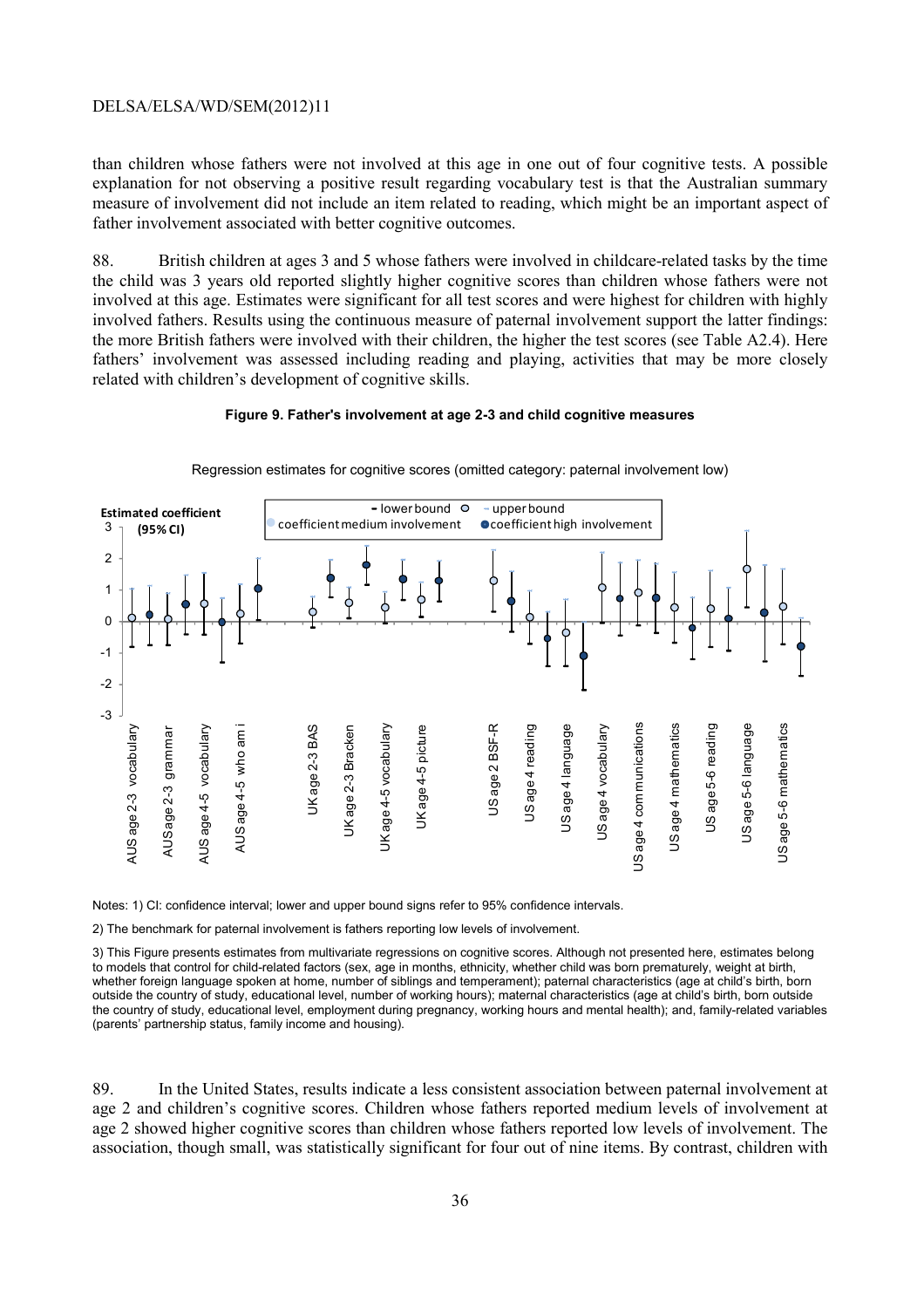the most highly involved fathers did not have better cognitive scores than children with minimally involved fathers. What is more, the parameter estimates were significantly negative for two test scores (language at age 4 and mathematics at age 5-6 (kindergarten)). However, estimates from models using the continuous measure of involvement did not find evidence of a significant negative relationship between fathers' involvement and cognitive test scores (Table A2.4). The negative sign of highly involved fathers may be explained by other characteristics of fathers at the top of the involvement distribution such as occupation and status, which were not possible to control for in these models.

90. A possible explanation for the differences in results between outcomes at younger and older ages is that the summary measure of involvement included items related to personal care only, which are less likely to influence child cognitive outcomes than educational or recreational activities. Changing diapers or helping feed the child may be associated with other benefits not examined here, but they may not necessarily lead to better cognitive development.

91. Models controlling for fathers' pre-birth commitment and maternal or family involvement show similar results to those of models not including these variables (Tables A3.1 – A3.3 in Annex 3). In general, the association between fathers' involvement and child outcomes remained unchanged after introducing this set of variables. Hence, the influence of unobserved paternal characteristics is not likely to affect the overall findings obtained from these models.

#### *Conduct and attention problems*

92. Figures 10 and 11 present estimates of the relationship between paternal involvement and behavioural outcomes: conduct and attention problems. The results represent odds ratio. An odds ratio with a value of one indicates that experiencing behavioural problems is equally likely in both groups - *i.e.,* children with fathers in the involvement category examined and children whose fathers were less involved (the omitted category). These figures present the estimated odd ratios as well as the lower and upper bounds of 95% confidence intervals. An odd ratio is considered statistically significant if the 95% confidence interval does not overlap with the value one. An odds ratio greater (smaller) than 1 suggests that experiencing behavioural problems is more (less) likely for children in the category examined than for children in the omitted category.

93. As above, these analyses were first done by examining the relationship between fathers' involvement in the child's first year of life and behavioural outcomes at subsequent ages. Australia was not included in this first set of analyses as fathers' involvement was not gathered at this wave of data collection. These analyses were then repeated looking at the link between fathers' involvement at age 2-3 years with outcomes at the same age and at subsequent ages. Annex 2 (Tables A2.5 and A2.6) present detailed results of these models.

94. Overall, there is little evidence that behavioural problems are less likely amongst children with fathers who reported medium or high levels of involvement during infancy (Figure 10). Only in the United Kingdom is there some evidence that high paternal involvement by the time the child was around 9 months old was associated with smaller odds of experiencing conduct problems at age three (odds ratio of 0.82). This result was, however, marginally significant and not observed at other ages or for other behavioural outcomes. By contrast, paternal involvement during infancy showed a different pattern in other countries. Danish children with highly involved fathers during infancy had somewhat higher odds of experiencing conduct and attention problems than children whose fathers were less involved in childcare, but these were mostly marginally significant. Likewise, US children whose father was highly involved during infancy had higher odds (1.40) of experiencing conduct problems at age 4 than their peers whose fathers were less involved. A possible reason for the Danish and US results is that fathers may engage more with their children when children experience behavioural problems. This finding coincides with another study in the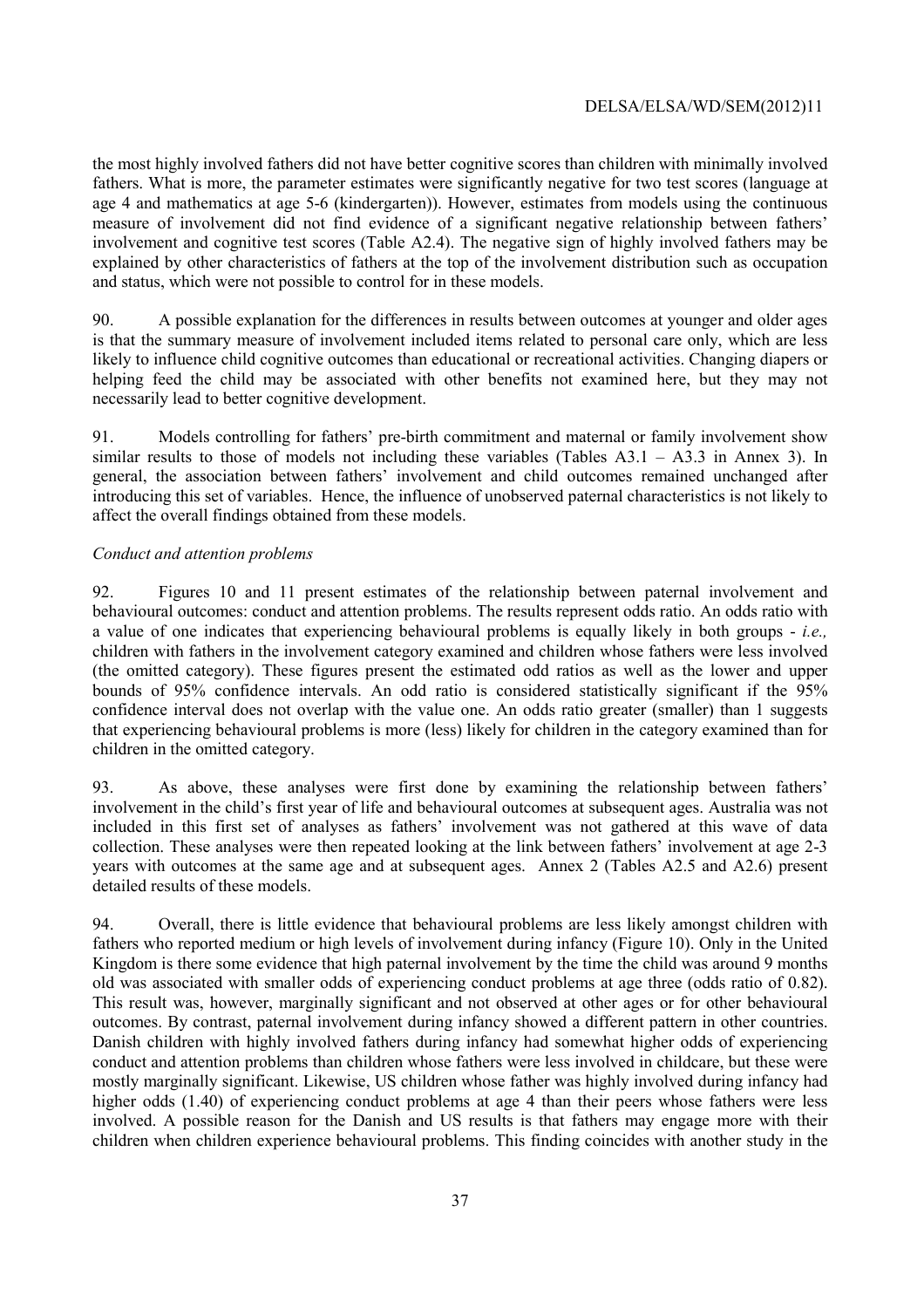US which found a similar relationship between fathers' involvement and behavioural outcomes (Han *et al.*, 2001).

#### **Figure 10. Father's involvement during child's first year of life and child behavioural measures**



Logistic regression estimates for behavioural outcomes (omitted category: paternal involvement low)

Notes: 1) CI: confidence interval; lower and upper bound signs refer to 95% confidence intervals.

2) The benchmark for paternal involvement is fathers reporting low levels of involvement.

3) This Figure presents estimates from multivariate logistic regressions on behavioural measures. Although not presented here, estimates belong to models that control for child-related factors (sex, age in months, ethnicity, whether child was born prematurely, weight at birth, whether foreign language spoken at home, number of siblings and temperament); paternal characteristics (age at child's birth, born outside the country of study, educational level, number of working hours); maternal characteristics (age at child's birth, born outside the country of study, educational level, employment during pregnancy, working hours and mental health); and, family-related variables (parents' partnership status, family income and housing).

95. Similarly, there is little evidence that children whose fathers were involved in childcare-related tasks when they were 2-3 years old had smaller odds of conduct or attention problems than their peers with less involved fathers (Figure 11). In Australia, the odds of experiencing conduct and attention problems did not differ significantly according to fathers' involvement. In the United States, results were marginally significant and only observed in one out of four outcomes. By contrast, in Britain, children whose father reported being highly involved in childcare at age 3 were less likely to experience conduct problems at age 2-3 (odds of 0.71) and attention problems at ages 2-3 and 4-5 (odds of 0.81 and 0.65, respectively). Medium involvement, on the other hand, did not differ significantly from low involvement. Like with cognitive scores, it is possible that reading and playing, two indicators of British fathers' involvement at age 3 are influencing the latter results.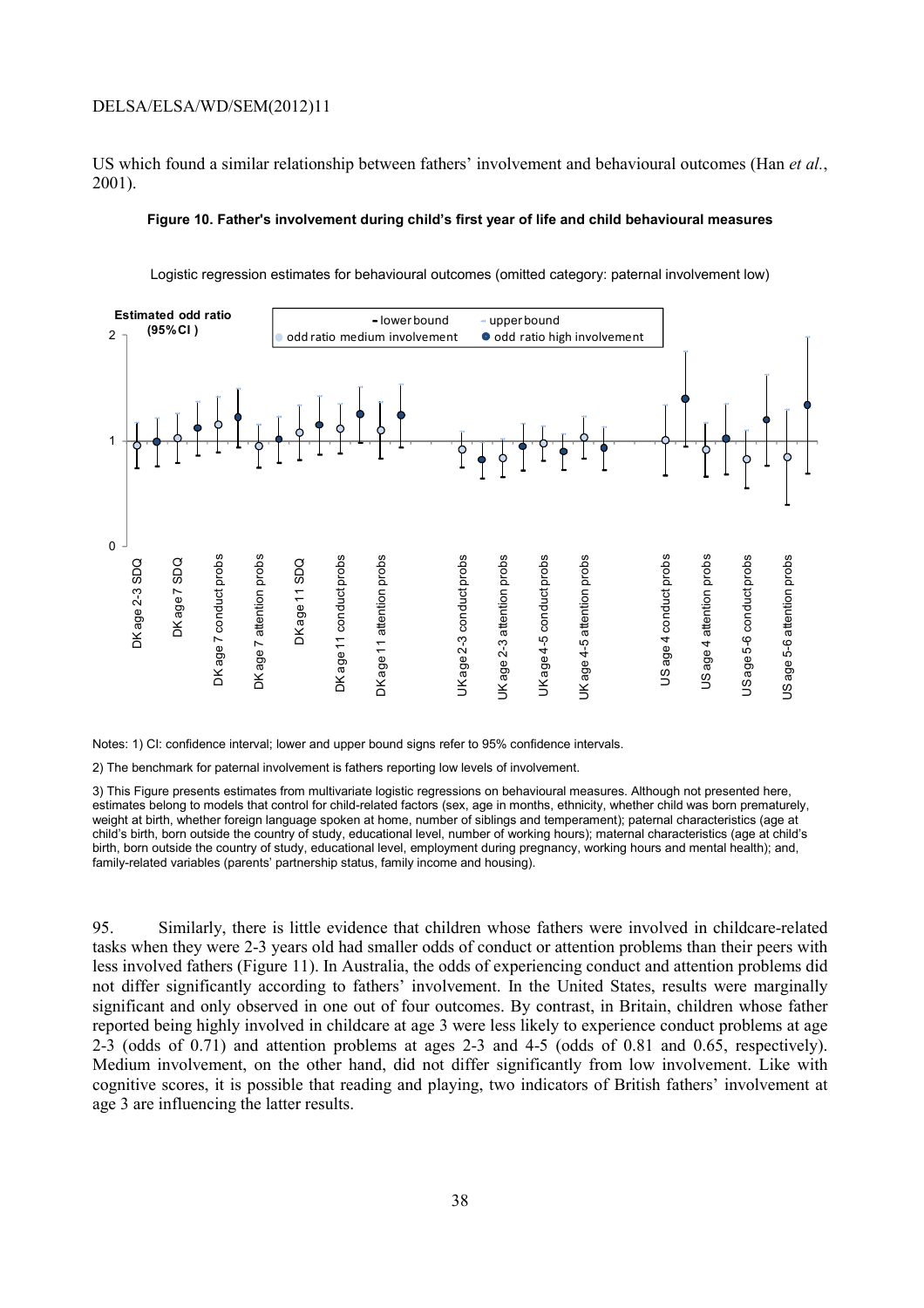

#### **Figure 11. Father's involvement at age 2-3 and child behavioural measures**

Notes: 1) + p<.10; \* p<.05; \*\*p<.01; \*\*\* p<.001 standard errors in brackets.

2) The benchmark for paternal involvement is fathers reporting low levels of involvement.

3) This Table presents estimates from multivariate regressions on cognitive scores at different ages. Although not presented here, estimates belong to models that control for child-related factors (sex, age in months, ethnicity, whether child was born prematurely, weight at birth, whether foreign language spoken at home, number of siblings and temperament); paternal characteristics (age at child's birth, born outside the country of study, educational level, number of working hours); maternal characteristics (age at child's birth, born outside the country of study, educational level, employment during pregnancy, working hours and mental health); and, family-related variables (parents' partnership status, family income and housing).

#### **Conclusions**

96. Using longitudinal data from four OECD countries – Australia, Denmark, the United Kingdom and United States – this paper conducted for the first time a cross-national analysis of the associations between fathers' leave, fathers' involvement and child development. Results showed a positive and significant association between fathers' leave taking and fathers' involvement with their children. Fathers who took long periods of leave (of two or more weeks) were likely to engage more regularly in childcare activities than their peers who did not take time off at the time of birth. Additionally, associations were found between paternal involvement and child cognitive test scores, though these association were of small size and not always significant. Weak evidence for an association between paternal involvement and behavioural outcomes was observed. When data on different types of childcare activities was available, results suggested that the kind of involvement matters.

97. In the four countries analysed, an overwhelming majority of fathers – around 80% or more – took some time off work around childbirth. This percentage was highest in Denmark, but it was also high in the Anglophone countries, where at the time children in this study were born there were no statutory paid leave entitlements for fathers. The number of days off work, however, differed considerably across countries.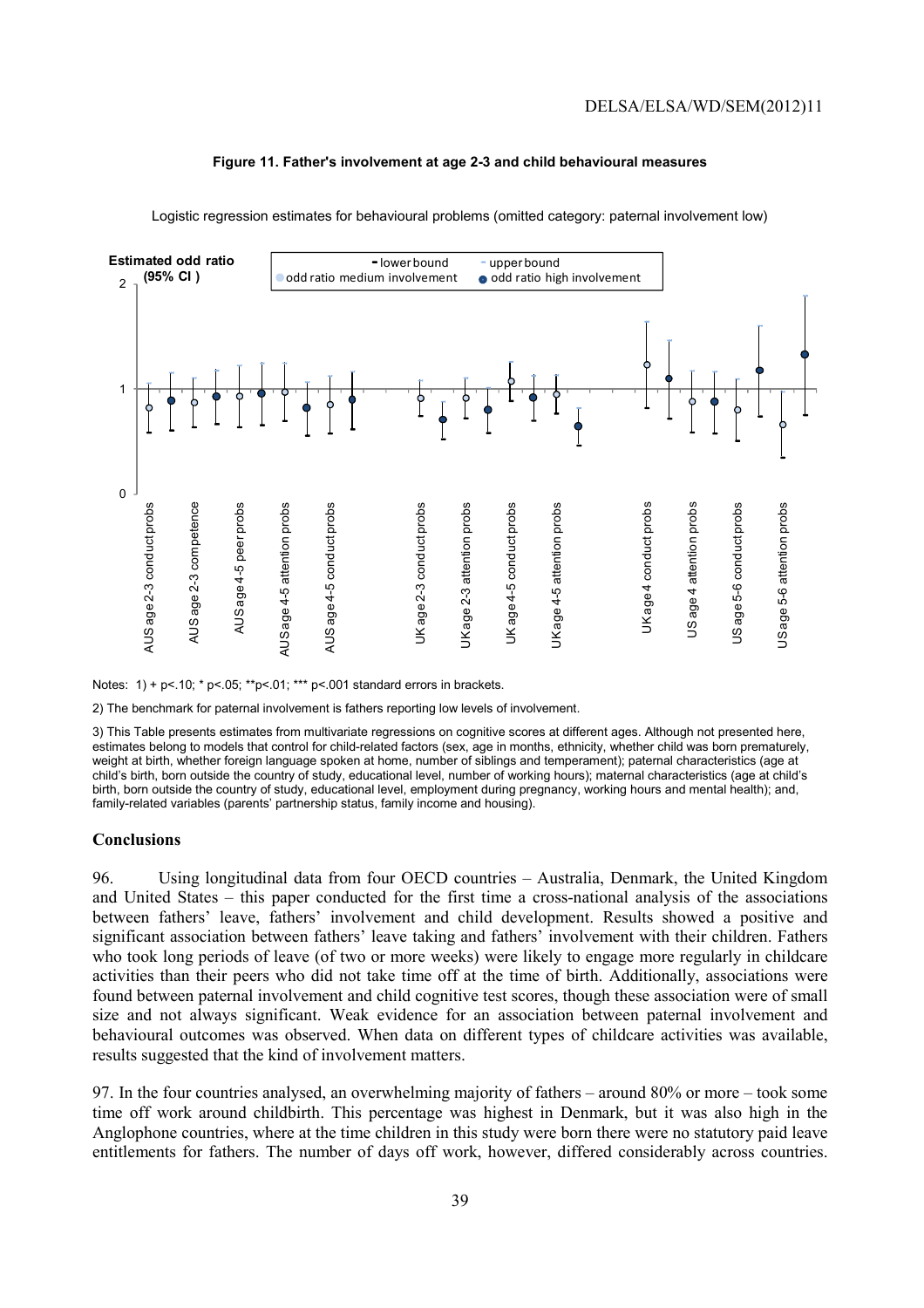Whereas the vast majority of Danish fathers (90%) took two or more weeks, only one-third of US fathers took a similar amount of days off. These differences are clearly related to differences in leave entitlements between Denmark and the Anglophone countries.

98. Results showed that fathers' leave-taking is associated with involvement in childcare-related activities such as helping the child to eat, changing diapers, getting up at night for the child, give child a bath and read books. Furthermore, when data on duration of leave was available, results showed that, compared with fathers who took no leave, fathers who took periods of leave of two or more weeks were more likely to carry out these childcare tasks.

99. Parental leave policies can contribute to encouraging fathers to participate in child-care related tasks. However, they need to be well-designed to be attractive to working parents. This study shows that fathers' leave-taking is related with childcare involvement when leave-taking is of two or more weeks. Additionally, evidence suggests that fathers' use of paternity and parental leave is largest when leave is well-paid and when part of the entitlement cannot be transferred to his partner and it is lost if not used.

100. Father's involvement was positively associated with cognitive test scores, but the size of the associations was small and not always significant. The strongest association was observed in the United Kingdom, where children with highly involved fathers were faring better than children with less involved fathers. In the United States, a less consistent association emerged: children with medium involved fathers did better on some tests, but this was not the case for those with the most highly involved fathers. In Australia, fathers' involvement was linked with better scores for one out of four cognitive tests. In Denmark, there was no clear evidence of a positive link between paternal involvement and child cognitive outcomes. On the other hand, there was little evidence of an association between paternal involvement and behavioural problems. Only children in the United Kingdom with highly involved fathers showed smaller odds of experiencing conduct or attention problems. In the other countries, no clear associations emerged.

101. A possible explanation for the small associations between paternal involvement and child outcomes is that the summary measures of involvement mainly included items related to personal care. Changing diapers or helping feed the child may be associated with other benefits not examined here, but they may not necessarily lead to better cognitive or behavioural development. In addition, it is possible that fathers' involvement as measured using personal care items is limited. Men tend to undertake less this kind of activities, and, when they do so, it is likely that the mother is around. Hence, even fathers reporting high levels of involvement may not be sufficiently involved to have a positive influence on children's developmental outcomes.

102. Fathers' involvement may be associated with other child and family benefits that this study was unable to examine. For instance, children with more involved fathers during early childhood are exposed to more equal gender roles towards care and work, which they may try to replicate when adults. Fathers' involvement thus may contribute to changing attitudes and behaviours towards fathers' role as carer for future generations. Similarly, fathers' involvement may positively affect family relationships. Both mothers and fathers may be happier when fathers are more involved in childcare and other household responsibilities, which in turn is beneficial to child development and well-being.

103. The degree of parental involvement is influenced by numerous factors including attitudes towards work and care and the availability of family-friendly policies. The fact that associations between paternal involvement and child outcomes were strongest in the United Kingdom may be in part due to a possible change in expectations and attitudes towards fathers' roles in the early 2000s. During this period, family policies received considerable attention from the government and a package of reforms to increase investments in families with children were implemented. It is possible that men from more privileged backgrounds with access to family-friendly jobs were more susceptible to change attitudes towards care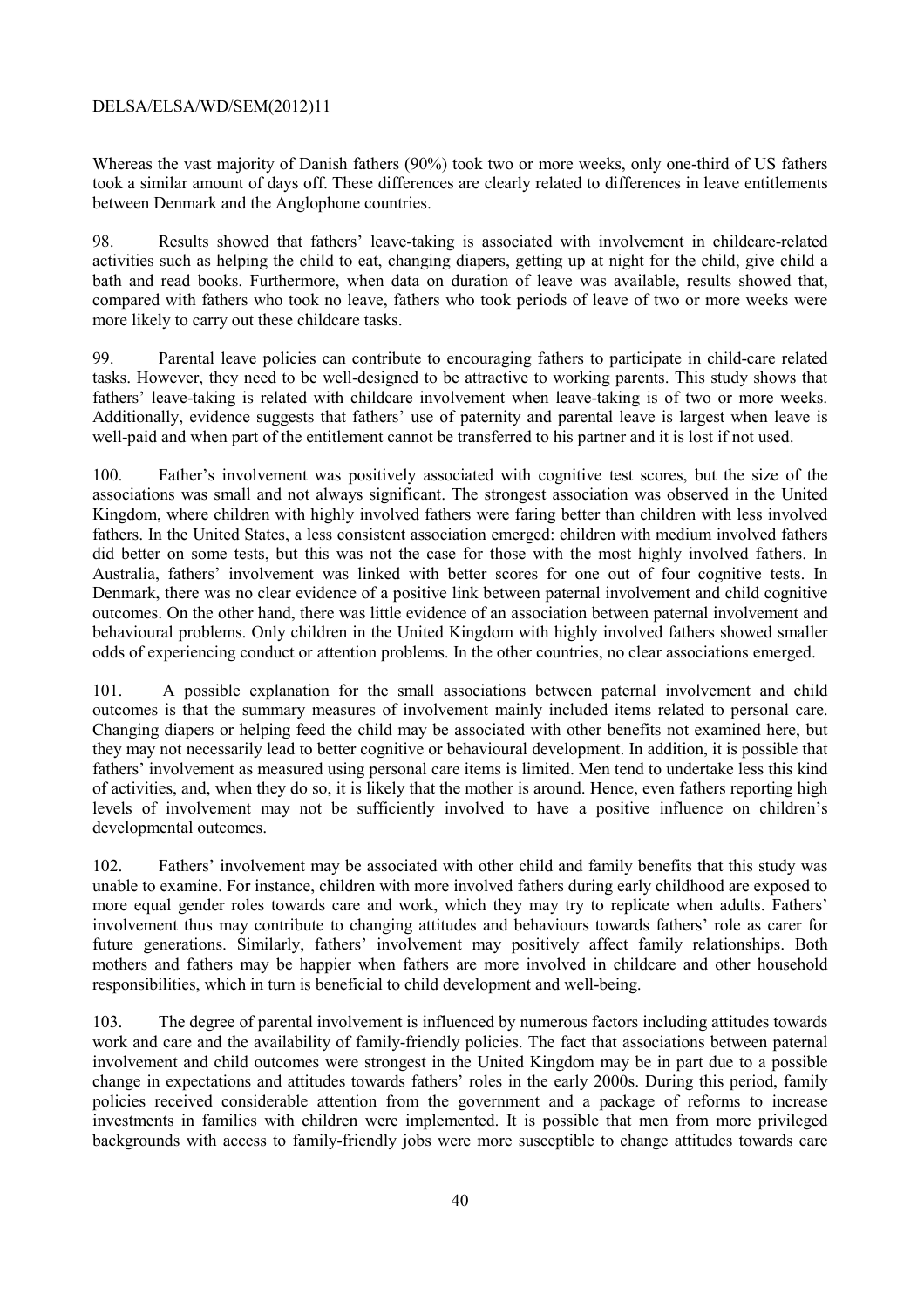and better able to engage in activities with their children than their less privileged peers. In Australia and the United States, public policies to promote father involvement were less developed and more traditional views on work and care commitments prevailed. By contrast, in Denmark, where work-family policies have been operating for over 40 years, views towards work and care are more gender equal. Hence, it is easier for most Danish fathers to make use of their leave entitlements and to spend time caring for children. Thus, it is possible that child outcomes are less sensitive to different levels of fathers' involvement.

104. Parental leave is one of many polices that could contribute not only to a more equal share of caring and earning between parents, but also to enhancing child development. Parental leave polices, however, need to be complemented with other family-friendly policies, such as flexible working practices and availability and support for childcare services. Where needed, policy should also contribute to changing mindsets and inform parents on the important role fathers play in children's development. Communication campaigns could be developed to promote men's use of leave entitlements and other workplace family-friendly practices. Similarly, pre- and postnatal visits could be used as an opportunity for informing parents about the importance of both maternal and paternal involvement on child development and the importance of getting involved early in life.

105. One limitation of this study is that the sample analysed over-represents better-off fathers and their children as it only included couple-parent families with working fathers. This study does not distinguish between biological and social fathers (step-fathers or mothers' cohabiting partners). However, some evidence suggests that social fathers engage in parenting practices of equal quality than those of biological fathers (Berger *et al*., 2008). Hence, not making this differentiation is unlikely to influence our results. It is the most vulnerable children, those growing up in sole-parent families, who are excluded from this study. These children are likely to have reduced or no contact at all with their fathers. Thus, they are less likely to benefit from fathers' involvement than their peers living with a resident social or biological father.

106. Overall, these results lend support to the importance of promoting policies that encourage and promote fathers' involvement with children. A greater involvement of men may not only reduce the persisting gender gaps in paid and unpaid work but may also enhance child development and well-being.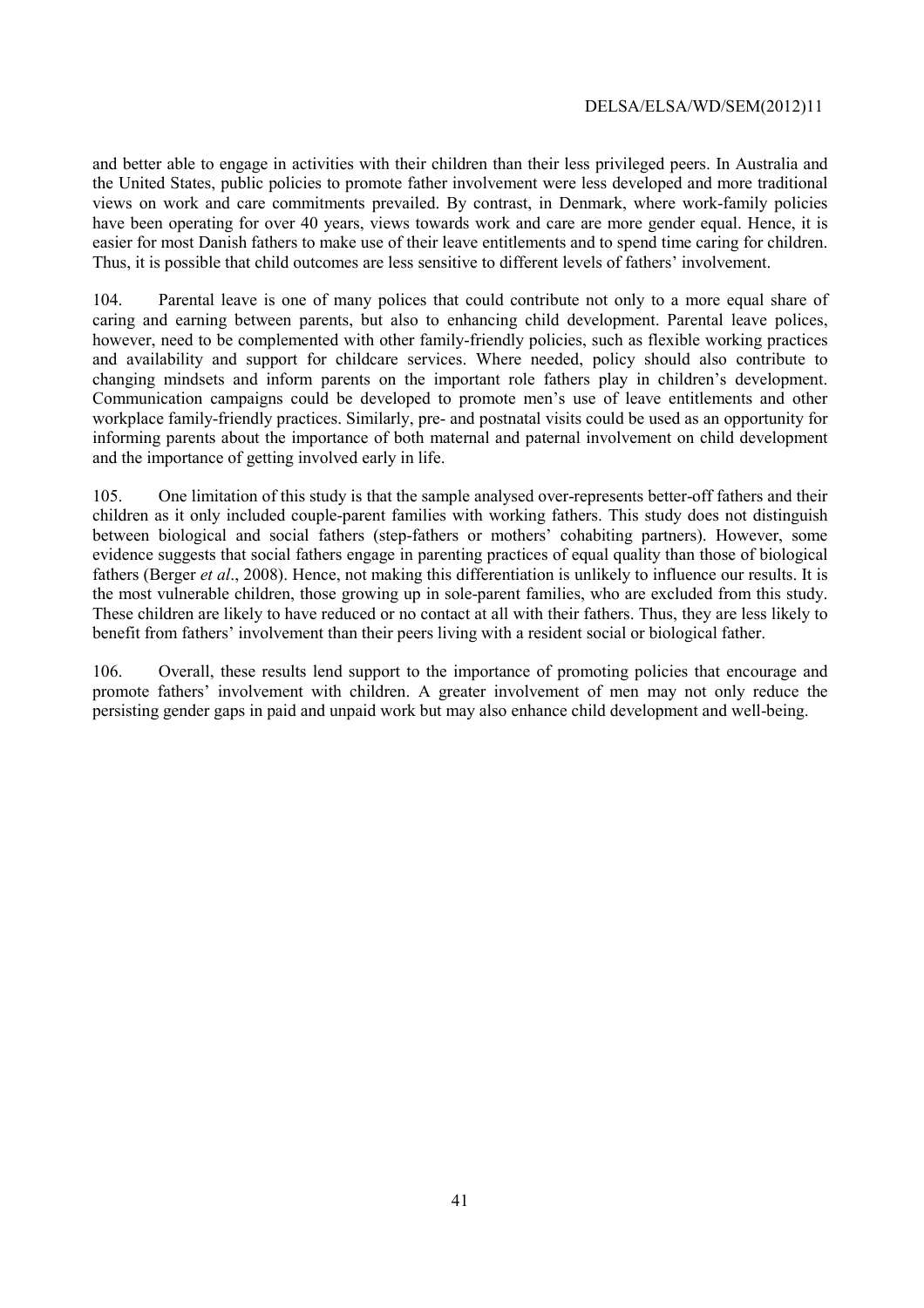#### **REFERENCES**

- Amato, P. and C. Dorius (2010), "Non-resident Fathers and their Children" in Lamb, M. E (ed.) *The role of the father in child development*. New York Wiley, pp. 177-193.
- Baxter, J. (2009), "Parental time with children: Do job characteristics make a difference?" Research Paper No. 44, Melbourne: Australian Institute of Family Studies.
- Baxter, J. and D. Smart (2011), "Fathering in Australia among couple families with young children", Occasional Paper No.37, Department of Families, Housing, Community Services and Indigenous Affairs, Australian Government, Canberra.
- Baxter, J. (2012), Fathers' involvement in children's personal care activities. In Longitudinal Study of Australian Children Annual Statistical Report 2011. Melbourne: Australian Institute of Family Studies; pp.19-31..
- Berger, L. M., Carlson, M. J., Bzostek, S. H. and Osborne, C. (2008), "Parenting Practices of Resident Fathers: The Role of Marital and Biological Ties", Journal of Marriage and Family, Vol. 70, Issue 3, pp: 625–639.
- Bianchi, S.M., J.P. Robinson, and M.A. Milkie (2006) "Changing rhythms of American family life", Russell Sage Foundation, New York.
- Bracken, B.A. (2002), "Bracken School Readiness Assessment: Administration Manual", Psychological Corporation.
- Brandth, B. and Gislason I. (2012), "Family policies and the best interest of children", in B.G. Eydal and I. Gíslason (eds.), "Parental leave, childcare and gender equality in the Nordic countries", the Nordic Council, Copenhagen, Denmark.
- Cabrera, N.J., J.D. Shannon, and C. Tamis-LeMonda (2007), "Fathers' influence on their children's cognitive and emotional development: From toddlers to prek", Applied Developmental Science, Vol. 11, No. 4, pp. 208–13.
- Carey, W.B., M. Fox, and S. McDevitt (1977), "Temperament as a factor in early school adjustment, Pediatrics, Vol. 60, pp. 621-624.
- Craig, L. (2006), "Does father care mean fathers share? A comparison of how mothers and fathers in intact families spend time with their children", Gender and Society, Vol. 20, pp.259-81.
- Dex, S. and H. Joshi (2004),"Millennium Cohort Study, First Survey: A User's Guide to Initial Findings", London.
- Dex, S. (2010), "Can state policies produce equality in housework?": in: *Dividing the domestic: men, women, and household work in cross-national perspective. Studies In Social Inequality*, Stanford University Press, Stanford, California, pp. 79-104.
- Duvander. A.Z and J. Lammi-Taksula (2012), "Parental leave", in B.G. Eydal and I. Gíslason (eds.), "Parental leave, childcare and gender equality in the Nordic countries", the Nordic Council, Copenhagen, Denmark.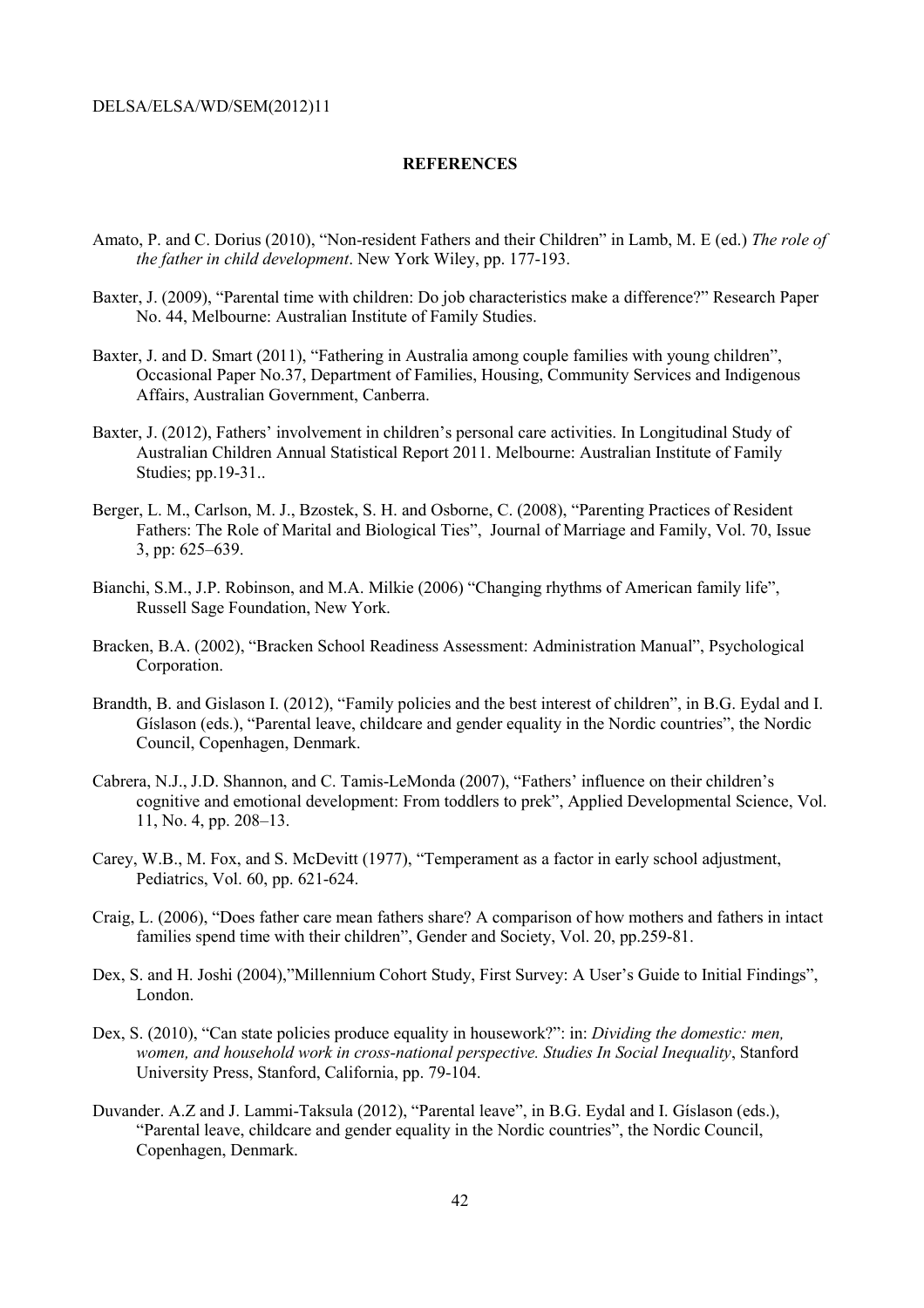- Eggebeen, D. J., C. Knoester (2001), "Does Fatherhood Matter for Men?", Journal of Marriage and Family, Vol. 63, No. 2, pp. 381-393.
- Fox L., W.J. Han, C. Ruhm, and J. Waldfogel (2011), "Time for Children: Trends in the Employment Patterns of Parents, 1967-2009", NBER Working Paper No. 17135.
- Gauthier, A., T.M. Smeeding, and F.F. Furstenberg (2004), "Are Parents Investing Less Time in Children? Trends in Selected Industrialized Countries", Population and Development Review, Vol. 30, No. 4, pp: 647-671.
- Goodman, R. (1997), "The Strengths and Difficulties Questionnaire*",* Journal of Child Psychology and Psychiatry, Vol. 38, No. 5, pp. 581–86.
- Haas, L. and P. C. Hwang (2008), "The impact of taking parental leave on fathers' participation in childcare and relationships with children: Lessons from Sweden", Community, Work and Family, No. 11, pp. 85-104.
- Han, W-J., Waldfogel, J. and Brooks-Gunn, J. (2001), "The effects of early maternal employment on later cognitive and behavioral outcomes", Journal of Marriage and the Family, Vol. 63, No. 2, pp. 336- 354.
- Hook, J.L. (2006), "Men's Unpaid Work in 20 Countries, 1965-2003", American Sociological Review, Vol. 71, No. 4, pp. 639-660.
- Hosking, A., Whitehouse, G. and Baxter, J. (2010), Duration of Leave and Resident Fathers' Involvement in Infant Care in Australia. Journal of Marriage and Family, 72: 1301–1316.
- Hudson, M., S. Lissenburgh, and M. Sahin-Dikmen (2004), "Maternity and paternity rights in Britain 2002: survey of parents", Department of Work and Pensions Report No. 131, Leeds: Corporate Document Services.
- Lamb, M.E. (2010), "The role of the father in child development", Fifth edition, Wiley, New York.
- La Valle, I., E. Clery and M.C. Huerta (2008), "Maternity rights and mothers' employment decisions", Department for Work and Pensions, Research Report No. 496.
- Leventhal, F. (1998). "The Need for Early Intervention: Development of a Language Skills Behavioral Checklist for Preschool Children". Ph.D. Thesis, Columbia University.
- Nord, C., B. Edwards, C. Andreassen, J. Green, and K. Wallner-Allen (2006), "Early Childhood Longitudinal Study, Birth Cohort (ECLS-B), User's Manual for the ECLS-B Longitudinal 9-Month– 2-Year Data File and Electronic Codebook (NCES 2006–046)", U.S. Department of Education. Washington, DC: National Center for Education Statistics.
- Maume, D.J. (2011), "Reconsidering the Temporal Increase in Fathers' Time with Children", Journal of Family and Economic Issues, Vol. 32, No. 3, pp. 411-423.
- McBride, B. A., Schoppe, S. J. and Rane, T. R. (2002), "Child Characteristics, Parenting Stress, and Parental Involvement: Fathers Versus Mothers", Journal of Marriage and Family, Vol. 64, No.4, pp. 998–1011.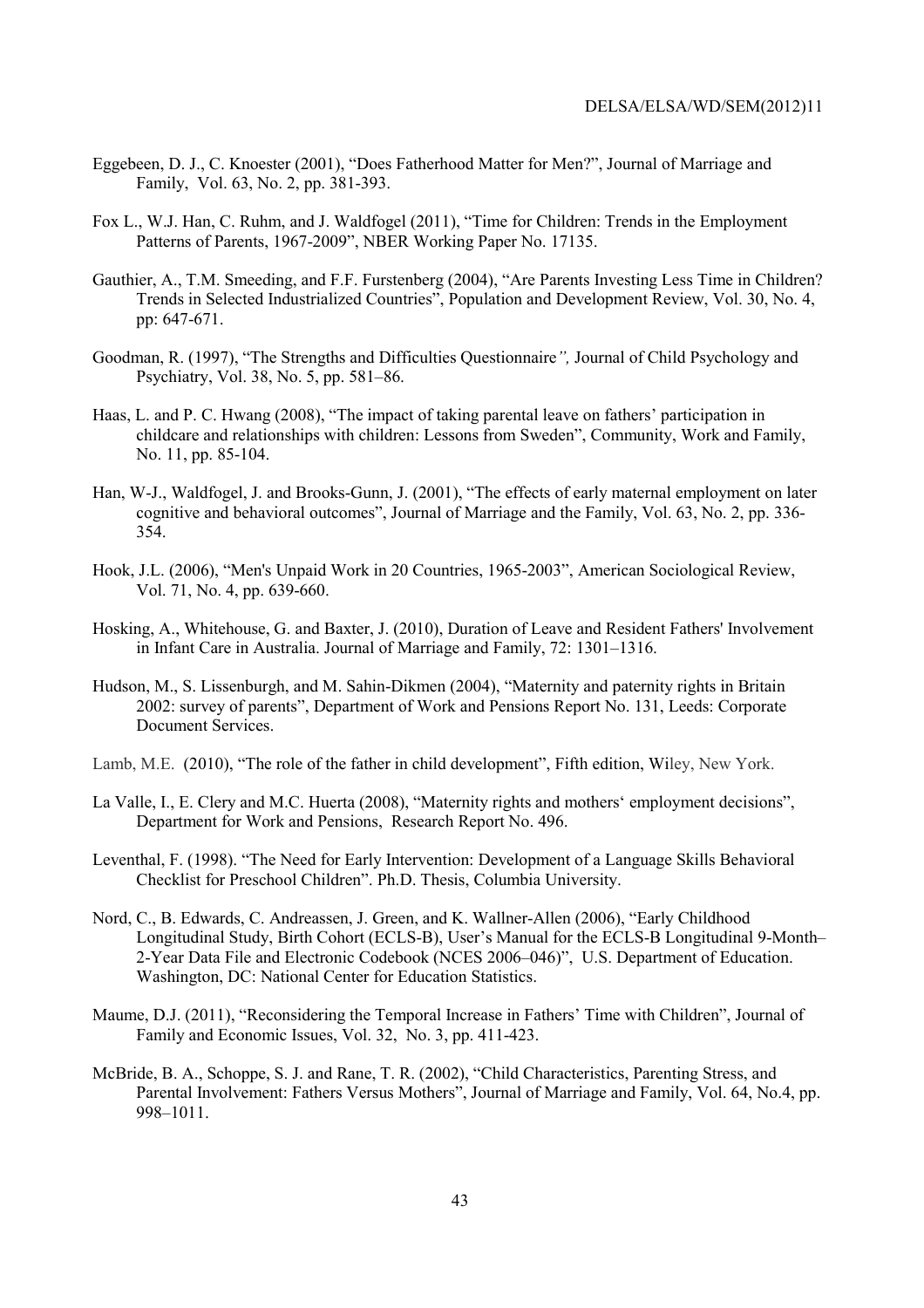- Miranda, V. (2011), "Cooking, Cleaning and Volunteering: Unpaid Work around the World", OECD Social, Employment and Migration Working Papers, No.116, OECD, Publishing, Paris.
- Moss, P. (2011), "International Review of Leave Policies and Related Research 20112", International Network on Leave Policies and Research, London.
- Moss, P. (2012), "International Review of Leave Policies and Related Research 2012", International Network on Leave Policies and Research, London.
- Nepomnyaschy, L. and Waldfogel, J. (2007), "Paternity Leave and Fathers Involvement with their Young Children: Evidence from the American ECLS-B", *Community, Work and Family,* Vol. 10, No. 4, pp. 427-454.
- O'Brien, M., B.Berit and K. Elin (2007) "Fathers, Work and Family Life", Community, Work and Family, Vol. 10, No. 4, pp. 375–386.
- O'Brien, M. (2009). "Fathers, Parental Leave Policies, and Infant Quality of Life: International Perspectives and Policy Impact", The Annals of the American Academy of Political an Social Science, 2009, No. 624.
- O'Brien, M. and Moss, P. (2010), "Fathers, Work and Family Policies in Europe", in: Lamb, M. E (ed.) *The role of the father in child development*, New York Wiley, pp. 551-577.
- OECD (2011), *Doing Better for Families.* Paris*:* OECD Publishing, www.oecd.org/social/family/doingbetter.
- OECD (2012a), "PISA Let's Read Them a Story! The Parent Factor in Education", OECD Education Working Papers, No.73, Publishing, Paris. http://www.oecd.org/dataoecd/19/30/50298645.pdf.
- OECD (2012b), OECD Family Database, OECD Publishing, Paris, www.oecd.org/social/family/database.
- OECD (2012c), "Gender Equality in Education, Employment and Entrepreneurship: Final Report to the MCM 2012", OECD Publishing, Paris.
- Pleck, J. (2010), "A Revised conceptualization of Paternal Involvement" in Lamb, M. E (ed.): *The role of the father in child development*. New York Wiley, pp. 58-93.
- Ricroch,L. (2012), "En 25 ans, moins de tâches domestiques pour les femmes, l'écart de situation avec les hommes se réduit", *Regards sur la parité, édition 201 2,* Insee References.
- Rostgaard, T. (2002), "Setting time aside for the father: father's leave in Scandinavia", *Community, Work and Family, Vol. 5, No. 3*
- Sarkadi, A., Kristiansson, R., Oberklaid, F., and Bremberg, S. (2008), "Fathers' involvement and children's developmental outcomes: a systematic review of longitudinal studies", Acta Paediatrica Vol. 97, No. 2, pp. 153–158.
- Sigle-Rushton, W. (2010), "Men's unpaid work and divorce: reassessing specialization and trade in British families", Feminist economics, Vol. 16, No. 2,. pp. 1-26.
- Smith, A. (2011), "Working Fathers in Europe: Earning and Caring", European Sociological Review, Vol. 27, No. 2, pp. 230-45.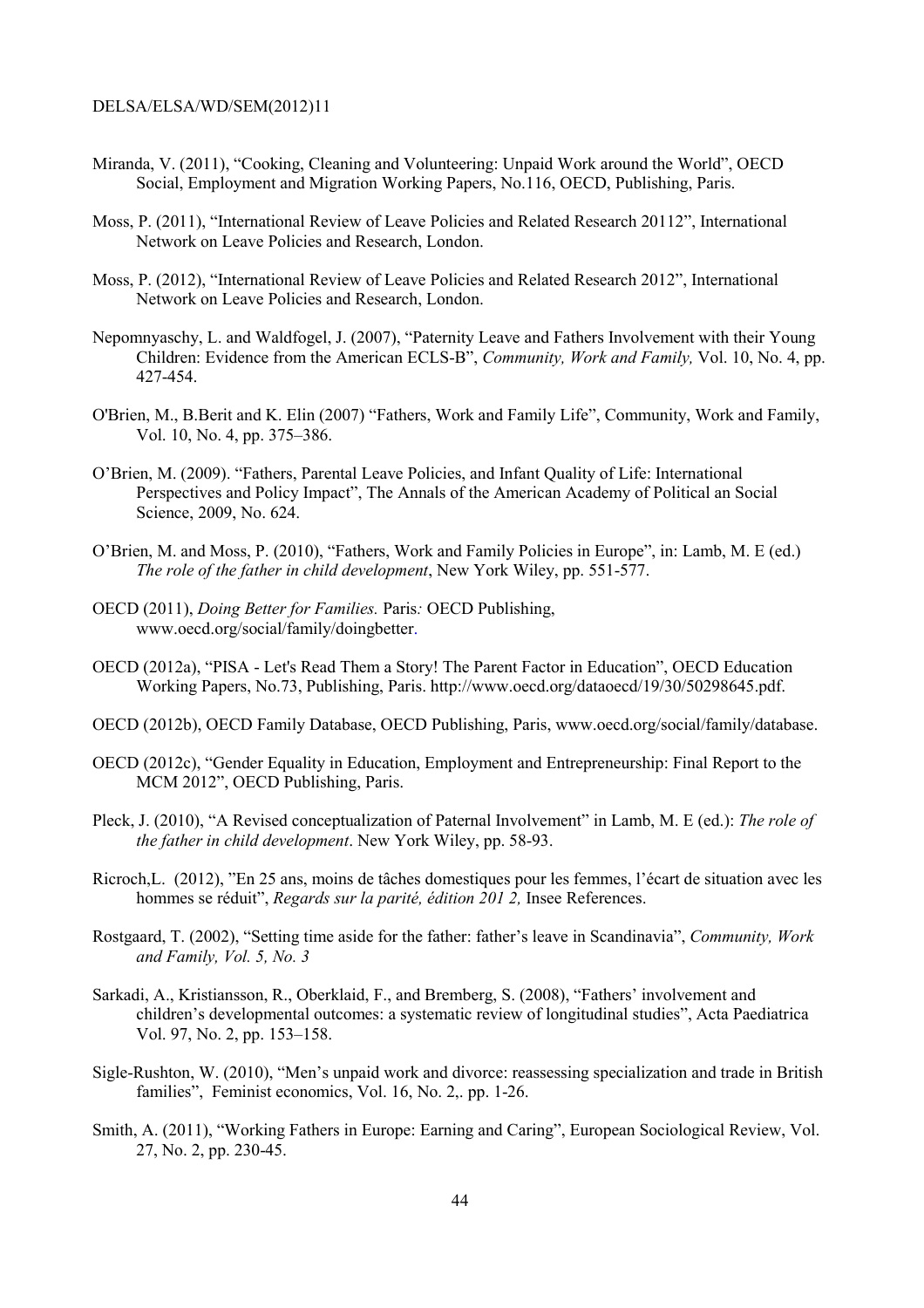- Snow, K., A. Derecho, S. Wheeless, J. Lennon, J. Rosen, J. Rogers, S. Kinsey, K. Morgan, and P. Einaudi (2009), "Early Childhood Longitudinal Study, Birth Cohort (ECLS-B), Kindergarten 2006 and 2007 Data File User's Manual (2010-010)", National Center for Education Statistics, Institute of Education Sciences, U.S. Department of Education. Washington, DC.
- Snow, K., L. Thalji, A. Derecho, S. Wheeless, J. Lennon, S. Kinsey,, J. Rogers, M. Raspa., and J. Park (2007), "Early Childhood Longitudinal Study, Birth Cohort (ECLS-B), Preschool Year Data File User's Manual (2005–06) (NCES 2008-024)", National Center for Education Statistics, Institute of Education Sciences, U.S. Department of Education, Washington, DC.
- Tanaka, S. and Waldfogel, J. (2007), "Effects of Parental Leave and Work Hours on Fathers' Involvement with their Babies: Evidence from the Millennium Cohort Study" *Community, Work and Family Vol. 10, No.*4, pp: 409-426.
- United Nations (2011), "Men in Families and Family Policy in a Changing World", Department of Economic and Social Affairs, Division for Social Policy and Development: available at http://www.un.org/esa/socdev/family/docs/men-in-families.pdf
- University of London. Institute of Education. Centre for Longitudinal Studies (2012), "Millennium Cohort Study: First to Third Surveys, 2001-2003, 2003-2005 and 2006", Colchester, Essex: UK Data Archive [distributor].
- Van der Lippe, T., J. de Ruijter, E. de Ruijter and W. Raub (2011), "Persistent Inequalities in Time Use between Men and Women: A Detailed Look at the Influence of Economic Circumstances, Policies, and Culture", European Sociological Review Vol. 27, No. 2, pp 164–179".
- Whitehouse, G., C. Diamond and M. Baird (2007), "Fathers' Use of Leave in Australia", *Community, Work and Family*, Vol. 10, No. 4, pp. 387-407.
- WHO (2007), "Fatherhood and Health Outcomes in Europe", WHO Regional Office for Europe, Copenhagen, Denmark.
- Wiik, K. A., E. Bernhardt, and T. Noack, (2009), "A Study of Commitment and Relationship Quality in Sweden and Norway". Journal of Marriage and Family, Vol. 71, pp. 465–477.
- Yeung, W. Jean, Sandberg, John F., Davis-Kean, Pamela E., Hofferth, Sandra L. (2001), "Children's Time with Fathers in Intact Families", *Journal of Marriage and Family, Vo.* 63, No. 1, pp. 136-154.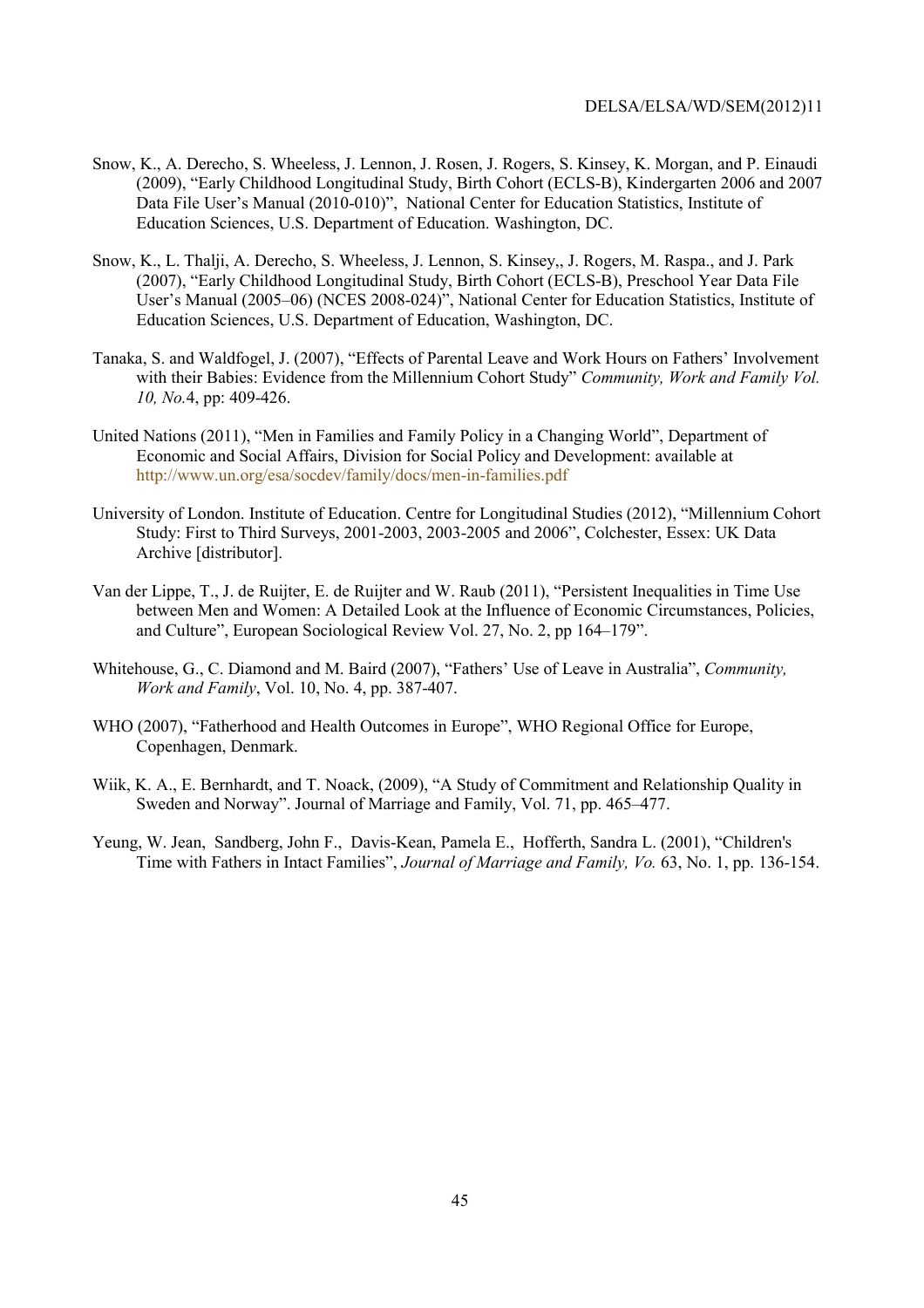#### **ANNEX 1: DATA ON COHORT STUDIES**

107. Data for **Australia** have been taken from *Growing Up in Australia: The Longitudinal Study of Australian Children*. This study follows two cohorts of children. The analysis here uses data of one cohort only: children born between March 1999 and February 2000 (B cohort). This cohort has been followed up every two years since 2004, with some additional data collected between these main waves. The first three waves of the study have been used here: 1) in 2004, when children were aged 0 to 1; 2) in 2006, when children were aged 2 to 3; and 3) in 2008, when children were aged 4 to 5. In addition, the analysis uses information from the Parental Leave in Australian Survey, which was conducted in the between-waves questionnaire for the B cohort of LSAC, in 2005. The sample was limited to children in couple-parent families, whose father were in paid work at birth and at the time of data collection of father's activities. The working sample size was of around 3 000 children.

108. Data for **Denmark** have been taken from the *Danish Longitudinal Survey of Children* (DALSC). This is a representative sample of Danish children, all born within 6 weeks in the fall of 1995. The sample size of DALSC is of around 6 000 children. This cohort has been followed up during five sweeps of data collection: 1) in 1996, when babies were about 6 months old; 2) in 1999, when children were about  $3\frac{1}{2}$ years old; 3) in 2003, when children were about 7½ years old; 4) in 2007, when children were about 11 years old; and 5) in 2011, when children were about 15 years old. Survey data has been merged with information from administrative registers at Statistics Denmark. The information used here comes from the first four waves as well as from registers. For example, parental education, household income and household tenure come from the registers. The sample sizes were reduced because of sample restrictions to 3 372 number of children. The DALSC is representative and not stratified, hence sampling weights have not been used.

109. Data for the **United Kingdom** come from the *Millennium Cohort Study* (MCS). This is a multi-disciplinary survey of children born in the four constituent countries of the United Kingdom between September 2000 and November 2001. The first sweep was carried out at age 9 months and contained information on 18,819 babies. Successive interviews have been conducted at ages 3, 5 and 7. The age 11 survey is taking place during 2012. The information collected at these surveys was gathered from face to face interviews to parents and from cognitive tests administered to cohort members. Full details on the survey, its origins, objectives, sampling and content of the surveys are contained in the documentation attached to the data deposited with the UK Data Archive at Essex University.

110. The analysis was restricted to one child per household, twins and triplets were not included (267 children). The response rates at waves 2 and 3 were around 80% (84% and 82%, respectively). Sample restrictions lead to a working sample of around 11 000 children. These sample sizes further reduced because only cases with complete information on outcome variables are included. Sampling weights were used in all the analyses.

111. The **United States** data come from the *Early Childhood Longitudinal Study* (ECLS) program. ECLS gathers nationally representative data of three longitudinal samples of children. Here the analysis considers data of the Birth Cohort (ECLS-B), a sample of approximately 10 700 children born in 2001 who were followed up when they were 9 months old (2001-02), 2 years old (2003-2004), 4 years old (2005-06) and while in kindergarten (fall of 2006 or fall of 2007). The sample analysed here excludes multiple births (*e.g*., twins and triplets). The total number of children in the working sample was approximately 4 600. These sample sizes further reduced because only cases with complete information on outcome variables are included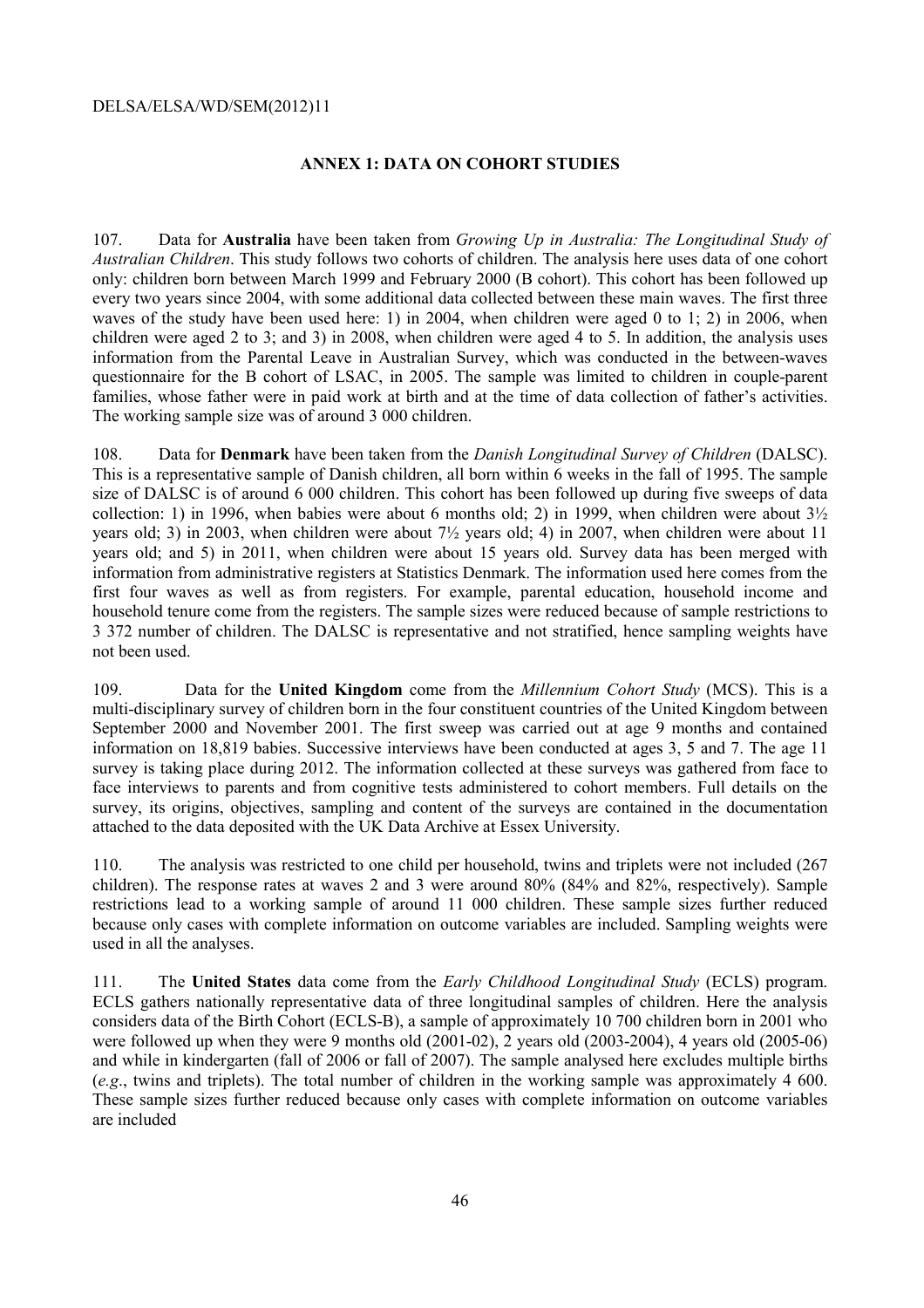#### **Measurement of outcome variables**

Below is a detailed description of the outcome variables as well as of those items with some discrepancies between countries.

#### **1. Cognitive outcome measures**

**Australia:** Waves 2 (age 2-3) and 3 (age 4-5): Peabody Picture Vocabulary Test (PPVT) ; Wechsler Intelligence Scale for Children (WISC); Matrix Reasoning subscale; Academic Rating Scale (ARS); Language and Literacy; and, Mathematical Thinking.

**Denmark:** *Children's Problem Solving* test (CHIPS) – this is a multiple choice test of cognitive skills consisting of 40 question applied to children aged 11. It is a non-math test that asks children to choose among a range of possible figures to complete a logical sequence.

**United Kingdom:** *Bracken Basic Concept Scale* (BBCS) *-* at the three-year-old interview, children's cognitive development was assessed via six tests of the BBCS which assessed comprehension of colours, letters, numbers, sizes, comparisons of objects and shapes. These provide an indication of the child's readiness for formal schooling (Bracken, 2002).

*British Ability Scale* (BAS) naming vocabulary– at ages 3 and 5, children were assessed using a subtest of the BAS that included a Naming Vocabulary test. This test consists of a booklet with pictures of objects which the child is asked to name. The assessment is used to evaluate children's spoken vocabulary. At age 7, children were given a BAS reading test that examines children's reading ability.

*BAS Picture Similarity* – at age 5, children were asked to identify from a set of pictures the one that looks more similar (similar element or concept). This test is also used to evaluate children's non-verbal reasoning ability.

**United States:** *The Bayley Short Form – Research Edition* (BSF-R) - This is a standardized measure for developmental status of children from birth to 42 months old. The mental scale of BSF-R is composed of 19 items to measure children's cognitive development, including memory, means-end behaviour, exploratory competence, and communication (Nord *et al.*, 2006). The ECLS-B 2-year data file provides the total scale scores. Total scores were standardised by converting them into z-scores. Higher scores indicate higher cognitive development. The mean value of the standardised BSF-R score at age 2 is 101.6 (SD = 9.6).

*Early reading* – The early reading assessment at preschool (age 4) originally included several items to measure language and literacy skills. However, the final dataset provides one unidimensional assessment at both preschool (age 4) and kindergarten (age 5-6) that represents various language-based items. These include receptive language, Peabody Picture Vocabulary Test (PPVT) items and literacy items (Snow *et al.*, 2009). The scores were standardised. The mean scores of the early reading assessment are 99.8 (SD = 9.6) in the preschool wave and 99.5 (SD = 9.6) in the kindergarten wave.

*Expressive language –* The expressive language assessment was measured by using the Let's Tell Stories subset of PreLAS. To measure expressive language the field interviewer read two stories to the child, recorded the child's response and scored the response with a range from 0 to 5 (Snow *et al.*, 2007). The ECLS-B data set provides the average score across both stories, and these were standardized. The mean of the expressive language score for the preschool wave is  $100.6$  (SD = 9.9), and  $100.5$  (SD = 9.8) for the kindergarten wave.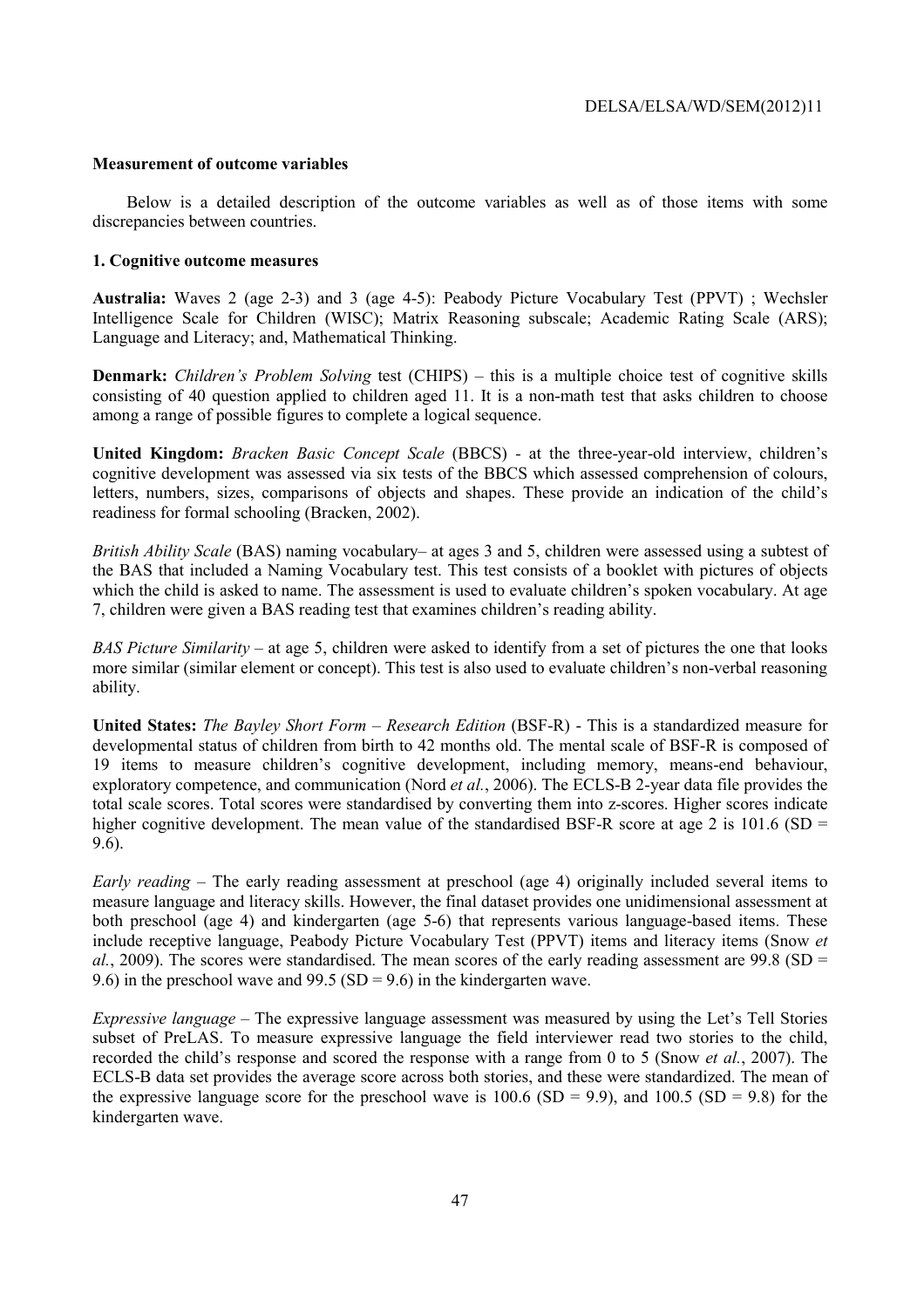*Vocabulary growth –* The MacArthur Communicative Development Inventory (M-CDI) was used to measure children's vocabulary at the preschool wave. Parent respondents reported whether their children could say the target 25 words (Snow *et al.*, 2007). The vocabulary growth variable was constructed by adding up the 25 items and standardising the total score. The total score has a high degree of reliability (alpha = .77), and yields a mean score of  $100.9$  (SD = 9.6).

*Communication skills –* The measure for children's communication skills was based on Leventhal's (1998) study. Parent respondents answered 6 items relevant to their children's general communication skills (Snow *et al.*, 2007). The communication skill scale for the preschool wave was constructed by adding the 6 items and standardizing the summed score. The mean of the standardized score is  $100.9$  (SD = 9.4) and the scale has a moderately high degree of reliability (alpha = .69).

*Mathematics –* The mathematics measure administered at the preschool and kindergarten waves included the following items: counting, number sense, properties and operations (Snow *et al*., 2007, 2009). The scores were standardised. The mean score of the mathematics scale is  $100.0$  (SD = 9.6) for the preschool wave and  $99.9$  (SD = 9.7) for the kindergarten wave.

#### **2. Behavioural outcome measures**

Two main measures of behavioural problems were examined: conduct problems and attention (or hyperactivity) problems. Both were examined using parental reports on children's behaviour. In most of the surveys considered here, the instrument used to examine these aspects of child development is the Strengths and Difficulties Questionnaire (SDQ) (Goodman, 1997), a 25 item behavioural screening questionnaire. The conduct problems dimension includes reports on whether the child: (a) frequently fights with other children, (b) often has temper tantrums, (c) is often disobedient, (d) is often argumentative and (e) is often spiteful. Similarly, the variable measuring inattention problems uses reports on whether the child: (a) is squirmy or fidgety, (b) cannot settle down to anything, (c) is very restless, (d) is easily distracted and (e) doesn't stop to think and doesn't finish task. Each attribute was rated by parents using a scale from 0 to 2 (not true, somewhat true, and certainly true). Responses were added to obtain a total score for each dimension, with higher scores indicating more problems. Total scores of each dimension were then converted into binary variables, with the top 15% of the distribution of the total score considered as having problems. These variables take a value of 1 if cohort members have high scores of conduct or attention issues.

Measures of behavioural development that were collected differently across countries and that were nevertheless included in the analysis are described below.

**Australia**: Social emotional outcomes were measured using the Brief Infant Toddler Social Emotional Assessment (BITSEA), with a subscale for competence and a subscale for problems at age 2-3 years. The BITSEA subscales are derived from parents' responses to questions about the extent to which their child had shown certain competencies and problem behaviours in the previous month. Each of these was dichotomised such that 20% of the sample fell in the category identified as having more problems or lower competence.

**Denmark**: Data on behavioural adjustment (conduct and attention-hyperactivity measures) at ages 7 and 11 were constructed using information from the SDQ questionnaire, which was answered by the mother.

**United States:** Data include five items asked of parents about the following socio-emotional behaviours: (a) temper tantrums, (b) aggressiveness, (c) annoyance, (d) destructiveness and (e) angry behaviours. The conduct problem measure was constructed by taking the sum of parents' report of the 5 items. The attention/hyperactivity measure included the following items: 1) "child acts impulsively without thinking",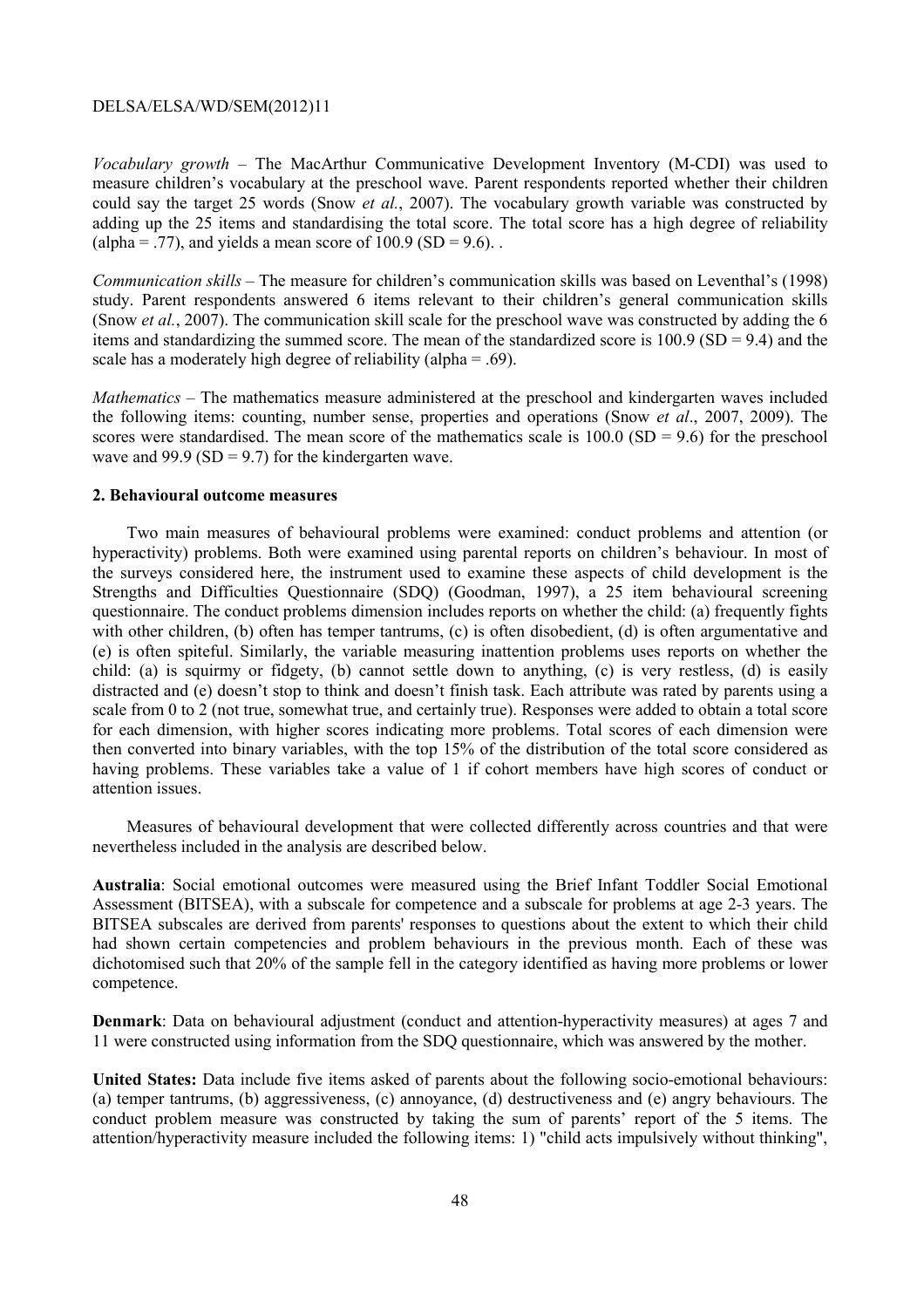2) "child keeps working until finished" (reverse coded), 3) "child pays attention well" (reverse coded), and 4) "child is overly active" with a 5-point Likert scale  $(1 =$  "never" to  $5 =$  "very often"). Two additional questions were asked of the teacher – "child had difficulty concentrating or staying on task" and "child is restless and fidgety." Likewise, children with the top 15% of the total scores were categorized as having hyperactivity or inattention problems.

Other explanatory variables included in the analysis that have been collected differently across countries include:

#### **1. Child's temperament**

**Australia:** *Short Temperament Scale for Children.* The items included in this scale measure: approachsociability: how comfortable the child is in new situations or with unfamiliar children or adults; reactivity: how intense and volatile the child is; and persistence: the child's capacity to see tasks through to completion. High scores reflect high sociability, high reactivity and high persistence.

**Denmark**: Temperament was assessed using answers to the following question, which was asked of fathers and mothers: "All in all, how is the temper of your child?"

- 1. Very temperamental
- 2. As an average child, normal
- 3. Not very temperamental

**United Kingdom**: *Carey Infant Temperament Scale.* Items from this scale (Carey and McDevitt, 1977, 1995) aim at gauging three dimensions of child's temperament: mood (5 items), adaptability to new situations (5 items), and regularity (4 items).

**United States:** *The Infant/Toddler Symptom Checklist.* Child temperament in the ECLS-B was assessed using the Infant/Toddler Symptom Checklist (ITSC). The items chosen include the following: 1) child is frequently irritable or fussy; 2) child goes easily from a whimper to an intense cry; 3) Child is unable to wait for food or toys without crying or whining/falling apart; 4) child is easily distractible or has fleeting attention; 5) child needs a lot of help to fall asleep; 6) child tunes out from activity and is difficult to reengage; 7) child can't shift focus easily from one project or activity to another.

#### **2. Parental education**

 Parental education was constructed using the highest degree of either mother's or father's (if present) education and classified into three categories: low (below secondary education: ISCED 0 to 2), medium (secondary education: ISCED 3 to 4) and high (tertiary education and above: ISCED 5 to 6). In Demark, the low parental educational category included elementary and high school, the medium category vocational and short post-secondary, and the high category medium and long post-secondary.

#### **3. Maternal or family invovlement**

In Australia, involvement of a family member other than the father was assessed with an item about an adult in the household reading to the child on 6-7 days per week, as opposed to less than this. By contrast, in the United Kingdom, maternal involvement was assessed with the amount of time mothers reported spending with their child when she/he was aged 9 months. Involved mothers were those who reported spending "plenty of time" with the child as opposed to those reporting "just enough" or "not enough". At age 2-3 years, involved mothers were those reading to the child at least three times a week as opposed to less than this.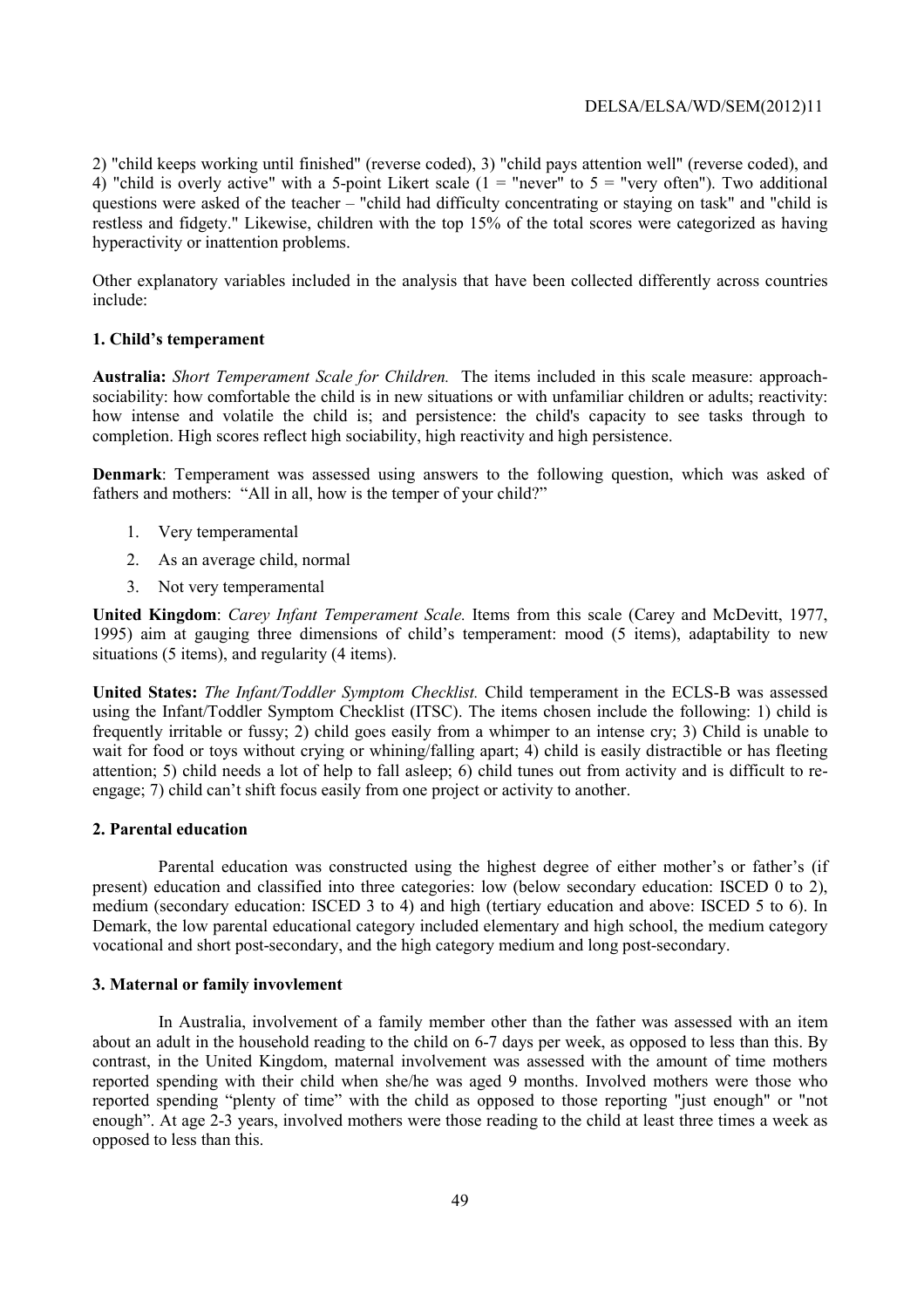# **ANNEX 2: STATISTICAL TABLES**

#### Took Took No leave Took<br>
leave No leave leave Took No leave Took<br>
leave No leave leave Took No leave Took<br>
leave No leave leave Took<br>leave No leave *(%) (%)* p-value *(%) (%)* p-value *(%) (%)* p-value *(%) (%)* p-value **Father's age** <25 2.4 3.6 6.0 6.1 7.5 10.5 \*\*\* 14.4 20.7 \*\* 25-29 15.2 12.9 30.2 24.6 \* 20.8 21.4 24.5 20.8 + 30-34 39.5 33.5 \*\* 38.7 35.3 38.1 32.2 \*\*\* 31.4 30.1 35+ 42.9 50.0 \*\* 25.1 33.5 \*\*\* 33.7 35.9 + 29.8 28.5 *Total 100 100 100 100 100 100 100 100* **Father's education** Low 9.6 14.0 \*\* 26.7 33.3 \*\* 8.0 18.2 \*\* 11.0 20.4 \*\*\* Medium 56.5 58.6 63.3 57.2 \*\* 50.7 54.7 51.9 52.7 High 33.9 27.4 \*\* 10.1 9.5 41.4 27.1 \*\*\* 37.1 27.0 \*\*\* *Total 100 100 100 100 100 100 100 100* Foreign born (vs native-born)<sup>1</sup> 21.6 26.4 \* 2.6 4.5 \* 7.6 15.0 \*\*\* 18.2 30.2 \*\*\* Cohabiting (vs married) 14.3 13.6 41.1 42.5 26.3 30.4 \*\*\* 13.6 20.6 \*\*\* **Father's usual working hours** not employed 2.1 6.2 \*\*\* - - - - - - <35 hours 4.2 9.6 \*\*\* 1.9 5.3 \*\*\* 3.5 10.1 \*\*\* 4.4 8.7 \*\*\* 35-44 hours 41.6 27.0 \*\*\* 69.5 39.1 \*\*\* 41.9 33.7 \*\*\* 48.0 43.2 \* 45 or more 52.2 57.3 \* 28.6 55.6 \*\*\* 54.5 56.3 47.6 48.2 *Total 100 100 100 100 100 100 100 100* **Father's commitment at birth** Was present in delivery room and the set of the set of the set of the set of the set of the set of the set of the set of the set of the set of the set of the set of the set of the set of the set of the set of the set of th Attended birth class **Household income** <sup>2</sup>  $\frac{1000 \text{ rad}}{200}$  (approx) 9.4 21.1 \*\*\* 17.9 35.3 \*\*\* 4.4 11.4 \*\*\* 10.1 19.0 \*\*\*<br>200 190 190 17.6 200 14.5 \*\*\* 22.0 37.5 \*\*\* 201 26.7 \*\* 2nd quintile 18.0 17.6 20.8 14.5 \*\*\* | 32.0 37.5 \*\*\* | 20.4 26.7 \*\* 3rd quintile 23.8 20.4 + 21.1 11.9 \*\*\* 29.4 25.9 \*\*\* 39.0 33.8 \* 4th quintle | 23.3 16.4 \*\*\* | 20.9 13.4 \*\*\* | 34.2 25.2 \*\*\* | 30.5 20.5 \*\*\* top 20% 21.5 18.6 19.3 24.7 \*\*\* | - - - | - - missing 4.1 6.0 \* - - - - - - *Total 100 100 100 100 100 100 100 100* **Household tenure** own/buying 77.5 74.7 69.9 65.1 \*\* 81.5 70.3 \*\*\* 65.6 50.0 \*\*\* rent/board 19.9 19.4 28.3 34.0 \*\* 15.8 24.7 \*\*\* 29.2 44.4 \*\*\* other 2.6 5.9 \*\*\* 1.9 0.9 2.7 5.0 \*\*\* 5.2 5.9 *Total 100 100 100 100 100 100 100 100 Sample size 2293 704 3310 462 8,709 2,524 ?4,050 ?500* **Australia Denmark United Kingdom United States**

#### **Table A2.1 Fathers' characteristics by leave-taking around childbirth (columns add 100% per category)**

Note. All numbers were weighted using sampling weights. Significance tests were conducted to compare fathers who took any leave with those who took no leave. +p < 0.10,  $*$ p < 0.05,  $*$  $*$ p < 0.01,  $*$  $*$  $*$ p < 0.001.

1. For the UK, figures represent non-white (vs. white).

2. For the UK, household income is grouped as follows: £0-£10,400; £10,400-£20,800; £20,800-£31,200; £31,200 +. For the US, the categories are: \$0-\$20,000; \$20,001-\$35,000; \$35,001-\$50,000; \$50,001+.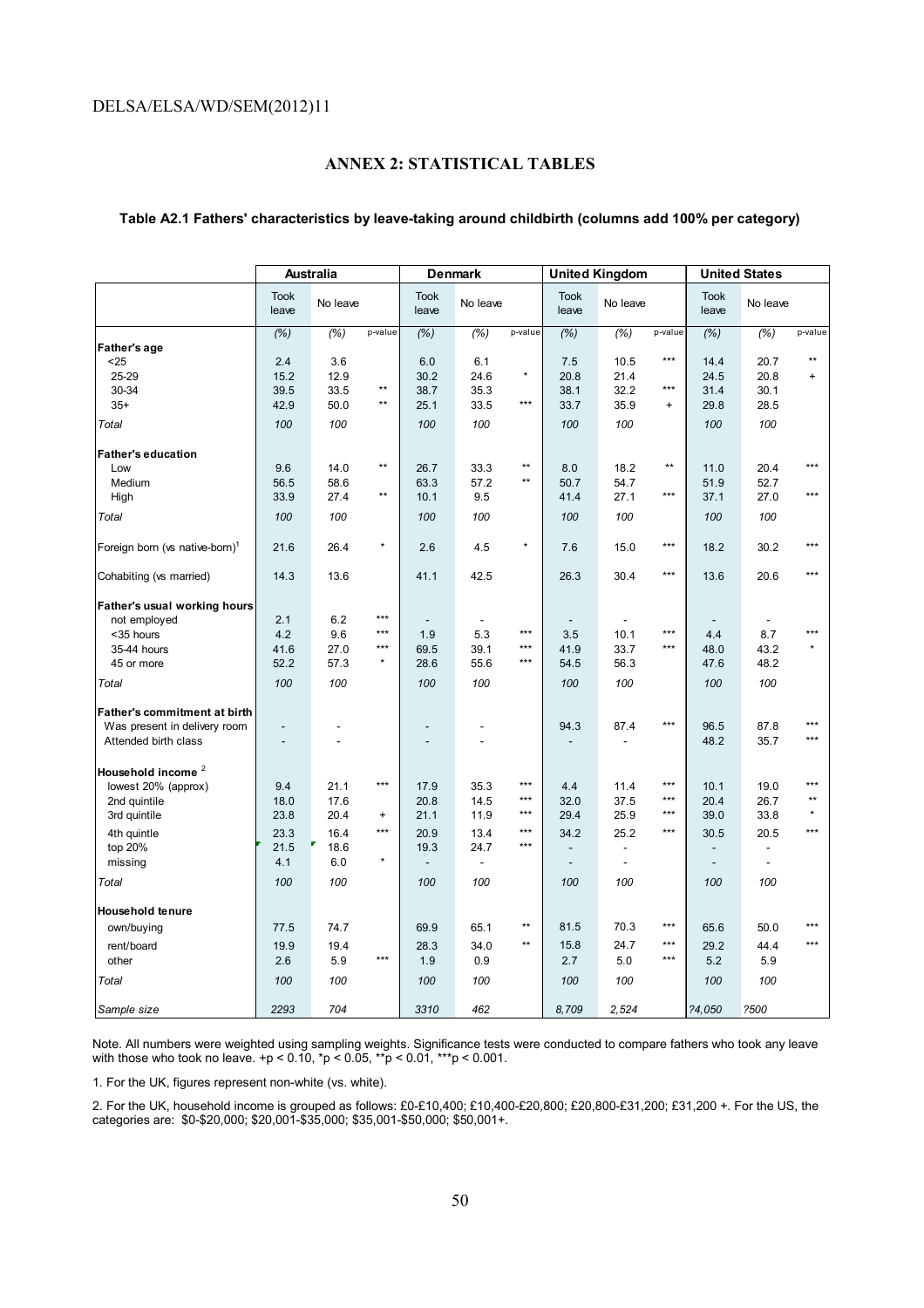| Table A2.2 Child, mother and family characteristics by fathers' leave-taking (columns add 100% per category) |  |  |  |  |  |
|--------------------------------------------------------------------------------------------------------------|--|--|--|--|--|
|--------------------------------------------------------------------------------------------------------------|--|--|--|--|--|

|                                        |                      | Australia       |                          | Denmark        |                   |                      | <b>United Kingdom</b> |                   |                      | <b>United States</b> |                   |
|----------------------------------------|----------------------|-----------------|--------------------------|----------------|-------------------|----------------------|-----------------------|-------------------|----------------------|----------------------|-------------------|
|                                        | <b>Took</b><br>leave | No leave        | <b>Took</b><br>leave     | No leave       |                   | <b>Took</b><br>leave | No leave              |                   | <b>Took</b><br>leave | No leave             |                   |
|                                        | (% )                 | (% )<br>p-value | (% )                     | (% )           | p-value           | (% )                 | (% )                  | p-value           | (% )                 | (%)                  | p-value           |
| <b>Child characteristics</b>           |                      |                 |                          |                |                   |                      |                       |                   |                      |                      |                   |
| Boys (vs. girls)                       | 47.3                 | 50.9            | 52.3                     | 50.4           |                   | 51.0                 | 51.5                  |                   | 51.3                 | 53.0                 |                   |
| Age in months                          | 8.7                  | 8.8             | $\overline{\phantom{a}}$ | $\overline{a}$ |                   | 9.2                  | 9.2                   |                   | 10.3                 | 10.4                 |                   |
| Ethincity: white                       | 98.1                 | 98.6            | 99.7                     | 98.7           | $^{\star\star}$   | 91.7                 | 84.6                  | ***               | 69.3                 | 55.2                 | ***               |
| Non-native language (vs. native)       | 12.3                 | 20.7            | 1.1                      | 3.0            | $\star$           | 7.2                  | 15.2                  | ***               | 14.9                 | 26.1                 | ***               |
| Prematurity (<37weeks)                 | 5.8                  | 6.1             | 4.7                      | 6.3            |                   | 7.5                  | 7.5                   |                   | 9.5                  | 9.6                  |                   |
| Low birthweight (<2.5kg)               | 4.3                  | 5.6             | 3.8                      | 5.0            |                   | 5.7                  | 6.3                   |                   | 6.1                  | 5.9                  |                   |
| Number of siblings at 9-month          |                      |                 |                          |                |                   |                      |                       |                   |                      |                      |                   |
| None                                   | 40.8                 | 34.2            | 44.8                     | 42.4           |                   | 44.6                 | 36.1                  | $\star\star\star$ | 40.2                 | 38.7                 |                   |
| One                                    | 39.3                 | 40.1            | 37.8                     | 37.4           |                   | 38.0                 | 38.5                  |                   | 36.2                 | 31.5                 |                   |
| Two or more                            | 19.9                 | 25.8            | 17.4                     | 20.1           |                   | 17.4                 | 25.5                  | $\star\star\star$ | 23.6                 | 29.8                 | **                |
| Child's temperament                    |                      |                 |                          |                |                   |                      |                       |                   |                      |                      |                   |
| Very temperamental                     | 32.9                 | 29.5            | 18.2                     | 18.6           |                   | 36.9                 | 38.7                  |                   | 33.8                 | 38.4                 |                   |
| Average temperament                    | 31.5                 | 31.7            | 70.3                     | 69.7           |                   | 37.2                 | 34.4                  |                   | 29.0                 | 28.1                 |                   |
| Not very tempermental                  | 29.9                 | 31.1            | 11.3                     | 11.5           |                   | 25.8                 | 27.0                  |                   | 23.6                 | 33.5                 |                   |
| <b>Mother's characteristics</b>        |                      |                 |                          |                |                   |                      |                       |                   |                      |                      |                   |
| Worked during pregnancy                | 70.8                 | 65.8            | 75.8                     | 70.6           | $\star$           | 78.9                 | 68.3                  | $***$             | 74.0                 | 71.6                 |                   |
| Not working at 9-month                 | 59.0                 | 50.3            | 97.5                     | 96.5           |                   | 45.4                 | 39.5                  | **                | 52.6                 | 47.7                 |                   |
| Mother's usual working hours           |                      |                 |                          |                |                   |                      |                       |                   |                      |                      |                   |
| 0 hours                                | 59.0                 | 50.3            | 8.6                      | 10.6           |                   | 39.1                 | 48.2                  | **                | 45.7                 | 48.9                 |                   |
| 1-34 hours per week                    | 33.5                 | 40.3            | 18.6                     | 21.9           | $\ddot{}$         | 44.4                 | 36.7                  | $**$              | 23.3                 | 18.6                 | $\star$           |
| 35+ hours per week                     | 7.5                  | 9.4             | 72.7                     | 67.5           | $**$              | 16.5                 | 15.1                  |                   | 31.1                 | 32.4                 |                   |
| Age at child's birth                   |                      |                 |                          |                |                   |                      |                       |                   |                      |                      |                   |
| 20                                     | 0.6                  | 0.4             | 0.7                      | 0.9            |                   | 2.8                  | 4.3                   |                   | 5.0                  | 6.5                  |                   |
| $20 - 24$                              | 5.4                  | 6.0             | 12.3                     | 11.2           |                   | 11.1                 | 14.7                  |                   | 18.5                 | 24.0                 | $***$             |
| 25-29                                  | 23.1                 | 21.4            | 40.7                     | 37.8           |                   | 29.3                 | 28.3                  |                   | 29.3                 | 29.9                 |                   |
| 30-34                                  | 42.5                 | 38.5            | 34.0                     | 35.0           |                   | 37.4                 | 32.4                  |                   | 30.1                 | 21.8                 | ***               |
| $35+$                                  | 28.4                 | 33.8            | 12.3                     | 15.1           |                   | 19.5                 | 20.3                  |                   | 17.2                 | 17.7                 |                   |
| Mother's education at chid's birth     |                      |                 |                          |                |                   |                      |                       |                   |                      |                      |                   |
| Low                                    | 12.6                 | 16.2            | 32.7                     | 36.3           |                   | 5.5                  | 11.0                  |                   | 37.2                 | 52.4                 | ***               |
| Medium                                 | 52.5                 | 55.8            | 60.0                     | 55.1           | $+$               | 51.0                 | 53.9                  |                   | 24.8                 | 20.9                 | $\star$           |
| High                                   | 35.0                 | 28.1            | 7.0                      | 7.1            |                   | 43.5                 | 35.2                  | ***               | 38.1                 | 26.7                 | ***               |
| Foreign-born (vs. native born)         | 20.0                 | 27.7            | 0.8                      | 1.9            |                   | 8.4                  | 13.5                  |                   | 18.5                 | 29.5                 | ***               |
| Depressed at 9 month                   | 32.8                 | 35.0            | 2.4                      | 1.7            |                   | 22.1                 | 20.3                  |                   | 33.8                 | 35.8                 |                   |
| <b>Family characteristics</b>          |                      |                 |                          |                |                   |                      |                       |                   |                      |                      |                   |
| Household income at child's first year |                      |                 |                          |                |                   |                      |                       |                   |                      |                      |                   |
| lowest 20% (approx)                    | 9.0                  | 19.9            | 17.9                     | 35.3           | ***               | 4.1                  | 10.3                  | **                | 10.1                 | 19.0                 | $***$             |
| 2nd quintile                           | 18.2                 | 18.3            | 20.8                     | 14.5           | ***               | 30.2                 | 33.7                  |                   | 20.4                 | 26.7                 |                   |
| 3rd quintile                           | 23.8                 | 20.3            | 21.1                     | 11.9           | $\star\star\star$ | 27.7                 | 23.2                  | $\star$           | 39.0                 | 33.8                 |                   |
| 4th quintle                            | 23.6                 | 16.8            | 20.9                     | 13.4           | $\star\star\star$ | 22.8                 | 16.8                  | $^{\star\star}$   | 20.5                 | 20.5                 | $\star\star\star$ |
| top 20%                                | 21.6                 | 19.0            | 19.3                     | 24.7           | $***$             | 15.1                 | 16.1                  |                   |                      |                      |                   |
| Household tenure at 9-month            |                      |                 |                          |                |                   |                      |                       |                   |                      |                      |                   |
| Owned                                  | 77.6                 | 75.2            | 67.2                     | 62.4           |                   | 81.6                 | 70.3                  | ***               | 65.6                 | 50.0                 | ***               |
| Renting                                | 19.8                 | 19.2            | 27.2                     | 32.6           |                   | 8.7                  | 13.9                  | **                | 29.2                 | 44.4                 | ***               |
| Other                                  | 2.6                  | 5.6             | 1.8                      | 0.9            |                   | 9.7                  | 15.9                  | $\star\star$      | 5.2                  | 5.9                  |                   |
| Father commitment at birth             |                      |                 |                          |                |                   |                      |                       |                   |                      |                      |                   |
| Was present in delivery room           |                      |                 |                          |                |                   | 95.3                 | 89.5                  |                   | 96.5                 | 87.8                 | $***$             |
| Attended birth class                   |                      | ÷,              |                          |                |                   |                      | ٠                     |                   | 48.2                 | 35.7                 | $***$             |

Notes: 1. All numbers were weighted using sampling weights. Significance tests were conducted to compare fathers who took any leave with those who took no leave.  $+p < 0.10$ ,  $^*p < 0.05$ ,  $^{**p} < 0.01$ ,  $^{***p} < 0.001$ .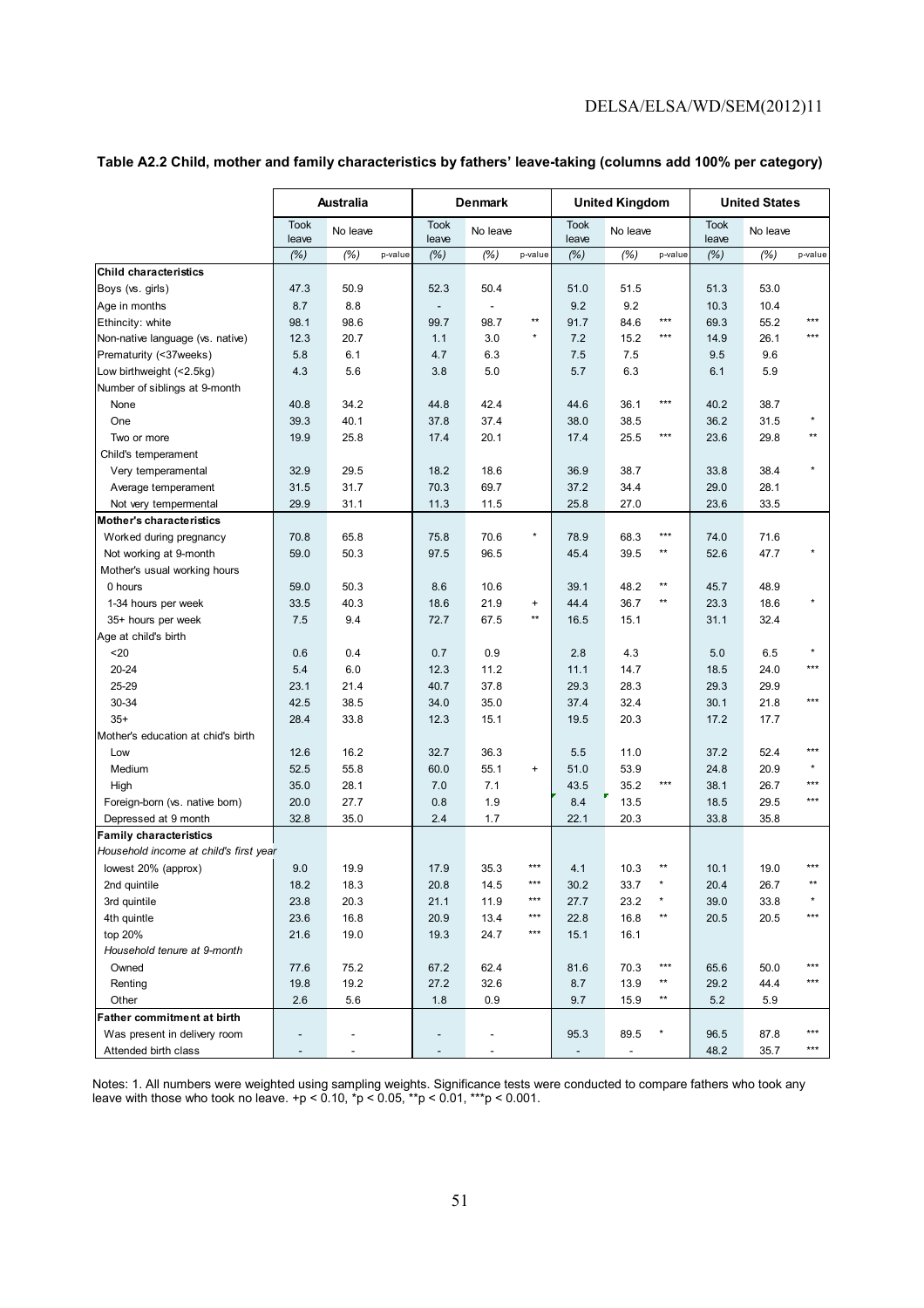#### **Table A2.3. Father's involvement during child's first year of life and child cognitive measures**

|                |                                  |                 |                  | <b>Fathers' involvement</b> |                  |                           |                  |
|----------------|----------------------------------|-----------------|------------------|-----------------------------|------------------|---------------------------|------------------|
|                |                                  |                 |                  | <b>Categorical measure</b>  |                  | <b>Continuous measure</b> |                  |
|                | <b>Cognitive scores</b>          |                 | <b>Medium</b>    | High                        |                  |                           |                  |
|                |                                  | coefficient     | std error        | coefficient                 | std error        | coefficient               | std error        |
| lDenmark       | Age 11: Chips test               | 0.07            | [0.43]           | 0.41                        | [0.44]           | 0.05                      | [0.05]           |
|                | Age 2-3: BAS<br>Age 2-3: Bracken | $0.45+$<br>0.17 | [0.26]<br>[0.26] | 0.28<br>0.15                | [0.28]<br>[0.30] | 0.02<br>0.01              | [0.01]<br>[0.01] |
| United Kingdom | Age 4-5: vocabulary              | $0.49+$         | [0.26]           | 0.20                        | [0.28]           | 0.02                      | [0.01]           |
|                | Age 4-5: picture                 | $0.46+$         | [0.28]           | $0.67*$                     | [0.31]           | 0.02                      | [0.01]           |
|                |                                  |                 |                  |                             |                  |                           |                  |
|                |                                  |                 |                  |                             |                  |                           |                  |
|                | Age 2: BSF-R                     | 0.27            | [0.45]           | 0.16                        | [0.47]           | 0.02                      | [0.02]           |
|                | Age 4: reading                   | $0.81 +$        | [0.41]           | $0.84 +$                    | [0.44]           | $0.06*$                   | [0.02]           |
|                | Age 4: language                  | 0.25            | [0.51]           | 0.09                        | [0.53]           | 0.01                      | [0.03]           |
| United States  | Age 4: vocabulary                | 0.60            | [0.45]           | $0.92*$                     | [0.41]           | $0.06*$                   | [0.03]           |
|                | Age 4: communications            | 0.59            | [0.50]           | $1.39**$                    | [0.50]           | $0.09**$                  | [0.03]           |
|                | Age 4: mathematics               | 0.35            | [0.38]           | 0.31                        | [0.48]           | 0.03                      | [0.03]           |
|                | Age 5-6: reading                 | $1.39**$        | [0.52]           | 0.58                        | [0.59]           | 0.03                      | [0.04]           |
|                | Age 5-6: language                | $-0.04$         | [0.52]           | $-0.45$                     | [0.60]           | $-0.03$                   | [0.04]           |
|                | Age 5-6: mathematics             | $1.19*$         | [0.51]           | 0.58                        | [0.49]           | 0.04                      | [0.03]           |

Regression estimates for cognitive scores (omitted category: paternal involvement low)

Notes: 1) + p<.10; \* p<.05; \*\*p<.01; \*\*\* p<.001; standard errors in brackets.

2) The benchmark for paternal involvement is fathers reporting low levels of involvement.

3) This Table presents estimates from multivariate regressions on cognitive scores at different ages. Although not presented here, estimates belong to models that control for child-related factors (sex, age in months, ethnicity, whether child was born prematurely, weight at birth, whether foreign language spoken at home, number of siblings and temperament); paternal characteristics (age at child's birth, born outside the country of study, educational level, number of working hours); maternal characteristics (age at child's birth, born outside the country of study, educational level, employment during pregnancy, working hours and mental health); and, family-related variables (parents' partnership status, family income and housing).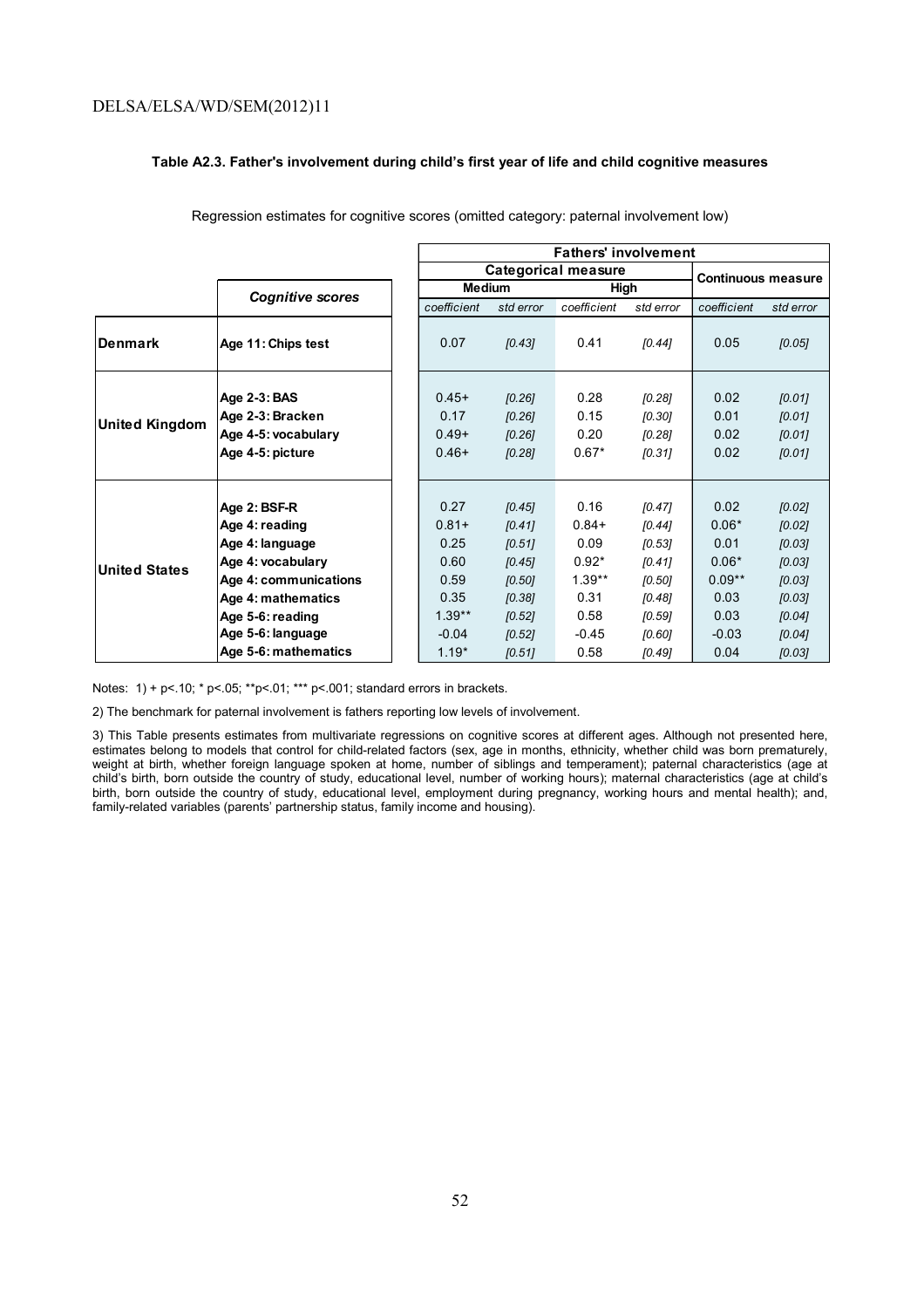#### **Table A2.4. Father's involvement at age 2-3 and child cognitive measures**

|                       |                          |               |           | <b>Fathers' involvement</b> |           |                           |           |
|-----------------------|--------------------------|---------------|-----------|-----------------------------|-----------|---------------------------|-----------|
|                       |                          |               |           | <b>Categorical measure</b>  |           | <b>Continuous measure</b> |           |
|                       | <b>Cognitive scores</b>  | <b>Medium</b> |           | High                        |           |                           |           |
|                       |                          | coefficient   | std error | coefficient                 | std error | coefficient               | std error |
|                       |                          |               |           |                             |           |                           |           |
|                       | Age 2-3: vocabulary      | 0.12          | [0.47]    | 0.20                        | [0.48]    | 0.01                      | [0.02]    |
| Australia             | Age 2-3: grammar markers | 0.08          | [0.42]    | 0.54                        | [0.48]    | 0.04                      | [0.02]    |
|                       | Age 4-5: vocabulary      | 0.57          | [0.50]    | $-0.27$                     | [0.52]    | $-0.01$                   | [0.02]    |
|                       | Age 4-5: who am i        | 0.25          | [0.48]    | $1.03*$                     | [0.50]    | $0.04*$                   | [0.02]    |
|                       |                          |               |           |                             |           |                           |           |
|                       |                          |               |           |                             |           |                           |           |
|                       | Age 2-3: BAS             | 0.31          | [0.25]    | $1.37**$                    | [0.30]    | $0.06***$                 | [0.01]    |
| <b>United Kingdom</b> | Age 2-3: Bracken         | $0.60*$       | [0.25]    | $1.79**$                    | [0.32]    | $0.07***$                 | [0.01]    |
|                       | Age 4-5: vocabulary      | $0.45+$       | [0.26]    | $1.33***$                   | [0.33]    | $0.05***$                 | [0.01]    |
|                       | Age 4-5: picture         | $0.70*$       | [0.28]    | $1.29**$                    | [0.33]    | $0.05**$                  | [0.01]    |
|                       |                          |               |           |                             |           |                           |           |
|                       |                          |               |           |                             |           |                           |           |
|                       | Age 2: BSF-R             | $1.30*$       | [0.50]    | 0.64                        | [0.49]    | $0.07*$                   | [0.03]    |
|                       | Age 4: reading           | 0.14          | [0.43]    | $-0.55$                     | [0.44]    | 0.00                      | [0.02]    |
|                       | Age 4: language          | $-0.35$       | [0.54]    | $-1.09*$                    | [0.55]    | $-0.04$                   | [0.03]    |
| <b>United States</b>  | Age 4: vocabulary        | $1.08 +$      | [0.57]    | 0.72                        | [0.59]    | 0.05                      | [0.03]    |
|                       | Age 4: communications    | $0.92 +$      | [0.53]    | 0.74                        | [0.56]    | $0.08*$                   | [0.03]    |
|                       | Age 4: mathematics       | 0.45          | [0.57]    | $-0.21$                     | [0.50]    | 0.00                      | [0.03]    |
|                       | Age 5-6: reading         | 0.41          | [0.62]    | 0.08                        | [0.51]    | 0.01                      | [0.04]    |
|                       | Age 5-6: language        | $1.67***$     | [0.62]    | 0.27                        | [0.78]    | 0.01                      | [0.05]    |
|                       | Age 5-6: mathematics     | 0.48          | [0.61]    | $-0.80+$                    | [0.47]    | $-0.04$                   | [0.03]    |

Regression estimates for cognitive scores (omitted category: paternal involvement low)

Notes: 1) + p<.10; \* p<.05; \*\*p<.01; \*\*\* p<.001; standard errors in brackets.

2) The benchmark for paternal involvement is fathers reporting low levels of involvement.

3) This Table presents estimates from multivariate regressions on cognitive scores at different ages. Although not presented here, estimates belong to models that control for child-related factors (sex, age in months, ethnicity, whether child was born prematurely, weight at birth, whether foreign language spoken at home, number of siblings and temperament); paternal characteristics (age at child's birth, born outside the country of study, educational level, number of working hours); maternal characteristics (age at child's birth, born outside the country of study, educational level, employment during pregnancy, working hours and mental health); and, family-related variables (parents' partnership status, family income and housing).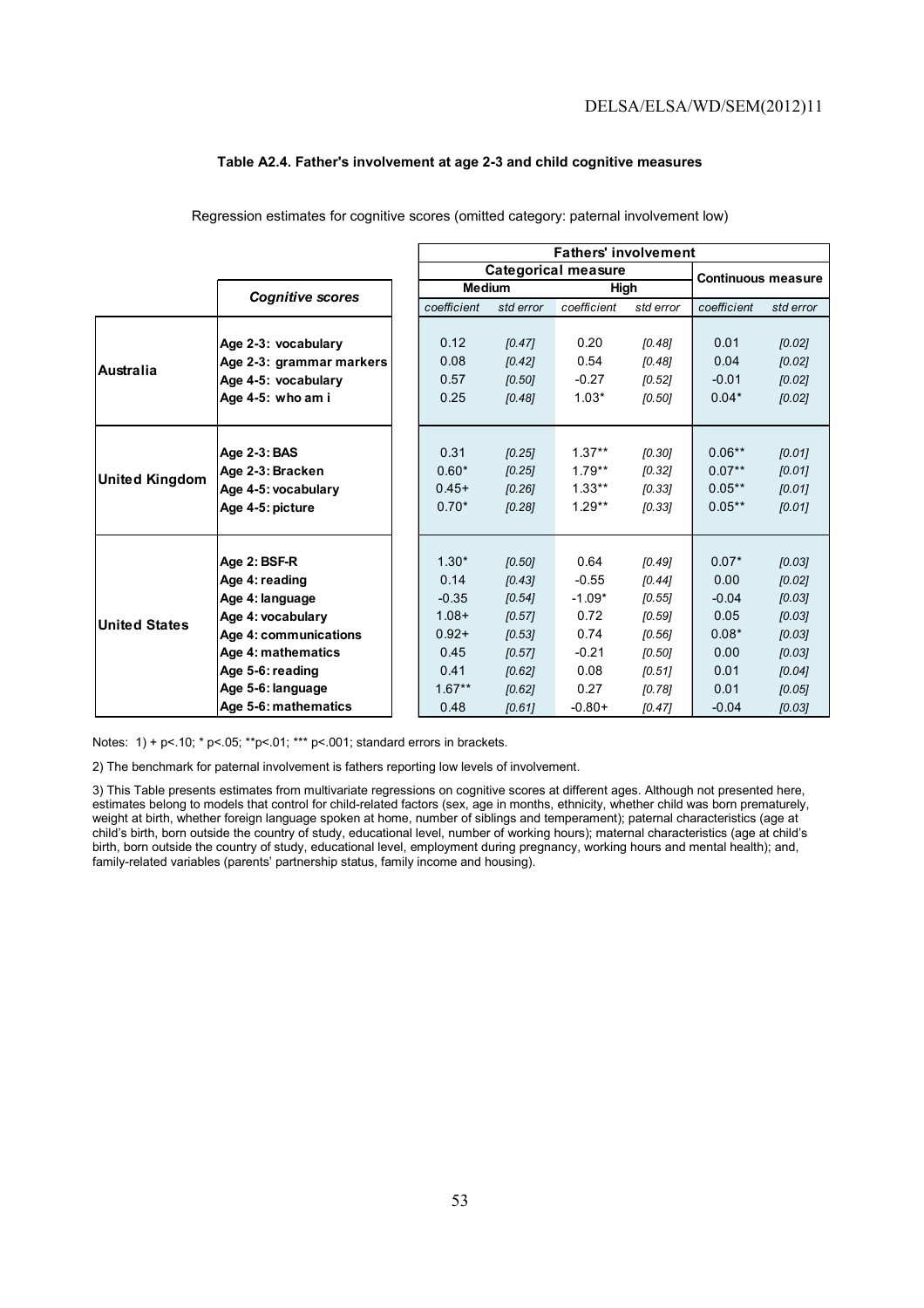#### **Table A2.5. Father's involvement during child's first year of life and child behavioural measures**

|                       |                                  |               |           | <b>Categorical measure</b> |           |
|-----------------------|----------------------------------|---------------|-----------|----------------------------|-----------|
|                       | <b>Behavioural outcomes</b>      | <b>Medium</b> |           | High                       |           |
|                       |                                  | odds ratio    | std error | odds ratio                 | std error |
|                       |                                  |               |           |                            |           |
|                       | Age 2-3: SDQ non-cognitive score | 0.96          | [0.11]    | 0.99                       | [0.12]    |
|                       | Age 7: SDQ non-cognitive score   | 1.03          | [0.12]    | 1.12                       | [0.13]    |
|                       | Age 7: conduct problems          | 1.16          | [0.13]    | $1.22 +$                   | $[0.14]$  |
| <b>IDenmark</b>       | Age 7: attention problems        | 0.95          | [0.10]    | 1.01                       | [0.11]    |
|                       | Age 11: SDQ non-cognitive score  | 1.08          | [0.13]    | 1.15                       | [0.14]    |
|                       | Age 11: conduct problems         | 1.12          | [0.12]    | $1.25*$                    | [0.13]    |
|                       | Age 11: attention problems       | 1.10          | [0.14]    | $1.24+$                    | [0.15]    |
|                       |                                  |               |           |                            |           |
|                       |                                  |               |           |                            |           |
|                       | Age 2-3: conduct problems        | 0.92          | [0.09]    | $0.82+$                    | [0.09]    |
| <b>United Kingdom</b> | Age 2-3: attention problems      | 0.84          | [0.09]    | 0.95                       | 10.111    |
|                       | Age 4-5: conduct problems        | 0.98          | [0.08]    | 0.90                       | [0.09]    |
|                       | Age 4-5: attention problems      | 1.04          | [0.10]    | 0.93                       | [0.10]    |
|                       |                                  |               |           |                            |           |
|                       |                                  |               |           |                            |           |
|                       | Age 4: conduct problems          | 1.01          | [0.17]    | $1.40*$                    | [0.23]    |
| <b>United States</b>  | Age 4: attention problems        | 0.92          | [0.13]    | 1.02                       | [0.17]    |
|                       | Age 5-6: conduct problems        | 0.83          | [0.14]    | 1.20                       | $[0.22]$  |
|                       | Age 5-6: attention problems      | 0.85          | $[0.23]$  | 1.34                       | [0.33]    |

Logistic regression estimates for behavioural outcomes (omitted category: paternal involvement low)

Notes: 1) + p<.10; \* p<.05; \*\*p<.01; \*\*\* p<.001; standard errors in brackets.

2) The benchmark for paternal involvement is fathers reporting low levels of involvement.

3) This Table presents estimates from logistic multivariate regressions on behavioural outcomes at different ages. Although not presented here, estimates belong to models that control for child-related factors (sex, age in months, ethnicity, whether child was born prematurely, weight at birth, whether foreign language spoken at home, number of siblings and temperament); paternal characteristics (age at child's birth, born outside the country of study, educational level, number of working hours); maternal characteristics (age at child's birth, born outside the country of study, educational level, employment during pregnancy, working hours and mental health); and, family-related variables (parents' partnership status, family income and housing.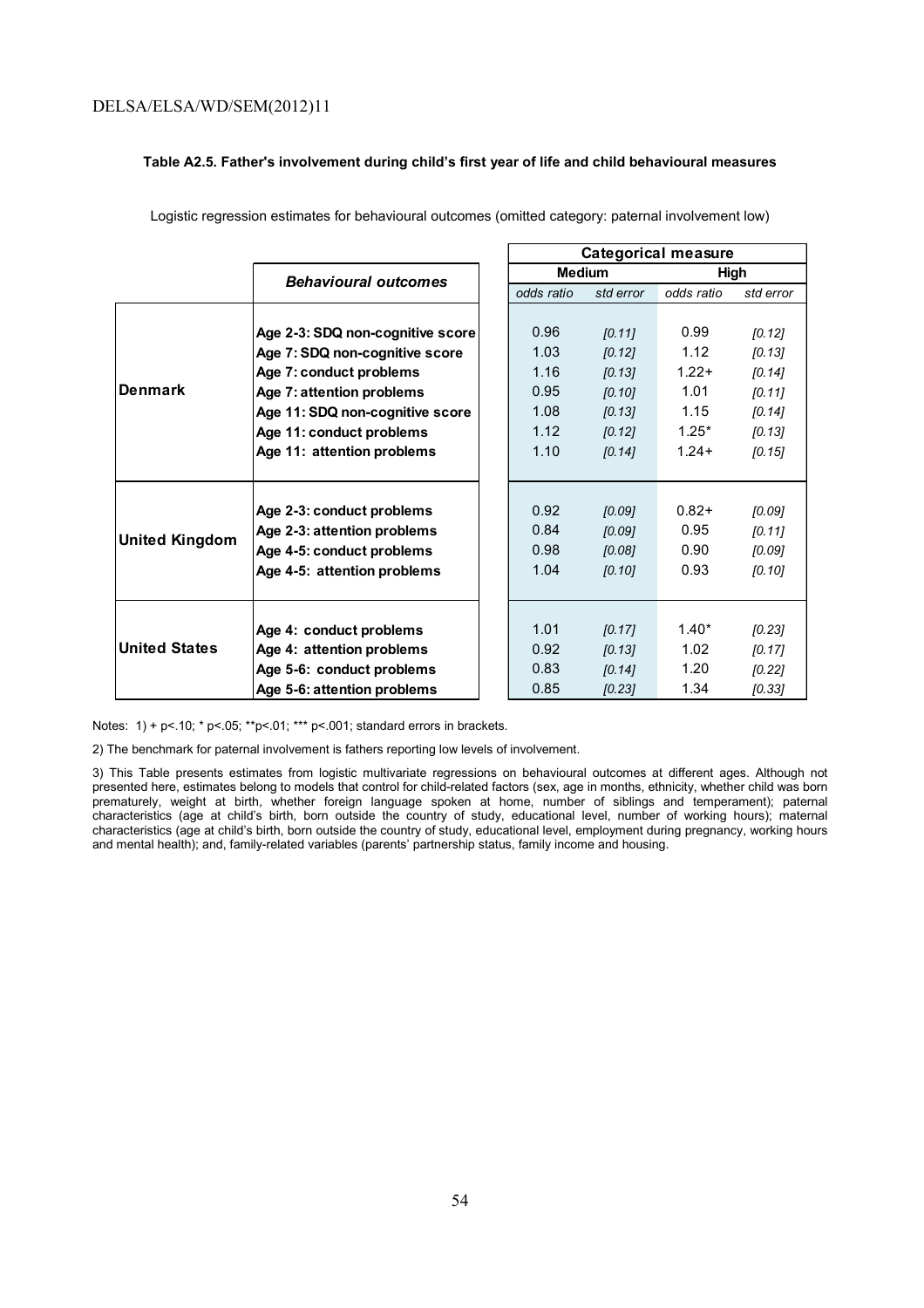#### **Table A2.6. Father's involvement at age 2-3 and child behavioural measures**

|                       |                                |               |           | <b>Categorical measure</b> |           |
|-----------------------|--------------------------------|---------------|-----------|----------------------------|-----------|
|                       | <b>Behavioural outcomes</b>    | <b>Medium</b> |           | High                       |           |
|                       |                                | odds ratio    | std error | odds ratio                 | std error |
|                       |                                |               |           |                            |           |
|                       | Australia - conduct problems   | 0.83          | [0.12]    | 0.89                       | [0.14]    |
|                       | Australia - competence         | 0.88          | [0.12]    | 0.93                       | [0.13]    |
| <b>Australia</b>      | Australia - peer problems      | 0.94          | [0.15]    | 0.96                       | [0.15]    |
|                       | Australia - attention problems | 0.98          | [0.14]    | 0.82                       | [0.13]    |
|                       | Australia - conduct problems   | 0.86          | [0.14]    | 0.90                       | [0.14]    |
|                       |                                |               |           |                            |           |
|                       |                                |               |           |                            |           |
|                       | Age 2-3: conduct problems      | 0.92          | [0.09]    | $0.71**$                   | [0.09]    |
| <b>United Kingdom</b> | Age 2-3: attention problems    | 0.92          | [0.10]    | 0.81                       | [0.11]    |
|                       | Age 4-5: conduct problems      | 1.08          | [0.10]    | 0.92                       | [0.11]    |
|                       | Age 4-5: attention problems    | 0.96          | [0.09]    | $0.65**$                   | [0.09]    |
|                       |                                |               |           |                            |           |
|                       |                                |               |           |                            |           |
|                       | Age 4: conduct problems        | 1.24          | [0.21]    | 1.10                       | [0.19]    |
| <b>United States</b>  | Age 4: attention problems      | 0.89          | [0.15]    | 0.88                       | [0.15]    |
|                       | Age 5-6: conduct problems      | 0.81          | [0.15]    | 1.18                       | [0.22]    |
|                       | Age 5-6: attention problems    | $0.67+$       | [0.16]    | 1.33                       | [0.29]    |

Logistic regression estimates for behavioural problems (omitted category: paternal involvement low)

Notes: 1) + p<.10; \* p<.05; \*\*p<.01; \*\*\* p<.001 standard errors in brackets.

2) The benchmark for paternal involvement is fathers reporting low levels of involvement.

3) This Table presents estimates from logistic multivariate regressions on behavioural outcomes at different ages. Although not presented here, estimates belong to models that control for child-related factors (sex, age in months, ethnicity, whether child was born prematurely, weight at birth, whether foreign language spoken at home, number of siblings and temperament); paternal characteristics (age at child's birth, born outside the country of study, educational level, number of working hours); maternal characteristics (age at child's birth, born outside the country of study, educational level, employment during pregnancy, working hours and mental health); and, family-related variables (parents' partnership status, family income and housing.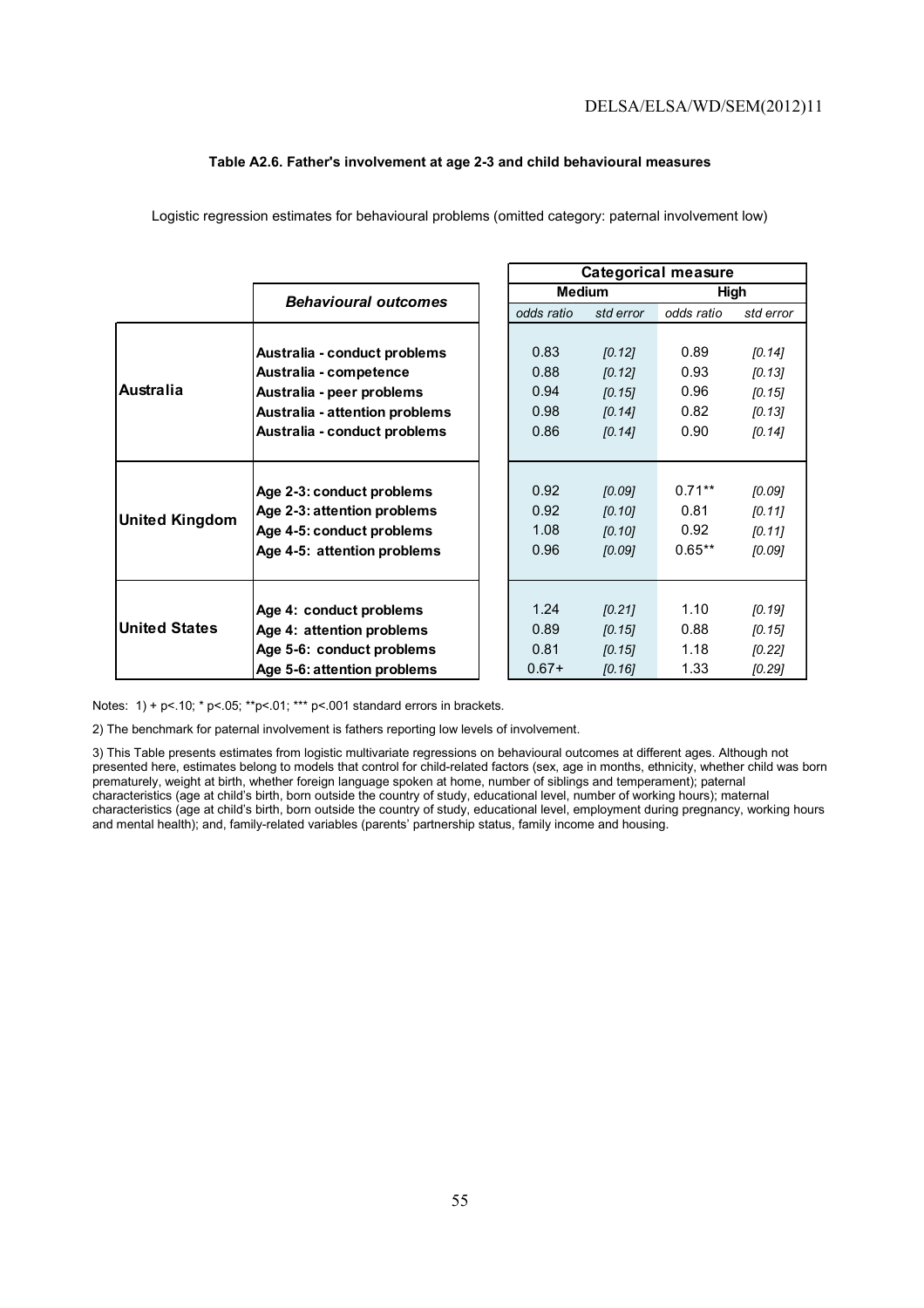## **ANNEX 3: ROBUSTNESS TESTS**

#### **Table A3.1. Effects of leave taking on father's involvement at 2-3 years old – Australia**

|                                                                   | Model 1                 | Model 2            | Model 3         | Model 5            |
|-------------------------------------------------------------------|-------------------------|--------------------|-----------------|--------------------|
|                                                                   |                         | Model 1 + controls |                 |                    |
|                                                                   |                         | for child, father, | Model 2 + child | Model 3 + family's |
|                                                                   | <b>Without controls</b> | mother and hh      | temperament     | time reading       |
|                                                                   |                         | charact            |                 |                    |
|                                                                   |                         |                    |                 |                    |
| Feed child more than once a day<br>Father's leave (ref.=no leave) |                         |                    |                 |                    |
|                                                                   |                         |                    |                 |                    |
| $1-4$ days                                                        | 1.06                    | 1.02               | 1.02            | 1.01               |
|                                                                   | [0.19]                  | [0.18]             | [0.18]          | [0.18]             |
| 5-9 days                                                          | 1.20                    | 1.26               | 1.25            | 1.25               |
|                                                                   | [0.17]                  | [0.18]             | [0.18]          | [0.18]             |
| $10+$ days                                                        | 1.36                    | 1.29               | 1.28            | 1.28               |
|                                                                   | $[0.17]^{**}$           | $[0.16]^{**}$      | $[0.16]^{**}$   | $[0.16]^{**}$      |
| Change diaper or help use toilet more than once a day             |                         |                    |                 |                    |
| Father's leave (ref.=no leave)                                    |                         |                    |                 |                    |
| $1-4$ days                                                        | 1.06                    | 0.94               | 0.92            | 0.91               |
|                                                                   | [0.18]                  | 0.17               | 0.17            | 0.17               |
| 5-9 days                                                          | 1.08                    | 1.00               | 1.00            | 0.99               |
|                                                                   | [0.15]                  | 0.15               | 0.15            | 0.15               |
| $10+$ days                                                        | 1.44                    | 1.26               | 1.26            | 1.25               |
|                                                                   | $[0.16]$ ***            | $[0.15]^{**}$      | $[0.15]^{*}$    | $[0.15]+$          |
| Get child to bed more than once a day                             |                         |                    |                 |                    |
| Father's leave (ref.=no leave)                                    |                         |                    |                 |                    |
| $1-4$ days                                                        | 1.60                    | 1.54               | 1.53            | 1.53               |
|                                                                   | $[0.31]$ **             | $[0.30]^{**}$      | $[0.30]^{**}$   | $[0.30]^{**}$      |
| 5-9 days                                                          | 1.36                    | 1.34               | 1.34            | 1.34               |
|                                                                   | $[0.20]$ **             | $[0.21]+$          | $[0.21]+$       | $[0.21]+$          |
| $10+$ days                                                        | 1.70                    | 1.57               | 1.56            | 1.56               |
|                                                                   | $[0.22]$ ***            | $[0.21]$ ***       | $[0.21]$ ***    | $[0.21]$ ***       |
| Help child get dressed more than once a day                       |                         |                    |                 |                    |
| Father's leave (ref.=no leave)                                    |                         |                    |                 |                    |
| $1-4$ days                                                        | 0.97                    | 0.88               | 0.88            | 0.88               |
|                                                                   | [0.19]                  | [0.17]             | [0.17]          | [0.17]             |
| 5-9 days                                                          | 0.97                    | 0.91               | 0.91            | 0.91               |
|                                                                   | [0.15]                  | [0.15]             | [0.15]          | [0.15]             |
| $10+$ days                                                        | 1.43                    | 1.30               | 1.30            | 1.30               |
|                                                                   | [0.17]***               | $[0.17]$ **        | $[0.17]^{**}$   | $[0.17]^{**}$      |
| Give child a bath several times a week                            |                         |                    |                 |                    |
| Father's leave (ref.=no leave)                                    |                         |                    |                 |                    |
| 1-4 days                                                          | 1.37                    | 1.15               | 1.15            | 1.13               |
|                                                                   | $[0.27]$                | $[0.24]$           | $[0.24]$        | $[0.23]$           |
| 5-9 days                                                          | 1.54                    | 1.30               | 1.30            | 1.30               |
|                                                                   | [0.23]                  | [0.21]             | [0.21]          | $[0.21]$           |
| $10+$ days                                                        | 1.62                    | 1.29               | 1.29            | 1.29               |
|                                                                   | $[0.20]^{***}$          | $[0.17]$ *         | $[0.17]$ *      | $[0.17]$ *         |
| Help child brush teeth                                            |                         |                    |                 |                    |
| Father's leave (ref.=no leave)                                    |                         |                    |                 |                    |
| $1-4$ days                                                        | 1.33                    | 1.22               | 1.20            | 1.17               |
|                                                                   | [0.28]                  | [0.26]             | [0.25]          | $[0.25]$           |
| 5-9 days                                                          | 1.23                    | 1.22               | 1.22            | 1.21               |
|                                                                   | $[0.23]$                | $[0.23]$           | [0.23]          | [0.23]             |
| $10+$ days                                                        | 1.94                    | 1.74               | 1.74            | 1.72               |
|                                                                   | $[0.29]$ ***            | $[0.27]$ ***       | $[0.29]$ ***    | $[0.29]^{***}$     |
| <b>Share evening meal</b>                                         |                         |                    |                 |                    |
|                                                                   |                         |                    |                 |                    |
| Father's leave (ref.=no leave)                                    |                         |                    | 0.87            |                    |
| 1-4 days                                                          | 0.91                    | 0.87               |                 | 0.87               |
|                                                                   | [0.15]                  | $[0.14]$           | [0.14]          | [0.14]             |
| 5-9 days                                                          | 0.94                    | 0.92               | 0.92            | 0.92               |
|                                                                   | [0.12]                  | [0.12]             | [0.12]          | [0.12]             |
| $10+$ days                                                        | 0.92                    | 0.82               | 0.82            | 0.82               |
|                                                                   | [0.10]                  | [0.10]             | [0.10]          | [0.10]             |

Note. + p<.10;\*\* p<.05; \*\*p<.01; \*\*\*p<.001. Figures are odd ratios and the omitted category is fathers who did not take leave. Standard errors in brackets . Family time reading refers to and adult in the household reading to the child.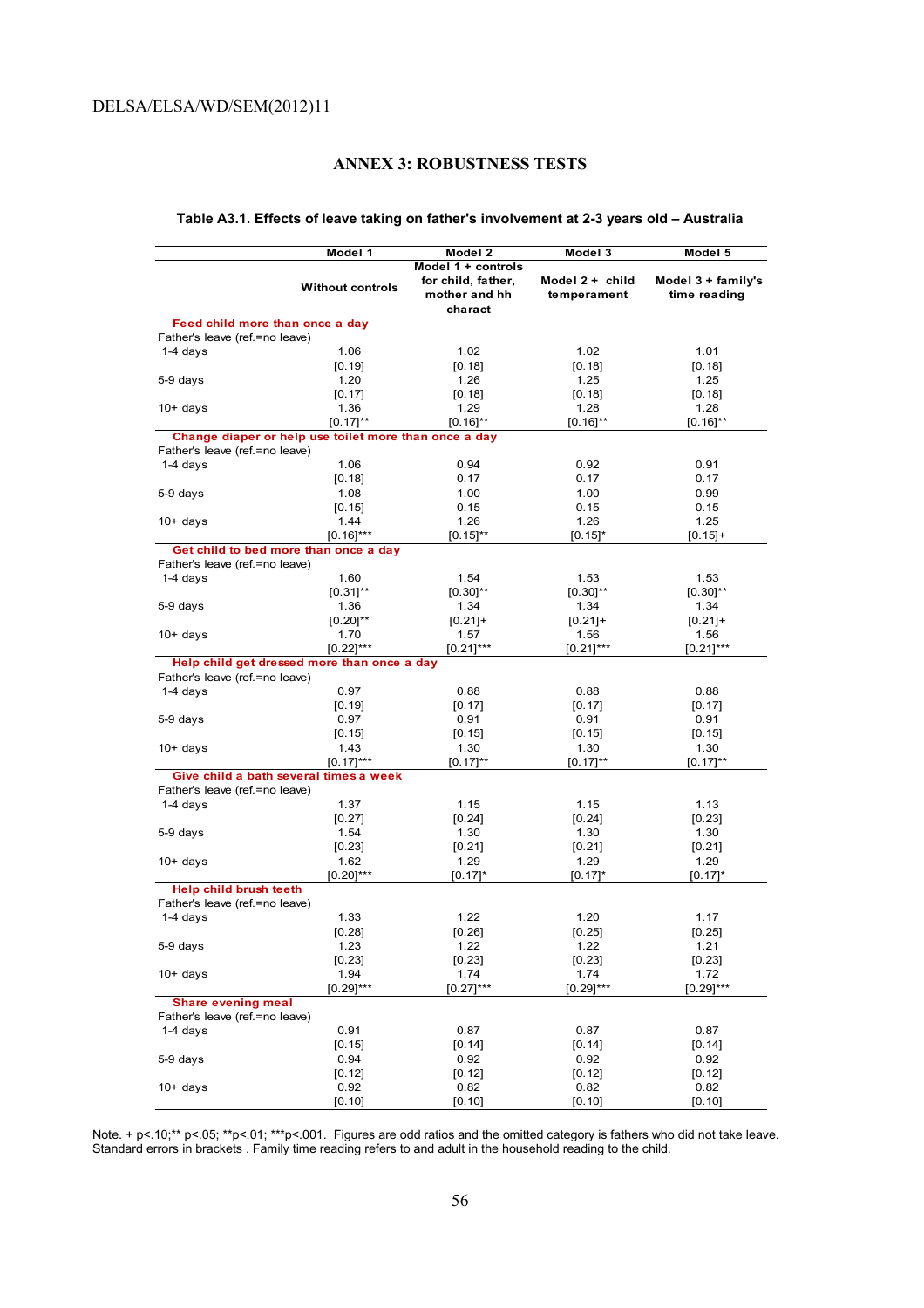|                                                      | Model 1                        | Model 2                                                              | Model 3                          | Model 4                                    | Model 5                               |
|------------------------------------------------------|--------------------------------|----------------------------------------------------------------------|----------------------------------|--------------------------------------------|---------------------------------------|
|                                                      | <b>Without controls</b>        | Model 1 +<br>controls for child,<br>father, mother<br>and hh charact | Model $2 +$ child<br>temperament | Model 3 + father<br>present at<br>delivery | Model 3+<br>mother's time for<br>care |
| Feed child more than once a day                      |                                |                                                                      |                                  |                                            |                                       |
| Father's leave (ref. = no leave)                     |                                |                                                                      |                                  |                                            |                                       |
| Paternity or parental leave                          | 1.12<br>$[0.077]+$             | 1.20<br>$[0.089]$ *                                                  | 1.20<br>$[0.089]$ *              | 1.21<br>$[0.089]$ *                        | 1.21<br>$[0.089]$ *                   |
| Annual leave                                         | 0.99<br>[0.077]                | 1.02<br>[0.083]                                                      | 1.02<br>[0.083]                  | 1.03<br>[0.083]                            | 1.02<br>[0.083]                       |
| Other leave inc sick leave                           | 1.15<br>[0.118]                | 1.19<br>[0.126]                                                      | 1.19<br>[0.127]                  | 1.19<br>$[0.127]+$                         | 1.20<br>$[0.128]+$                    |
| N                                                    | 11268                          | 11246                                                                | 11246                            | 11246                                      | 11246                                 |
| Changes diaper more than once a day                  |                                |                                                                      |                                  |                                            |                                       |
| Father's leave (ref. = no leave)                     |                                |                                                                      |                                  |                                            |                                       |
| Paternity or parental leave                          | 1.46<br>$[0.090]$ **           | 1.39<br>$[0.092]^{**}$                                               | 1.39<br>$[0.092]^{**}$           | 1.38<br>$[0.092]^{**}$                     | 1.38<br>$[0.092]^{**}$                |
| Annual leave                                         | 1.23<br>$[0.085]$ **           | 1.14<br>$[0.082]+$                                                   | 1.14<br>$[0.082]+$               | 1.14<br>$[0.082]+$                         | 1.13<br>$[0.082]+$                    |
| Other leave inc sick leave                           | 1.27<br>$[0.118]$ <sup>*</sup> | 1.25<br>$[0.121]$ *                                                  | 1.25<br>$[0.121]$ *              | 1.25<br>$[0.121]$ *                        | 1.25<br>$[0.122]$ *                   |
| N                                                    | 11277                          | 11252                                                                | 11252                            | 11252                                      | 11252                                 |
| Gets up at night for child at least once a day       |                                |                                                                      |                                  |                                            |                                       |
| Father's leave (ref. = no leave)                     |                                |                                                                      |                                  |                                            |                                       |
| Paternity or parental leave                          | 1.27<br>$[0.106]^{**}$         | 1.29<br>$[0.113]^{**}$                                               | 1.29<br>$[0.114]^{**}$           | 1.28<br>$[0.113]^{**}$                     | 1.28<br>$[0.113]$ **                  |
| Annual leave                                         | 1.22<br>$[0.113]$ *            | 1.27<br>$[0.122]$ *                                                  | 1.27<br>$[0.122]$ *              | 1.26<br>$[0.121]$ *                        | 1.26<br>$[0.121]$ *                   |
| Other leave inc sick leave                           | 1.05<br>[0.135]                | 1.10<br>[0.142]                                                      | 1.10<br>[0.143]                  | 1.10<br>[0.142]                            | 1.10<br>[0.142]                       |
| N                                                    | 11275                          | 11251                                                                | 11251                            | 11250                                      | 11245                                 |
| Looks after the child on his own at least once a day |                                |                                                                      |                                  |                                            |                                       |
| Father's leave (ref. = no leave)                     |                                |                                                                      |                                  |                                            |                                       |
| Paternity or parental leave                          | 0.95<br>[0.075]                | 1.07<br>[0.091]                                                      | 1.07<br>[0.091]                  | 1.07<br>[0.091]                            | 1.06<br>[0.090]                       |
| Annual leave                                         | 0.69<br>$[0.064]^{**}$         | 0.79<br>$[0.076]$ *                                                  | 0.79<br>$[0.076]$ *              | 0.79<br>$[0.076]$ *                        | 0.78<br>$[0.076]$ *                   |
| Other leave inc sick leave                           | 1.07<br>[0.126]                | 1.12<br>[0.134]                                                      | 1.12<br>[0.134]                  | 1.12<br>[0.134]                            | 1.12<br>[0.135]                       |
| N                                                    | 11273                          | 11257                                                                | 11257                            | 11257                                      | 11257                                 |

#### **Table A3.2. Effects of leave taking on father's involvement at 9 months – United Kingdom**

Note. + p<.10;\*\* p<.05; \*\*p<.01; \*\*\*p<.001. Figures are odd ratios and the omitted category is fathers who did not take leave. Standard errors in brackets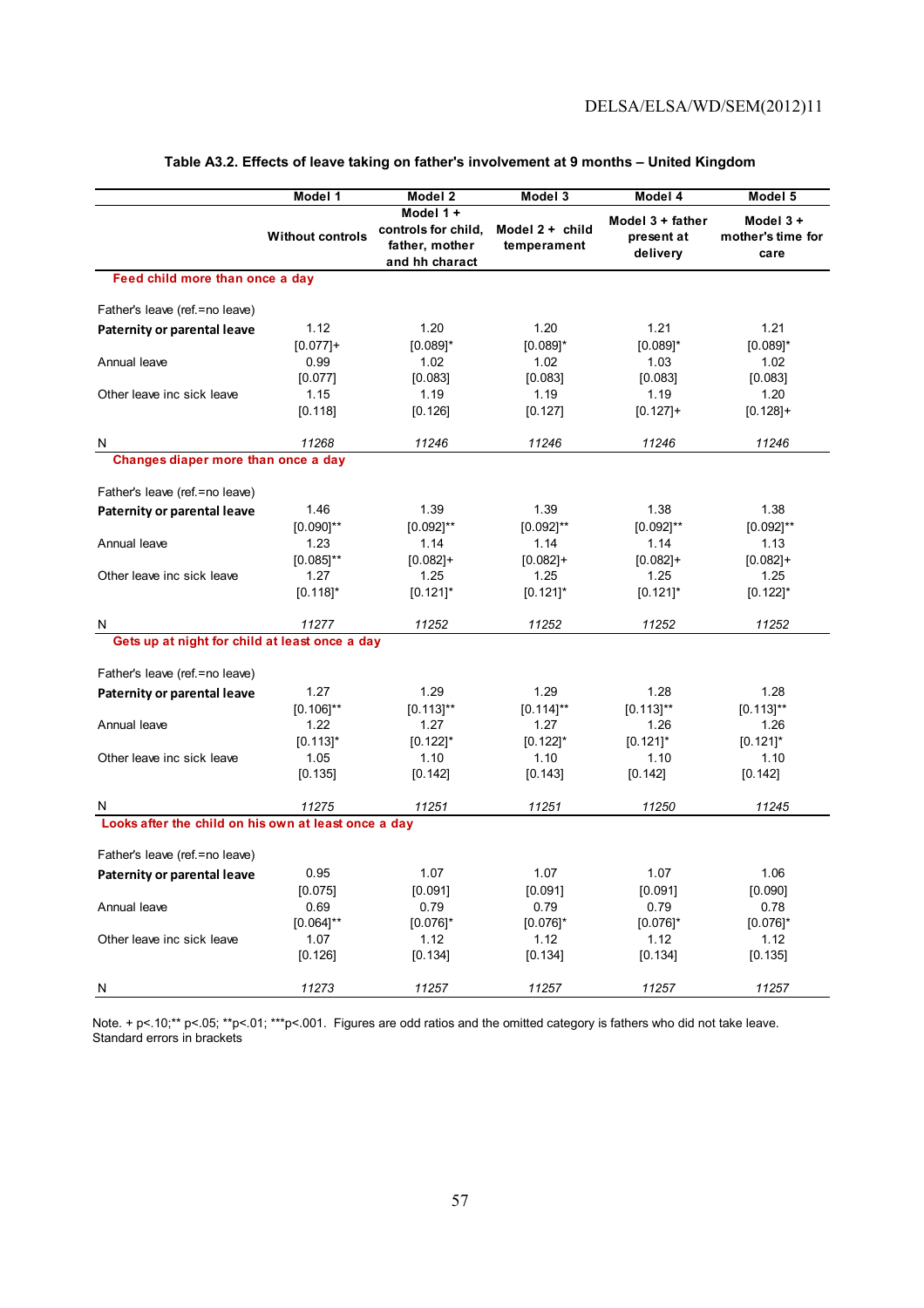|                                                                                        | Model 1   |                         |                    | Model 2            |             | Model 3         |           | Model 4             |
|----------------------------------------------------------------------------------------|-----------|-------------------------|--------------------|--------------------|-------------|-----------------|-----------|---------------------|
|                                                                                        |           |                         |                    | Model 1 + controls |             |                 |           |                     |
|                                                                                        |           |                         | for child, father, |                    |             | Model 2 + child |           | Model 3 + father    |
|                                                                                        |           | <b>Without controls</b> |                    | mother and hh      |             | temperament     |           | present at delivery |
|                                                                                        |           |                         |                    | charact            |             |                 |           |                     |
|                                                                                        | Odds      | se                      | Odds               | se                 | <b>Odds</b> | se              | Odds      | se                  |
| Preparing meals for child more than once a day                                         |           |                         |                    |                    |             |                 |           |                     |
| Father's leave (ref.=no leave)                                                         |           |                         |                    |                    |             |                 |           |                     |
| <1 week                                                                                | 0.86      | (0.15)                  | 0.89               | (0.16)             | 0.89        | (0.16)          | 0.87      | (0.15)              |
| 1 week                                                                                 | 1.01      | (0.11)                  | 1.17               | (0.14)             | 1.17        | (0.14)          | 1.14      | (0.14)              |
| 2+ week                                                                                | $1.37*$   | (0.16)                  | $1.59***$          | (0.20)             | $1.59***$   | (0.20)          | $1.54**$  | (0.20)              |
|                                                                                        |           |                         |                    |                    |             |                 |           |                     |
| Changing diapers more than once a day                                                  |           |                         |                    |                    |             |                 |           |                     |
| Father's leave (ref.=no leave)                                                         |           |                         |                    |                    |             |                 |           |                     |
| <1 week                                                                                | 1.02      | (0.16)                  | 1.03               | (0.17)             | 1.03        | (0.17)          | 1.00      | (0.16)              |
| 1 week                                                                                 | $1.39*$   | (0.20)                  | $1.51**$           | (0.21)             | $1.51**$    | (0.21)          | $1.45***$ | (0.21)              |
| 2+ week                                                                                | $1.93***$ | (0.27)                  | $1.99***$          | (0.28)             | $1.99***$   | (0.28)          | $1.90***$ | (0.26)              |
| Getting child to bed at least once a day                                               |           |                         |                    |                    |             |                 |           |                     |
| Father's leave (ref.=no leave)                                                         |           |                         |                    |                    |             |                 |           |                     |
| <1 week                                                                                | 0.92      | (0.14)                  | 1.03               | (0.17)             | 1.03        | (0.17)          | 0.99      | (0.16)              |
| 1 week                                                                                 | 0.95      | (0.13)                  | 1.26               | (0.17)             | 1.26        | (0.17)          | 1.19      | (0.16)              |
| 2+ week                                                                                | 1.13      | (0.15)                  | $1.54**$           | (0.20)             | $1.54**$    | (0.20)          | $1.46**$  | (0.19)              |
| Giving child a bath few times per week                                                 |           |                         |                    |                    |             |                 |           |                     |
| Father's leave (ref.=no leave)                                                         |           |                         |                    |                    |             |                 |           |                     |
| <1 week                                                                                | 0.82      | (0.12)                  | 0.84               | (0.12)             | 0.84        | (0.12)          | 0.82      | (0.12)              |
| 1 week                                                                                 | 1.05      | (0.13)                  | 1.12               | (0.14)             | 1.12        | (0.14)          | 1.08      | (0.14)              |
| 2+ week                                                                                | $1.30*$   | (0.16)                  | $1.40**$           | (0.16)             | $1.40**$    | (0.16)          | $1.35**$  | (0.15)              |
|                                                                                        |           |                         |                    |                    |             |                 |           |                     |
| Helping child get dressed at least once a day                                          |           |                         |                    |                    |             |                 |           |                     |
| Father's leave (ref.=no leave)                                                         |           |                         |                    |                    |             |                 |           |                     |
| <1 week                                                                                | 0.95      | (0.16)                  | 0.99               | (0.16)             | 0.99        | (0.16)          | 0.96      | (0.16)              |
| 1 week                                                                                 | 1.16      | (0.15)                  | $1.36*$            | (0.17)             | $1.36*$     | (0.17)          | $1.31*$   | (0.17)              |
| 2+ week                                                                                | $1.61***$ | (0.21)                  | $1.87***$          | (0.25)             | $1.88***$   | (0.25)          | $1.80***$ | (0.24)              |
|                                                                                        |           |                         |                    |                    |             |                 |           |                     |
| Reading books to child at least three times per week<br>Father's leave (ref.=no leave) |           |                         |                    |                    |             |                 |           |                     |
| <1 week                                                                                | 0.83      |                         | 0.79               |                    | 0.79        |                 | 0.78      |                     |
| 1 week                                                                                 | 1.04      | (0.16)                  | 0.90               | (0.16)             | 0.90        | (0.16)          | 0.88      | (0.16)              |
|                                                                                        | $1.61**$  | (0.15)                  |                    | (0.14)             |             | (0.14)          |           | (0.13)              |
| 2+ week                                                                                |           | (0.23)                  | $1.34*$            | (0.20)             | $1.34*$     | (0.20)          | $1.31 +$  | (0.19)              |

#### **Table A3.3. Effects of leave taking on father's involvement at 9 months – United States**

Note. + p<.10;\*\* p<.05; \*\*p<.01; \*\*\*p<.001. Figures are odd ratios and the omitted category is fathers who did not take leave. Standard errors in parentheses.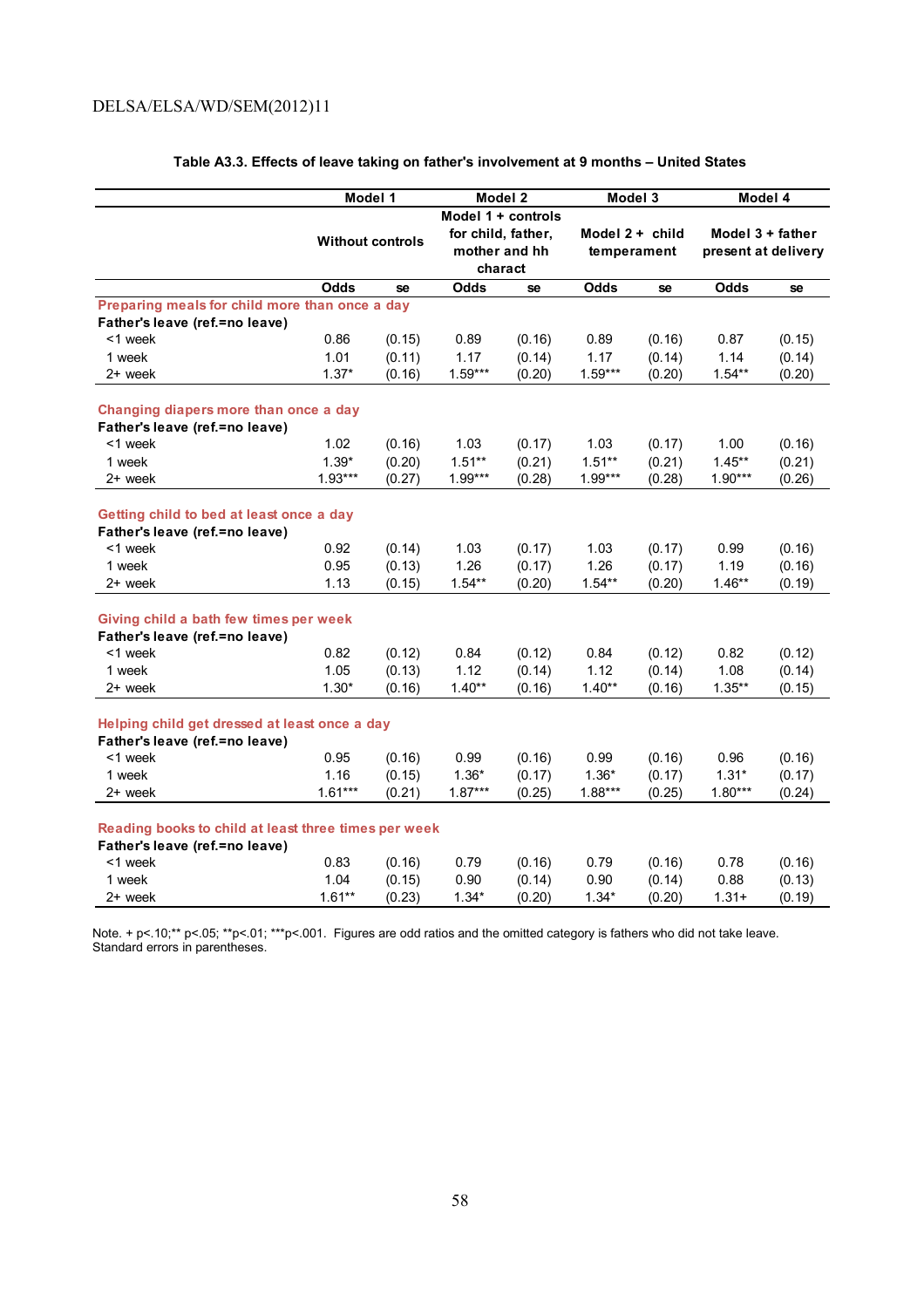|  |  | Table A3.4. Father's involvement at 9 months, paternity leave and child development measures at age 3 - United Kingdom |  |  |  |
|--|--|------------------------------------------------------------------------------------------------------------------------|--|--|--|
|--|--|------------------------------------------------------------------------------------------------------------------------|--|--|--|

|                                          |                                                                   | Father's involvement categorical             |                            |                           |                           |                                                                   | <b>Father's involvement continuous</b>       |                            |                        |
|------------------------------------------|-------------------------------------------------------------------|----------------------------------------------|----------------------------|---------------------------|---------------------------|-------------------------------------------------------------------|----------------------------------------------|----------------------------|------------------------|
|                                          | Model 1                                                           | Model 2                                      | Model 3                    | Model 4                   |                           | Model 1                                                           | Model 2                                      | Model 3                    | Model 4                |
|                                          | <b>Controls for</b><br>child, father,<br>mother and<br>hh charact | Model 1+<br>child<br>temperament at delivery | Model 2+<br>father present | Model $3 +$<br>mom's time |                           | <b>Controls for</b><br>child, father,<br>mother and<br>hh charact | Model 1+<br>child<br>temperament at delivery | Model 2+<br>father present | Model 3+<br>mom's time |
| <b>British Ability Scales (BAS)</b>      |                                                                   |                                              |                            |                           |                           | <b>British Ability Scales (BAS)</b>                               |                                              |                            |                        |
| Father's involvement 9-months (ref.=low) |                                                                   |                                              |                            |                           |                           | <b>Father's involvement 9-months</b>                              |                                              |                            |                        |
| Medium                                   | 0.46                                                              | 0.45                                         | 0.46                       | 0.45                      | Continuous                | 0.02                                                              | 0.02                                         | 0.02                       | 0.02                   |
|                                          | $[0.255]+$                                                        | $[0.255]+$                                   | $[0.255]+$                 | $[0.255]+$                |                           | [0.012]                                                           | [0.012]                                      | [0.012]                    | [0.012]                |
| High                                     | 0.31                                                              | 0.31                                         | 0.30                       | 0.29                      |                           |                                                                   |                                              |                            |                        |
|                                          | [0.284]                                                           | [0.285]                                      | [0.285]                    | [0.285]                   |                           |                                                                   |                                              |                            |                        |
| Observations                             | 7905                                                              | 7905                                         | 7905                       | 7905                      | Observations              | 7905                                                              | 7905                                         | 7905                       | 7905                   |
| <b>Bracken Scores</b>                    |                                                                   |                                              |                            |                           | <b>Bracken Scores</b>     |                                                                   |                                              |                            |                        |
| Father's involvement 9-months (ref.=low) |                                                                   |                                              |                            |                           |                           | <b>Father's involvement 9-months</b>                              |                                              |                            |                        |
| Medium                                   | 0.17                                                              | 0.17                                         | 0.18                       | 0.17                      | Continuous                | 0.01                                                              | 0.01                                         | 0.01                       | 0.01                   |
|                                          | [0.262]                                                           | [0.262]                                      | [0.262]                    | [0.262]                   |                           | [0.012]                                                           | [0.012]                                      | [0.012]                    | [0.012]                |
| High                                     | 0.13                                                              | 0.14                                         | 0.12                       | 0.12                      |                           |                                                                   |                                              |                            |                        |
|                                          | [0.299]                                                           | [0.299]                                      | [0.299]                    | [0.299]                   |                           |                                                                   |                                              |                            |                        |
| Observations                             | 7515                                                              | 7515                                         | 7515                       | 7515                      | Observations              | 7515                                                              | 7515                                         | 7515                       | 7515                   |
| <b>Conduct problems</b>                  |                                                                   |                                              |                            |                           | <b>Conduct problems</b>   |                                                                   |                                              |                            |                        |
| Father's involvement 9-months (ref.=low) |                                                                   |                                              |                            |                           |                           | <b>Father's involvement 9-months</b>                              |                                              |                            |                        |
| Medium                                   | 0.93                                                              | 0.92                                         | 0.92                       | 0.92                      | Continuous                | 0.99                                                              | 0.99                                         | 0.99                       | 0.99                   |
|                                          | [0.088]                                                           | [0.087]                                      | [0.087]                    | [0.087]                   |                           | [0.004]                                                           | $[0.004]+$                                   | $[0.004]+$                 | $[0.004]+$             |
| High                                     | 0.81                                                              | 0.82                                         | 0.80                       | 0.80                      |                           |                                                                   |                                              |                            |                        |
|                                          | $[0.088]+$                                                        | $[0.087]$ *                                  | $[0.087]$ *                | $[0.087]$ *               |                           |                                                                   |                                              |                            |                        |
| Observations                             | 7407                                                              | 7407                                         | 7407                       | 7407                      | Observations              | 7407                                                              | 7407                                         | 7407                       | 7407                   |
| <b>Attention problems</b>                |                                                                   |                                              |                            |                           | <b>Attention problems</b> |                                                                   |                                              |                            |                        |
| Father's involvement 9-months (ref.=low) |                                                                   |                                              |                            |                           |                           | <b>Father's involvement 9-months</b>                              |                                              |                            |                        |
| Medium                                   | 0.84                                                              | 0.84                                         | 0.84                       | 0.83                      | Continuous                | 1.00                                                              | 1.00                                         | 1.00                       | 1.00                   |
|                                          | [0.092]                                                           | $[0.091]+$                                   | $[0.091]+$                 | $[0.091]+$                |                           | [0.005]                                                           | [0.005]                                      | [0.005]                    | [0.005]                |
| High                                     | 0.95                                                              | 0.95                                         | 0.94                       | 0.94                      |                           |                                                                   |                                              |                            |                        |
|                                          | [0.113]                                                           | [0.111]                                      | [0.112]                    | [0.112]                   |                           |                                                                   |                                              |                            |                        |
| Observations                             | 7013                                                              | 7013                                         | 7013                       | 7011                      | Observations              | 7013                                                              | 7013                                         | 7013                       | 7011                   |

Note. + p<.10;\*\* p<.05; \*\*p<.01; \*\*\*p<.001. Figures are odd ratios and the omitted category is fathers who did not take leave. Standard errors in brackets.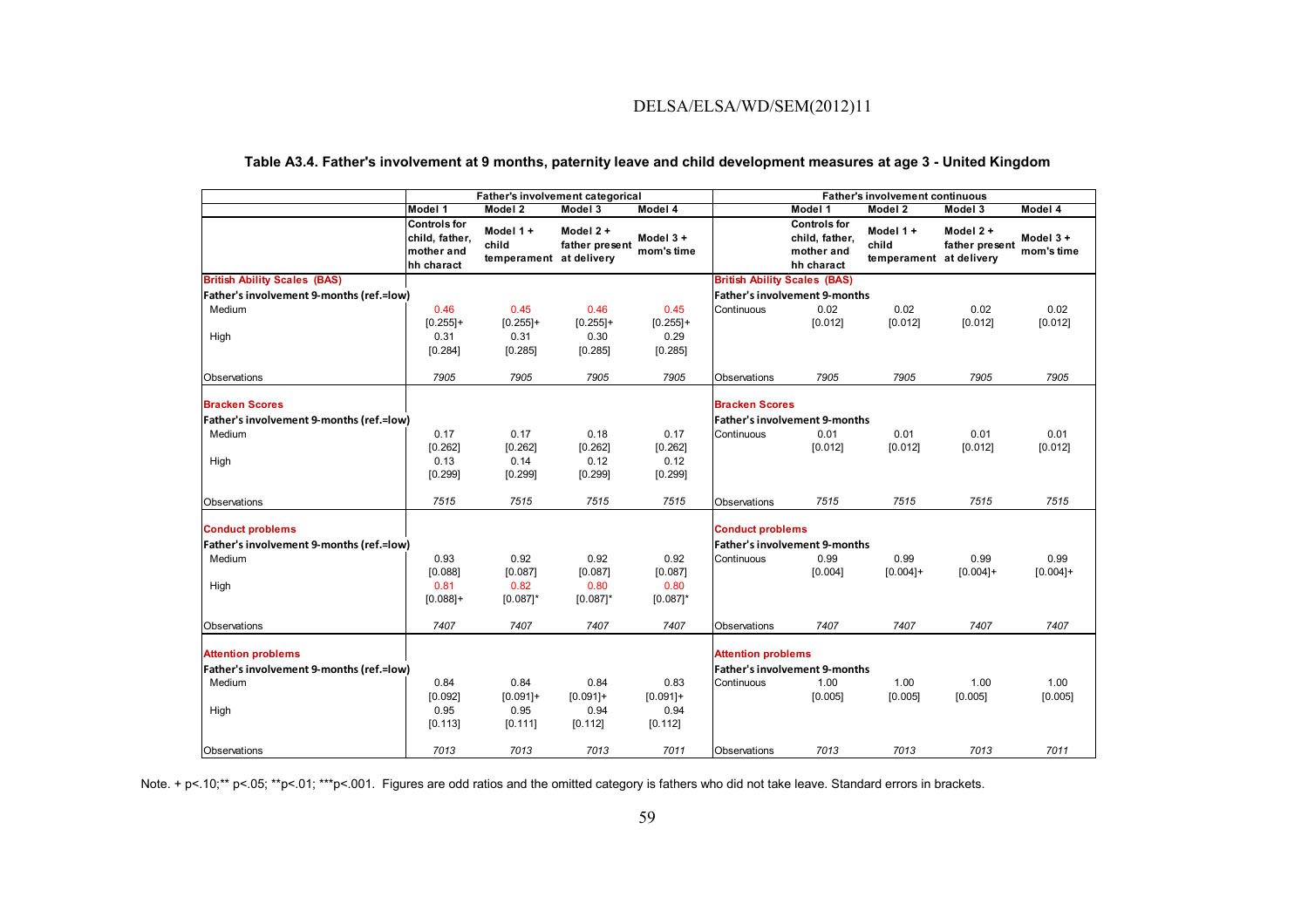|                                          |                                                                   | Father's involvement categorical             |                               |                        |                           |                                                                   | <b>Father's involvement continuous</b>       |                            |                        |
|------------------------------------------|-------------------------------------------------------------------|----------------------------------------------|-------------------------------|------------------------|---------------------------|-------------------------------------------------------------------|----------------------------------------------|----------------------------|------------------------|
|                                          | Model 1                                                           | Model 2                                      | Model 3                       | Model 4                |                           | Model 1                                                           | Model 2                                      | Model 3                    | Model 4                |
|                                          | <b>Controls for</b><br>child, father,<br>mother and<br>hh charact | Model 1+<br>child<br>temperament at delivery | Model $2 +$<br>father present | Model 3+<br>mom's time |                           | <b>Controls for</b><br>child, father,<br>mother and<br>hh charact | Model 1+<br>child<br>temperament at delivery | Model 2+<br>father present | Model 3+<br>mom's time |
| <b>British Ability Scales (BAS)</b>      |                                                                   |                                              |                               |                        |                           | <b>British Ability Scales (BAS)</b>                               |                                              |                            |                        |
| Father's involvement at age 3 (ref.=low) |                                                                   |                                              |                               |                        |                           | Father's involvement at age 3                                     |                                              |                            |                        |
| Medium                                   | 0.31                                                              | 0.31                                         | 0.31                          | 0.14                   | Continuous                | 0.06                                                              | 0.06                                         | 0.06                       | 0.04                   |
|                                          | [0.250]                                                           | [0.250]                                      | [0.250]                       | [0.251]                |                           | $[0.012]^{**}$                                                    | $[0.015]^{**}$                               | $[0.012]^{**}$             | $[0.013]^{**}$         |
| High                                     | 1.37                                                              | 1.37                                         | 1.36                          | 1.02                   |                           |                                                                   |                                              |                            |                        |
|                                          | $[0.304]$ **                                                      | $[0.303]^{**}$                               | $[0.304]$ **                  | $[0.308]^{**}$         |                           |                                                                   |                                              |                            |                        |
| R <sub>2</sub>                           | 0.19                                                              | 0.19                                         | 0.19                          | 0.20                   | R <sub>2</sub>            | 0.19                                                              | 0.19                                         | 0.19                       | 0.20                   |
| Observations                             | 7905                                                              | 7905                                         | 7905                          | 7905                   | Observations              | 7905                                                              | 7905                                         | 7905                       | 7905                   |
|                                          |                                                                   |                                              |                               |                        |                           |                                                                   |                                              |                            |                        |
| <b>Bracken Scores</b>                    |                                                                   |                                              |                               |                        | <b>Bracken Scores</b>     |                                                                   |                                              |                            |                        |
| Father's involvement at age 3 (ref.=low) |                                                                   |                                              |                               |                        |                           | Father's involvement at age 3                                     |                                              |                            |                        |
| Medium                                   | 0.59                                                              | 0.60                                         | 0.60                          | 0.44                   | Continuous                | 0.07                                                              | 0.07                                         | 0.07                       | 0.05                   |
|                                          | $[0.252]$ *                                                       | $[0.251]$ *                                  | $[0.251]$ *                   | $[0.250]+$             |                           | $[0.013]^{**}$                                                    | $[0.013]^{**}$                               | $[0.013]^{**}$             | $[0.013]^{**}$         |
| High                                     | 1.79                                                              | 1.79                                         | 1.78                          | 1.43                   |                           |                                                                   |                                              |                            |                        |
|                                          | $[0.315]$ **                                                      | $[0.315]$ **                                 | $[0.315]$ **                  | $[0.317]^{**}$         |                           |                                                                   |                                              |                            |                        |
| R <sub>2</sub>                           | 0.20                                                              | 0.21                                         | 0.21                          | 0.22                   | R <sub>2</sub>            | 0.20                                                              | 0.21                                         | 0.21                       | 0.21                   |
| Observations                             | 7196                                                              | 7196                                         | 7196                          | 7196                   | Observations              | 7196                                                              | 7196                                         | 7196                       | 7196                   |
|                                          |                                                                   |                                              |                               |                        |                           |                                                                   |                                              |                            |                        |
| <b>Conduct problems</b>                  |                                                                   |                                              |                               |                        | <b>Conduct problems</b>   |                                                                   |                                              |                            |                        |
| Father's involvement at age 3 (ref.=low) |                                                                   |                                              |                               |                        |                           | Father's involvement at age 3                                     |                                              |                            |                        |
| Medium                                   | 0.92                                                              | 0.92                                         | 0.92                          | 0.96                   | Continuous                | 0.99                                                              | 0.99                                         | 0.99                       | 0.99                   |
|                                          | [0.086]                                                           | [0.086]                                      | [0.086]                       | [0.090]                |                           | $[0.004]^{**}$                                                    | $[0.004]^{**}$                               | $[0.004]$ *                | $[0.004]+$             |
| High                                     | 0.70                                                              | 0.71                                         | 0.71                          | 0.75                   |                           |                                                                   |                                              |                            |                        |
|                                          | $[0.089]$ **                                                      | $[0.089]^{**}$                               | $[0.090]^{**}$                | $[0.097]$ *            |                           |                                                                   |                                              |                            |                        |
| Observations                             | 7073                                                              | 7073                                         | 7073                          | 7073                   | Observations              | 7073                                                              | 7073                                         | 7073                       | 7073                   |
| <b>Attention problems</b>                |                                                                   |                                              |                               |                        | <b>Attention problems</b> |                                                                   |                                              |                            |                        |
| Father's involvement at age 3 (ref.=low) |                                                                   |                                              |                               |                        |                           | Father's involvement at age 3                                     |                                              |                            |                        |
| Medium                                   | 0.93                                                              | 0.92                                         | 0.92                          | 0.94                   | Continuous                | 1.00                                                              | 1.00                                         | 1.00                       | 1.00                   |
|                                          | [0.099]                                                           | [0.098]                                      | [0.098]                       | [0.101]                |                           | [0.005]                                                           | [0.005]                                      | [0.005]                    | [0.005]                |
| High                                     | 0.81                                                              | 0.81                                         | 0.81                          | 0.84                   |                           |                                                                   |                                              |                            |                        |
|                                          | [0.110]                                                           | [0.111]                                      | [0.111]                       | [0.117]                |                           |                                                                   |                                              |                            |                        |
| Observations                             | 6679                                                              | 6679                                         | 6679                          | 6679                   | Observations              | 6679                                                              | 6679                                         | 6679                       | 6679                   |

**Table A3.5. Father's involvement at age 3, paternity leave and child development measures at age 3 - United Kingdom** 

Note. + p<.10;\*\* p<.05; \*\*p<.01; \*\*\*p<.001. Figures are odd ratios and the omitted category is fathers who did not take leave. Standard errors in brackets.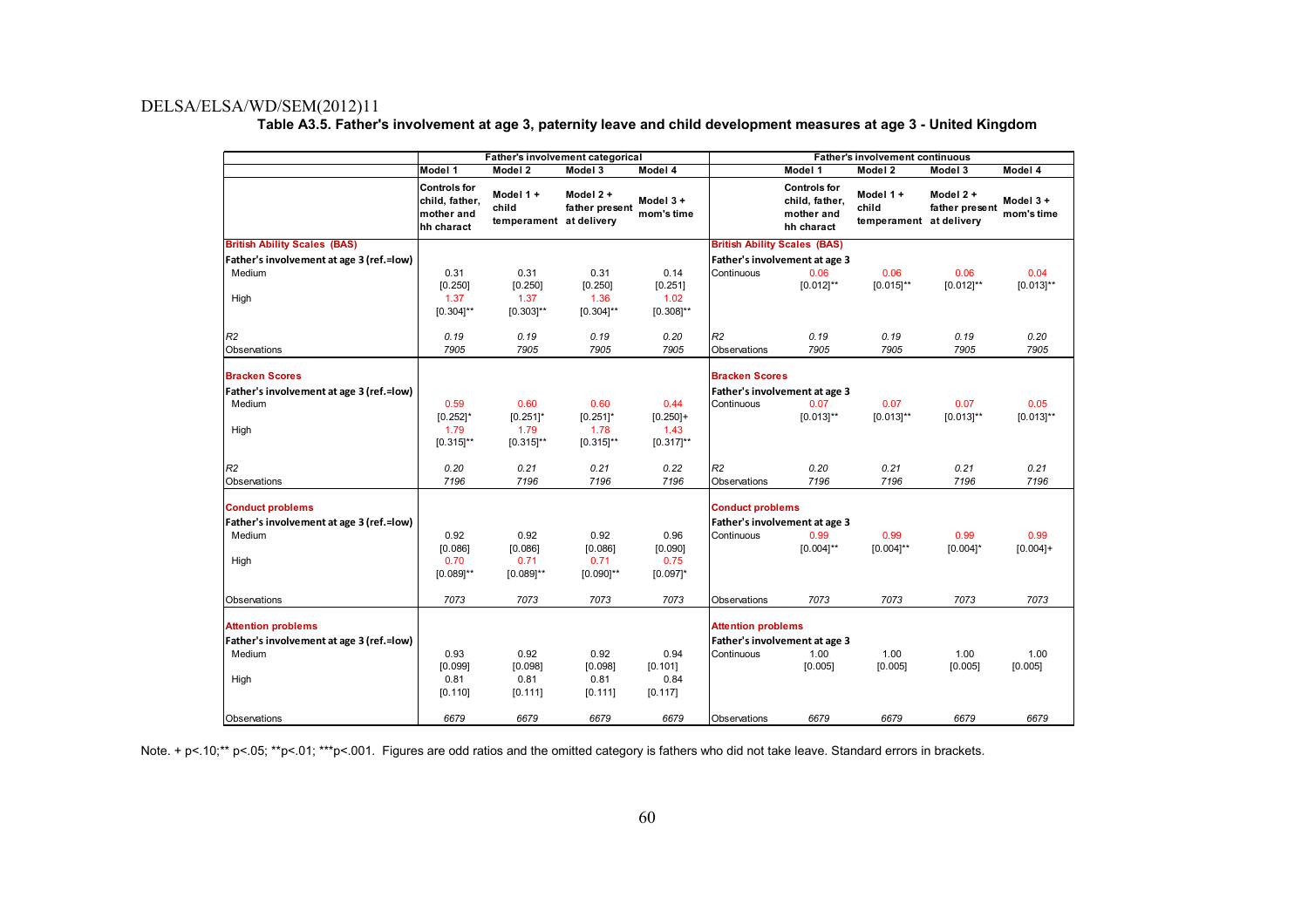#### DELSA/ELSA/WD/SEM(2012)11 **Table A3.6. Father's involvement at 9 months and child development measures at age 3 - United States**

|                                                                                                          |                                                         |                  | Father's involvement categorical |                  |                                         |                  |                                                                                                  |               | <b>Father's involvement continuous</b>                  |                 |             |               |                                         |
|----------------------------------------------------------------------------------------------------------|---------------------------------------------------------|------------------|----------------------------------|------------------|-----------------------------------------|------------------|--------------------------------------------------------------------------------------------------|---------------|---------------------------------------------------------|-----------------|-------------|---------------|-----------------------------------------|
|                                                                                                          | Model 1                                                 |                  |                                  | Model 2          | Model 3                                 |                  |                                                                                                  |               | Model 1                                                 |                 | Model 2     |               | Model 3                                 |
|                                                                                                          | Controls for child.<br>father, mother and<br>hh charact |                  | temperament                      | Model 1 + child  | Model 2 + father<br>present at delivery |                  |                                                                                                  |               | Controls for child.<br>father, mother and<br>hh charact | Model 1 + child | temperament |               | Model 2 + father<br>present at delivery |
|                                                                                                          | coef                                                    | se               | coef                             | se               | coef                                    | se               |                                                                                                  | coef          | se                                                      | coef            | se          | coef          | se                                      |
| Vocabulary growth at preschool<br>Father's involvement at 9-month (ref.=low)                             |                                                         |                  |                                  |                  |                                         |                  | <b>Vocabulary growth at preschool</b><br>Father's involvement at 9-month                         |               |                                                         |                 |             |               |                                         |
| Medium<br>Constant                                                                                       | 0.60<br>101.83***                                       | (0.45)<br>(1.84) | 0.45<br>99.98***                 | (0.47)<br>(2.64) | 0.54<br>101.37***                       | (0.45)<br>(2.18) | Continuous<br>Constant                                                                           | $0.06*$       | (0.03)                                                  | $0.05*$         | (0.03)      | 0.05          | (0.03)                                  |
| Observations<br>R-squared                                                                                | 3,850<br>0.11                                           |                  | 3,850<br>0.12                    |                  | 3,850<br>0.11                           |                  | Observations<br>R-squared                                                                        | 3,850<br>0.11 |                                                         | 3,850<br>0.11   |             | 3.850<br>0.12 |                                         |
| <b>Communication skills at preschool</b><br>Father's involvement at 9-month (ref.=low)<br>Medium<br>High | 0.59<br>$1.39**$                                        | (0.50)<br>(0.50) | 0.42<br>$1.17*$                  | (0.51)<br>(0.51) | 0.49<br>$1.30*$                         | (0.50)<br>(0.50) | <b>Communication skills at preschool</b><br><b>Father's involvement at 9-month</b><br>Continuous | $0.09**$      | (0.03)                                                  | $0.08***$       | (0.03)      | $0.07*$       | (0.03)                                  |
| Observations<br>R-squared                                                                                | 4050<br>0.10                                            |                  | 4050<br>0.11                     |                  | 4050<br>0.11                            |                  | Observations<br>R-squared                                                                        | 4,050<br>0.10 |                                                         | 4,050<br>0.11   |             | 4,050<br>0.11 |                                         |
| <b>Reading ability at preschool</b><br>Father's involvement at 9-month (ref.=low)<br>Medium<br>High      | $0.81 +$<br>$0.84+$                                     | (0.41)<br>(0.44) | $0.71+$<br>0.68                  | (0.42)<br>(0.45) | $0.85*$<br>$0.83+$                      | (0.41)<br>(0.44) | <b>Reading ability at preschool</b><br>Father's involvement at 9-month<br>Continuous             | $0.06*$       | (0.02)                                                  | $0.06*$         | (0.02)      | $0.05*$       | (0.02)                                  |
| Observations<br>R-squared                                                                                | 3,800<br>0.22                                           |                  | 3,800<br>0.22                    |                  | 3,800<br>0.22                           |                  | Observations<br>R-squared                                                                        | 3,800<br>0.22 |                                                         | 3,800<br>0.22   |             | 3,800<br>0.22 |                                         |
| <b>Conduct problems</b><br>Father's involvement at age 3 (ref.=low)<br>Medium<br>High                    | 0.83<br>1.20                                            | (0.14)<br>(0.22) | 0.82<br>1.21                     | (0.13)<br>(0.23) | 0.84<br>1.22                            | (0.13)<br>(0.23) | <b>Conduct problems</b><br><b>Father's involvement at 9-month</b><br>Continuous                  | 1.00          | (0.01)                                                  | 1.00            | (0.01)      | 1.00          | (0.01)                                  |
| Observations                                                                                             | 3,100                                                   |                  | 3,100                            |                  | 3,100                                   |                  | Observations                                                                                     | 3,100         |                                                         | 3,100           |             | 3,100         |                                         |
| <b>Attention problems</b><br>Father's involvement at age 3 (ref.<br>Medium<br>High                       | 0.85<br>1.34                                            | (0.23)<br>(0.33) | 0.87<br>1.44                     | (0.24)<br>(0.38) | 0.88<br>1.43                            | (0.24)<br>(0.36) | <b>Attention problems</b><br><b>Father's involvement at 9-month</b><br>Continuous                | 1.01          | (0.02)                                                  | 1.01            | (0.02)      | 1.01          | (0.02)                                  |
| Observations                                                                                             | 3.100                                                   |                  | 3,100                            |                  | 3.100                                   |                  | Observations                                                                                     | 3.100         |                                                         | 3,100           |             | 3.100         |                                         |

Note. + p<.10;\*\* p<.05; \*\*p<.01; \*\*\*p<.001. Figures are odd ratios and the omitted category is fathers who did not take leave. Standard errors in parentheses.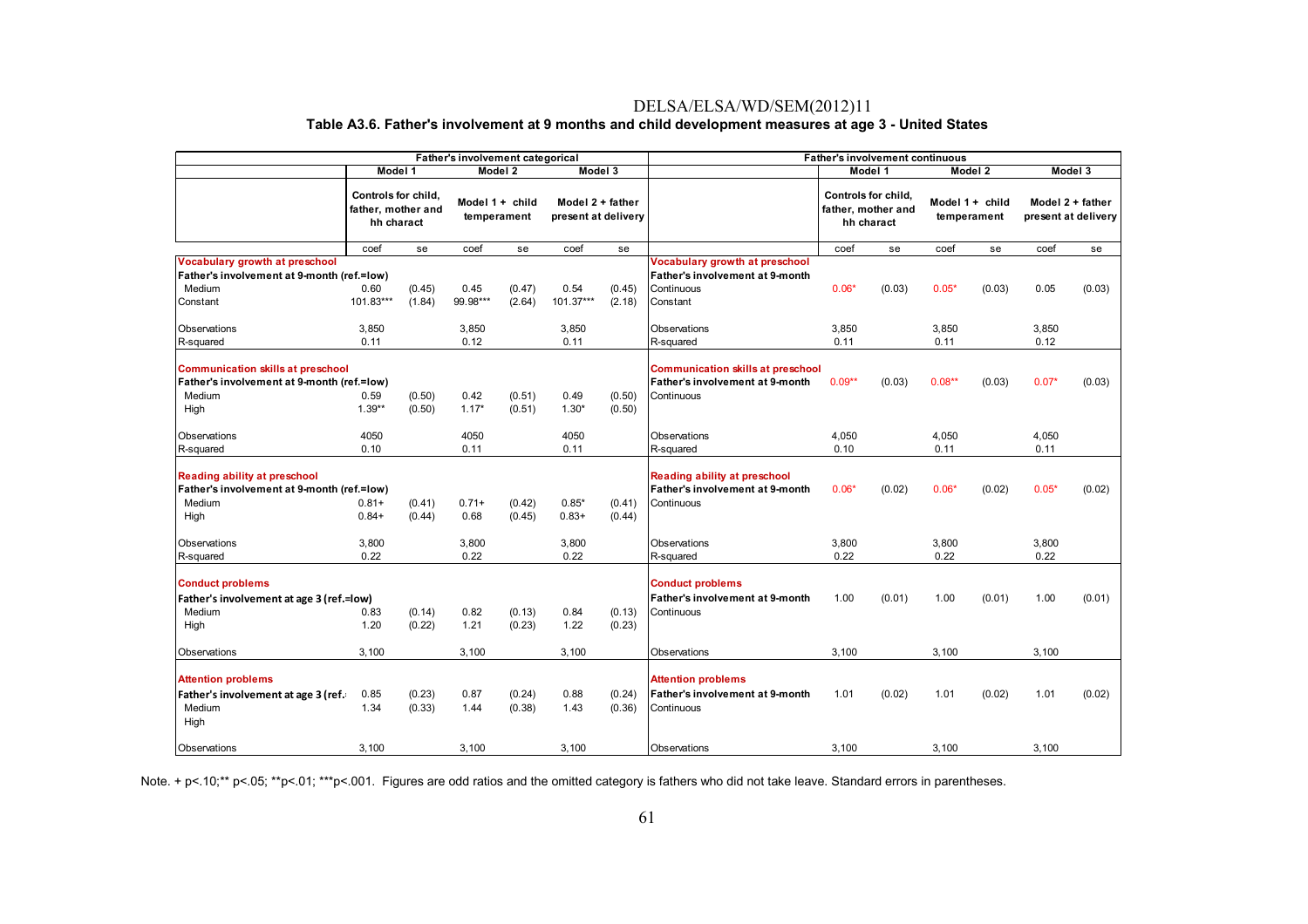| Table A3.7. Father's involvement at 3 years and child development measures at age 3 - United States |
|-----------------------------------------------------------------------------------------------------|
|-----------------------------------------------------------------------------------------------------|

|                                                                                                                                                                                                                          |                  |                                                         | Father's involvement categorical |                                  |                                                                                           |                                                                                             | <b>Father's involvement continuous</b>                                   |                                                         |         |                                  |         |                                         |         |
|--------------------------------------------------------------------------------------------------------------------------------------------------------------------------------------------------------------------------|------------------|---------------------------------------------------------|----------------------------------|----------------------------------|-------------------------------------------------------------------------------------------|---------------------------------------------------------------------------------------------|--------------------------------------------------------------------------|---------------------------------------------------------|---------|----------------------------------|---------|-----------------------------------------|---------|
|                                                                                                                                                                                                                          |                  | Model 1                                                 |                                  | Model 2                          |                                                                                           | Model 3                                                                                     |                                                                          |                                                         | Model 1 |                                  | Model 2 |                                         | Model 3 |
|                                                                                                                                                                                                                          |                  | Controls for child.<br>father, mother and<br>hh charact |                                  | Model $1 +$ child<br>temperament |                                                                                           | Model 2 + father<br>present at delivery                                                     |                                                                          | Controls for child.<br>father, mother and<br>hh charact |         | Model $1 +$ child<br>temperament |         | Model 2 + father<br>present at delivery |         |
|                                                                                                                                                                                                                          | coef             | se                                                      | coef                             | se                               | coef                                                                                      | se                                                                                          |                                                                          | coef                                                    | se      | coef                             | se      | coef                                    | se      |
| <b>Vocabulary growth at preschool</b><br>Father's involvement at 9-month (ref.=low)                                                                                                                                      |                  |                                                         |                                  |                                  |                                                                                           | Vocabulary growth at preschool<br><b>Father's involvement at 9-month</b>                    |                                                                          |                                                         |         |                                  |         |                                         |         |
| Medium<br>High                                                                                                                                                                                                           | $1.08 +$<br>0.72 | (0.57)<br>(0.59)                                        | $1.13+$<br>0.73                  | (0.57)<br>(0.60)                 | $0.96+$<br>0.55                                                                           | (0.56)<br>(0.60)                                                                            | Continuous                                                               | 0.05                                                    | (0.03)  | 0.05                             | (0.04)  | 0.03                                    | (0.04)  |
| Observations<br>R-squared                                                                                                                                                                                                | 3,400<br>0.10    |                                                         | 3,400<br>0.10                    |                                  | 3,400<br>0.11                                                                             |                                                                                             | Observations<br>R-squared                                                | 3,400<br>0.10                                           |         | 3,400<br>0.11                    |         | 3,400<br>0.10                           |         |
| <b>Communication skills at preschool</b><br>Father's involvement at 9-month (ref.=low)<br>Medium<br>$0.92 +$<br>$1.03+$<br>(0.53)<br>0.84<br>(0.53)<br>0.74<br>(0.56)<br>0.75<br>(0.56)<br>0.58<br>High                  |                  |                                                         |                                  | (0.51)<br>(0.54)                 | <b>Communication skills at preschool</b><br>Father's involvement at 9-month<br>Continuous | $0.08*$                                                                                     | (0.03)                                                                   | $0.07*$                                                 | (0.03)  | $0.06+$                          | (0.03)  |                                         |         |
| Observations<br>R-squared                                                                                                                                                                                                | 3,600<br>0.10    |                                                         | 3,600<br>0.11                    |                                  | 3,600<br>0.11                                                                             |                                                                                             | Observations<br>R-squared                                                | 3,600<br>0.10                                           |         | 3,600<br>0.11                    |         | 3,600<br>0.11                           |         |
| <b>Reading ability at preschool</b><br>Father's involvement at 9-month (ref.=low)<br>Medium<br>0.14<br>0.19<br>(0.43)<br>0.07<br>(0.43)<br>(0.43)<br>$-0.55$<br>$-0.55$<br>$-0.68$<br>High<br>(0.44)<br>(0.45)<br>(0.45) |                  |                                                         |                                  |                                  |                                                                                           | <b>Reading ability at preschool</b><br><b>Father's involvement at 9-month</b><br>Continuous | 0.00                                                                     | (0.02)                                                  | 0.00    | (0.03)                           | $-0.01$ | (0.03)                                  |         |
| Observations<br>R-squared                                                                                                                                                                                                | 3,400<br>0.20    |                                                         | 3,400<br>0.21                    |                                  | 3,400<br>0.21                                                                             |                                                                                             | Observations<br>R-squared                                                | 3,400<br>0.20                                           |         | 3,400<br>0.21                    |         | 3,400<br>0.21                           |         |
| <b>Conduct problems</b><br>Father's involvement at age 3 (ref.=low)<br>Medium<br>High                                                                                                                                    | 0.81<br>1.18     | (0.15)<br>(0.22)                                        | 0.79<br>1.18                     | (0.15)<br>(0.22)                 | 0.83<br>1.23                                                                              | (0.16)<br>(0.23)                                                                            | <b>Conduct problems</b><br>Father's involvement at 9-month<br>Continuous | 1.00                                                    | (0.01)  | 1.00                             | (0.01)  | 1.00                                    | (0.01)  |
| Observations                                                                                                                                                                                                             | 2.750            |                                                         | 2.750                            |                                  | 2,750                                                                                     |                                                                                             | Observations                                                             | 2.750                                                   |         | 2.750                            |         | 2.750                                   |         |
| <b>Attention problems</b><br>Father's involvement at age 3 (ref.=low)<br>Medium<br>$0.67+$<br>(0.16)<br>0.68<br>(0.16)<br>0.70<br>(0.17)<br>1.33<br>1.42<br>1.43<br>High<br>(0.29)<br>(0.32)<br>(0.32)                   |                  |                                                         |                                  |                                  |                                                                                           | <b>Attention problems</b><br>Father's involvement at 9-month<br>Continuous                  | 1.01                                                                     | (0.02)                                                  | 1.01    | (0.02)                           | 1.01    | (0.02)                                  |         |
| Observations                                                                                                                                                                                                             | 2,750            |                                                         | 2,750                            |                                  | 2,750                                                                                     |                                                                                             | Observations                                                             | 2,750                                                   |         | 2,750                            |         | 2,750                                   |         |

Note. + p<.10;\*\* p<.05; \*\*p<.01; \*\*\*p<.001. Figures are odd ratios and the omitted category is fathers who did not take leave. Standard errors in parentheses.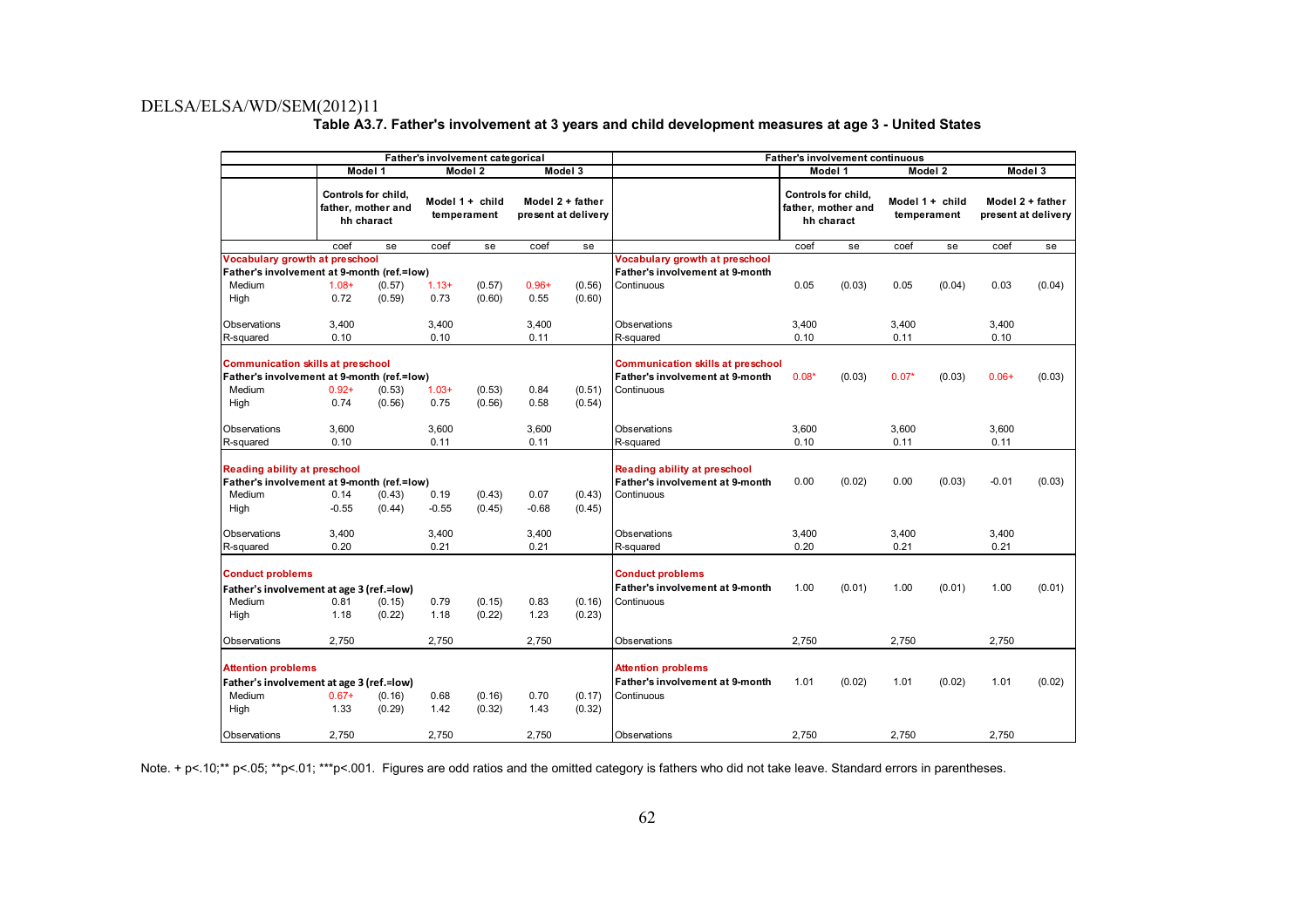#### **OECD SOCIAL, EMPLOYMENT AND MIGRATION WORKING PAPERS**

Most recent releases are:

- No. 143 *TRENDS IN JOB SKILL DEMANDS IN OECD* COUNTRIES Michael J. Handel (2012)
- No. 142 *HELPING DISPLACED WORKERS BACK INTO JOBS AFTER A NATURAL DISASTER: RECENT EXPERIENCES IN OECD COUNTRIES* Danielle Venn
- No. 141 *LABOUR MARKET EFFECTS OF PARENTAL LEAVE POLICIES IN OECD COUNTRIES* Olivier Thévenon & Anne Solaz
- No. 140 *FATHERS' LEAVE, FATHERS' INVOLVEMENT AND CHILD DEVELOPMENT: ARE THEY RELATED? EVIDENCE FROM FOUR OECD COUNTRIES*, Maria C. Huerta, Willem Adema, Jennifer Baxter, Wen-Jui Han, Mette Lausten, RaeHyuck Lee and Jane Waldfogel
- No. 139 *FLEXICURITY AND THE ECONOMIC CRISIS 2008-9 EVIDENCE FROM DENMARK,* Tor Eriksson
- No. 138 *EFFECTS OF REDUCING GENDER GAPS IN EDUCATION AND LABOUR FORCE PARTICIPATION ON ECONOMIC GROWTH IN THE OECD* Olivier Thévenon, Nabil Ali, Willem Adema and Angelica Salvi del Pero
- No. 137 *THE RESPONSE OF GERMAN ESTABLISHMENTS TO THE 2008-2009 ECONOMIC CRISIS,* Lutz Bellman, Hans-Dieter Gerner, Richard Upward
- No. 136 Forthcoming *THE DYNAMICS OF SOCIAL ASSISTANCE RECEIPT IN GERMANY* Sebastian Königs
- No. 135 *MONEY OR KINDERGARTEN? DISTRIBUTIVE EFFECTS OF CASH VERSUS IN-KIND FAMILY TRANSFERS FOR YOUNG CHILDREN* Michael Förster and Gerlinde Verbist (2012)
- No. 134 *THE ROLE OF INSTITUTIONS AND FIRM HETEROGENEITY FOR LABOUR MARKET ADJUSTMENTS: CROSS-COUNTRY FIRM-LEVEL EVIDENCE* Peter N. Gal (VU University Amsterdam), Alexander Hijzen and Zoltan Wolf
- No. 133 *CAPITAL'S GRABBING HAND? A CROSS-COUNTRY/CROSS-INDUSTRY ANALYSIS OF THE DECLINE OF THE LABOUR SHARE* Andrea Bassanini and Thomas Manfredi (2012)
- No. 132 *INCOME DISTRIBUTION AND POVERTY IN RUSSIA* Irinia Denisova (2012)
- No. 131 *ELIGIBILITY CRITERIA FOR UNEMPLOYMENT BENEFITS* Danielle Venn (2012)
- No. 130 *THE IMPACT OF PUBLICLY PROVIDED SERVICES ON THE DISTRIBUTION OF RESOURCES: REVIEW OF NEW RESULTS AND METHODS* Gerlinde Verbist, Michael Förster and Maria Vaalavuo (2012)
- No. 127 *THE LABOUR MARKET INTEGRATION OF IMMIGRANTS AND THEIR CHILDREN IN AUSTRIA* Karolin Krause and Thomas Liebig (2011)
- No. 126 *ARE RECENT IMMIGRANTS DIFFERENT? A NEW PROFILE OF IMMIGRANTS IN THE OECD BASED ON DIOC 2005/06,* Sarah Widmaier and Jean-Christophe Dumont (2011)
- No. 125 *EARNINGS VOLATILITY AND ITS CONSEQUENCES FOR HOUSEHOLDS* Danielle Venn (2011)
- No. 124 *CRISIS, RECESSION AND THE WELFARE STATE* Willem Adema, Pauline Fron and Maxime Ladaique (2011)
- No. 123 *AGGREGATE EARNINGS AND MACROECONOMIC SHOCKS* Andrea Bassanini (2011)
- No. 122 *REDISTRIBUTION POLICY AND INEQUALITY REDUCTION IN OECD COUNTRIES: WHAT HAS CHANGED IN TWO DECADES?* Herwig Immervoll, Linda Richardson (2011)
- No. 121 *OVER-QUALIFIED OR UNDER-SKILLED* Glenda Quintini (2011)
- No. 120 *RIGHT FOR THE JOB* Glenda Quintini (2011)
- No.119 *THE LABOUR MARKET EFFECTS OF UNEMPLOYMENT COMPENSATION IN BRAZIL* Alexander Hijzen (2011)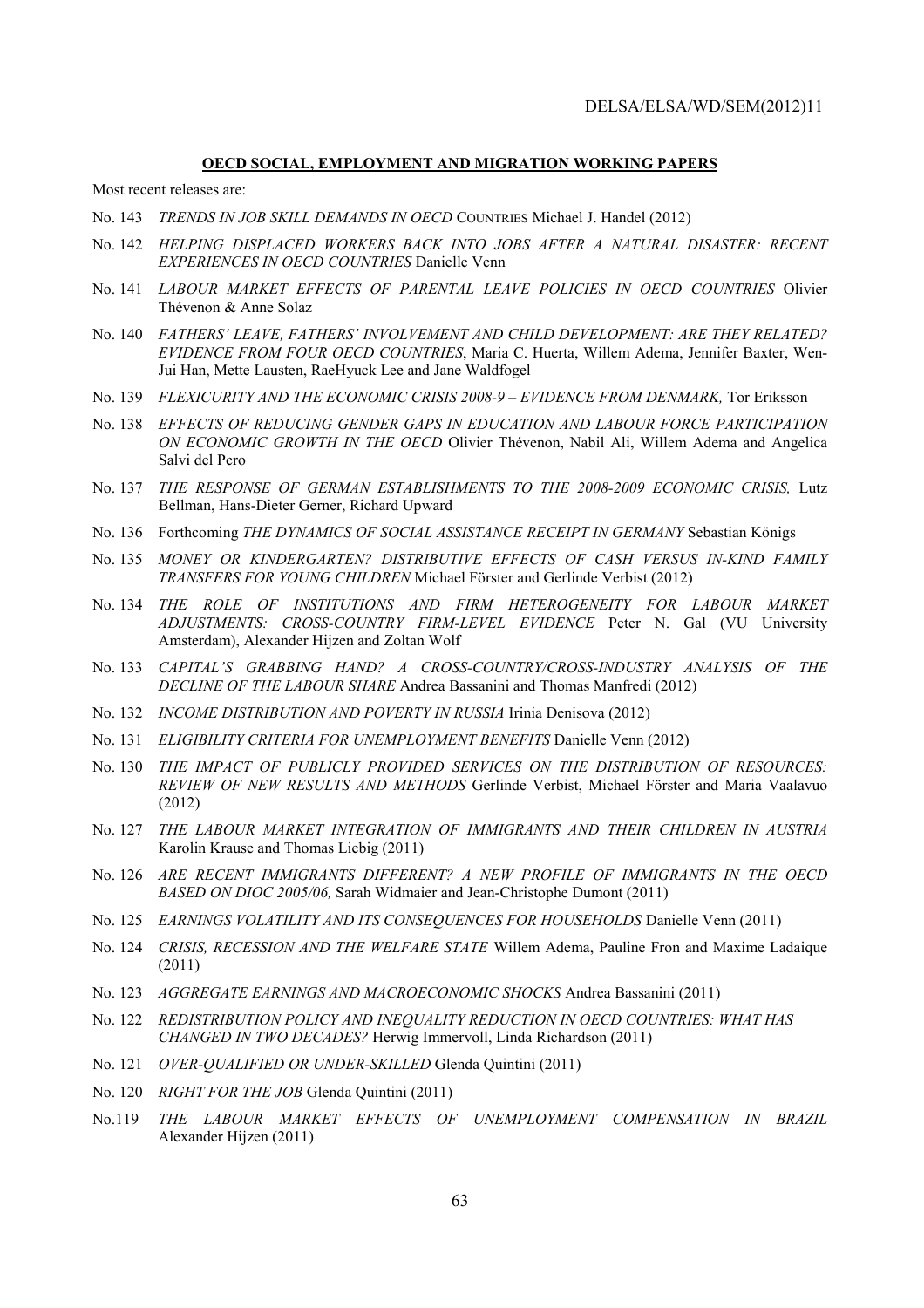- No. 118 *EARLY MATERNAL EMPLOYMENT AND CHILD DEVELOPMENT IN FIVE OECD COUNTRIES* Maria del Carmen Huerta, Willem Adema, Jennifer Baxter, Miles Corak, Mette Deding, Matthew C. Gray, Wen-Jui Han, Jane Waldfogel (2011)
- No. 117 *WHAT DRIVES INFLOWS INTO DISABILITY?EVIDENCE FROM THREE OECD COUNTRIES* Ana Llena-Nozal and Theodora Xenogiani (2011)
- No. 116 *COOKING, CARING AND VOLUNTEERING: UNPAID WORK AROUND THE WORLD* Veerle Miranda (2011)
- No. 115 *THE ROLE OF SHORT-TIME WORK SCHEMES DURING THE 2008-09 RECESSION*  Alexander Hijzen and Danielle Venn (2010)
- No. 114 *INTERNATIONAL MIGRANTS IN DEVELOPED, EMERGING AND DEVELOPING COUNTRIES: AN EXTENDED PROFILE*  Jean-Christophe Dumont, Gilles Spielvogel and Sarah Widmaier (2010)
- No. 113 *ACTIVATION POLICIES IN JAPAN* Nicola Duell, David Grubb, Shruti Singh and Peter Tergeist (2010)
- No. 112 *ACTIVATION POLICIES IN SWITZERLAND* Nicola Duell and Peter Tergeist with contributions from Ursula Bazant and Sylvie Cimper (2010)
- No. 111 *ECONOMIC DETERMINANTS AND CONSEQUENCES OF CHILD MALTREATMENT*  Lawrence M. Berger, Jane Waldfogel (forthcoming)
- No. 110 *DISTRIBUTIONAL CONSEQUENCES OF LABOR DEMAND ADJUSTMENTS TO A DOWNTURN: A MODEL-BASED APPROACH WITH APPLICATION TO GERMANY 2008-09* Herwig Immervoll, Olivier Bargain, Andreas Peichl, Sebastian Siegloch (2010)
- No. 109 *DECOMPOSING NOTIONAL DEFINED-CONTRIBUTION PENSIONS: EXPERIENCE OF OECD COUNTRIES' REFORMS* Edward Whitehouse (2010)
- No. 108 *EARNINGS OF MEN AND WOMEN WORKING IN THE PRIVATE SECTOR: ENRICHED DATA FOR PENSIONS AND TAX-BENEFIT MODELING*  Anna Cristina D'Addio and Herwig Immervoll (2010)
- No. 107 *INSTITUTIONAL DETERMINANTS OF WORKER FLOWS: A CROSS-COUNTRY/CROSS-INDUSTRY APPROACH* Andrea Bassanini, Andrea Garnero, Pascal Marianna, Sebastien Martin (2010)
- No. 106 *RISING YOUTH UNEMPLOYMENT DURING THE CRISIS: HOW TO PREVENT NEGATIVE LONG-TERM CONSEQUENCES ON A GENERATION?*  Stefano Scarpetta, Anne Sonnet and Thomas Manfredi (2010)
- No. 105 *TRENDS IN PENSION ELIGIBILITY AGES AND LIVE EXPECTANCY, 1950-2050*  Rafal Chomik and Edward Whitehouse (2010)
- No. 104 *ISRAELI CHILD POLICY AND OUTCOMES*  John Gal, Mimi Ajzenstadt, Asher Ben-Arieh, Roni Holler and Nadine Zielinsky (2010)
- No. 103 *REFORMING POLICIES ON FOREIGN WORKERS IN ISRAEL* Adriana Kemp (2010)
- No. 102 *LABOUR MARKET AND SOCIO-ECONOMIC OUTCOMES OF THE ARAB-ISRAELI POPULATION*  Jack Habib, Judith King, Asaf Ben Shoham, Abraham Wolde-Tsadick and Karen Lasky (2010)
- No. 101 *TRENDS IN SOUTH AFRICAN INCOME DISTRIBUTION AND POVERTY SINCE THE FALL OF APARTHEID*  Murray Leibbrandt, Ingrid Woolard, Arden Finn and Jonathan Argent (2010)
- No. 100 *MINIMUM-INCOME BENEFITS IN OECD COUNTRIES: POLICY DESIGN, EFFECTIVENESS AND CHALLENGES* Herwig Immervoll (2009)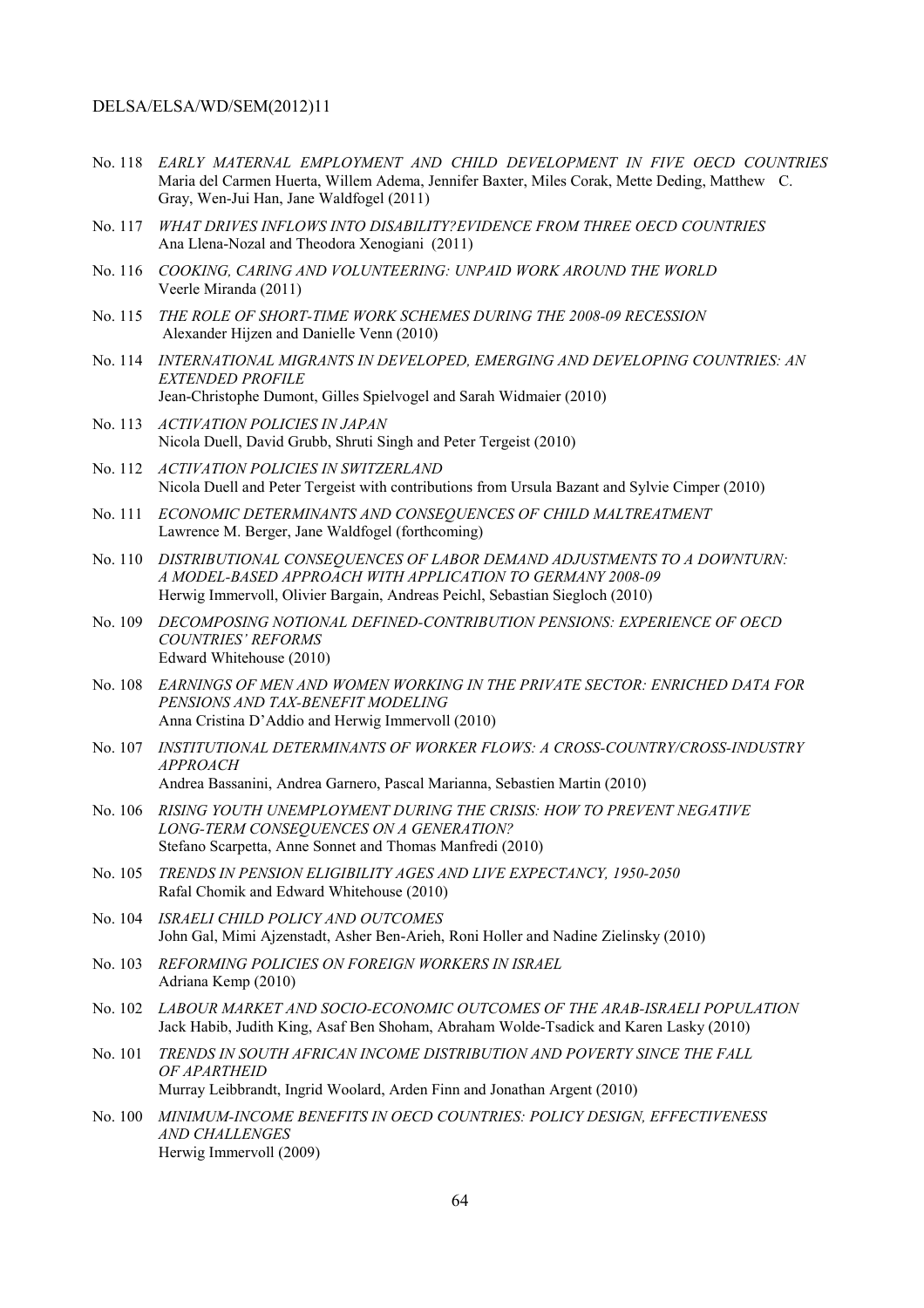- No. 99 *HAPPINESS AND AGE CYCLES RETURN TO START…? ON THE FUNCTIONAL RELATIONSHIP BETWEEN SUBJECTIVE WELL-BEING AND AGE* Justina A.V. Fischer (2009)
- No. 98 *ACTIVATION POLICIES IN FINLAND* Nicola Duell, David Grubb and Shruti Singh (2009)
- No. 97 *CHILDREN OF IMMIGRANTS IN THE LABOUR MARKETS OF EU AND OECD COUNTRIES: AN OVERVIEW* Thomas Liebig and Sarah Widmaier (2009)

A full list of Social, Employment and Migration Working Papers is available at *www.oecd.org/els/workingpapers*. Other series of working papers available from the OECD include: *OECD Health Working Papers*.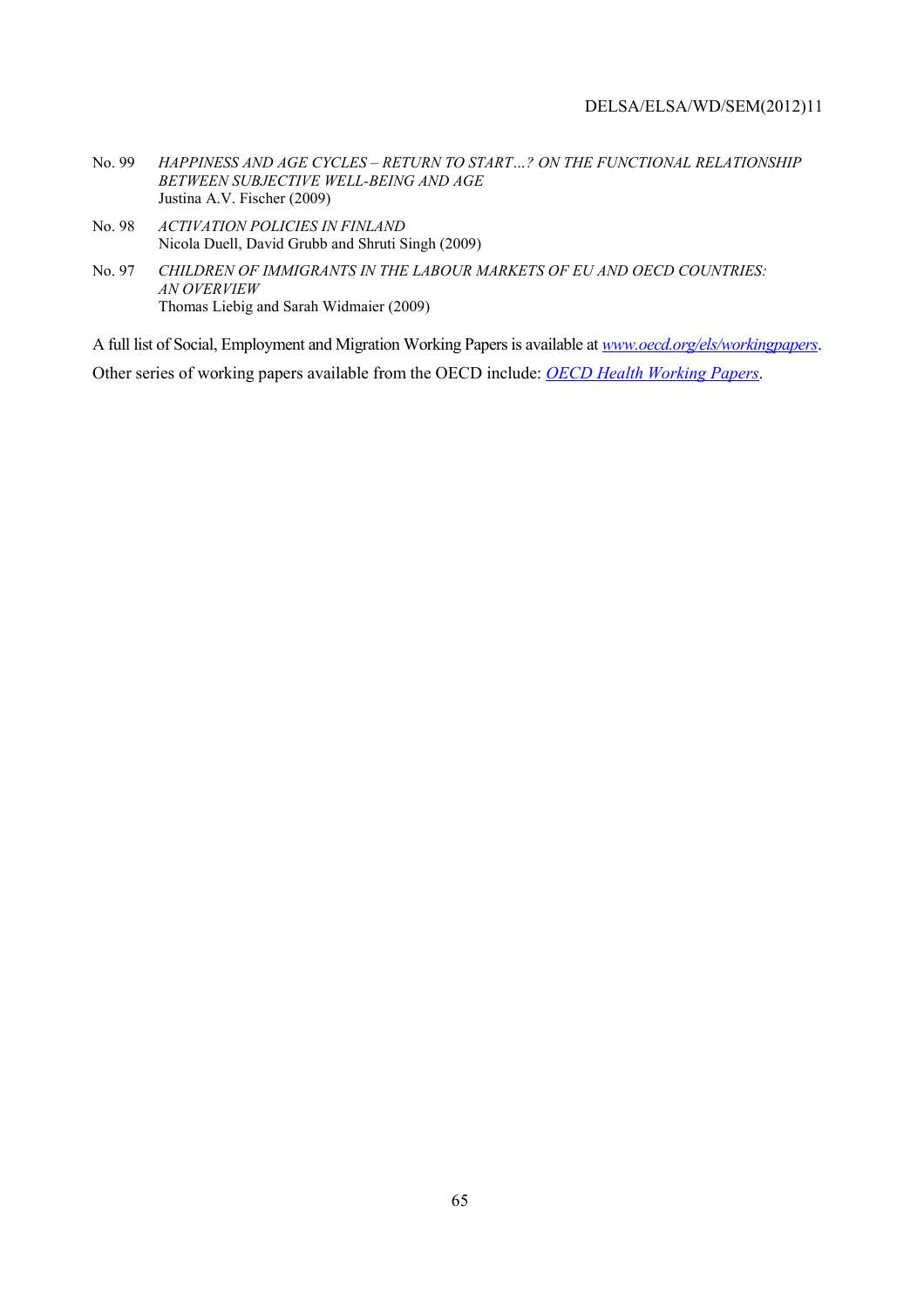#### **RECENT RELATED OECD PUBLICATIONS:**

*CLOSING THE GENDER GAP: ACT NOW, http://www.oecd.org/gender/closingthegap.htm*

*OECD PENSIONS OUTLOOK 2012, www.oecd.org/finance/privatepensions/*

*INTERNATIONAL MIGRATION OUTLOOK 2012,www.oecd.org/els/internationalmigrationpoliciesanddata/*

*OECD EMPLOYMENT OUTLOOK 2012, www.oecd.org/employment/employmentpoliciesanddata*

*SICK ON THE JOB: Myths and Realities about Mental Health and Work (2011), www.oecd.org/els/disability*

*DIVIDED WE STAND: Why Inequality Keeps Rising (2011), www.oecd.org/els/social/inequality*

*EQUAL OPPORTUNITIES? The Labour Market Integration of the Children of Immigrants* (2010), *via OECD Bookshop*

*OECD REVIEWS OF LABOUR MARKET AND SOCIAL POLICIES: ESTONIA* (2010), *www.oecd.org/els/estonia2010*

*JOBS FOR YOUTH: GREECE* (2010), *www.oecd.org/employment/youth*

*JOBS FOR YOUTH: DENMARK* (2010), *www.oecd.org/employment/youth*

*OECD REVIEWS OF LABOUR MARKET AND SOCIAL POLICIES: ISRAEL* (2010), *www.oecd.org/els/israel2010*

*JOBS FOR YOUTH: UNITED STATES* (2009), *www.oecd.org/employment/youth*

*JOBS FOR YOUTH: POLAND* (2009), *www.oecd.org/employment/youth*

*OECD EMPLOYMENT OUTLOOK:* **Tackling the Jobs Crisis** *(2009), www.oecd.org/els/employmentpoliciesanddata/*

*DOING BETTER FOR CHILDREN* (2009), *www.oecd.org/els/social/childwellbeing*

*SOCIETY AT A GLANCE – ASIA/PACIFIC EDITION* (2009), *www.oecd.org/els/social/indicators/asia*

*OECD REVIEWS OF LABOUR MARKET AND SOCIAL POLICIES: SLOVENIA* (2009), *www.oecd.org/els/slovenia2009*

*INTERNATIONAL MIGRATION OUTLOOK: SOPEMI* (2010) *www.oecd.org/els/migration/imo*

*PENSIONS AT A GLANCE 2009:* **Retirement-Income Systems in OECD Countries** *(2009), www.oecd.org/els/social/pensions/PAG*

*JOBS FOR YOUTH: FRANCE* (2009), *www.oecd.org/employment/youth*

*SOCIETY AT A GLANCE 2009 – OECD Social Indicators* (2009), *www.oecd.org/els/social/indicators/SAG*

*JOBS FOR YOUTH: AUSTRALIA* (2009), *www.oecd.org/employment/youth*

*OECD REVIEWS OF LABOUR MARKET AND SOCIAL POLICIES: CHILE* (2009), *www.oecd.org/els/chile2009*

*PENSIONS AT A GLANCE – SPECIAL EDITION: ASIA/PACIFIC* (2009), *www.oecd.org/els/social/pensions/PAG*

*SICKNESS, DISABILITY AND WORK: BREAKING THE BARRIERS (VOL. 3) – DENMARK, FINLAND, IRELAND AND THE NETHERLANDS* (2008), *www.oecd.org/els/disability*

*GROWING UNEQUAL? Income Distribution and Poverty in OECD Countries* (2008), *www.oecd.org/els/social/inequality*